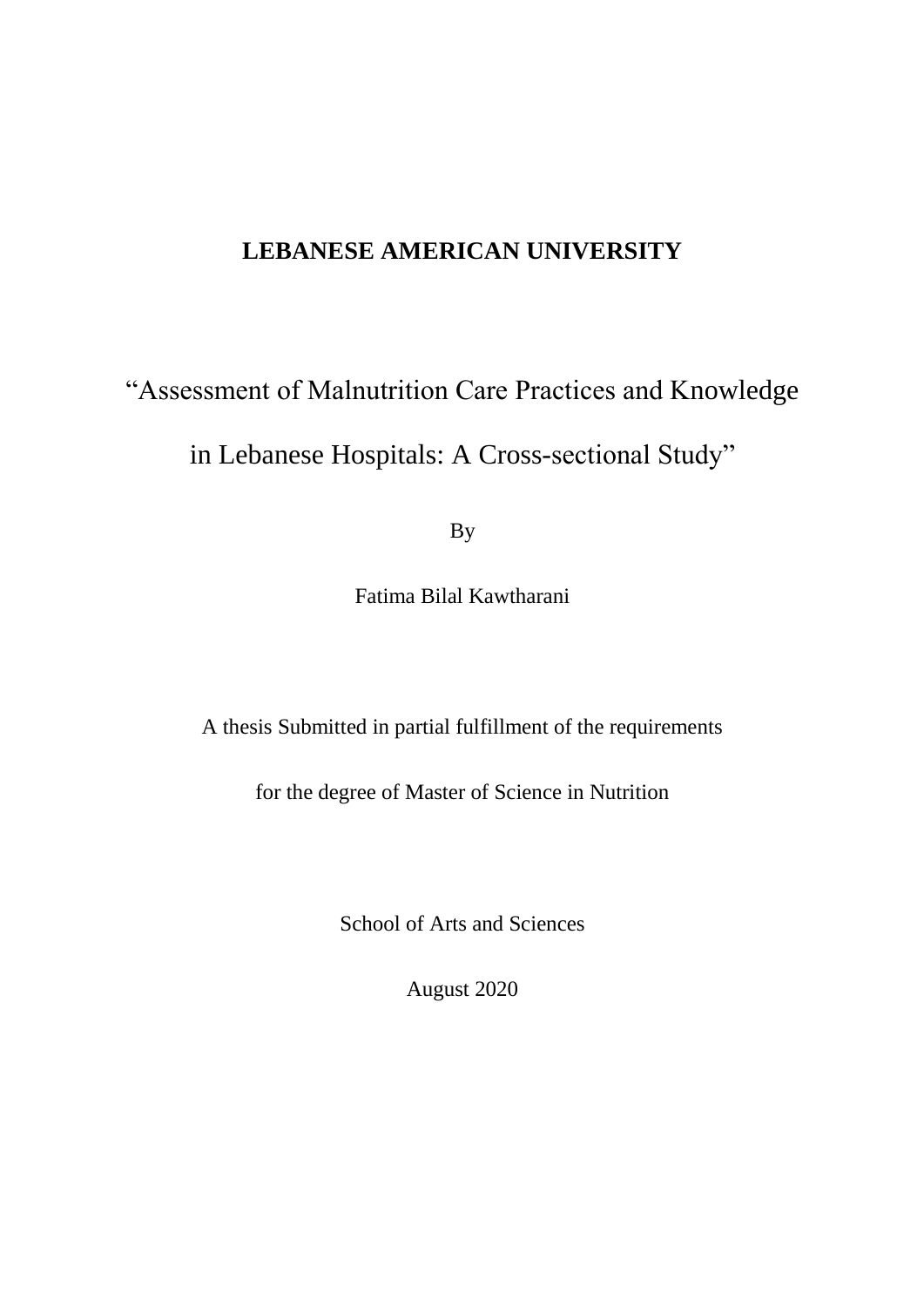© 2020

Fatima Bilal Kawtharani

All Rights Reserved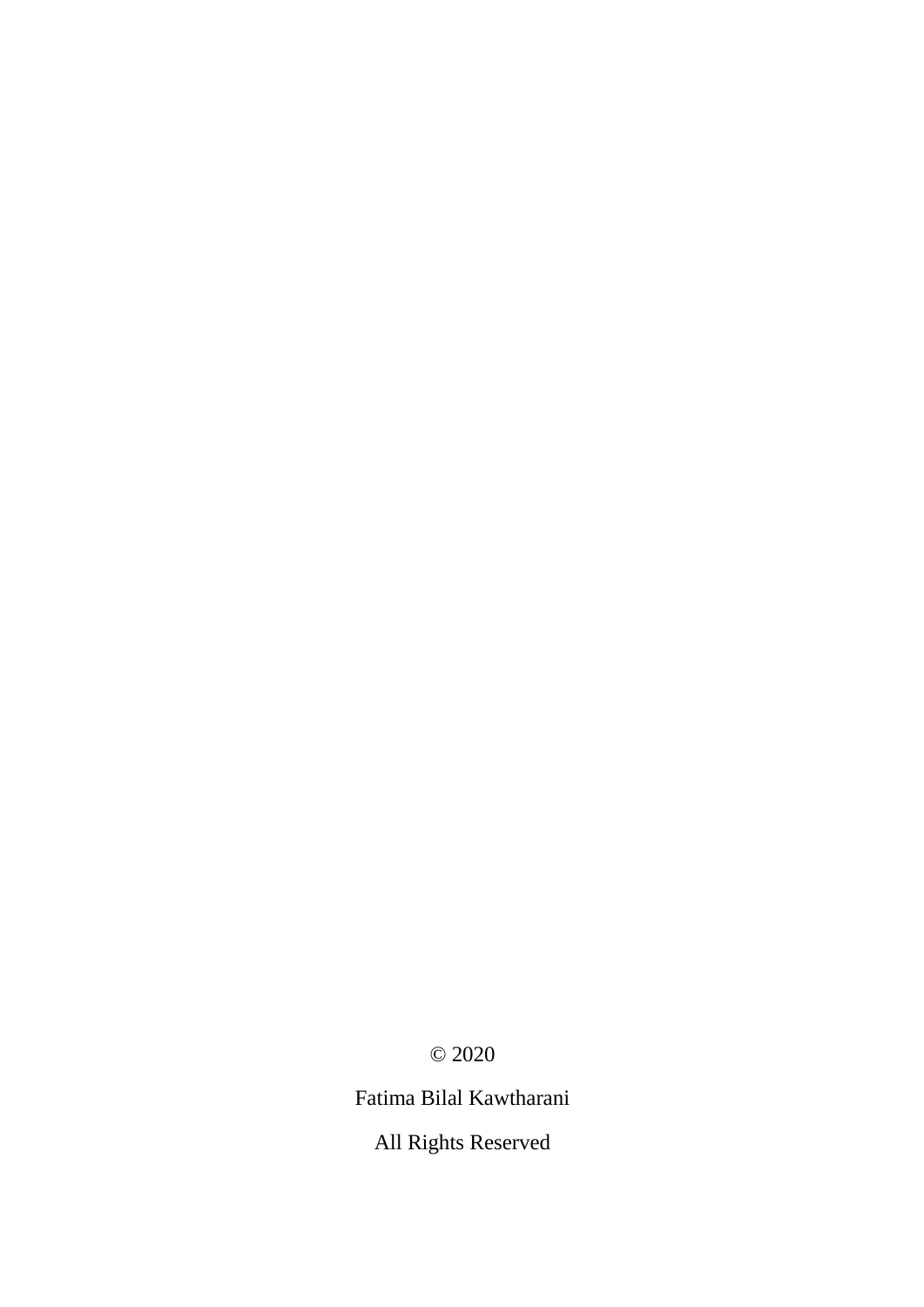

# THESIS APPROVAL FORM

| Student Name: Fatima Bilal Kawtharani                                                                                                                                     | I.D. #: 201404615                                                                 |
|---------------------------------------------------------------------------------------------------------------------------------------------------------------------------|-----------------------------------------------------------------------------------|
| Thesis Title: "Assessment of Malnutrition Care Practices and Knowledge in Lebanese Hospitals:                                                                             | A Cross-sectional Study"                                                          |
| Program: Masters in Nutrition <b>Constanting Construction</b> Program:                                                                                                    |                                                                                   |
| Department: Natural Science Department Natural Accords 2014 1996                                                                                                          |                                                                                   |
| School: School of Arts & Sciences                                                                                                                                         |                                                                                   |
| The undersigned certify that they have examined the final electronic copy of this thesis and<br>approved it in Partial Fulfillment of the requirements for the degree of: |                                                                                   |
| Masters of Science in the major of Nutrition                                                                                                                              |                                                                                   |
| Thesis Advisor's Name: Dr. Lama Mattar                                                                                                                                    |                                                                                   |
| Signature:                                                                                                                                                                | $\begin{array}{c} \sqrt{0} \\ \text{Date: 19} \end{array}$ 8<br>/2<br>$\mathbf 0$ |
| Committee Member's Name: Dr. Cosette Fakih El Khoury                                                                                                                      |                                                                                   |
| Signature                                                                                                                                                                 | /08<br>Date: 19<br>/2020                                                          |
| Committee Member's Name: Mrs. Krystel Ouaijan                                                                                                                             |                                                                                   |
| Signature:                                                                                                                                                                | /2<br>0<br>/8<br>Date:20<br>Day<br>Month<br>Year                                  |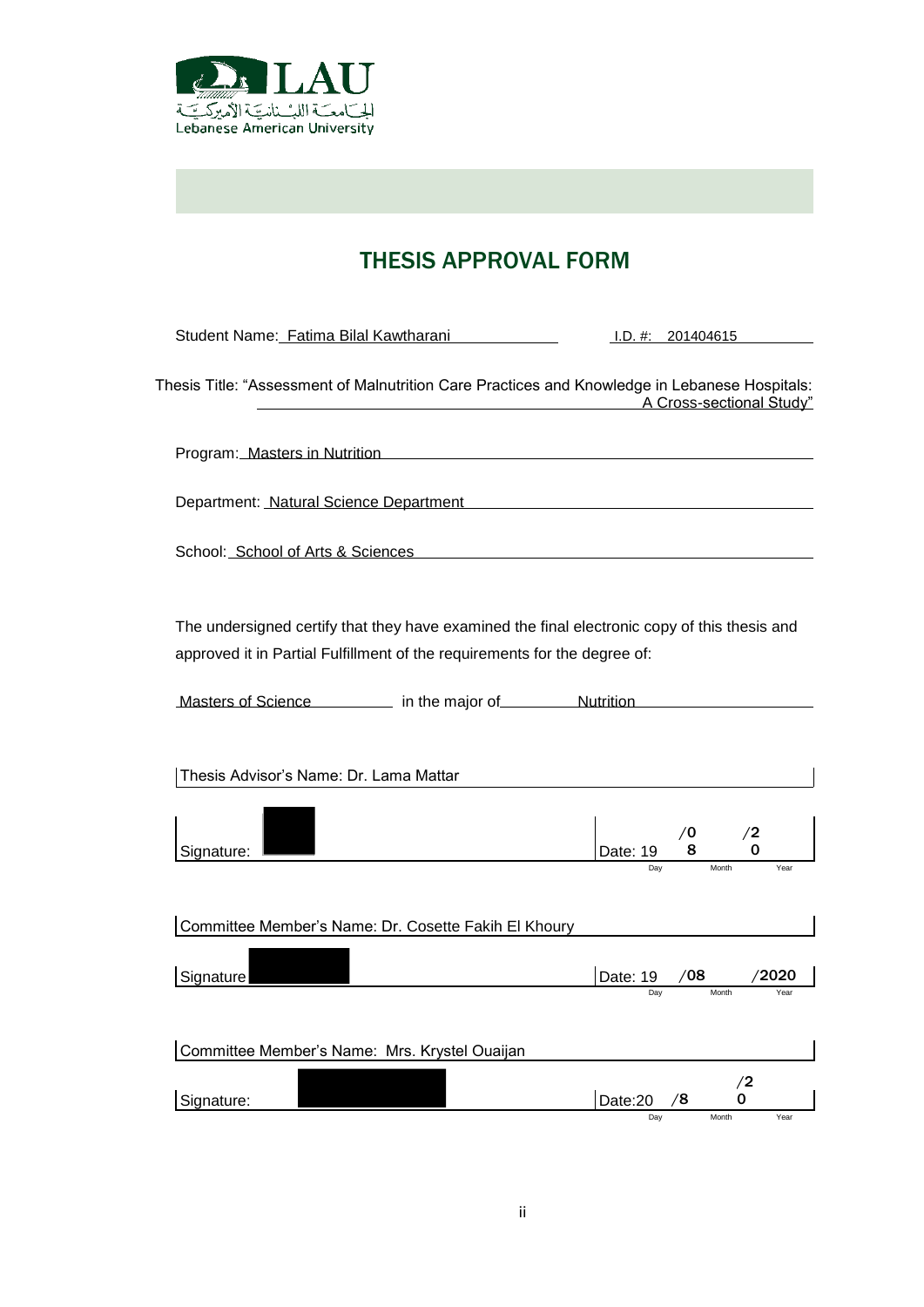# THESIS COPYRIGHT RELEASE FORM

#### LEBANESE AMERICAN UNIVERSITY NON-EXCLUSIVE DISTRIBUTION LICENSE

By signing and submitting this license, you (the author(s) or copyright owner) grants the Lebanese American University (LAU) the non-exclusive right to reproduce, translate (as defined below), and/or distribute your submission (including the abstract) worldwide in print and electronic formats and in any medium, including but not limited to audio or video. You agree that LAU may, without changing the content, translate the submission to any medium or format for the purpose of preservation. You also agree that LAU may keep more than one copy of this submission for purposes of security, backup and preservation. You represent that the submission is your original work, and that you have the right to grant the rights contained in this license. You also represent that your submission does not, to the best of your knowledge, infringe upon anyone's copyright. If the submission contains material for which you do not hold copyright, you represent that you have obtained the unrestricted permission of the copyright owner to grant LAU the rights required by this license, and that such third-party owned material is clearly identified and acknowledged within the text or content of the submission. IF THE SUBMISSION IS BASED UPON WORK THAT HAS BEEN SPONSORED OR SUPPORTED BY AN AGENCY OR ORGANIZATION OTHER THAN LAU, YOU REPRESENT THAT YOU HAVE FULFILLED ANY RIGHT OF REVIEW OR OTHER OBLIGATIONS REQUIRED BY SUCH CONTRACT OR AGREEMENT. LAU will clearly identify your name(s) as the author(s) or owner(s) of the submission, and will not make any alteration, other than as allowed by this license, to your submission.

Name: Fatima Bilal Kawtharani

Signature:

Date: 20/08/2020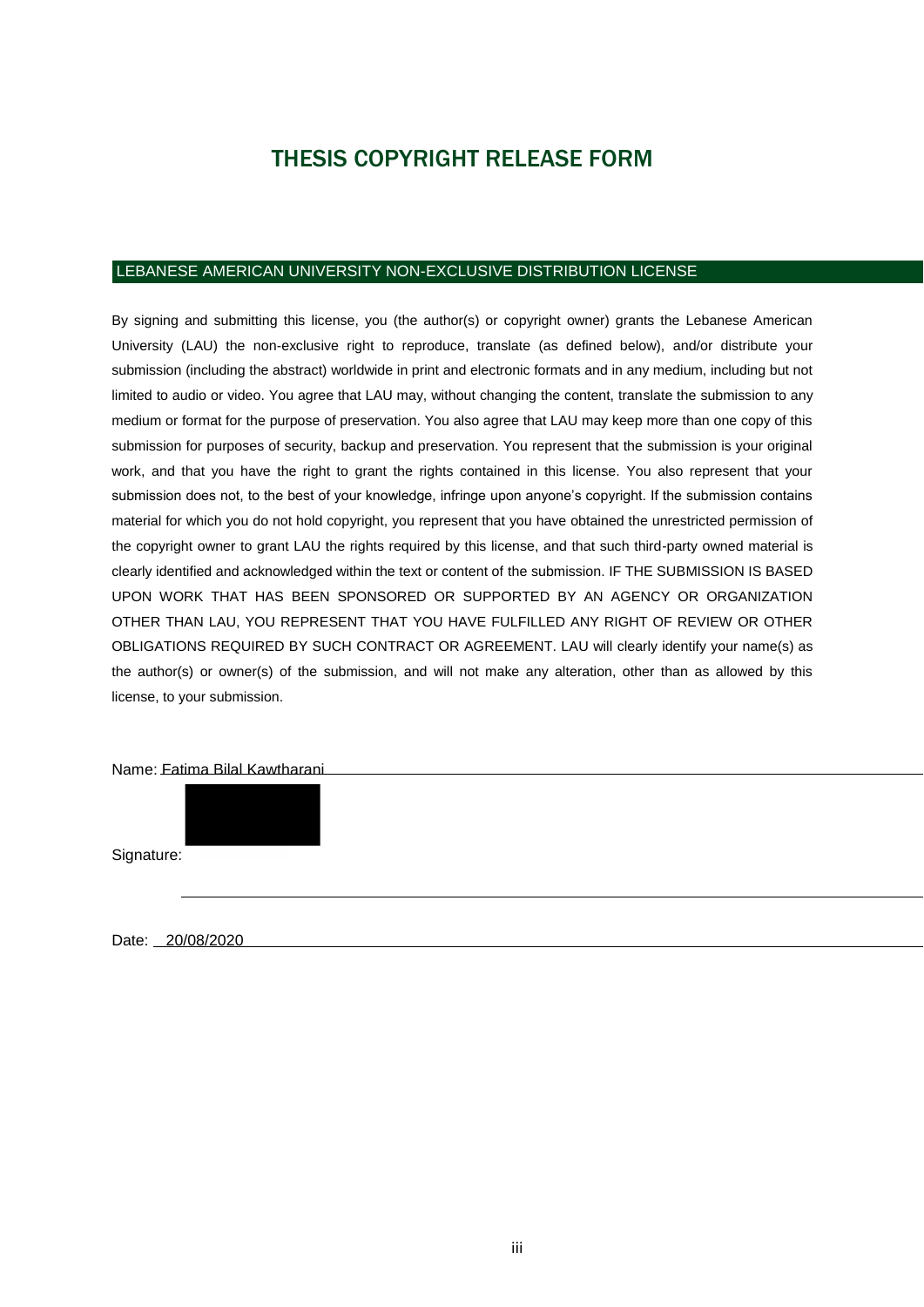

# PLAGIARISM POLICY COMPLIANCE STATEMENT

## I certify that:

- 1. I have read and understood LAU's Plagiarism Policy.
- 2. I understand that failure to comply with this Policy can lead to academic and disciplinary actions against me.
- 3. This work is substantially my own, and to the extent that any part of this work is not my own I have indicated that by acknowledging its sources.

Name: Fatima Bilal Kawtharani

| 2020<br>Signature:<br>Date: 20 |  |  |
|--------------------------------|--|--|

Day Month Year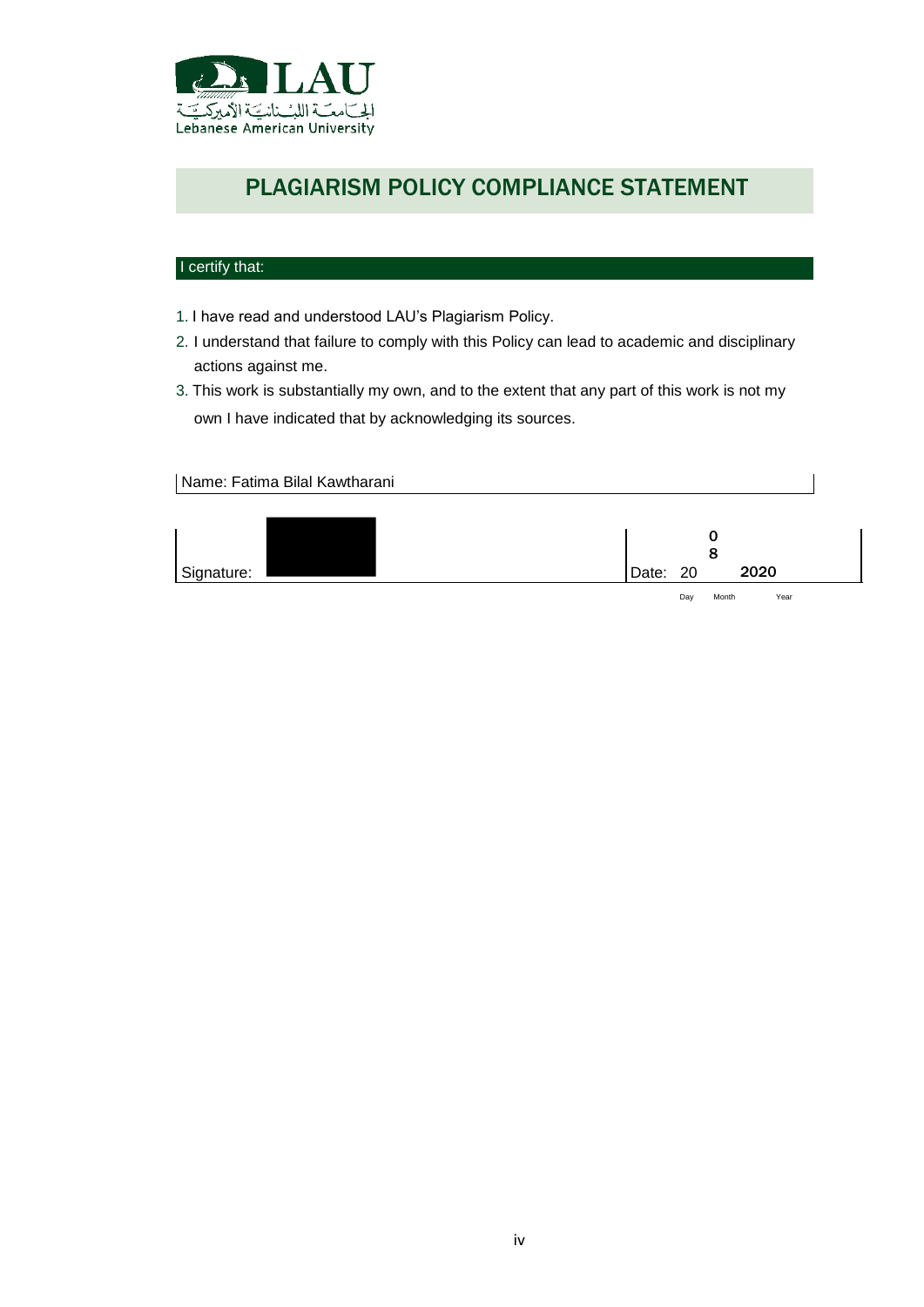## Assessment of Malnutrition Care Practices and Knowledge in Lebanese

## Hospitals: A Cross-sectional Study

Fatima Bilal Kawtharani

# **ABSTRACT**

Undernutrition is a debilitating and highly common condition in the acute hospital setting and it is associated with devastating adverse health and economic outcomes. Several guidelines aim to standardize and optimize hospital malnutrition care practices; however such practices are still insufficient in certain areas due to several barriers especially in developing countries like Lebanon. Data on the current situation of malnutrition care practices in Lebanese hospitals is still unavailable. Therefore, this study aims to describe the quality of malnutrition care in Lebanese hospitals and explore barriers and facilitators to these practices in order to ultimately implement potential strategies to achieve optimal practice. The study is of an observational cross-sectional design where data was collected online through validated questionnaires by the Malnutrition Quality Improvement Initiative MQii addressing actual malnutrition practices, malnutrition knowledge and awareness, as well as the hospitals' readiness to implement initiatives pertinent to malnutrition care. In addition, semi-structured interviews were held with eight dietitians to acquire qualitative data mainly on the barriers and facilitators of proper malnutrition care. Fifty-eight out of 95 hospitals completed the practice questionnaire. Results showed that private hospitals scored better than governmental hospitals for the malnutrition practice questionnaire (80.4% of private hospitals scored in the "Good Practice" category versus 37.5% for governmental hospitals: P-value= 0.009) and that the presence of a documented malnutrition care protocol was significantly associated with this practice score (P-value  $= 0.045$ ). Moreover, for malnutrition knowledge and awareness score, the mean average was 8.56  $\pm$  3.22 out of 17 and it was significantly associated with the hospital academic affiliation  $(P-value = 0.016)$ , location  $(P-value = 0.006)$ , and size  $(P-value = 0.036)$ . In addition, the most common barriers identified from the interviews were related to human and financial resources and potential facilitators were mostly related to inter-professional communication and protocol standardization. In conclusion, practice gaps and areas of development were identified in this study in order to serve as a first step for hospitals eager to apply a quality improvement initiative for their malnutrition management systems.

**Keywords:** Malnutrition Care Practice, Malnutrition Knowledge, Malnutrition Screening, Facilitators, Barriers.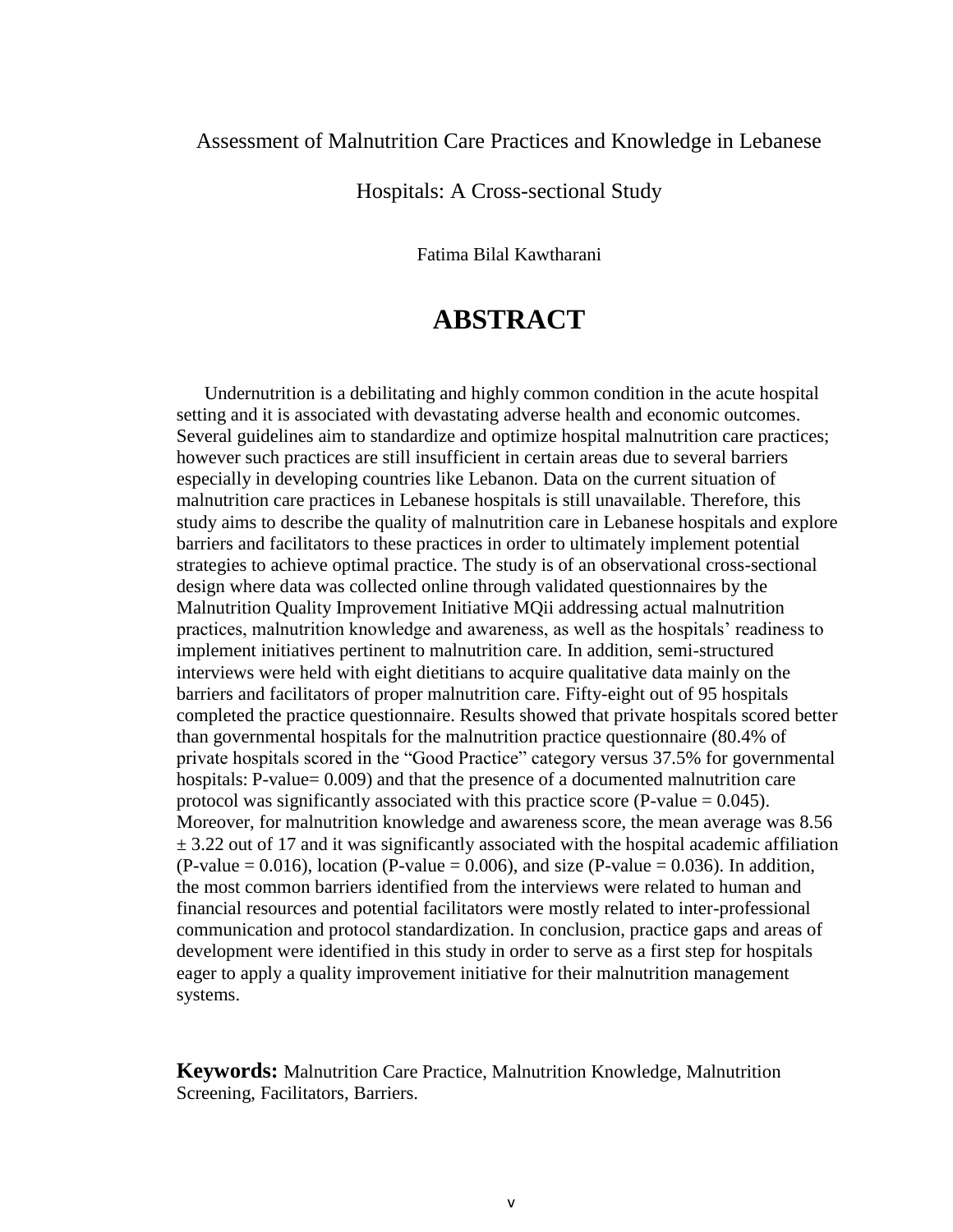# **Table of Contents**

| <b>Chapter</b><br>Page                                                     |
|----------------------------------------------------------------------------|
|                                                                            |
|                                                                            |
| 1.                                                                         |
|                                                                            |
|                                                                            |
|                                                                            |
|                                                                            |
|                                                                            |
|                                                                            |
|                                                                            |
| 2.                                                                         |
|                                                                            |
|                                                                            |
|                                                                            |
|                                                                            |
| 2.3.2 Malnutrition Knowledge and Awareness Questionnaire (Appendix 2-a) 20 |
|                                                                            |
|                                                                            |
|                                                                            |
|                                                                            |
|                                                                            |
|                                                                            |
| 3.                                                                         |
|                                                                            |
|                                                                            |
|                                                                            |
| 3.4 Results of the Malnutrition Knowledge and Awareness Questionnaire46    |
|                                                                            |
|                                                                            |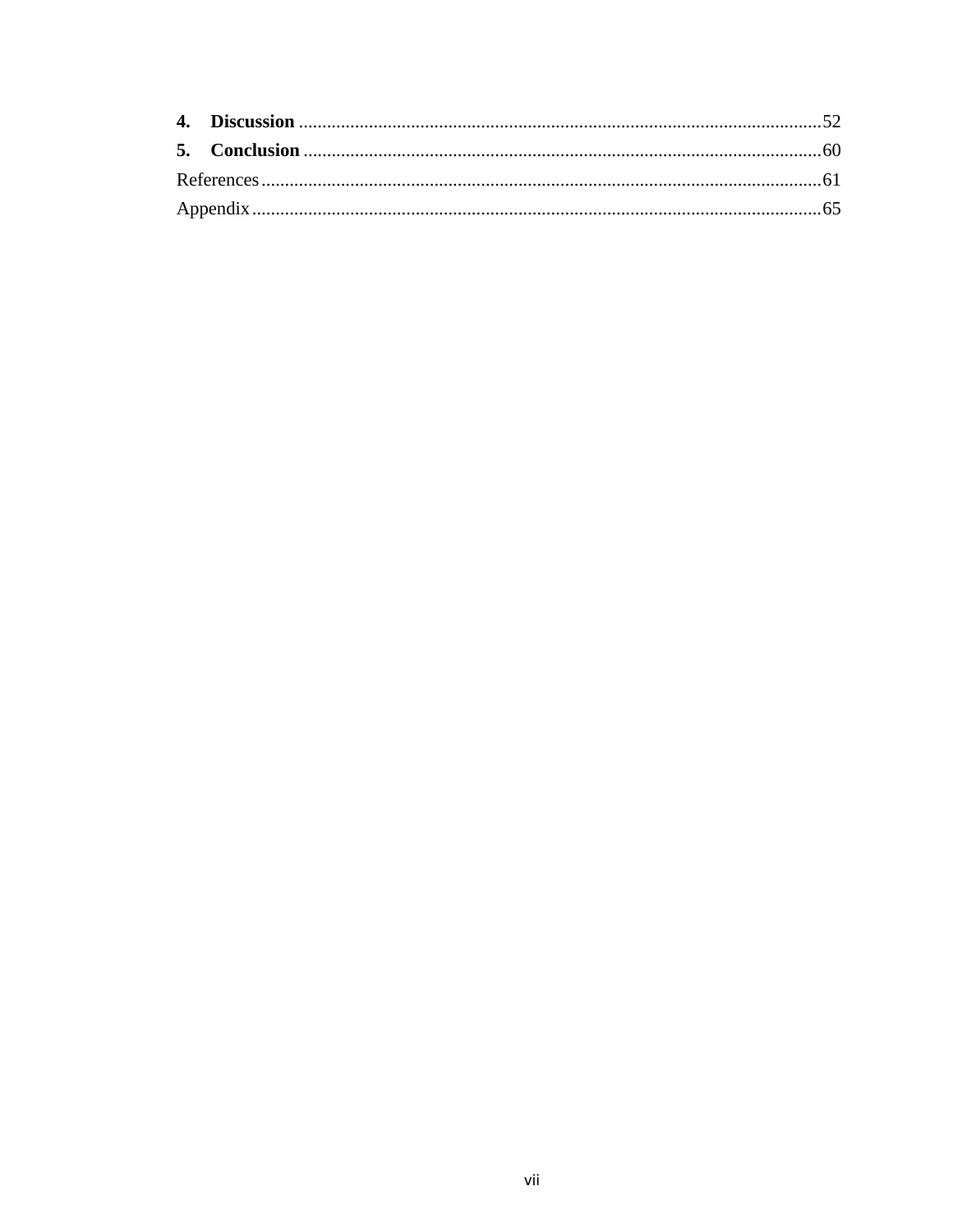# **List of Tables**

<span id="page-8-0"></span>

| Table 1a, Characteristics of Malnutrition Care Practices Questionnaire Responders29 |
|-------------------------------------------------------------------------------------|
| Table 1b, Characteristics of Malnutrition Knowledge and Awareness Questionnaire     |
|                                                                                     |
| Table 1c, Characteristics of Readiness to Change Questionnaire Responders34         |
| Table 2, Results of the Malnutrition Care Practices Questionnaire36                 |
| Table 3, Results of Multivariate Analysis for the Malnutrition Care Practices       |
|                                                                                     |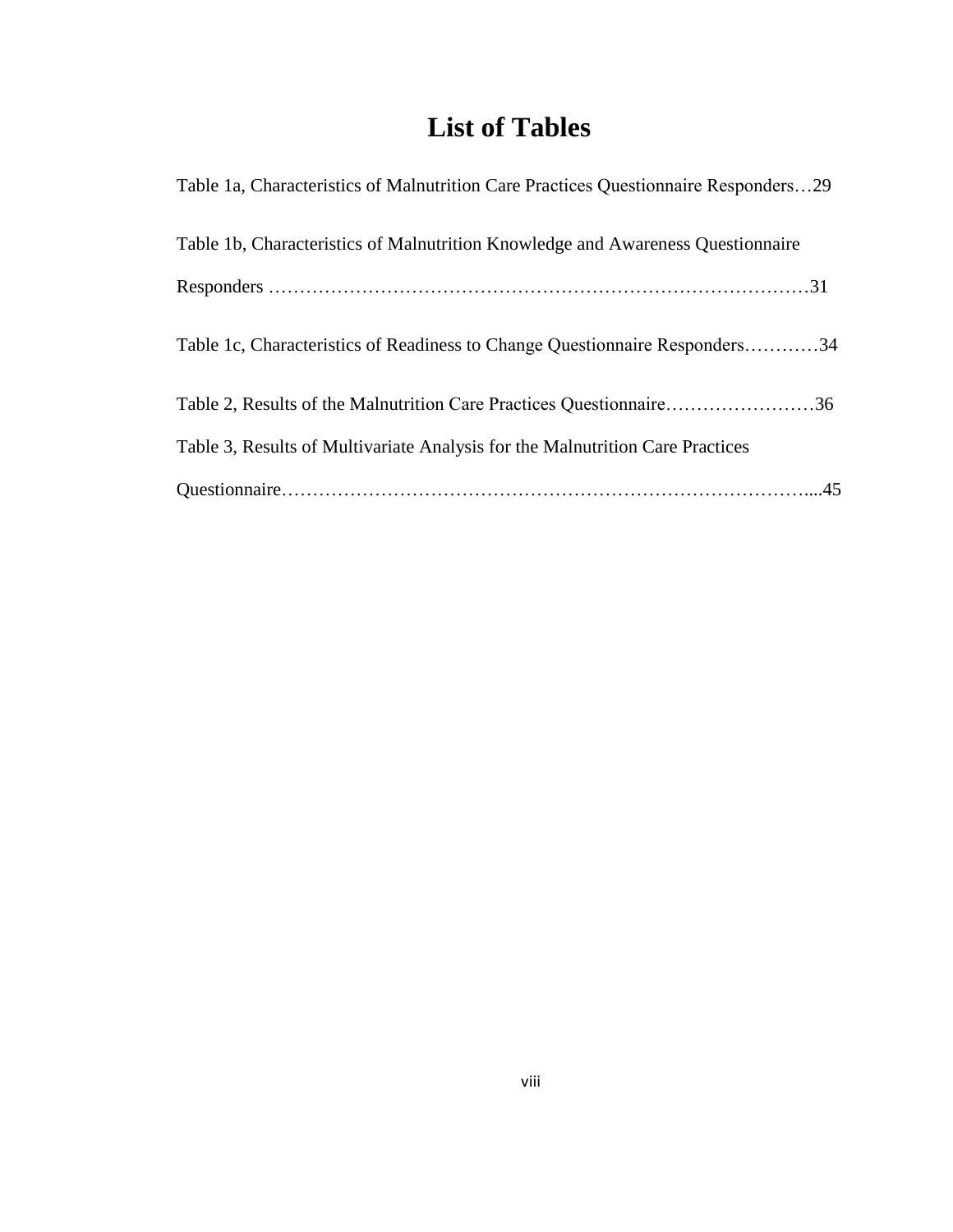# **List of Figures/Charts**

<span id="page-9-0"></span>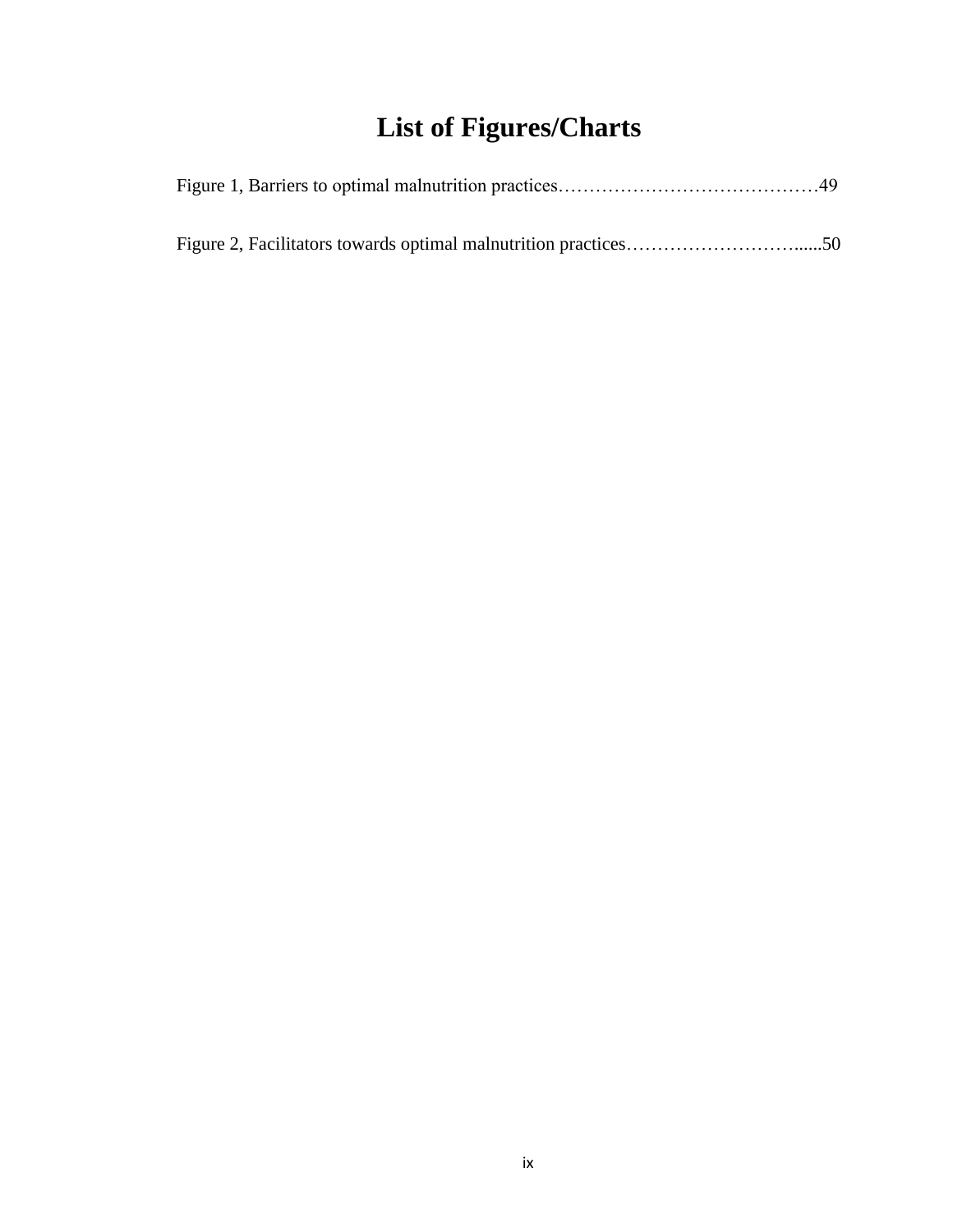# **List of Abbreviation**

<span id="page-10-0"></span>ACEND Accreditation Council for Education in Nutrition and Dietetics

AND Academy of Nutrition and Dietetics

ASPEN American Society of Parenteral and Enteral Nutrition

BMI Body Mass Index

CDR Commission on Dietetic Registration

EMR Electronic Medical Record

ESPEN European Society for Clinical Nutrition and Metabolism

FFMI Fat Free Mass Index

GLIM Global Leadership Initiative on Malnutrition

ICD International Classification of Disease

ICU Intensive Care Unit

MNA Mini Nutrition Assessment

MoPH Ministry of Public Health

MQii Malnutrition Quality Improvement Initiative

MST Malnutrition Screening tool

MUAC Mid-upper arm circumference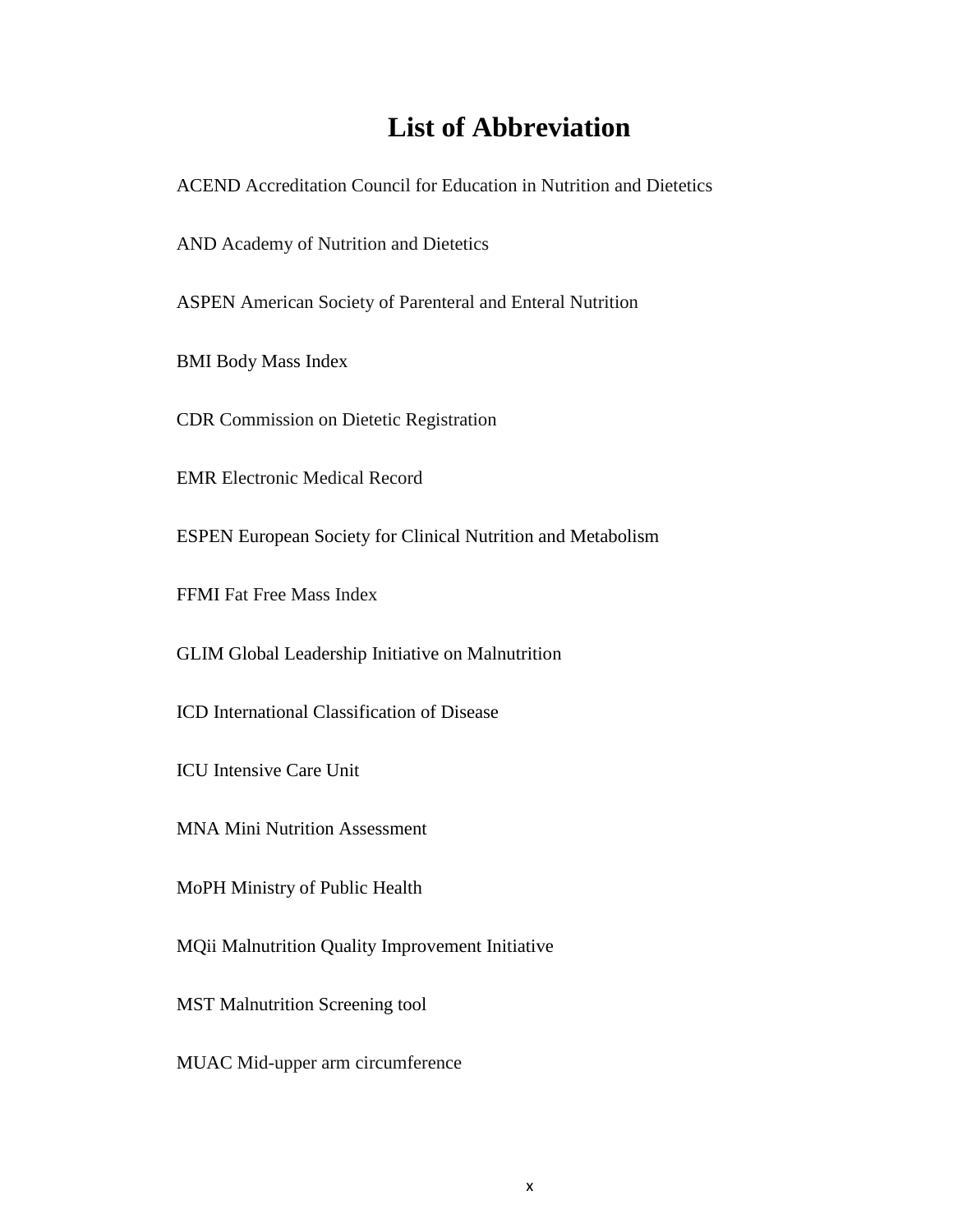## MUST Malnutrition Universal Screening Tool

NDTR Nutrition and Dietetics Technicians, Registered

NRS Nutritional Risk Screening

ONS Oral Nutrition Supplements

RDN Registered Dietitian Nutritionist

SGA Subjective Global Assessment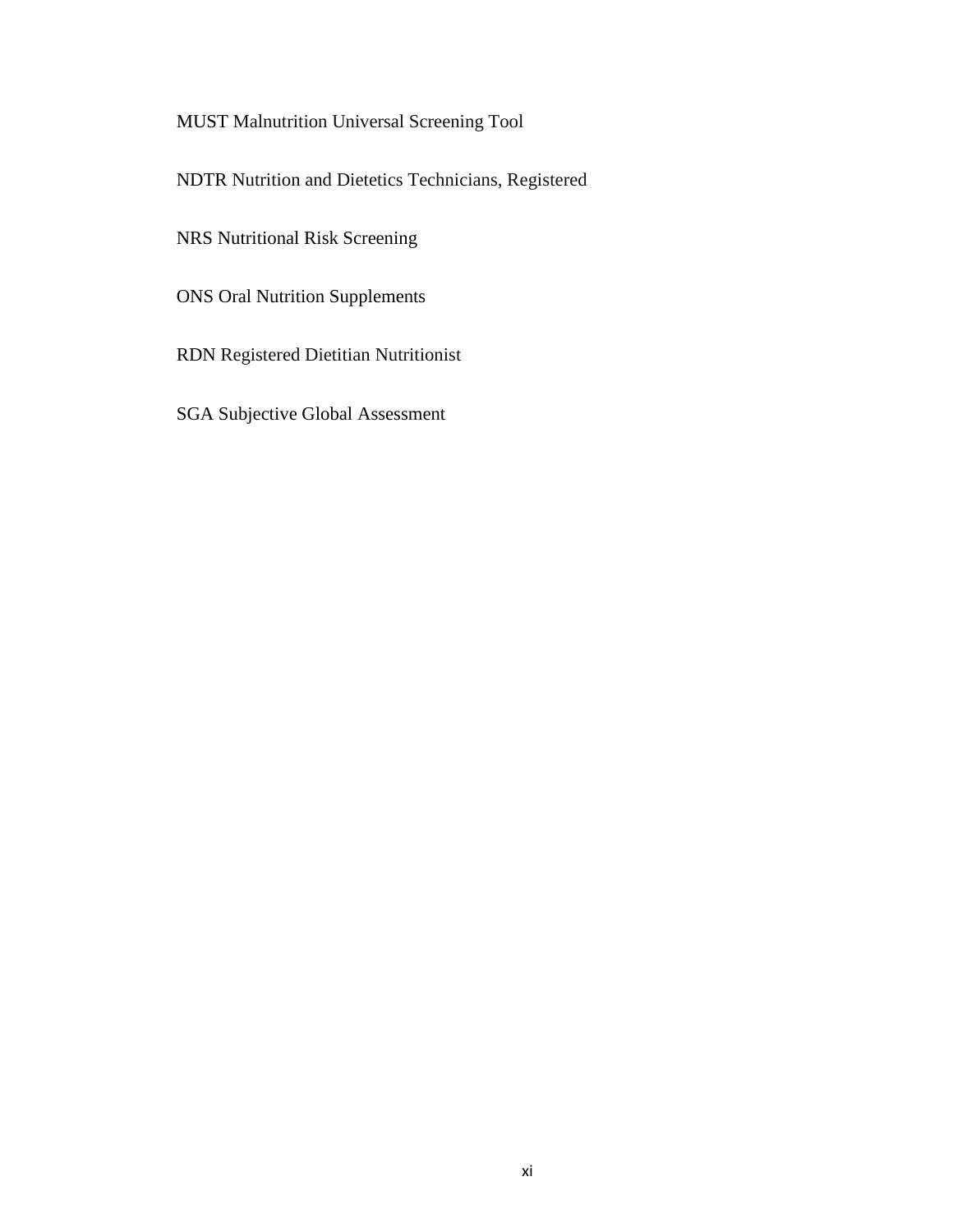## **Chapter One**

## **Introduction and Background**

## <span id="page-12-1"></span><span id="page-12-0"></span>**1.1 Introduction to Malnutrition**

Malnutrition is a broad term that can be used to describe the two sides of nutrition imbalance ranging from over-nutrition to under-nutrition (World Health Organization, 2016). The American Society for Parenteral and Enteral Nutrition defines malnutrition as an acute, subacute, or chronic state of nutrition in which varying degrees of over-nutrition and under-nutrition have led to changes in body composition and diminished function (White et al, 2012). Over-nutrition is the form of malnutrition caused by an excessive intake of energy and nutrients intake leading to excessive fat accumulation and metabolic impairments which in turn increases the risk of several chronic conditions including obesity, type 2 diabetes mellitus, cardiovascular diseases, and certain types of cancers (Mathur & Pillai, 2019 and Hruby et al, 2016).

On the other hand, under-nutrition is a clinical condition mainly characterized by unintentional weight loss, loss of subcutaneous fat, loss of muscle mass as well as muscle function, and an imbalanced intake of energy, protein and other nutrients (Tobert et al, 2018). The International Classification of Disease ICD-11 sheds more importance on nutritional diseases compared to ICD-10; it includes codes for reporting Kwashiorkor, Marasmus, and unspecified undernutrition (WHO, 2016). According to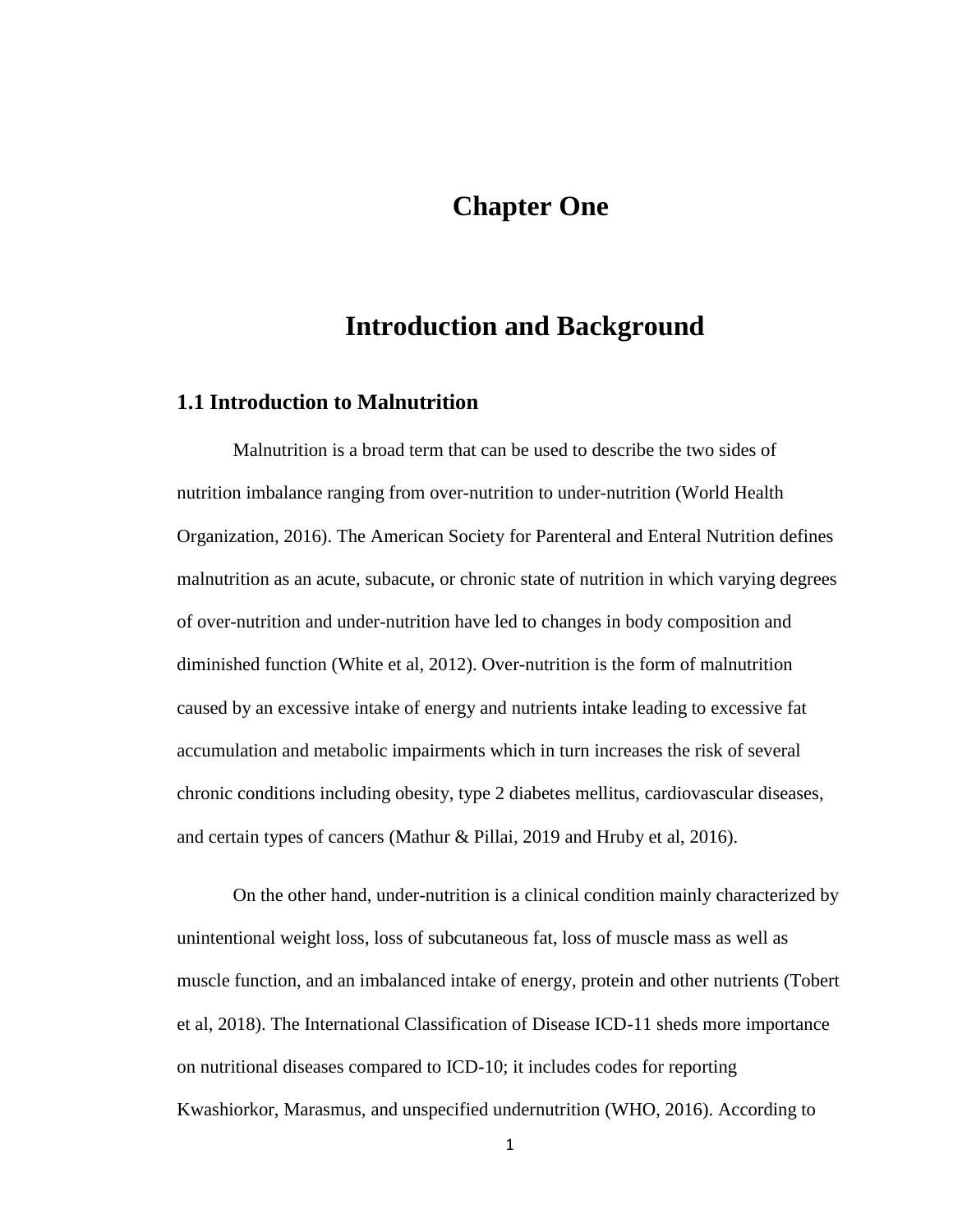ESPEN, more than 1 billion of the world's population suffers from undernutrition due to disease, poverty, hunger, war, and natural catastrophe (Cederholm et al, 2017). For the purposes of the study, in the following work, we will focus on malnutrition in the hospital setting.

## <span id="page-13-0"></span>**1.2 Prevalence of Hospital Malnutrition**

Malnutrition (undernutrition) is highly prevalent in the hospital setting in which 20% to 50% of all hospitalized patients are found to be malnourished or at risk of malnutrition (Barker et al, 2011). Studies assessing hospital malnutrition prevalence show varied results due to several factors, including patients' age and medical status, the nutrition parameters, and the screening tools used. Hospital malnutrition is particularly prevalent among elderly patients and patients with specific illnesses known to affect nutritional status; an Albanian prospective cohort study has shown that the prevalence of malnutrition risk upon Intensive Care Unit ICU admission of patients aged 65 years and older was 71%. Malnutrition risk prevalence was highest among elderly ICU patients, especially among severely ill patients with malignancy admitted to the ICU ward. The study also showed that ICU elderly patients had higher risk of complications and nosocomial infections, longer ICU and hospital stay, and increased mortality (Shpata et al, 2015).

In developed countries, up to one third of patients are malnourished upon admission, and if left untreated, two thirds of patients will develop malnutrition (Hamilton & Boyce, 2013). For example, the European Society for Clinical Nutrition and Metabolism Symposium reported that malnutrition is widely common in European hospitals; ranging from 10% to 85% with an average prevalence of 35%. In the United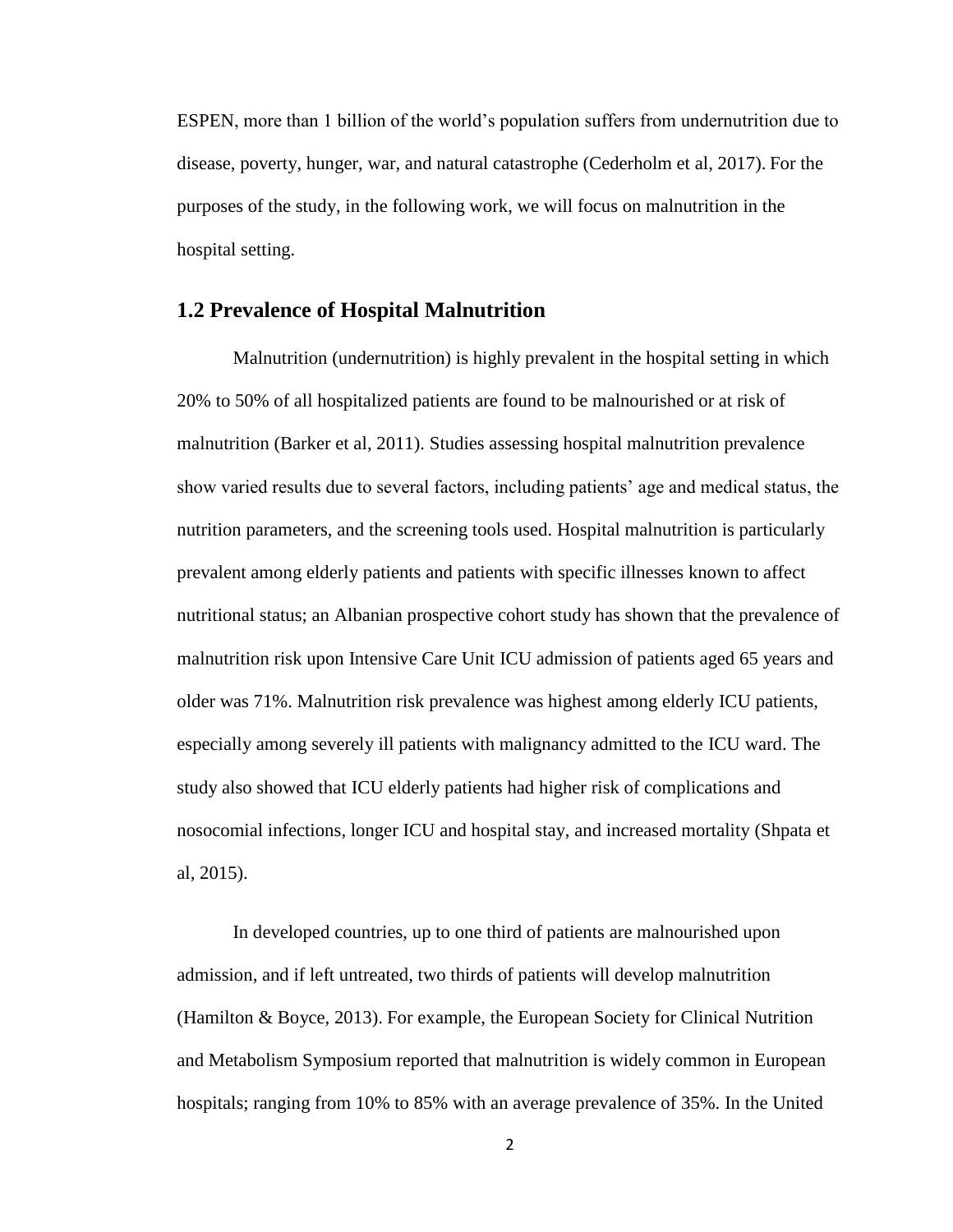Kingdom, studies have shown hospital malnutrition rates to be 20% - 40% upon hospital admission (Patel et al, 2014). In North America, 40% to 50% of hospitalized patients are at risk of malnutrition. Similarly, in Brazil, studies have shown that up to 50% of children and adolescents can develop malnutrition during hospitalization (Hamilton & Boyce, 2013). Moreover, in a cross-sectional study by the Dutch dietetic organization assessing the nutritional status of 7600 patients, 25% of patients admitted to different medical wards were either moderately or severely malnourished (Patel et al, 2014).

Similarly, in the Middle East and North Africa Region, malnutrition prevalence also differs from one country to another. In Turkey, a 2014 study on 769 patients showed that according to Nutritional Risk Screening 2002, hospital malnutrition rates reached 39.4%. In a 2008 large-scale study on 5051 patients in nine European countries (Austria, the Czech Republic, Germany, Hungary, Poland, Romania, Slovakia, Spain and Switzerland) and three Middle Eastern countries (Egypt, Lebanon, and Libya), malnutrition prevalence was 33% (Sorensen et al, 2008). Until last year in 2019, data on malnutrition risk in Lebanese hospitals was not updated. In 2019, et al aimed to estimate the nutritional risk status of 150 Lebanese hospitalized patients from Centre Hospitalier Universitaire Notre Dame de Secours (CHU-NDS) hospital using the Mini Nutritional Assessment MNA tool. Results showed that 34.7% of the screened patients were at risk of malnutrition and 9.3% were malnourished (Choueiry et al, 2019).

## <span id="page-14-0"></span>**1.3 Malnutrition Screening and Diagnosis**

Identifying malnourished patients and patients at risk of developing malnutrition is fundamental for a proper nutritional treatment. Hence, malnutrition screening is the first and most important step in the malnutrition care process. The Academy of Nutrition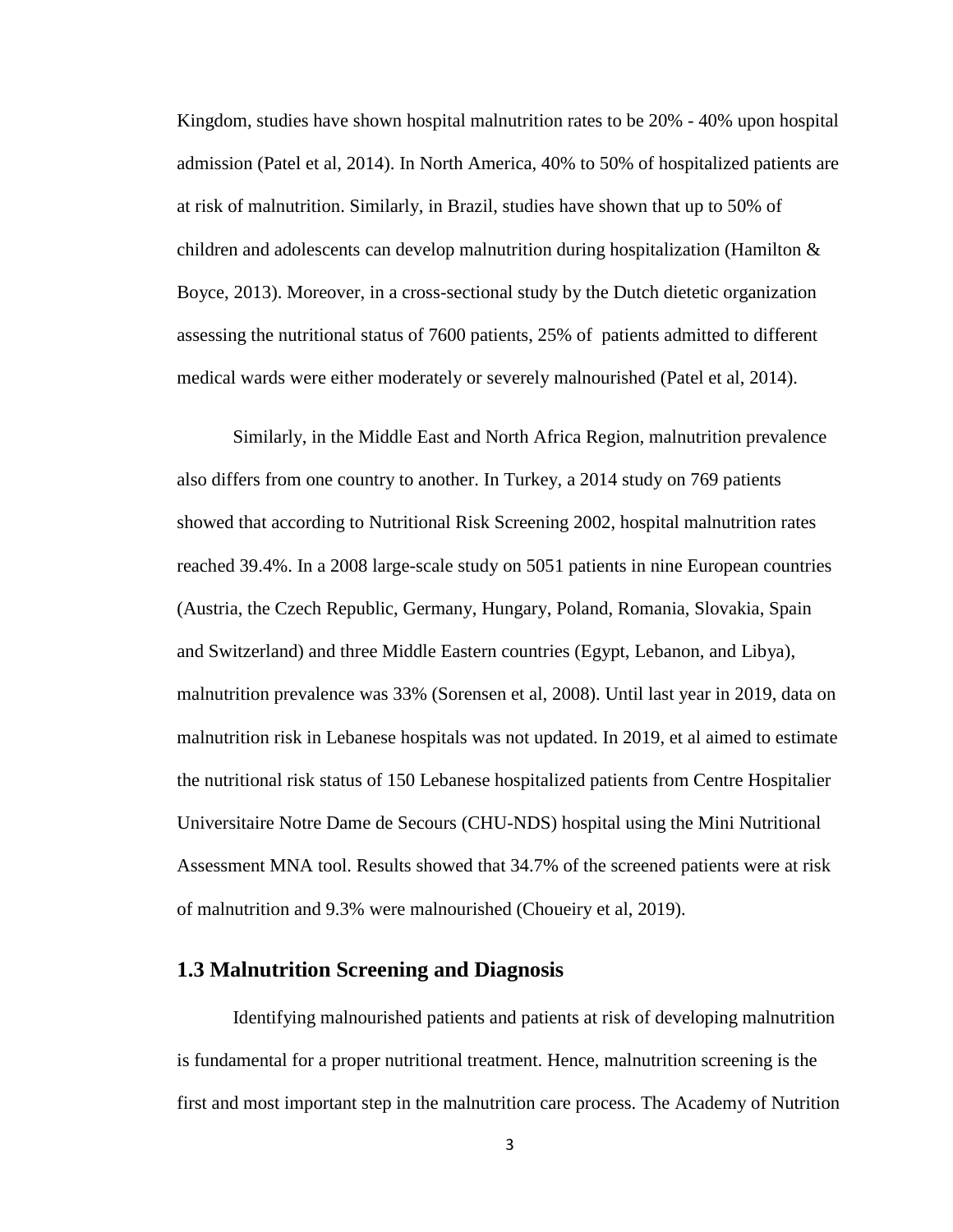and Dietetics AND defines nutrition risk screening as the process of identifying patients with characteristics commonly associated with nutritional problems that may require comprehensive and detailed nutrition assessment by a dietitian. Screening should be rapid, simple, easy, and inexpensive; it can be done by any trained personnel; in a hospital setting, usually it is done by a nurse or a nutrition assistant (Barker et al, 2011).

For this purpose, numerous nutrition risk screening tools exist; each is validated and applicable for a certain population and in certain circumstances. The Subjective Global Assessment tool SGA is the most commonly used screening tool worldwide; it was validates in acute, rehab, community, and residential aged care settings, and it consists of a two-step questionnaire which assesses data on recent weight and dietary change, gastrointestinal symptoms, functional capacity changes as well as body fat and muscle stores, and the presence of edema or ascites (Abbott et al, 2016). The Malnutrition Screening tool MST is an easy, three-question tool validated in general medical, surgical and oncology patients and it assesses recent weight and appetite changes (Cuong et al, 2019). The Mini Nutrition Assessment MNA tool is specific for elderly patients ( $\geq 65$  years) and it is valid in hospitals, nursing homes and the community setting (Abd Aziz et al, 2019). Moreover, Nutritional Risk Screening NRS-2002 assesses recent changes in body weight, Body Mass Index BMI, and food intake in addition to a subjective assessment of disease severity affecting nutritional requirements and metabolic state. Due to this additional subjective grading of disease severity, the NRS-2000 tool has been recommended by ESPEN for use in hospitalized patients (Barker et al, 2011).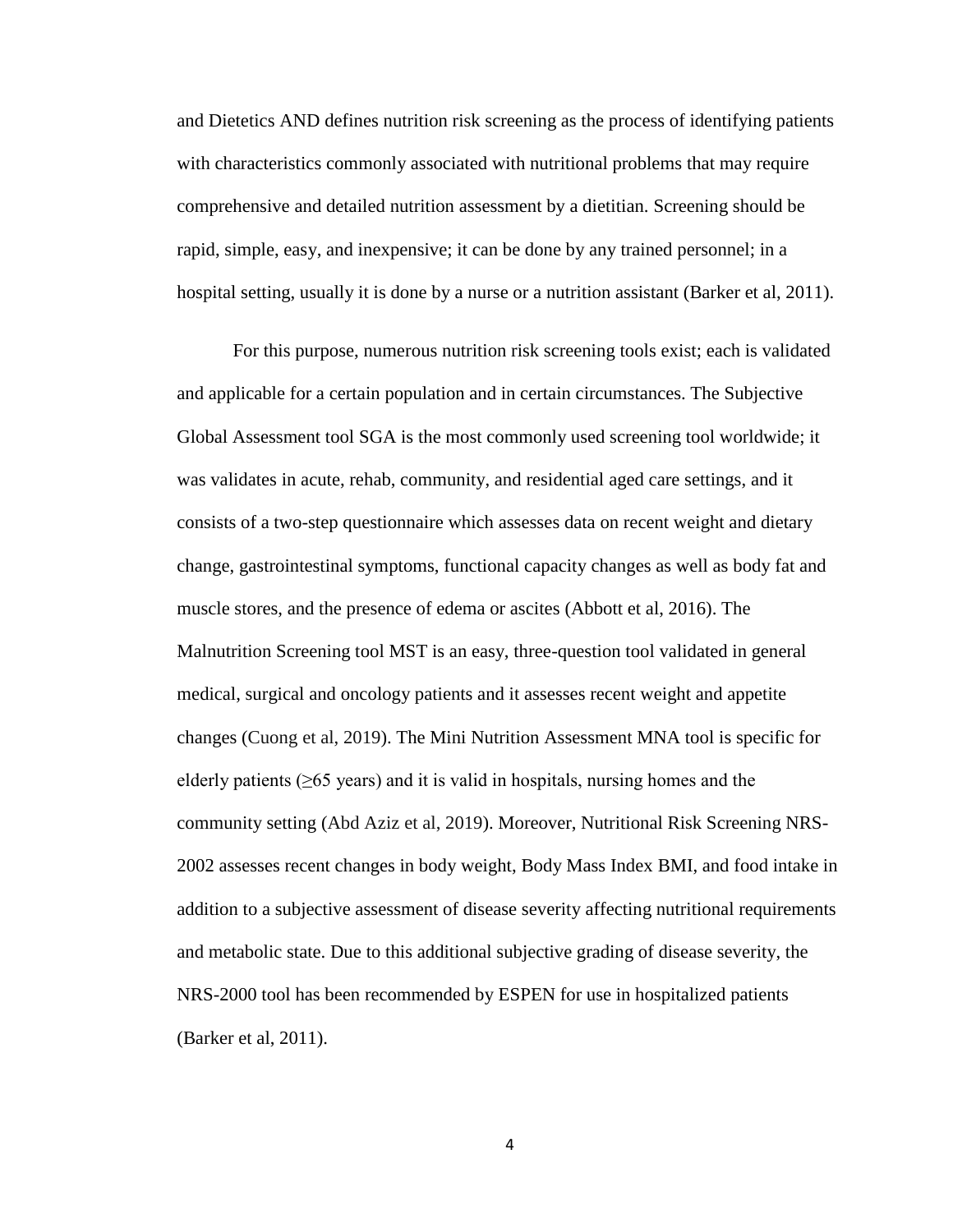New research has shifted focus into the underlying etiology of malnutrition since disease-related malnutrition, that results from diverse number of diseases or their treatment, is not only due to reduced intake or assimilation of energy and nutrients but also to varying degrees of chronic or acute inflammation leading to metabolic alterations and diminished body function (Cederholm et al, 2019). Inflammation is associated with malnutrition through several mechanisms including associated anorexia and decrease in appetite, reduction in energy and nutrient intake, increase in energy requirements, and increase in muscle loss and protein catabolism (Cederholm et al, 2019).

In 2019, a consensus scheme for diagnosing malnutrition in adults in clinical settings recommended that at least one phenotypic criterion and one etiologic criterion should be present in order to diagnose malnutrition (Cederholm et al, 2019). In 2016, a diverse group of several clinical nutrition societies worldwide had dedicated their knowledge and expertise in order to create a global consensus on the diagnostic bases of malnutrition in adults in clinical settings. The committee leading this Global Leadership Initiative on Malnutrition GLIM had concluded that malnutrition diagnosis should be a two-step approach based on both phenotypic and etiologic criteria. These diagnostic criteria were retrieved from existing malnutrition screening and assessment approaches. In general, the committee focused on five critical criteria; three phenotypic criteria including recent non-intentional weight loss, low BMI, and reduced muscle mass and two etiologic criteria: diminished food and nutrient intake or assimilation in addition to inflammation or physiologic disease burden. Therefore, the consensus agrees that a malnutrition diagnosis requires at least one phenotypic criterion and one etiologic criterion. It also recommends treating or managing phenotypic aspects and malnutrition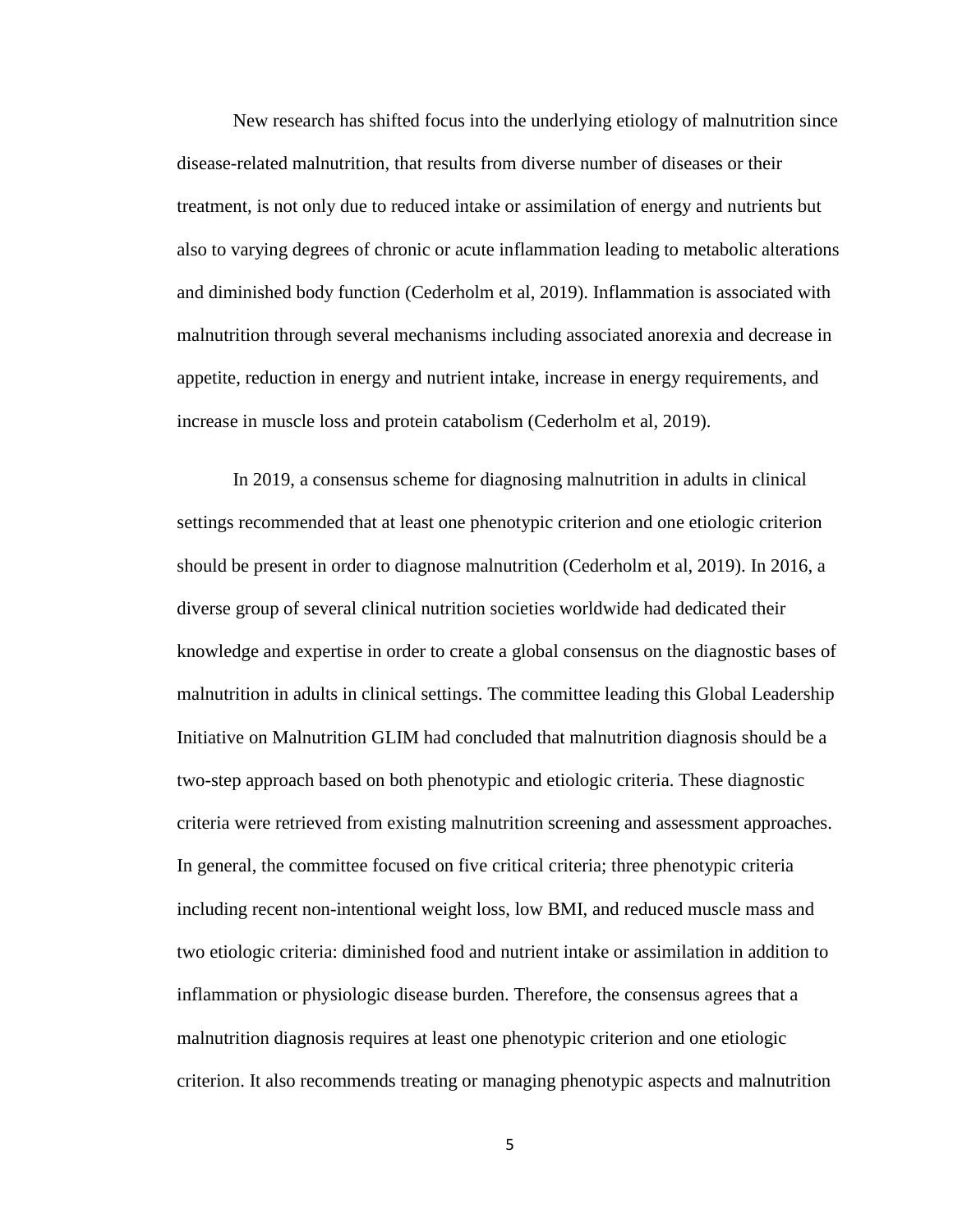and using etiologic criteria as a guide to malnutrition intervention plan. GLIM diagnostic consensus aims to standardize malnutrition diagnosis in adults in a clinical setting in efforts to ultimately improve malnutrition care (Cederholm et al, 2019).

## <span id="page-17-0"></span>**1.4 Malnutrition Causes and Consequences**

Barker et al, 2011 had investigated factors contributing to malnutrition among hospitalized patients. Personal factors included age, depression and psychological status, inability to chew or swallow foods and beverages, limited mobility, loss of smell and taste sensations, polypharmacy, and finally treatments such as ventilators and drain tubes. Other organizational factors contributing to increased malnutrition risk were failure to recognize malnutrition (lack of proper malnutrition screening and assessment), lack ok malnutrition knowledge among hospital professionals, failure to record patient's food intake, failure to record patient's height and weight, lack of staff assisting with feedings, and most importantly lack of interdisciplinary collaboration among healthcare professionals. These personal and organizational factors can increase the risk for hospitalized patients to develop malnutrition or can worsen existing malnutrition cases (Barker et al, 2011).

Consequences of hospital malnutrition have been well documented in the literature. Malnutrition is associated with devastating outcomes not only on the patient but also on the whole healthcare system. Malnourished patients have shown dysfunctions at the cellular, physiological, and psychological level (Barker et al, 2011).

On a cellular level, a state of undernutrition weakens the immunes system, often interrupting the body's ability to fight infections and exposing it to a higher risk of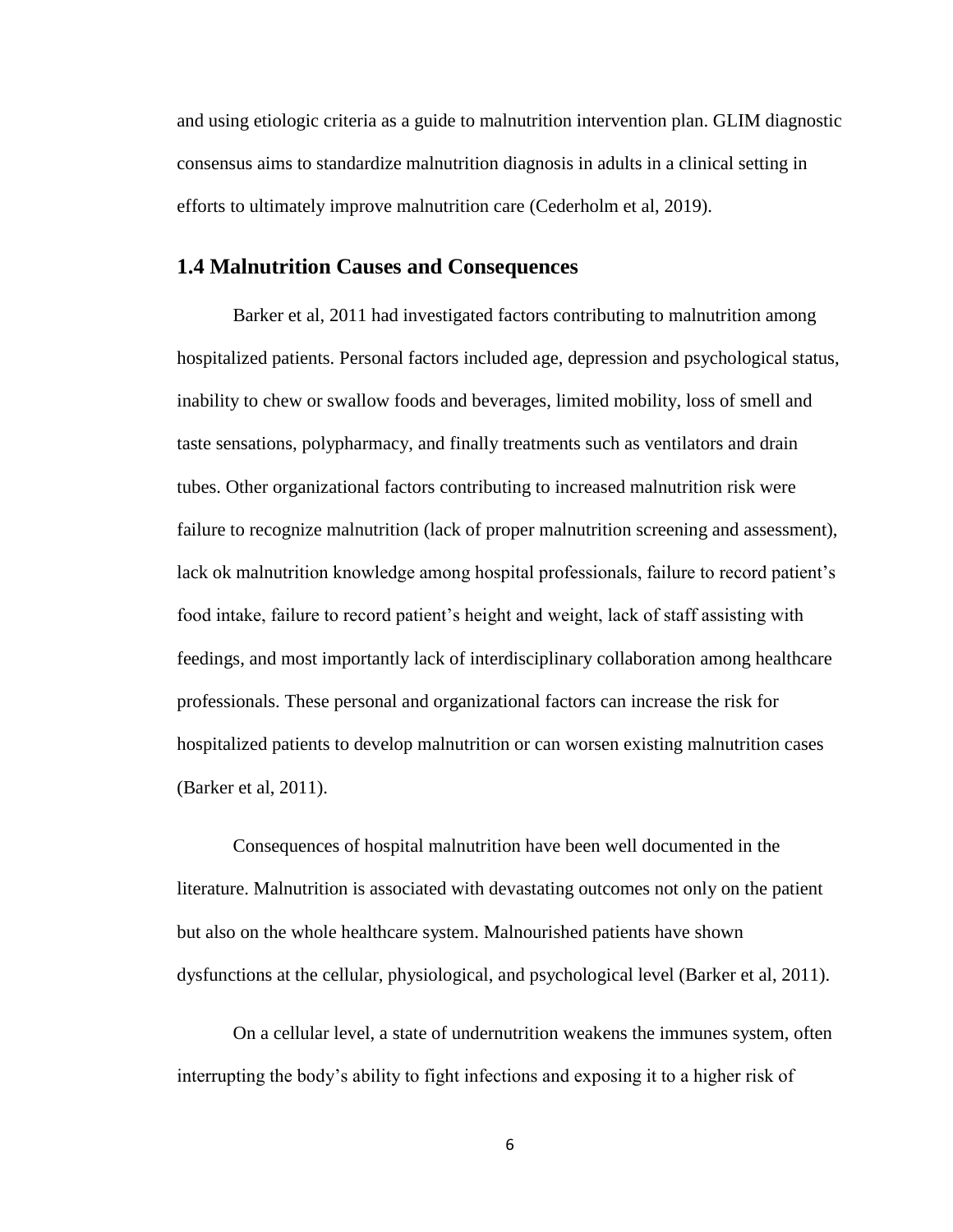nosocomial infections. It also delays wound healing and increases the risk of developing pressure ulcers (Badosa et al, 2017). On the physiological level, malnutrition alters body composition causing losses in muscle and subcutaneous fat mass, accumulation of body fluids, and atrophy in visceral organs therefore weakening muscle strength, particularly and most importantly respiratory muscle and cardiac muscle functions (Taylor, 2018). Moreover, on the psychological level, malnutrition is associated with decreased quality of life. Malnourished patients are more likely to experience poor quality of life and interventions to improve the patient's nutritional status lead to improvements of quality of life indicators as well as including both physical and mental indicators (Rasheed  $\&$ Woods, 2013).

In addition to the cellular, physical, and psychological adverse effects on the patient, hospital malnutrition is strongly associated with increased length of hospital stay, greater risk of morbidity and mortality, and higher hospital cost (Barker et al, 2011). In a 2015 study in Albania, length of intensive care unit stay, ventilation duration, total complications, infectious complications, and mortality risk were examined in relation to malnutrition risk in older adults. Results showed that malnutrition risk was an independent risk factor of poor clinical outcome for elderly ICU patients for infections, complications, mortality, and ICU length of stay. Malnourished patients were 4.37 times at higher risk of acquiring an ICU infection, 6.73 times at higher risk of developing complications, and 2.68 times at higher risk of mortality (Shpata et al, 2015).

In another study in 2017 in Mexico, 55 hospitalized patients diagnosed with malnutrition were randomly allocated into either nutrition intervention group or to control group. Participants in the intervention group received an individualized nutrition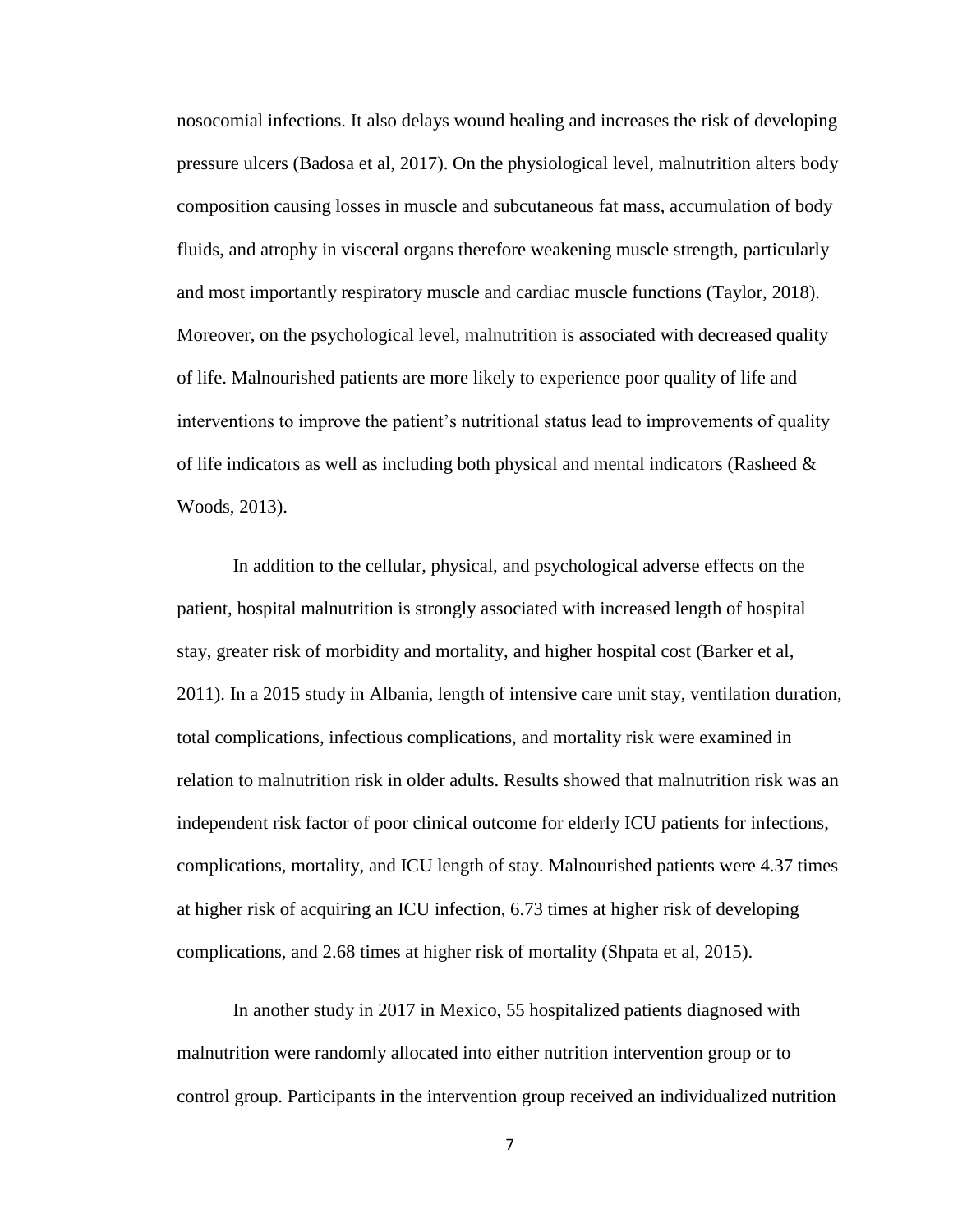care plan and dietary advice whereas participants in the control group received standard nutrition management. Post intervention, the average hospital stay was two days shorter in the intervention group compared to the control group. Therefore, this randomized control study suggests that nutritional intervention in hospitalized malnourished patients decrease hospital length stay (Cano-Torres et al, 2017). In a similar study in Australia, length of stay of malnourished patients was 5 days greater than that of well-nourished patients (Middleton et al, 2001).

As a result of all the aforementioned consequences of malnutrition, hospital malnutrition imposes a huge burden on the healthcare system. With the increase in morbidities, mortalities, complications, infections, and length of hospital stay comes the increase in nursing and medical care, use of medications, surgical interventions, hospital readmission, and subsequently healthcare cost (Tagliaferri et al, 2018). Disease-related malnutrition is considered today as one of the most concerning public health problems worldwide inflicting huge economic costs of healthcare systems.

In Switzerland and Germany, hospital cost for malnourished patients is three times higher than that for well-nourished patients. In 2018, an analysis of the United States' hospital discharge estimated that the average cost for a well-nourished patient was \$12,900 whereas that for a malnourished patient was \$22,200. It was also estimated that the overall economic burden of the morbidity, mortality, and direct medical cost associated with hospital malnutrition reached \$157 billion in the United States (Mccauley et al, 2019). Likewise, in the United Kingdom, approximately 3.7 billion  $\epsilon$ are spent annually on the healthcare services for hospitalized patients diagnosed with disease-related malnutrition (Khalatbari-Soltani & Marques-Vidal, 2015). Moreover, in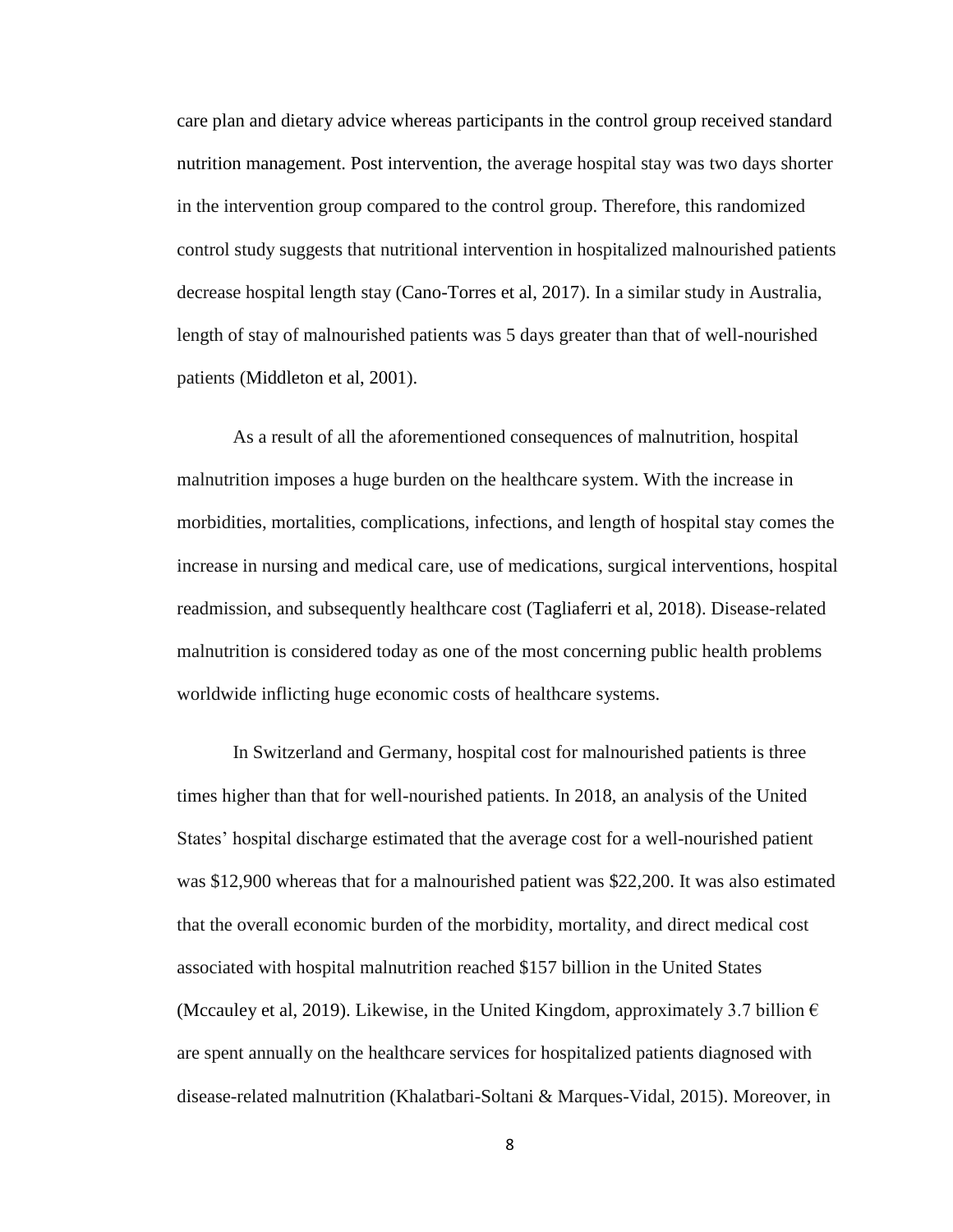Ireland, the annual total public health and social care costs of malnutrition were estimated at 1.4 billion which is equivalent to 10% of the UK national health care budget (Mccauley et al, 2019). Fortunately, initiatives to improve nutrition screening and intervention have been showing significant reductions in hospital bills. For example, the prescription of preoperative supplementation of nutritional drinks had anticipated savings of 1000 euros per patient (Souza et al, 2015).

Similarly, numerous studies have been proving the substantial benefits of malnutrition interventions on key clinical outcomes in a hospital setting. These studies have shown that nutritional interventions can significantly reduce complication, length of hospital stay, rates or hospital readmission, hospital cost, and mortality and morbidity rates. In a recent Cochrane systematic review of 24 studies including  $6225$  patients  $\geq 65$ years of age who were at risk for malnutrition, patients who received Oral Nutrition Supplements ONS developed less complications (pressure sores, deep vein thrombosis, and respiratory and urinary infections) compared with patients who did not receive any ONS (relative risk [RR], 0.86; 95% confidence interval [CI], 0.75–0.99). Indeed, fewer complications, shorter length of stay, and less readmission will be translated into lower medical bills (Tappenden et al, 2013).

## <span id="page-20-0"></span>**1.5 Literature Review on Malnutrition Care Practices**

All the aforementioned consequences and complications of malnutrition can be attenuated or managed through comprehensive and careful nutritional management. Primarily, screening patients for malnutrition upon hospital admissions is considered as the first and most important step of the malnutrition care process for it allows early interventions to prevent or treat any degree of malnutrition at an early stage (Malone &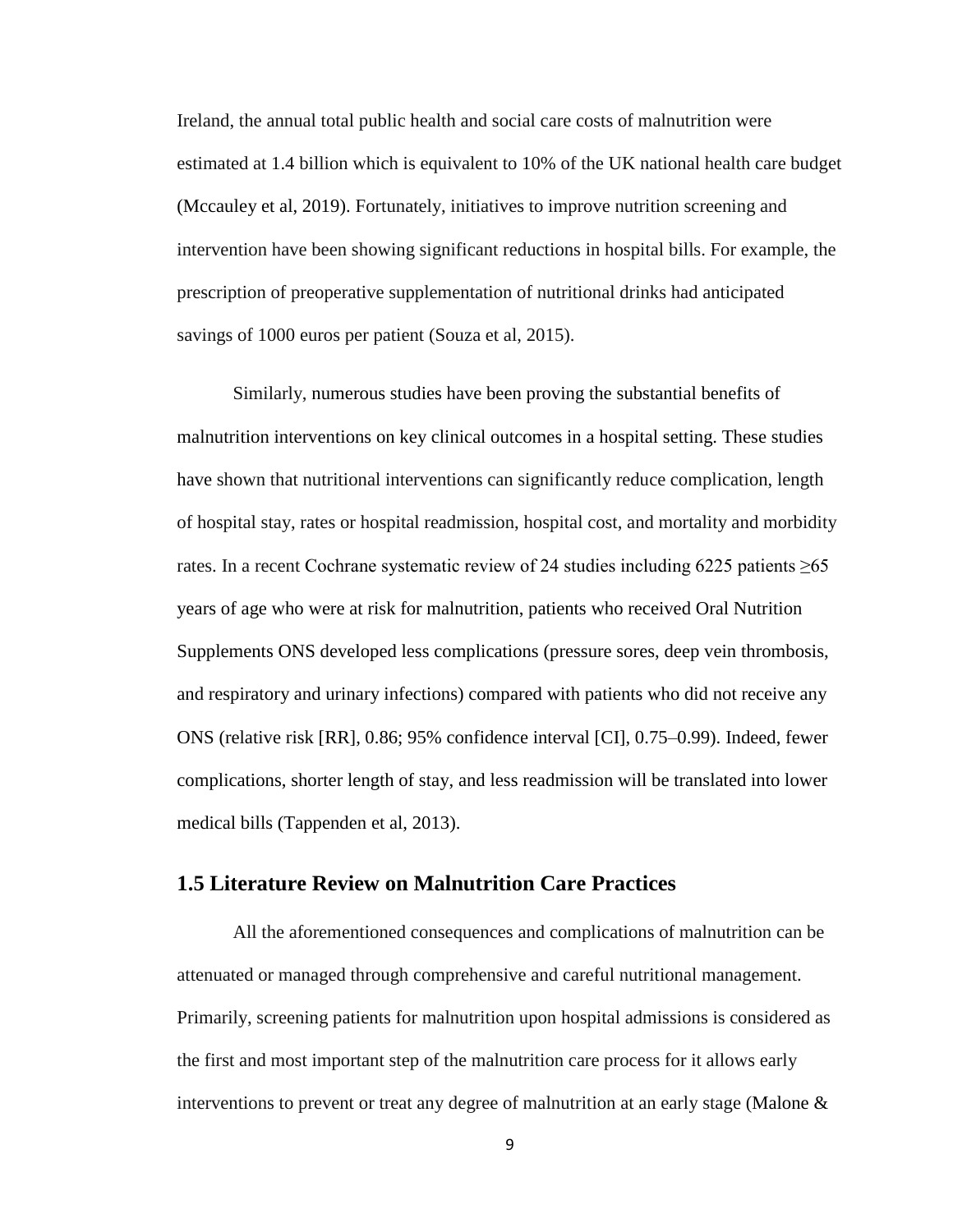Hamilton 2013). The Academy of Nutrition and Dietetics AND and the American Society of Parenteral and Enteral Nutrition ASPEN recommend early identification and documentation of malnutrition in hospitals. Ideally, once a hospitalized patient is identified to be at risk of developing malnutrition or to be malnourished, consulting a dietitian is necessary to initiate a proper malnutrition management plan (Malone & Hamilton 2013). Guidelines and protocols for malnutrition care are numerous and diverse varying from one hospital to another since there is no one standardized approach to screen, diagnose and treat malnutrition (Malone & Hamilton 2013). Hospitals may vary regarding malnutrition practices mainly in terms of screening tools, diagnostic criteria, treatment protocol, and healthcare team collaboration.

In an attempt to standardize malnutrition diagnosis in hospitals, ESPEN had published consensus-based criteria to define malnutrition: a BMI of less than 18.5 kg/m<sup>2</sup> or an unintentional weight loss of  $>10\%$  within any time frame or  $>5\%$  over the past three months with BMI is  $\langle 20 \text{ kg/m}^2 \rangle$  when the patient is  $\langle 70 \text{ years} \rangle$  old or BMI  $\langle 22 \rangle$ kg/m<sup>2</sup> when the patient is 70 or more years old or a Fat Free Mass Index FFMI of  $\langle 15 \text{ in} \rangle$ women and <17 in men (Tagliaferri et al, 2018). However, variability among different hospitals can still be seen in other aspects of the malnutrition care process such as malnutrition screening. Malnutrition screening tools are many and they include Malnutrition Universal Screening Tool MUST, Nutrition Risk Screening NRS, and Mini Nutrition Assessment MNA (Barker et al, 2011).

Many studies had aimed to correlate the quality of the malnutrition care approach in a specific hospital setting to the prevalence of malnourished patients in the same setting. Such studies used indicators such as the presence of a multidisciplinary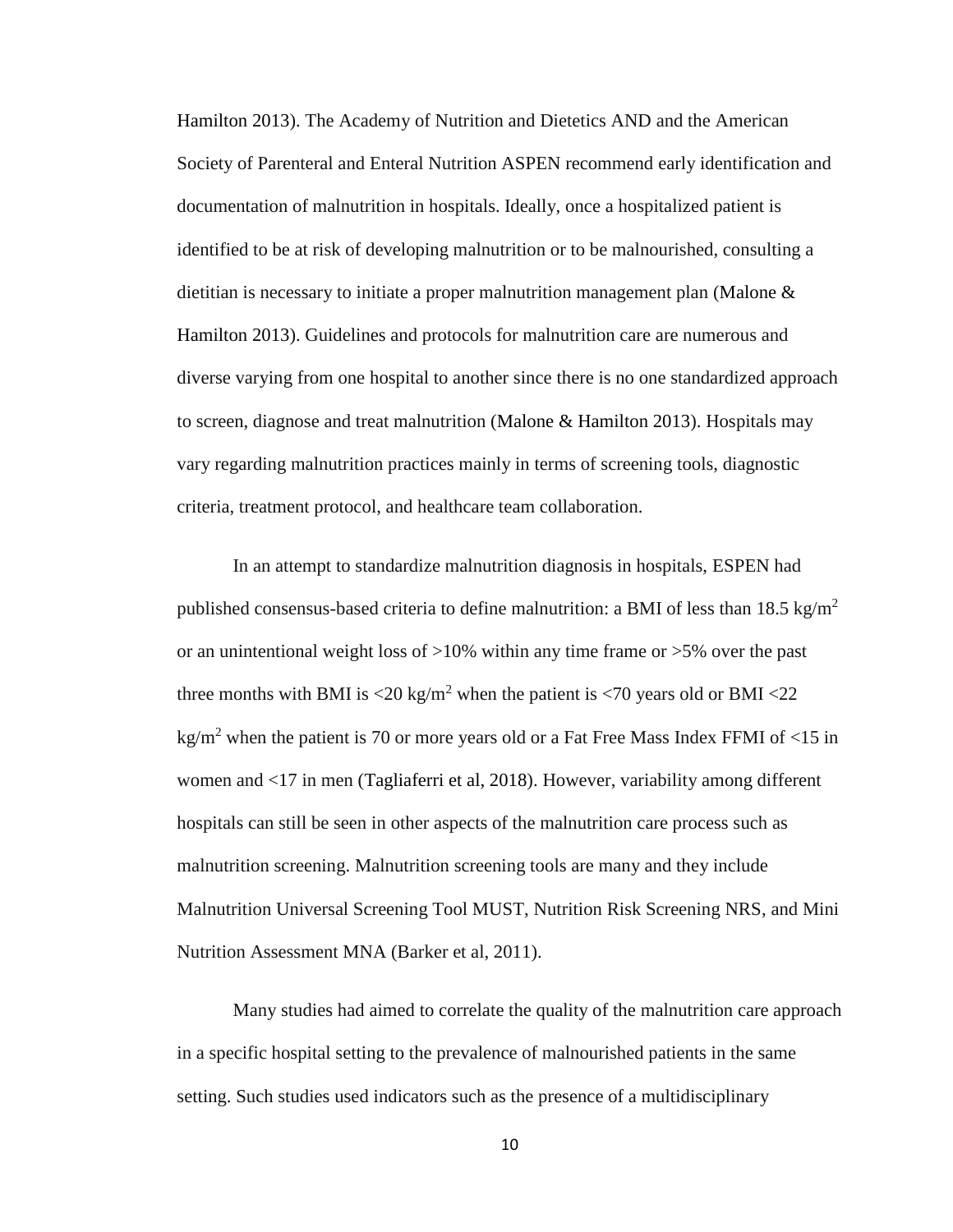nutritional support team, the use of validated malnutrition screening tools, the availability of malnutrition diagnosis and treatment protocol, and the documentation of all related record. Barriers to proper malnutrition care practices were also of interest in an attempt to tackle practice gaps.

A 2013 article was published by Tappenden et al 2013 as a call for action from the interdisciplinary Alliance to Advance Patient Nutrition aiming to shed light on the critical impact of certain key factors that can remarkably enhance hospital malnutrition rates. The article focused mainly on the presence of a multidisciplinary nutrition care team that works through an inter-disciplinary collaborative approach to set standard policies to monitor and manage malnutrition at the hospital. They also highlighted the importance of establishing strong communication strategy among hospital clinicians that will allow adequate understanding of the importance of nutritional care and the proper role of each profession in this process. They explained the primary importance of these key factors through their major influence on all other aspects of the malnutrition management system including screening, intervening, and follow-up. Also, they clarified that the nutrition care team and the established protocol would be the bases of all possible facilitators and improvements to malnutrition care.

In 1995, the Joint Commission has mandated that all patients should be screened and assessed for malnutrition upon hospital admission. However, this mandate was no fully put into practice in all hospitals in the United States, showed a cross-sectional study in the U.S. in 2014. The study by Patel et al, 2014 aimed to investigate hospital staff perspective on currents status of malnutrition screening and assessment in U.S. hospitals. A web-based survey was sent to hospital professionals, including dietitians,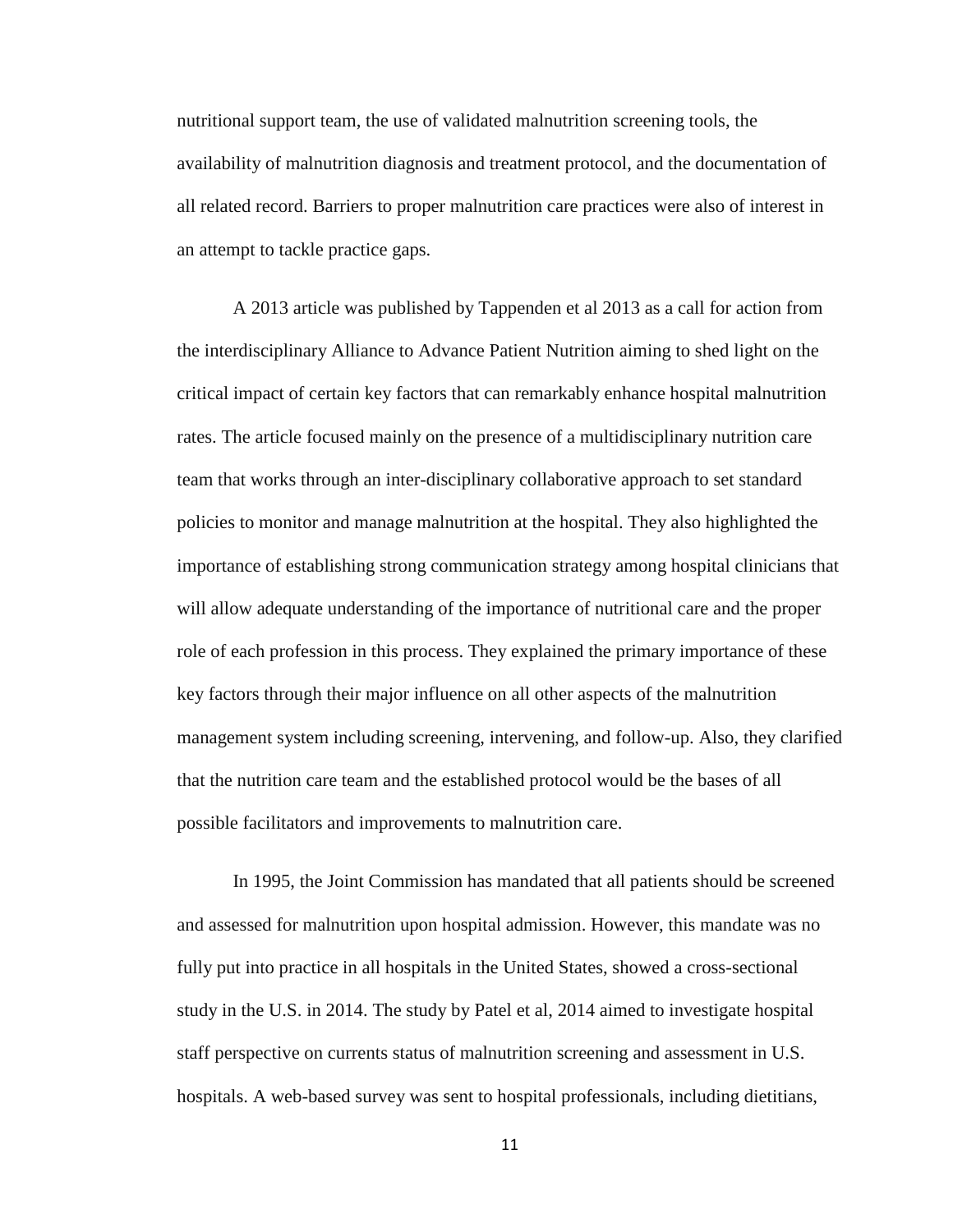nurses, pharmacists and physicians who were members of the American Society of Parenteral and Enteral Nutrition ASPEN, the Academy of Medical-Surgical Nurses, and the Society of Hospital Medicine in order to assess the current nutrition screening and assessment practices as well as associated gaps in malnutrition knowledge. Majority of respondents confirmed that the Joint Committee's mandate was often applied regarding nutrition screening and assessment. Most hospitals were compliant to the accreditation standards and they confirmed performing nutritional assessment by a dietitian whenever malnutrition risk was identified upon screening patients by nurses; however no specific screening or assessment tool or coding system was identified (Patel et al, 2014).

In 1999, the council of Europe assessed the quality of hospital malnutrition care practices in 12 European countries through a questionnaire and confirmed that nutritional screening and assessment upon hospital admission were not routinely performed in most of the hospitals and nutrition intervention was not always applied to malnourished patients or at-risk patients. The use of nutrition support for undernourished or at risk patients was often only applied for severely ill patients. Only 10% of the hospitals reported the availability of a nutritional support team. This review by the council of Europe had opened insights to several European countries to proceed with a more specific and detailed investigation of the quality of malnutrition care offered at their hospital wards (Vanderwee et al, 2010).

One of these countries was Belgium where a national cross-sectional study by Vanderwee et al addressed malnutrition care practices in all Belgian general and teaching hospitals for older adults in particular. The study also associated these practices with the prevalence on malnutrition in the same wards. Malnutrition prevalence rate was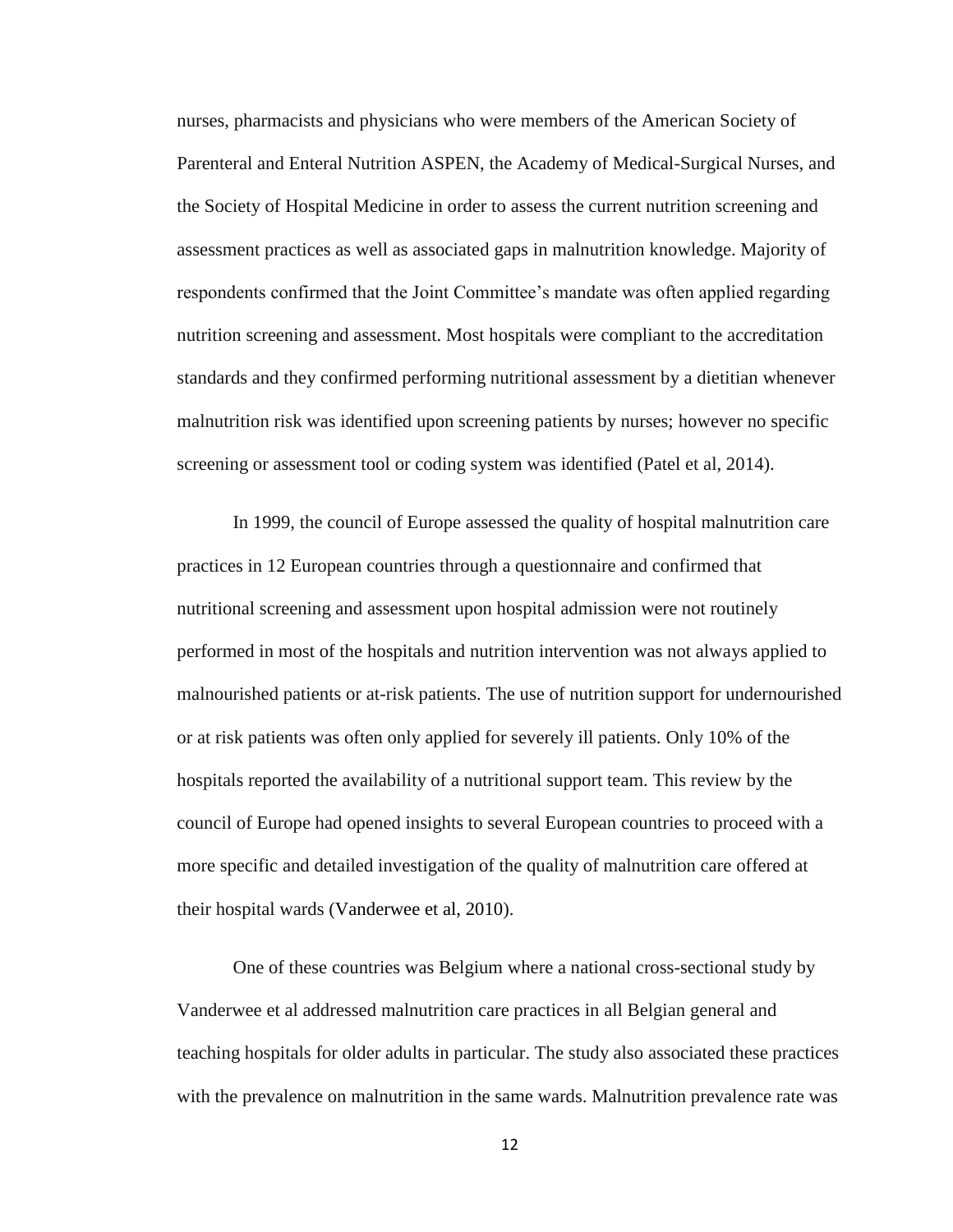31.9% and it was correlated with suboptimal malnutrition practices such as screening and assessment methods, tools, and protocols. Fifty six percent of the wards reported the lack of malnutrition screening at admission, 70% did not have a standardized malnutrition screening tool, 30% did not routinely measure patients' weights and 70% did not calculate their BMI. In addition, 86.4% of the wards reported the lack of a standardized malnutrition protocol. Multilevel analysis showed that malnutrition practices explained 9.1% of malnutrition risk (Vanderwee et al, 2010).

More recently in 2016, the Commission on Dietetic Registration CDR, Accreditation Council for Education in Nutrition and Dietetics ACEND, and the Academy of Nutrition and Dietetics AND had published the results of the 2015 audit of dietetics practice. This audit was created in attempt to assess the quality of dietetic practices among Registered Dietitian Nutritionists RDNs and nutrition and dietetics technicians, registered NDTR in the United States in a comprehensive and objective way. The audit has been replicated every five years since 2005 with a primary objective of providing objective quantitative measure on the overall nutrition and dietetics activities including managing food and other material resources, nutrition screening and nutrition-focused physical examination, nutrition assessment, monitoring, and evaluation, nutritional interventions, meals preparation and diet plans, and maintaining food safety and sanitation of facility, and monitoring quality of food menus. Audit data is collected through a web-survey developed and validated by audit committee. In 2015, a basic knowledge examination was added to the 2010 survey to identify gaps in nutritionists' and dietitians' general knowledge. The overall response rate was 53% for RDNs and 49% for NDTRs which was interpreted by the CDR committee as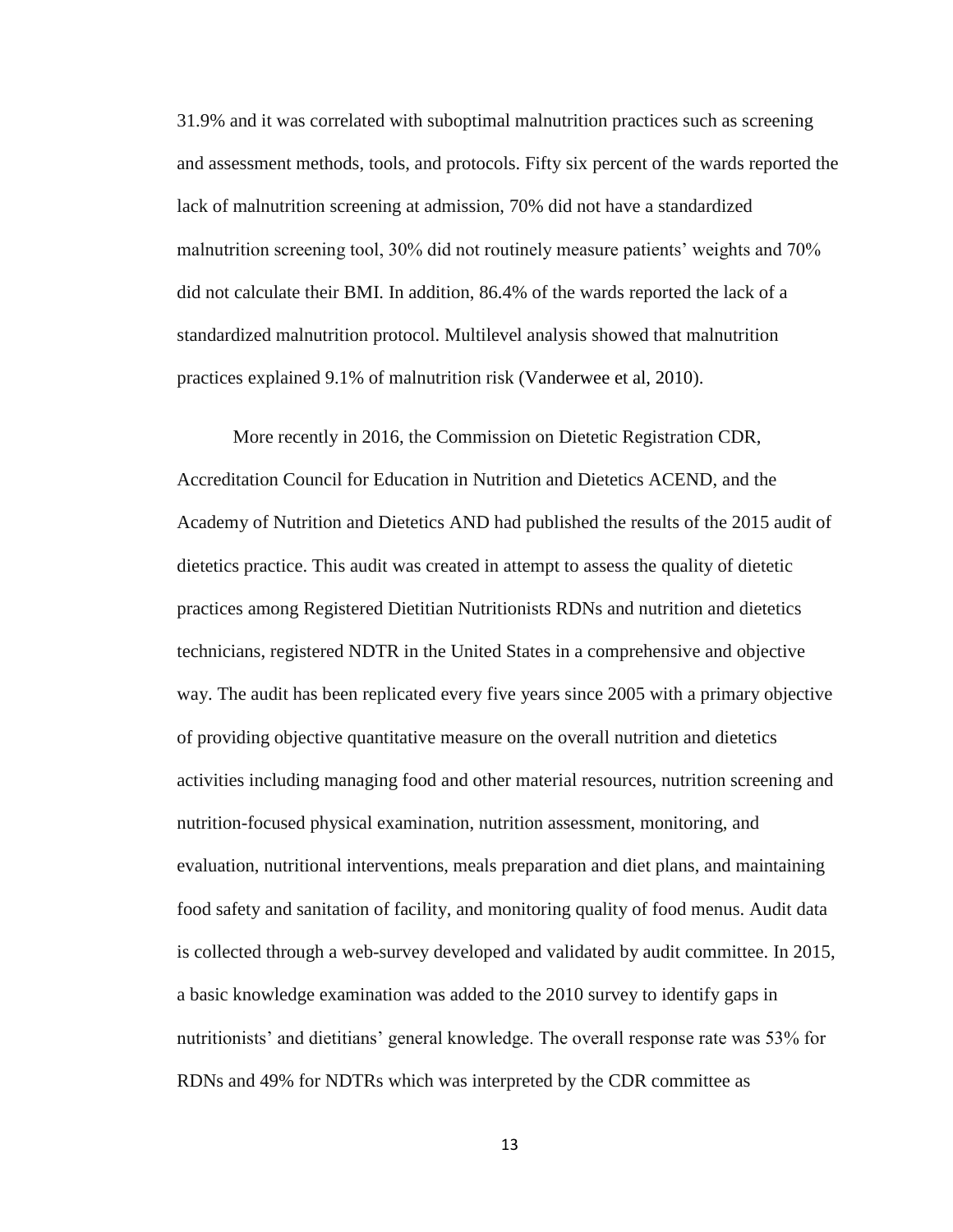representative of the current practice. The 2015 audit results showed better involvement of participants in research compared to the 2005 and 2010 audits, better human and financial management, and better nutritional education provision. In summary, the audit committee concluded that dietetic practice was mostly aligned with the recommended clinical nutritional care (Griswold et al, 2016).

In addition, after the increase in malnutrition prevalence in Australia, the Pressure Ulcer Prevention Unit at Queensland Health Hospitals decided to implement a quality improvement study to investigate dietetic practices regarding malnutrition identification, prevention, and treatment in 14 Queensland Health facilities. Surveys were sent to 780 clinicians in total and response rate was 48%. Study results revealed that six facilities (42%) adopted systematic malnutrition screening upon hospital admissions by a nurse, seven facilities (50%) also included dysphagia screening upon admission, nursing staff took major responsibility of nutritional management in most of the facilities, and there was a lack of role clarity among hospital professionals concerning nutritional management responsibilities. Results also showed substantial gaps in monitoring patients' food intake and another substantial gap in nutritional knowledge in 21% of clinicians. Furthermore, only five facilities had up-to-date nutritional policies and none of the 14 facilities had a nutrition committee represented by a dietetic stakeholder. Finally, the Pressure Ulcer Prevention study concluded with a list of recommendations to improve the quality of nutritional services offered at the Queensland Health Hospitals (Tonder et al, 2018).

Moreover, the issue of malnutrition care malpractices may be of critical concern in certain areas or in certain institutions such as public-sector hospitals. In South Africa,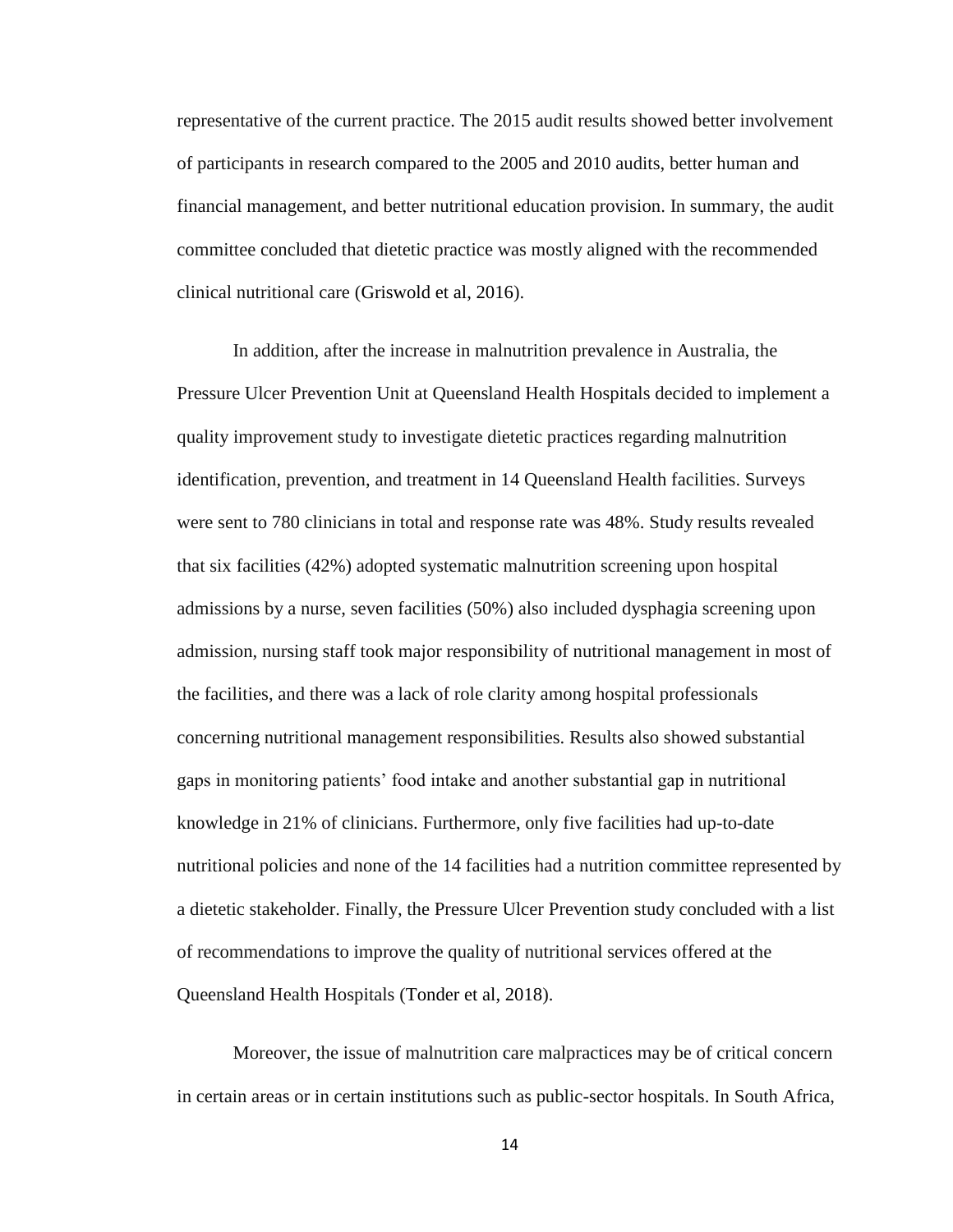Tonder et al aimed to assess the prevalence of malnutrition among adult hospitalized patients and to evaluate nutrition-related quality indicators in three South African publicsector hospitals in 2018. Using Mid-upper arm circumference MUAC, BMI, and malnutrition universal screening tool MUST, malnutrition prevalence was shown to reach 45% based on MUAC assessment and 48% of adult patients were at high risk and 24% were at medium risk according to MUST. No routine nutritional screening was conducted in any of the wards to identify patients at nutritional risk. The majority of nurses reported inadequate training or knowledge to calculate patients' BMI or percentage weight loss, or to perform nutritional screening (Tonder et al, 2018).

As for the nutrition-related quality indicators, no routine nutritional screening was applied in any of the hospitals to identify malnourished patients or patients at risk of malnutrition. Moreover, most of hospital professionals reported insufficient malnutrition knowledge and were untrained and unable to calculate patients' BMI or percentage weight loss, or to perform nutritional screening. The authors interpreted malnutrition risk as very high in these public hospitals and explained the revealed nutritional quality indicators as the main contributors to high malnutrition rated and risk (Tonder et al, 2018).

## <span id="page-26-0"></span>**1.6 Study Aims**

To our knowledge, such findings on the quality of malnutrition practice in the Middle East are not available due to the scarcity of evidence-based data and research. In Lebanon, in particular, data on the dietetic practice regarding malnutrition and on the ability of dietitians to manage and implement a protocol that can effectively and accurately address the problem of malnutrition among hospitalized patients is scarce.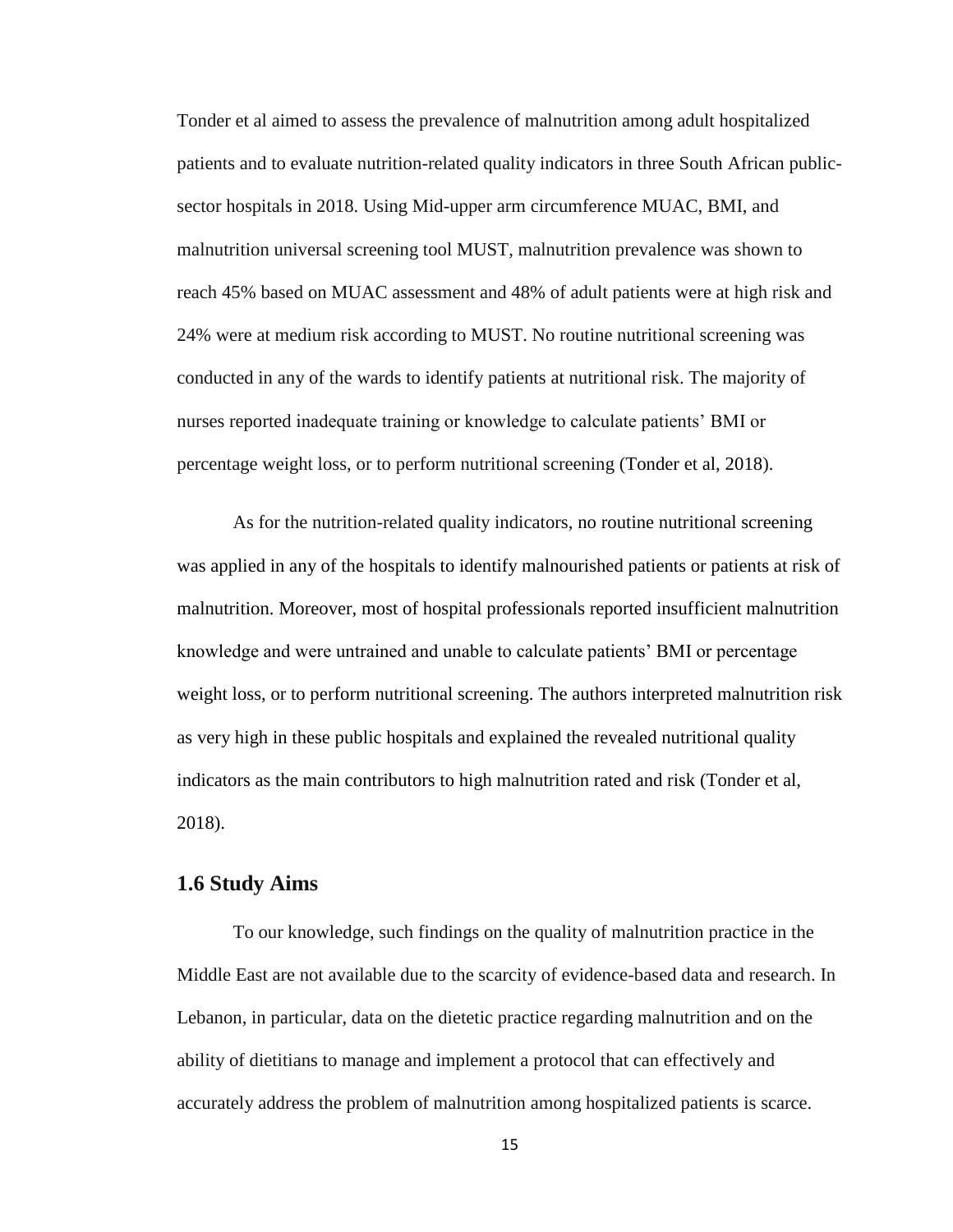Therefore, this study aims to assess the current status of malnutrition practices related to malnutrition in hospitals across Lebanon through online questionnaires and semi-structured focus groups with the hospitals' dietitians as well as to evaluate dietitians' related knowledge on malnutrition and to determine potential facilitators and barriers to proper malnutrition care through a mixed-method design. Answering this scientific gap would be the basis of future areas of development in malnutrition care management. Finally, providing insights on the current situation of malnutrition care in Lebanese hospitals would be the first step to persuade stakeholders to improve quality of care mainly through awareness and education. Implementing a proper malnutrition screening and intervention protocol would remarkably decrease the rates of malnutrition among hospitalized Lebanese patients which would be translated into shorter hospital stay, lower treatment costs, and most importantly decreased mortality and morbidity rates.

The purpose of this study is to assess the quality of care practices related to malnutrition in Lebanese hospitals and to explore potential facilitators and barriers to proper malnutrition care. The primary outcome of the study is status of malnutrition practices in hospitals across Lebanon. Other secondary outcomes include the knowledge and awareness of dietetic professionals in Lebanon regarding malnutrition, hospitals' willingness to implement a malnutrition-focused quality improvement initiative, and key facilitators and barriers to adequate malnutrition care practices in Lebanon. We hypothesize that numerous complex barriers in Lebanon render malnutrition care practices in Lebanese hospitals suboptimal.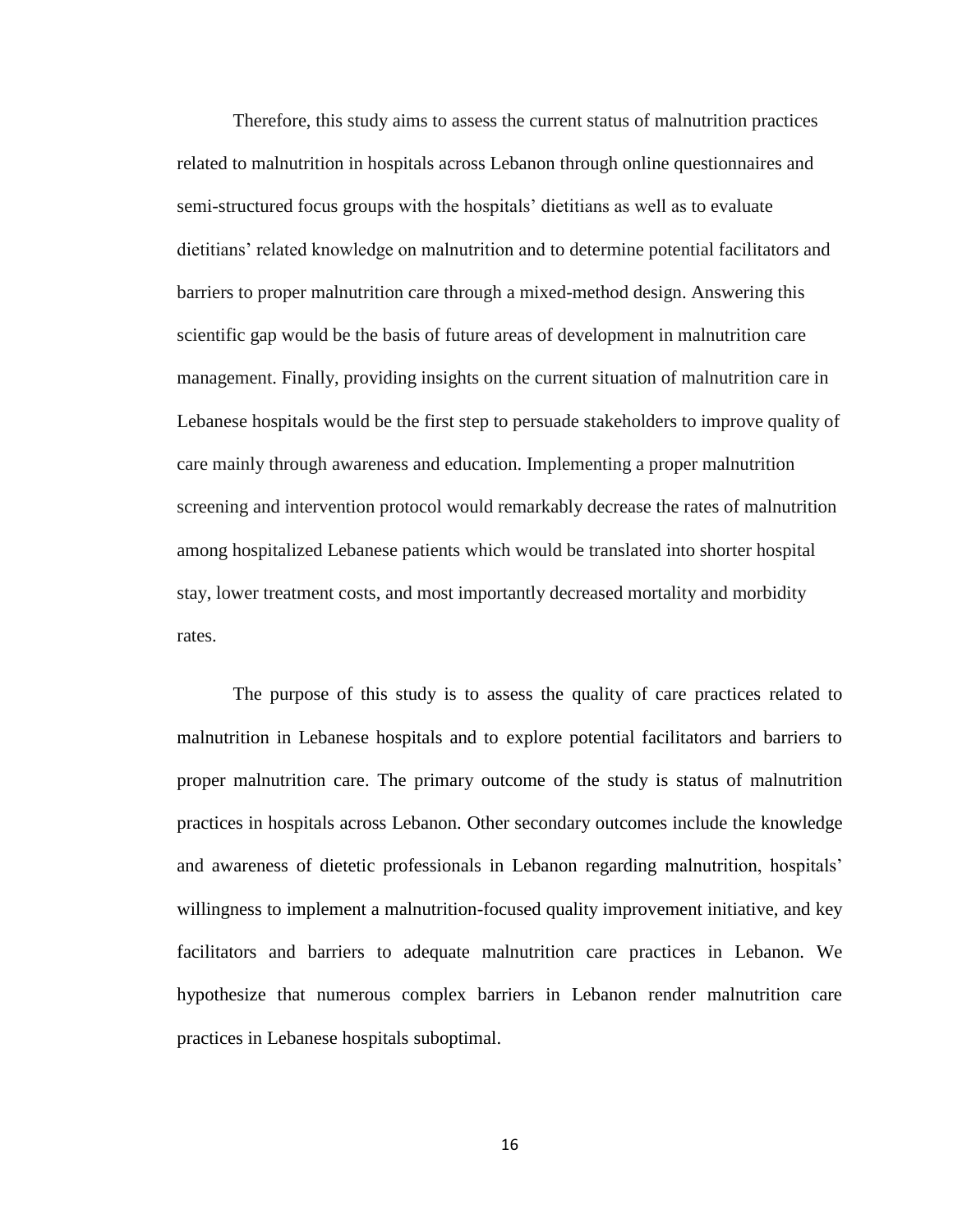## <span id="page-28-0"></span>**1.7 Study Objectives**

The primary objective of the study is to assess the status of malnutrition practices in hospitals across Lebanon. Moreover, secondary objectives include assessing knowledge and awareness level of dietetic professionals working in Lebanese hospitals regarding hospital malnutrition care, assessing the hospitals' readiness to implement a malnutrition-focused quality improvement initiative, and finally exploring facilitators and barriers to adequate malnutrition care practices in Lebanese hospitals.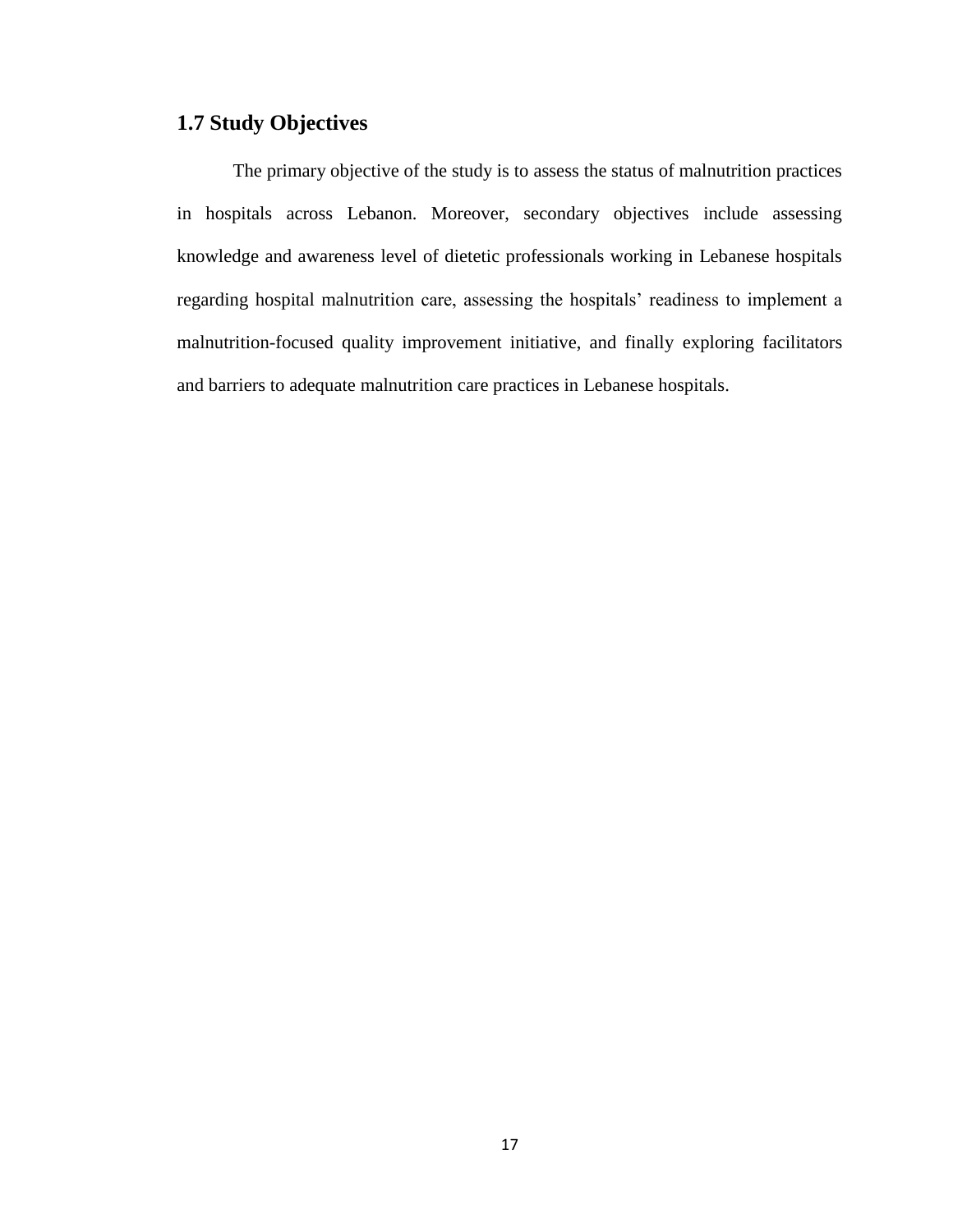## **Chapter Two**

## <span id="page-29-1"></span>**Methodology**

## <span id="page-29-0"></span>**2.1 Study Design**

The study is a nation-wide study of an observational cross-sectional mixedmethod design in which quantitative and qualitative data will be used to describe actual malnutrition care practices in Lebanese hospitals. Quantitative data was used to describe key indicators of malnutrition practices such as the presence of a malnutrition team and protocol, the use of validated screening tools and diagnostic criteria, and the effectiveness of nutritional interventions and to compare these indicators among hospitals according to hospital types (private or public) or affiliation (academic or nonacademic). Furthermore, qualitative data was used to explore the etiologies that might explain findings revealed from quantitative data and to explore major barriers and facilitators to optimal malnutrition care as well as potential areas for development.

### <span id="page-29-2"></span>**2.2 Inclusion and Exclusion Criteria**

The study aimed to include all Lebanese hospitals registered at the Ministry of Public Health MoPH. Only hospitals that have at least one full-time clinical dietitian were included in the sample; whereas hospitals that do not have clinical dietitians or that recruit a part-time dietitian were excluded from the study. Having a full-time dietitian at the hospital was a must for the feasibility of contacting a representative hospital staff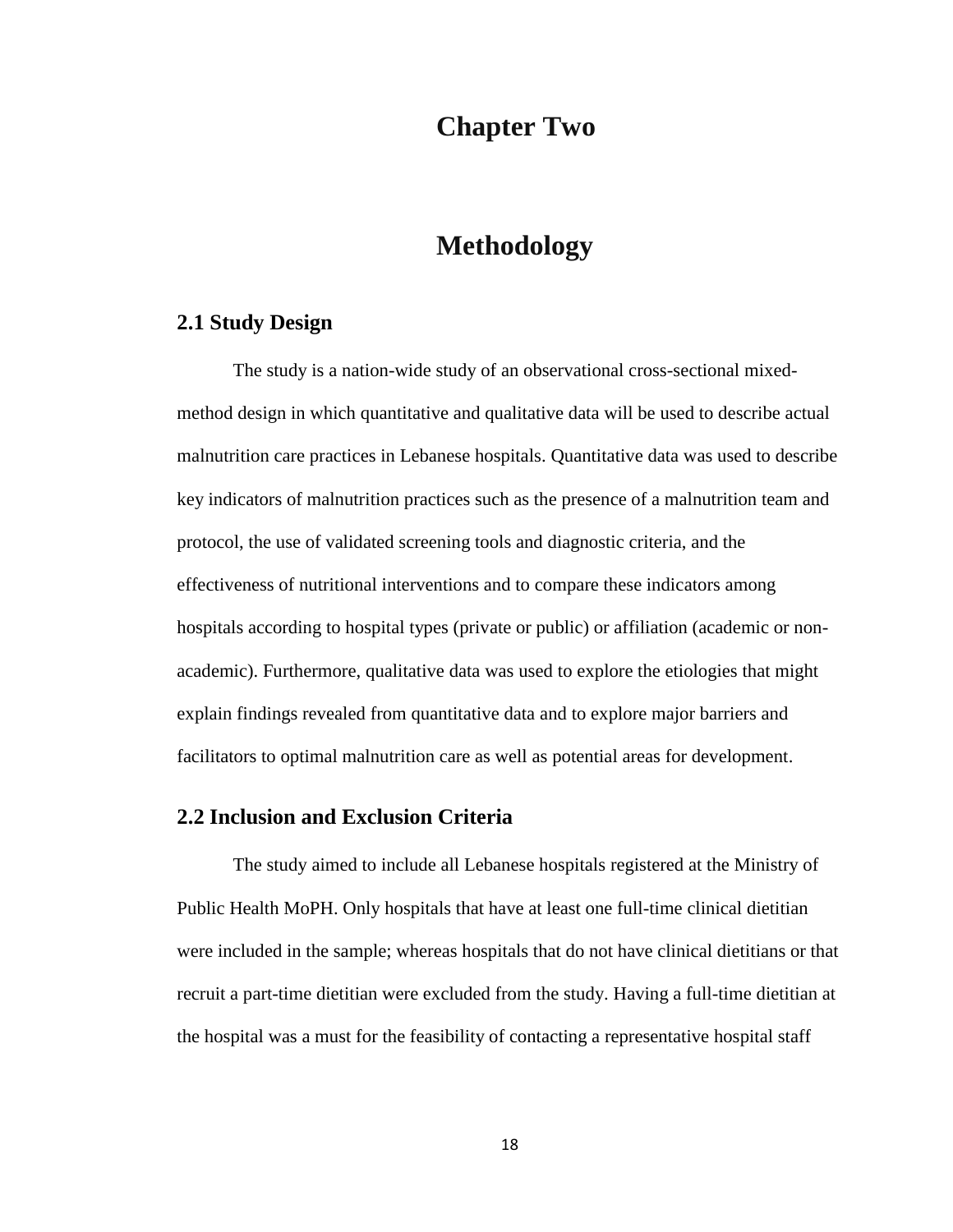from the dietetic department who is familiar with the topic and all malnutrition practices and procedures at the hospital.

## <span id="page-30-0"></span>**2.3 Data collection**

Data was collected through two methods: online questionnaires and semistructured in-depth interviews. Online questionnaire were used to collect quantitative descriptive data on the status of malnutrition care practices and its main indicators, malnutrition knowledge among Lebanese dietitians, and hospitals' willingness to improve nutritional care. Moreover, online sessions were held with dietitians from hospitals across all districts of Lebanon where they were asked to share what they believe is hindering the achievement of optimal malnutrition care practices and what is/ or might be able to facilitate it.

The questionnaires used in this study were developed by the Malnutrition Quality Improvement Initiative MQii, a project of the Academy of Nutrition and Dietetics, Avalere Health and other stakeholders who provided guidance and expertise. The questionnaires were adapted to fit the Lebanese hospitals settings.

## <span id="page-30-1"></span>**2.3.1 Malnutrition Care Assessment Questionnaire (Appendix 1)**

The Malnutrition Care Assessment Questionnaire was used to assess the current state of malnutrition practices in hospitals and to what extent they are currently supporting best practices for malnutrition care. According to MQii, this tool helps highlight gaps in malnutrition care practices and provides insights on key areas for improvement in a hospital setting. The questionnaire was organized in accordance with malnutrition care process starting with screening, nutritional assessment, diagnosis,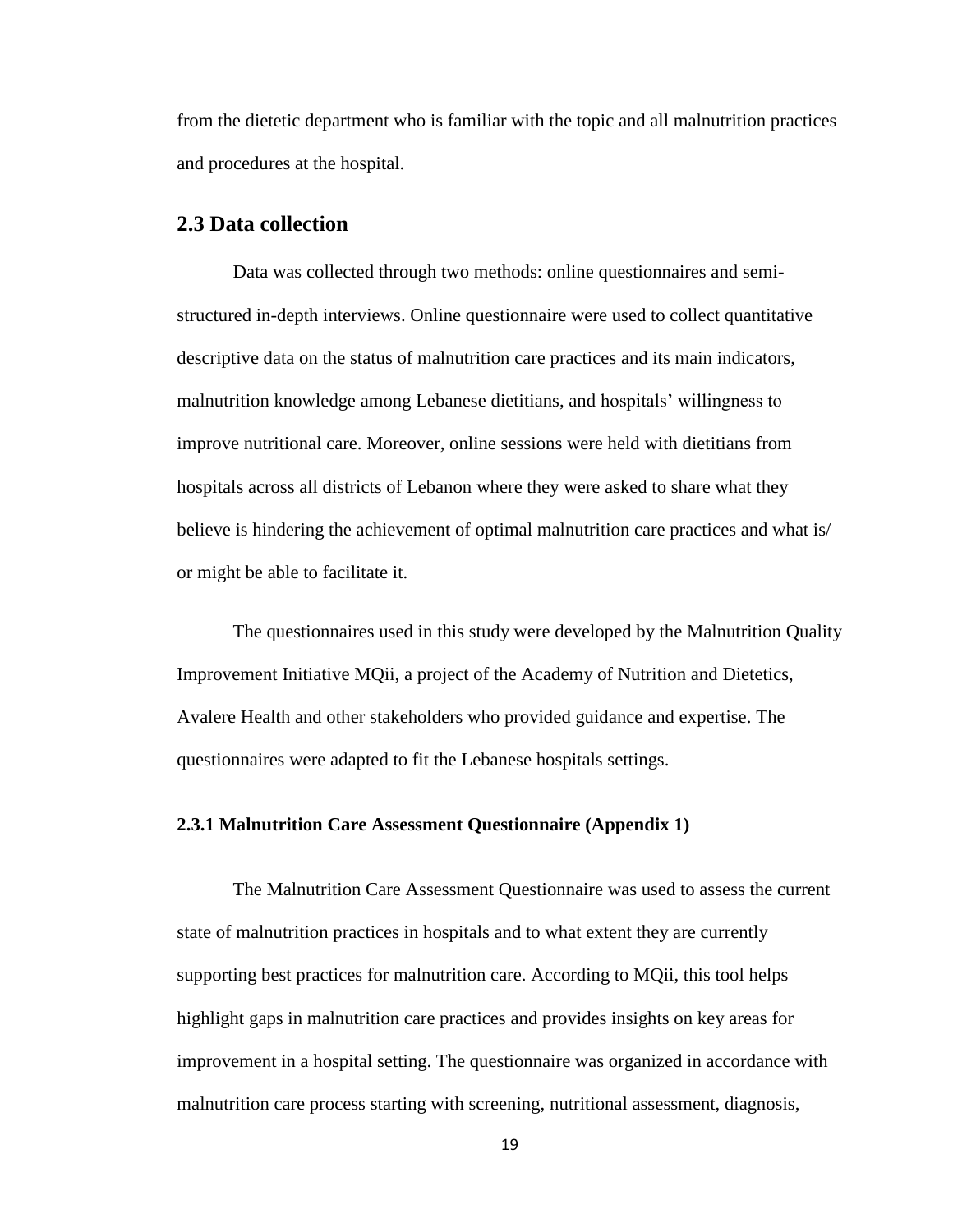intervention, monitoring and evaluation, and finally discharge planning in attempt to cover all aspects of malnutrition care. It is important to highlight that answers to this questionnaires questions should be based on actual hospital care practices and not on optimal or recommended care practices to reflect the real current status of malnutrition care in hospitals. The Malnutrition Care Assessment Questionnaire was sent only to the head dietitians of the participating hospitals via emails along with the corresponding informed consent.

This practice questionnaire should take approximately five to ten minutes to complete and it included 29 yes/no questions and 1 multiple choice question to assess current malnutrition practices in addition to five demographics questions of hospital type, academic affiliation, location, and size. One key question was about the presence of a documented protocol for malnutrition care at the hospital. Other questions asked whether all admitted patients were screened for malnutrition within 24 hours of hospital admission, whether the screening tool used was validated, or whether Nutrition-Focused Physical Exam NPFE is part of nutrition assessment. Inter-professional communication, communication process, patient/care giver involvement, and discharge planning were also assessed in this tool.

Results from this questionnaire were converted into a composite score of 30 (1 point for each question) and then categorized into unsatisfactory (0-10), satisfactory (10- 20), and good (20-30).

#### <span id="page-31-0"></span>**2.3.2 Malnutrition Knowledge and Awareness Questionnaire (Appendix 2-a)**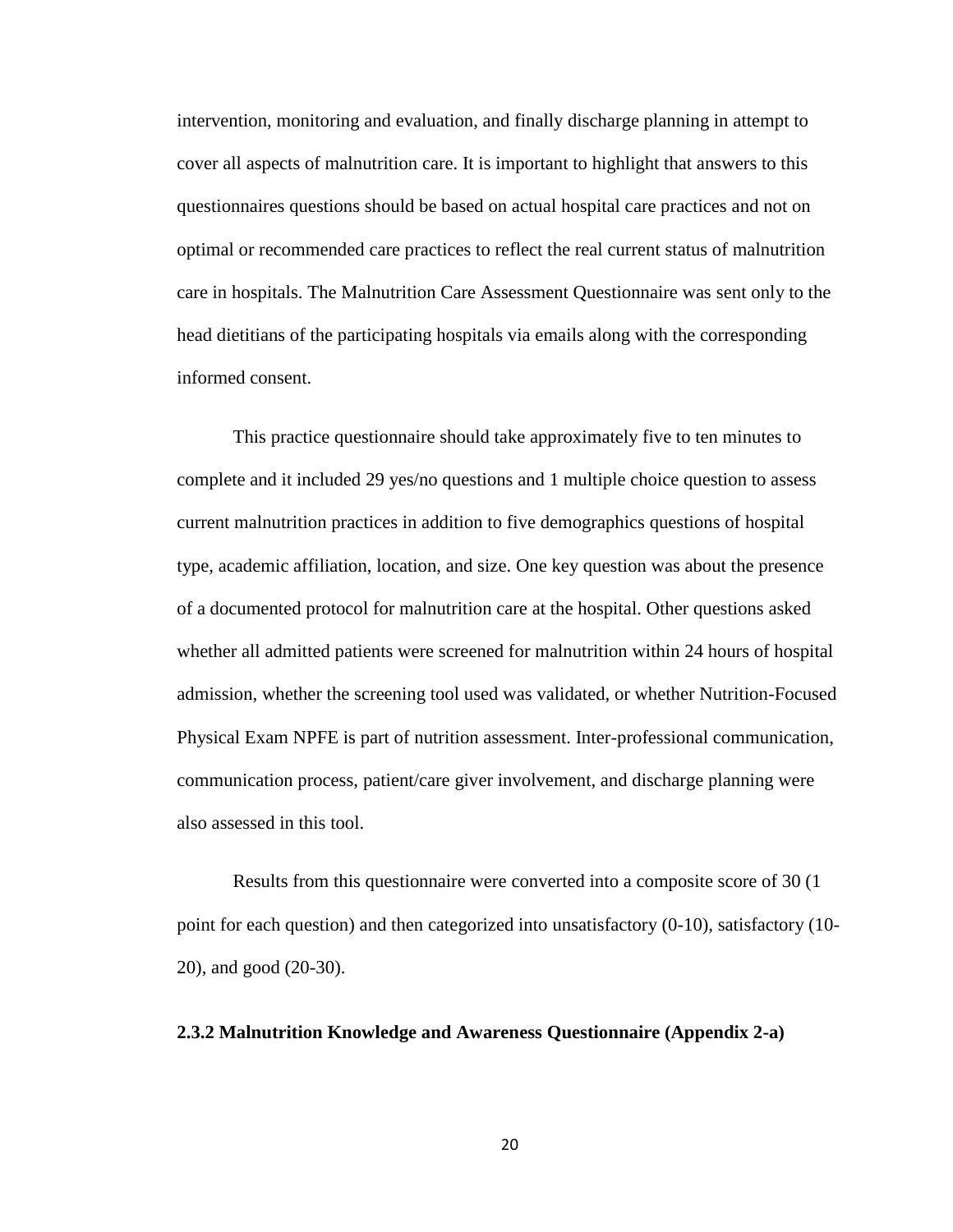The Malnutrition Knowledge and Awareness Questionnaire aims to assess basic knowledge on malnutrition prevalence and care concepts in hospital staff members. This tool was sent to all full-time clinical dietitians currently working in participating hospitals via emails along with the corresponding informed consent.

The test should take approximately five to ten minutes to complete and it included 17 multiple-choice questions with only one correct answer for each. Questions cover different aspect of malnutrition care practices; screening, diagnosis, and treatment.

MQii also provides an answer key (Appendix 2-b) for the Malnutrition Knowledge and Awareness Test. Test knowledge was assessed by a score of 17 point maximum; one point for each question.

#### <span id="page-32-0"></span>**2.3.3 Readiness to change Questionnaire (Appendix 3)**

The Readiness to Change Questionnaire aims to determine the extent to which hospitals are ready to pursue malnutrition-focused quality improvement initiative. Answering this questionnaire helps to predict the ease or difficulty any hospital might encounter upon planning a quality improvement initiative. This tool targets hospital administrators and project managers aiming to implement malnutrition care quality improvement initiatives. This questionnaire was sent to hospital administrators via emails along with the corresponding informed consent. Hospitals administrators were reached via phone calls to the hospital also.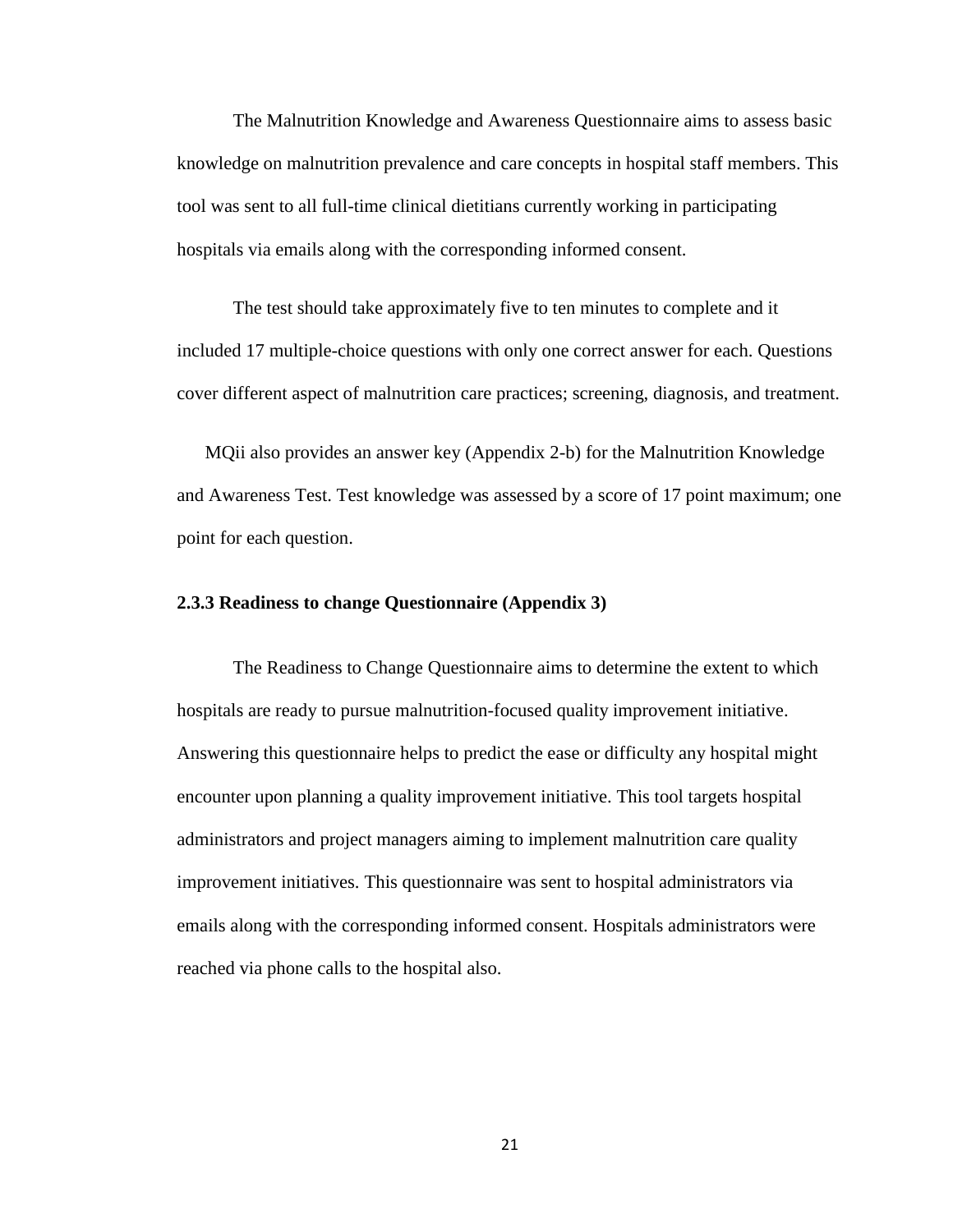This readiness questionnaire should take approximately five to ten minutes to complete and it included 17 questions that assess hospitals' ability to support quality improvement efforts.

All questions use the Likert scale (strongly disagree, disagree, neutral, agree, and strongly agree). Finally, MQii provides a scoring rubric and a table on results assessment to help interpret results. It also provides some suggestions and recommendations according to the level of readiness. In addition, another composite score was created for this questionnaire by adding up the values for each question (strongly disagree = add one point, disagree  $=$  add two points, neutral  $=$  add three points, agree  $=$  add four points, and strongly agree = add five points) to get a maximum score of 85.

#### <span id="page-33-0"></span>**2.3.4 In-depth Interviews**

Qualitative data collection was planned to be achieved through focus groups with a convenient sample of dietitians from all over Lebanon facilitated by two facilitators from the study team. Due to the Lebanon revolution and the covid-19 pandemic, the focus groups were decided to be held online via zoom for the ease of assembly and for safety precautions. Each focus group was planned to be attended by 4-6 participants for a 30-40 minutes. The structure and the questions of the focus groups were based on what was found to be both feasible and effective in the literature (Appendix 4). Each session starts after the assembly of all participants by a brief introduction on the study and the main objectives of the meeting. Then, an introductory question on the participants' opinion on the topic of malnutrition care practices and its importance in Lebanon. After that, dietitians were asked to briefly share the malnutrition management policies or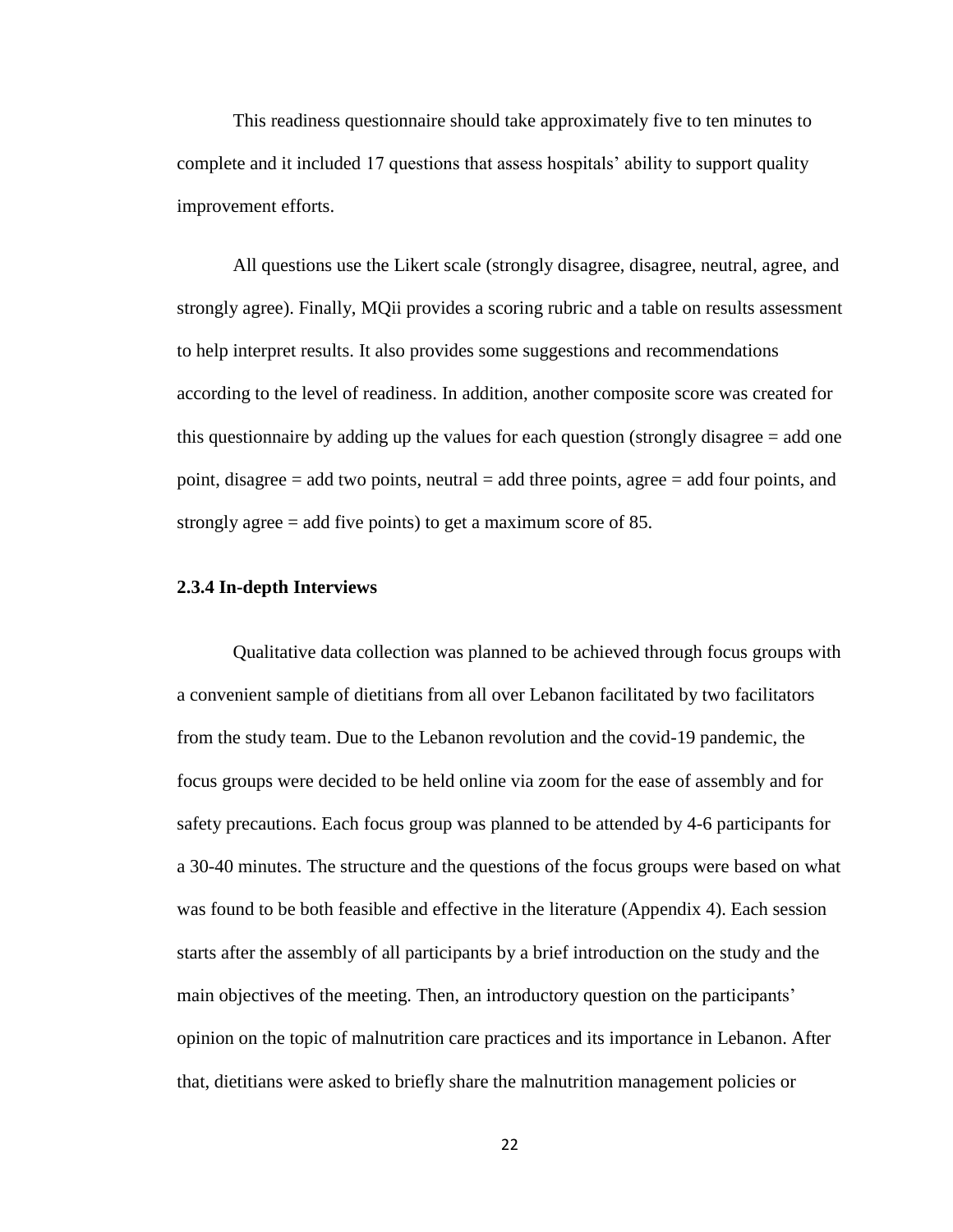procedures at their hospital commenting on all steps of malnutrition care starting from early screening, moving to dietitians' assessment, care plan development, intervention, follow-up or rescreening, and finally discharge planning. Then, most importantly, openended questions were asked regarding what might hinder and what might facilitate the achievement of optimal malnutrition care practices. Participants were allowed to answer freely each on each question and at the end of each session, facilitators made sure that all important topics were covered such as the presence of a nutrition committee or protocol, electronic records and documentation, and administrative support to the dietetic department.

## <span id="page-34-0"></span>**2.4 Procedure**

The latest version of the list of all Lebanese hospitals (public and private) registered at the Ministry of Public Health was taken from the ministry website. Hospitals were contacted via phone calls to check if they meet the inclusion criteria of the study; i.e., to check if they have a full-time dietitian. Hospitals that do not have a full-time dietitian were automatically excluded from the sample.

Head dietitians of all participating hospitals were invited to participate in the research study after briefly introducing the project and its main purpose. Head dietitians who decided to participate were asked to share their emails and the emails of all clinical dietitians currently working at the same hospital, if any. Informed consents were sent via emails to all participants along with the corresponding questionnaire. After two weeks of sending the emails, another reminding email was sent to all participants and after four weeks, a second reminder was sent in addition to reminding phone calls to the participating dietitians.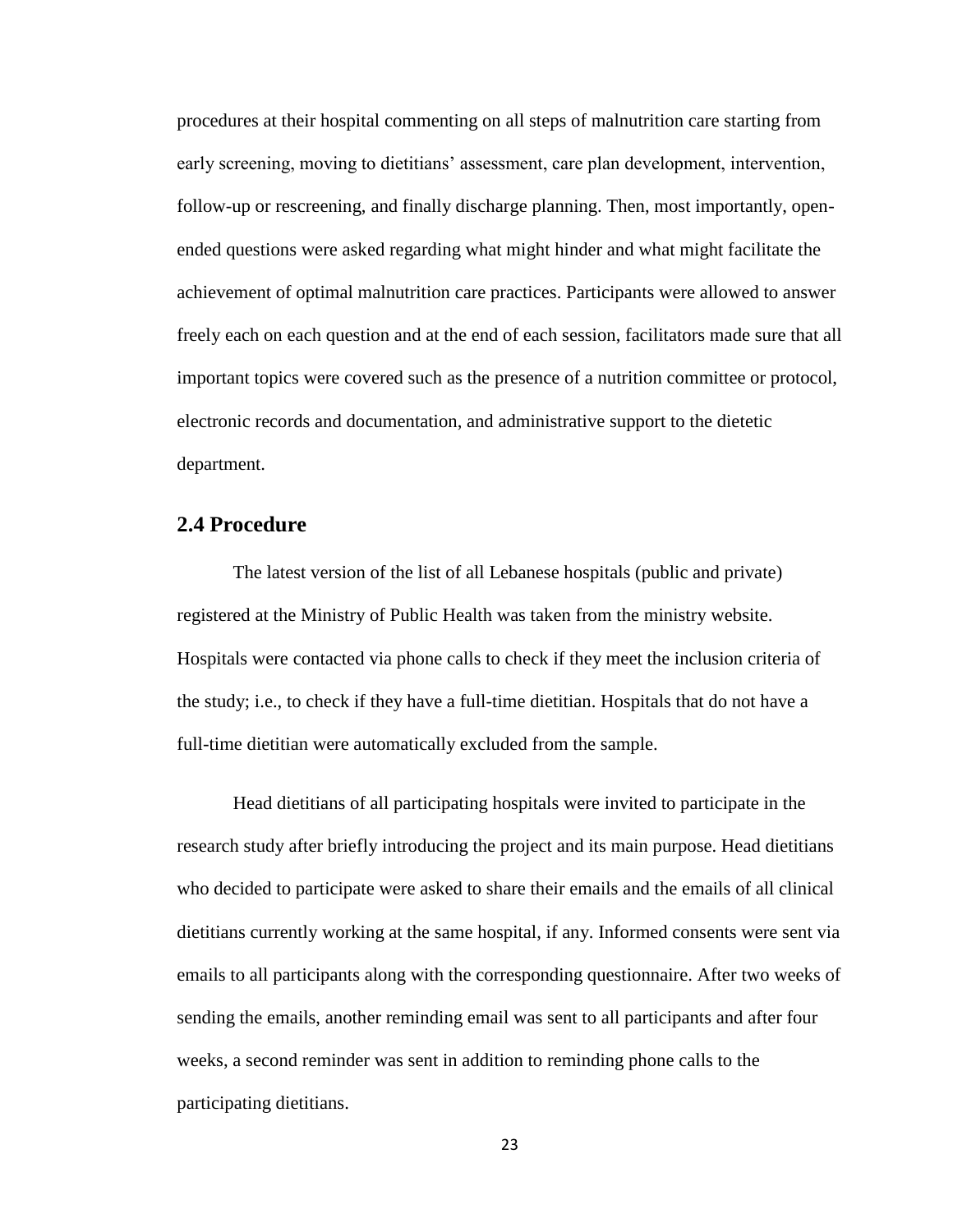For the focus groups, dietitians were invited through phone calls and confirmation email invitations. 4-6 dietitians were invited to each focus group session. However, as mentioned earlier, due to several circumstances in Lebanon within the last few months including the revolution and the Covid-19 situation, focus groups were changed into online interviews. Unfortunately, these circumstances affected the participation of the dietitians in the focus groups as they were overwhelmed with the increased workload at the hospitals. Other dietitians could not attend as they were either dismissed from the hospital or not working as full-time employees anymore. As a result the first and second focus group sessions were only attended by two participants. For the remaining sessions, participants' time availability could not be matched so we decided to more into one-to-one interviews instead of the focus groups due to low attendance. As such, four one-to-one interviews were held after that with four dietitians separately with the same content and questions as the focus groups. Interviews were also held via zoom except for one session which was done through a phone call. In conclusion, for qualitative data collection, two focus group sessions were attended by two dietitians each and four other sessions were done as one-to-one interviews.

## <span id="page-35-0"></span>**2.5 Data Management**

Information obtained through online questionnaires is stored in an electronic database and that obtained through interviews is documented in case record forms. To guarantee the privacy and confidentiality of the collected data, electronic data and record forms are stored in password-protected computer files. Only the principle investigator and co-investigators have access to this data. Furthermore, to de-identify data, names of subjects were not recorded.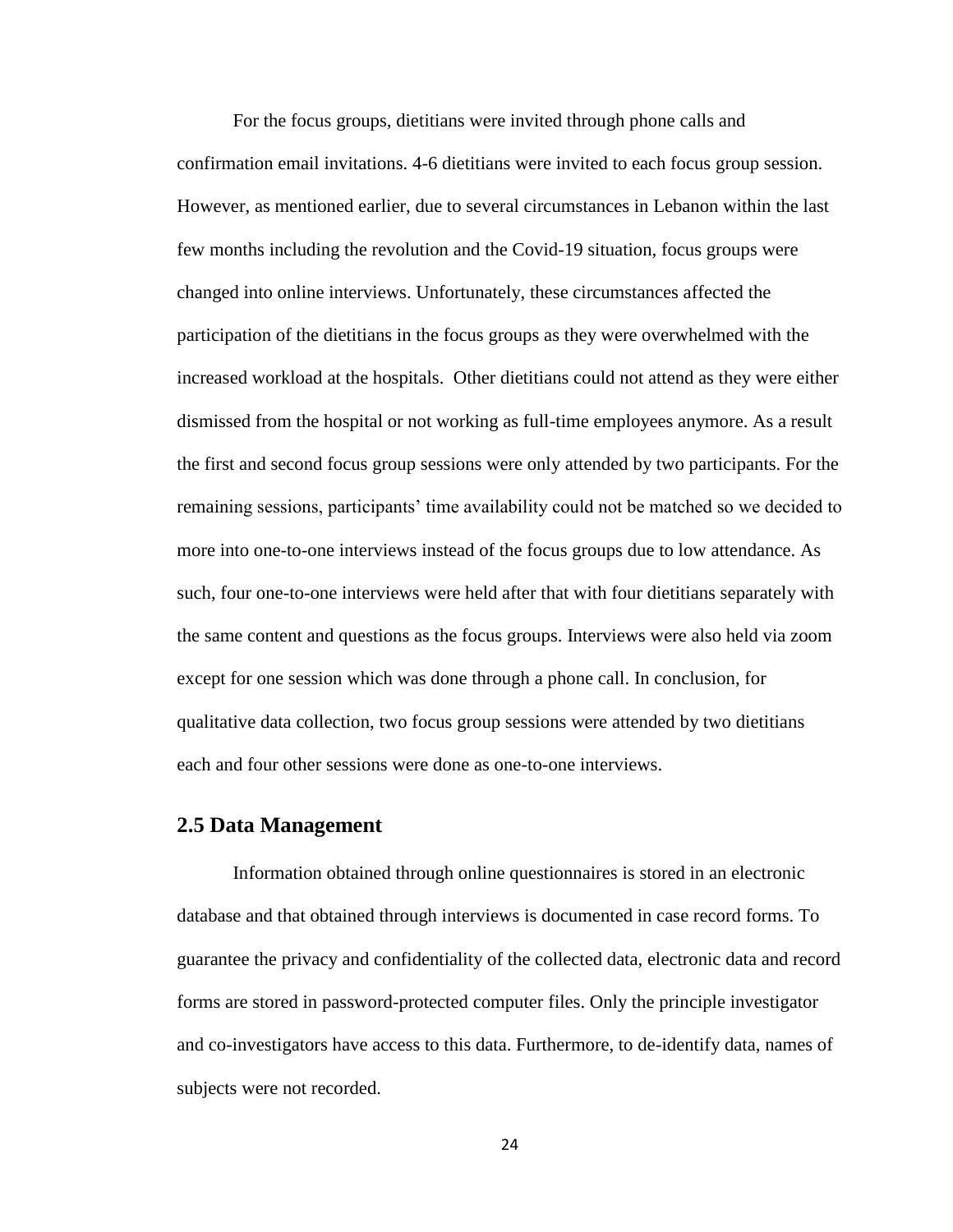#### **2.6 Ethical Consideration**

This study was approved by the Institutional Review Board at the Lebanese American University (approval number: LAU.SAS.LM4.30/Oct/2019). None of the study activities was expected to impose human subjects to any risk. Before collecting data, participants were all asked to give their informed consent (Appendix 5, 6, 7, & 8).

#### **2.7 Statistical Analysis**

Statistical analysis was performed using SPSS version 22 and statistical significance was accepted at p-values of less than 0.05. Analyzed data was summarized using descriptive statistics. Categorical variables were reported as frequencies and percentages and continuous variables were reported as mean  $\pm$  standard deviation (SD) or as median and interquartile (IQ) depending on the normality distribution of the values.

Bivariate analysis test were used to detect associations and relationships among variables. Two way Chi-square tests / Fisher's exact tests were applied for categorical variables whereas Mann-whitney tests and Kruskal Wallis tests were applied for continuous variables. Moreover, multivariable analysis (logistic regression) was done to build a predictive model for optimal malnutrition practices (dependent variable is categorical). Multiple logistic regression was used since the dependent variable (Practice score category) is nominal and there is more than one independent variable entered to the model.

All focus groups and one-to-one interviews were recorded and then transcribed using two softwares (Temi and Amberscript). All scripts were revised and accordingly edited by two members of the research team to correct for Arabic words or inadequate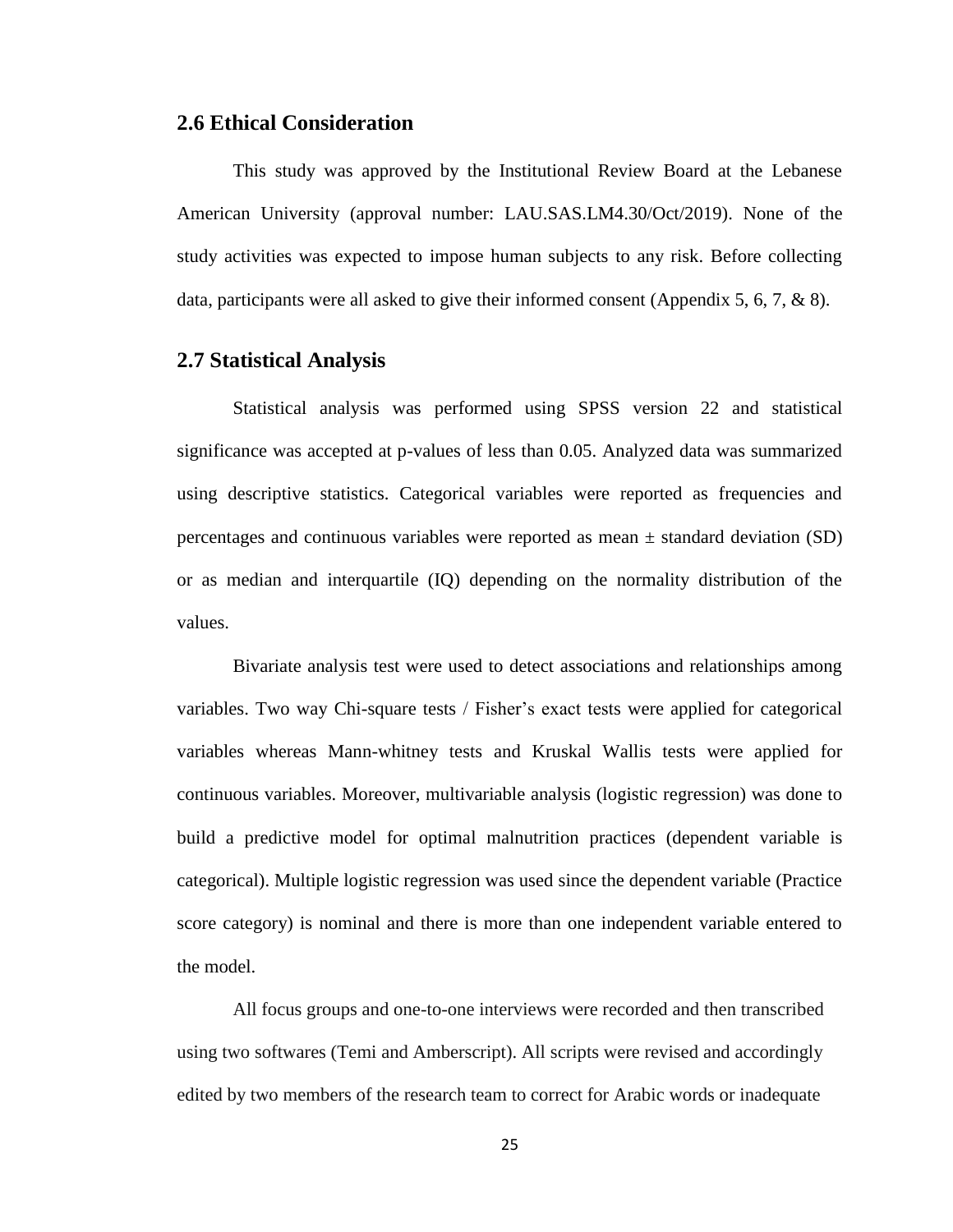audio transcription. Then, transcripts were interpreted and analyzed manually following the Quagol criteria (Qualitative Analysis Guide of Leuven). This comprehensive guide was created to help researchers properly analyze and interpret interview data by identifying themes and subthemes through two phases: (1) preparing data through thoroughly re-listening and re-reading the interviews while taking notes and then (2) actual analysis of the interviews by drawing conceptual interview schemes and then organizing and categorizing them to properly extract main themes and subthemes (Dierckx de Casterlé et al, 2012).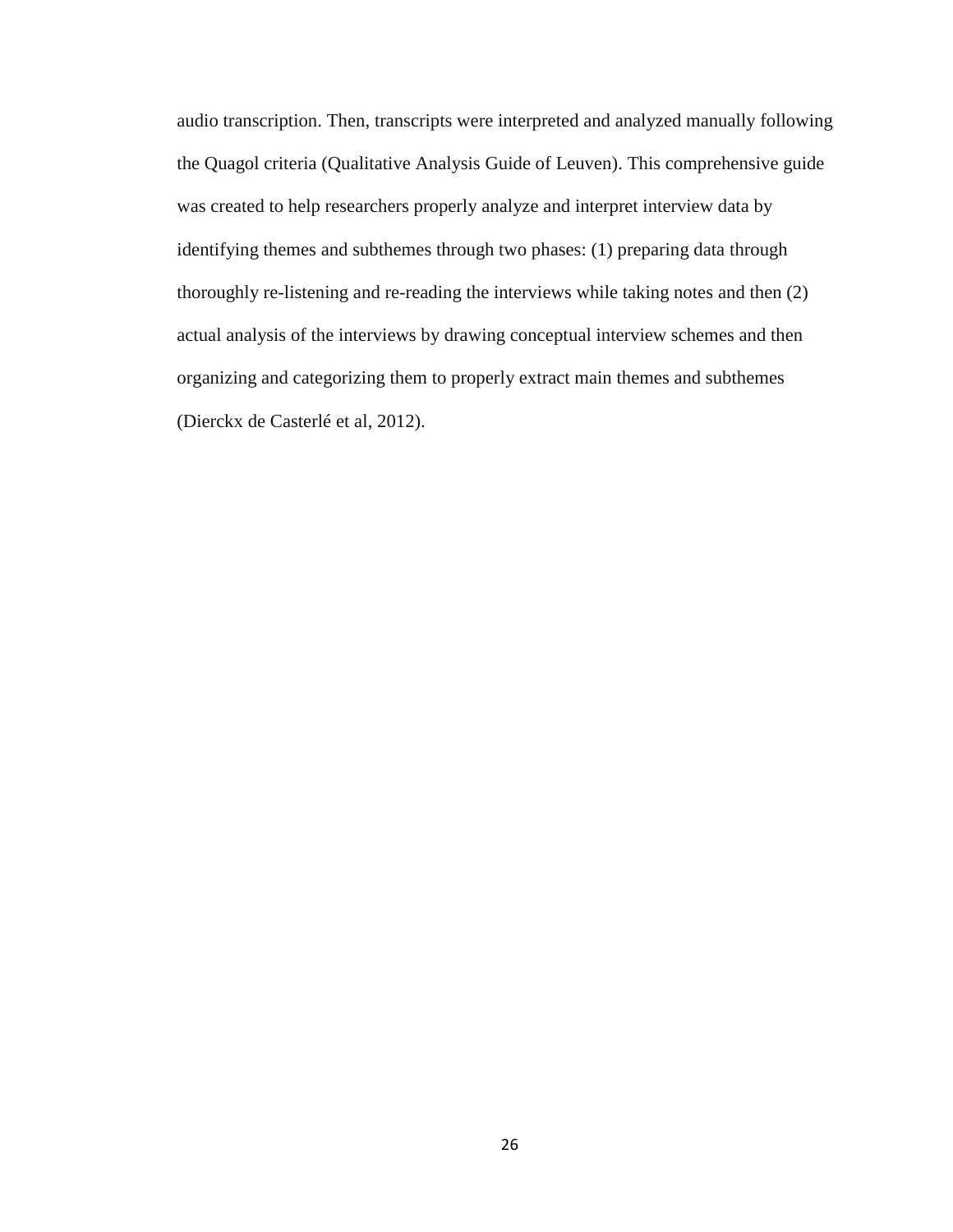## **Chapter Three**

## **Results**

#### **3.1 Response**

A total of 160 hospitals are registered at the Lebanese Ministry of Public Health; 28 are public and 132 are private. Out of the 28 governmental hospitals, 17 did not meet inclusion criteria (did not have a full-time dietitian) and 11 met inclusion criteria (do have a full-time dietitian). The Malnutrition Care Practices Questionnaire was sent to 11 governmental hospitals of which 9 responded with a response rate of 82%.

Similarly, out of 132 private hospitals registered at the MoPH, 45 did not meet inclusion criteria (did not have a full-time dietitian) and 87 met inclusion criteria (do have a full-time dietitian) of which three hospitals refused to participate either due to lack of time or due to administration disapproval. Therefore, the Malnutrition Care Practices Questionnaire was sent to 84 private hospitals of which 49 responded. In other words, response rate for the Malnutrition Care Practices Questionnaire from private hospitals was 58%. Overall, a total of 58 questionnaires were received from 95 public and private hospitals leaving us with a response rate of 61%.

Several hospitals were lost from our sample for several reasons including work overload; many dietitians welcomed the study and were willing to participate but did not as they did not have time. Also, this problem was exacerbated with the Lebanese revolution and then the Covid-19 pandemic as many dietitians were not working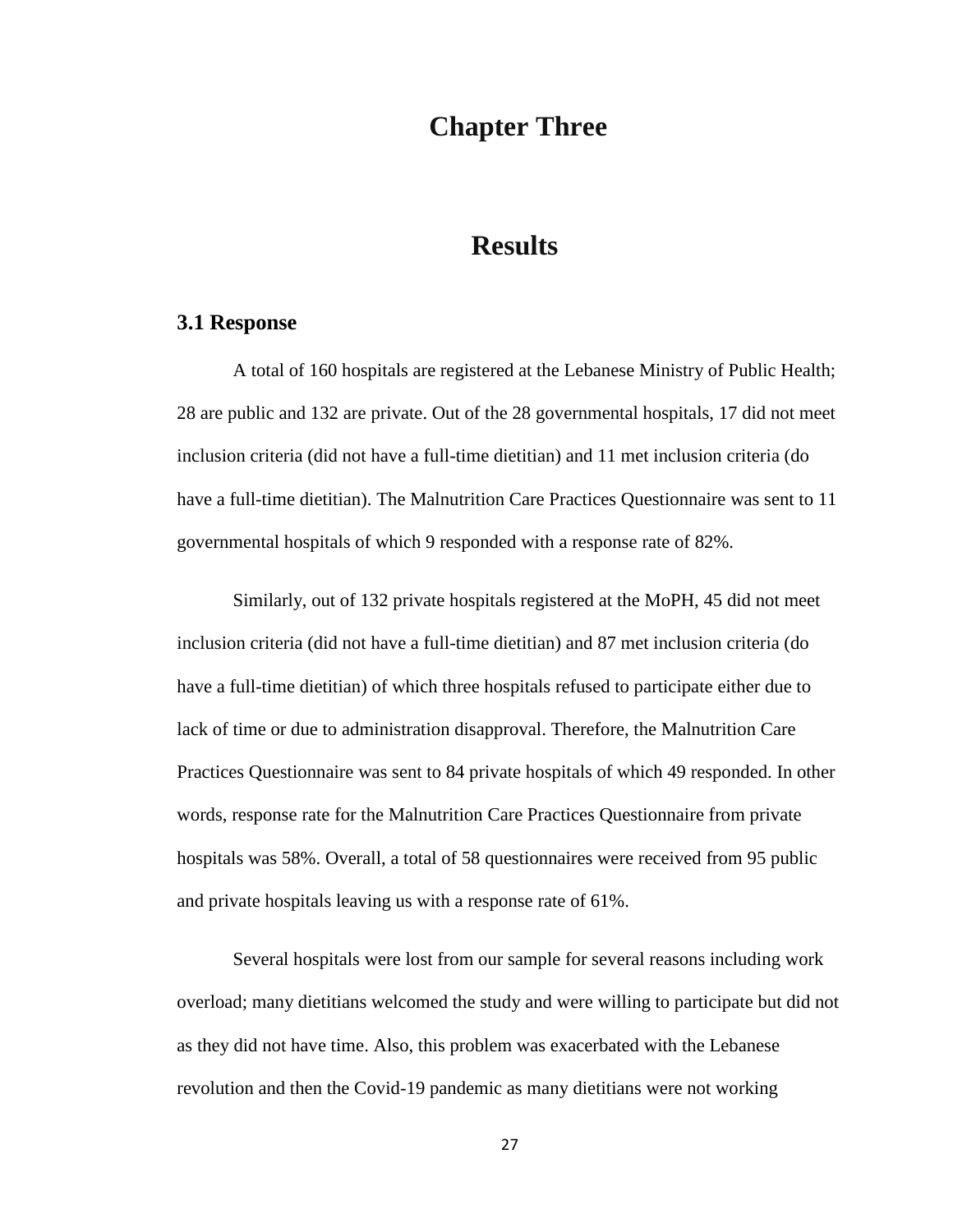according to their usual schedule anymore or even the hospital was not open. Other hospitals refused to participate because they did not receive approval from the hospital administration.

After data cleaning, out of the 58 questionnaires collected, 56 responses were valid as the remaining 2 were missing most of the questionnaire items. For the Malnutrition Knowledge Questionnaire, 62 questionnaires were received of which 60 were valid and for the Readiness to Change Questionnaire, 30 questionnaires were received of which 29 were valid.

#### **3.2 Characteristics of the Hospitals**

Table 1a represents the characteristics of the participating hospitals for the first questionnaire. Nine dietitians (16.1%) out of all the participants who responded to the Malnutrition Care Practices Questionnaire worked at governmental hospitals whereas 47 (83.9%) worked at private hospitals. 27 (48.2%) of the hospitals were affiliated with an academic institution and 29 (51.8%) were non-academic. In addition, hospitals were located across different districts of Lebanon as follows: 16 (28.6%) in Beirut, 13 (23.2%) in North Lebanon, 11 (19.6) in South Lebanon, 9 (16.1%) in Mount Lebanon and 7 (12.5%) in Bekaa. The majority of hospitals were constituted of either 50-100 beds (21 hospitals which is equivalent to 37.5%) or hospitals of 100-200 beds (21 hospitals which is equivalent to 37.5%).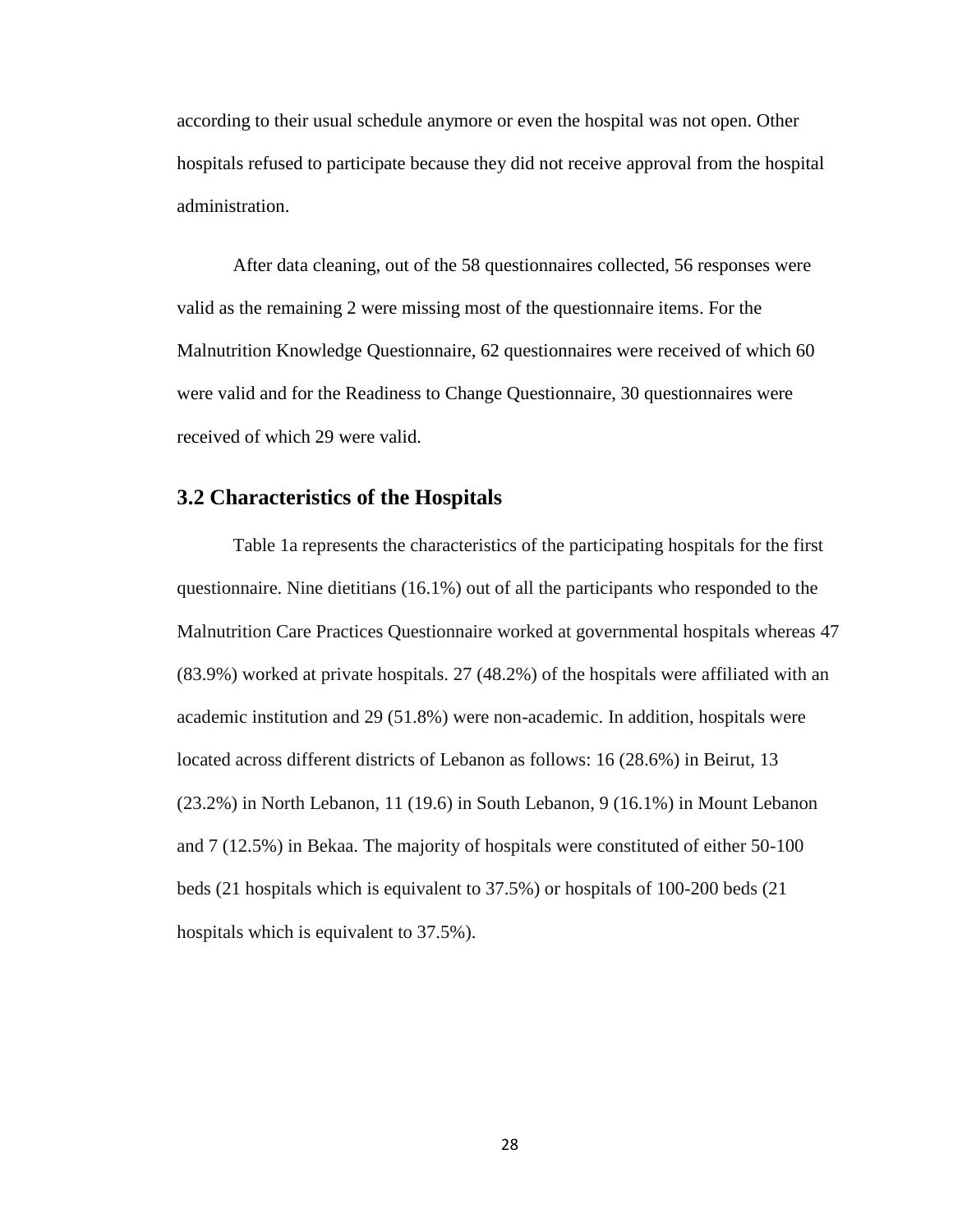# **Table 1a**

|                    |                       | <b>Frequency</b> | Percent | <b>Valid</b>   | <b>Cumulative</b> |
|--------------------|-----------------------|------------------|---------|----------------|-------------------|
|                    |                       |                  |         | <b>Percent</b> | <b>Percent</b>    |
| <b>Institution</b> | Governmental          | 9                | 16.1    | 16.1           | 16.1              |
|                    | Private               | 47               | 83.9    | 83.9           | 100               |
| <b>Affiliation</b> | Academic              | 27               | 48.2    | 48.2           | 48.2              |
|                    | Non-<br>academic      | 29               | 51.8    | 51.8           | 100               |
| <b>Location</b>    | Beirut                | 16               | 28.6    | 28.6           | 28.6              |
|                    | Bekaa                 | $\overline{7}$   | 12.5    | 12.5           | 41.1              |
|                    | Mount<br>Lebanon      | 9                | 16.1    | 16.1           | 57.1              |
|                    | North<br>Lebanon      | 13               | 23.2    | 23.2           | 80.4              |
|                    | South<br>Lebanon      | 11               | 19.6    | 19.6           | 100               |
| Number of          | $10 - 50$             | 6                | 10.7    | 10.7           | 14.3              |
| <b>Beds</b>        | $50 - 100$            | 21               | 37.5    | 37.5           | 100               |
|                    | $\frac{100 - 200}{ }$ | 21               | 37.5    | 37.5           | 51.8              |
|                    | $200 - 300$           | 6                | 10.7    | 10.7           | 62.5              |
|                    | $>300$                | $\overline{2}$   | 3.6     | 3.6            | 3.6               |
| <b>Total</b>       |                       | 56               | 100     | 100            |                   |

Table 1a, Characteristics of Malnutrition Care Practices Questionnaire Responders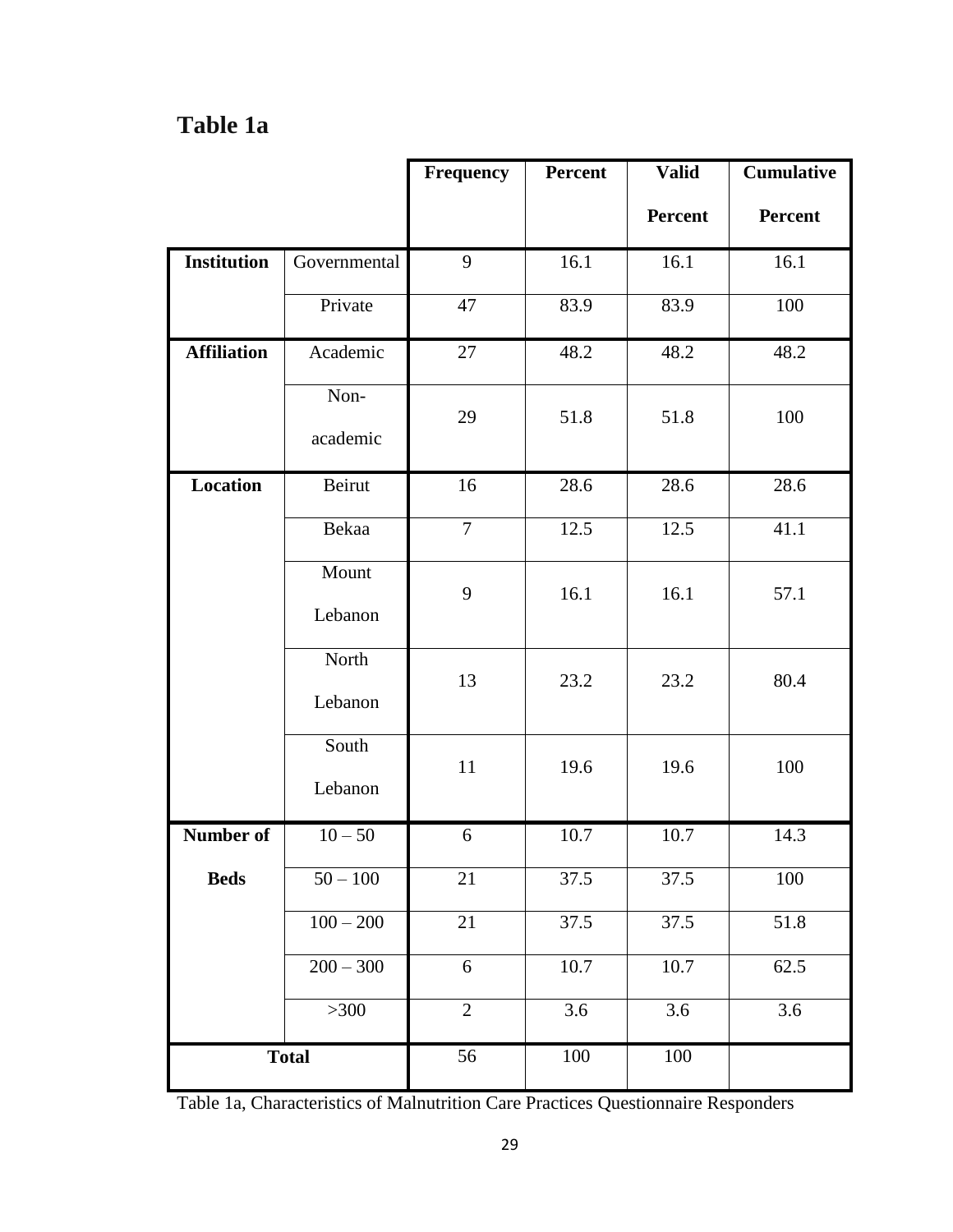Secondly, Table 1b represents the characteristics of the second questionnaire (Malnutrition Knowledge and Awareness Questionnaire) responders. Out of 60 responders, 7 (11.7%) worked at governmental hospitals whereas 53 (88.3%) worked at private hospitals. 29 (48.3%) of the hospitals were academically affiliated and 31 (51.7%) were not. Hospitals were located across different districts of Lebanon as follows: 16 (26.7) in South Lebanon, 15 (25%) in Mount Lebanon, 13 (21.7%) in Beirut, 10 (16.7%) in North Lebanon and 6 (10%) in Bekaa. The majority of hospitals (21 hospitals which is equivalent to 35%) constituted of 100-200 beds followed by 10-50 and 200-300 (15 hospitals each which is equivalent to 25%).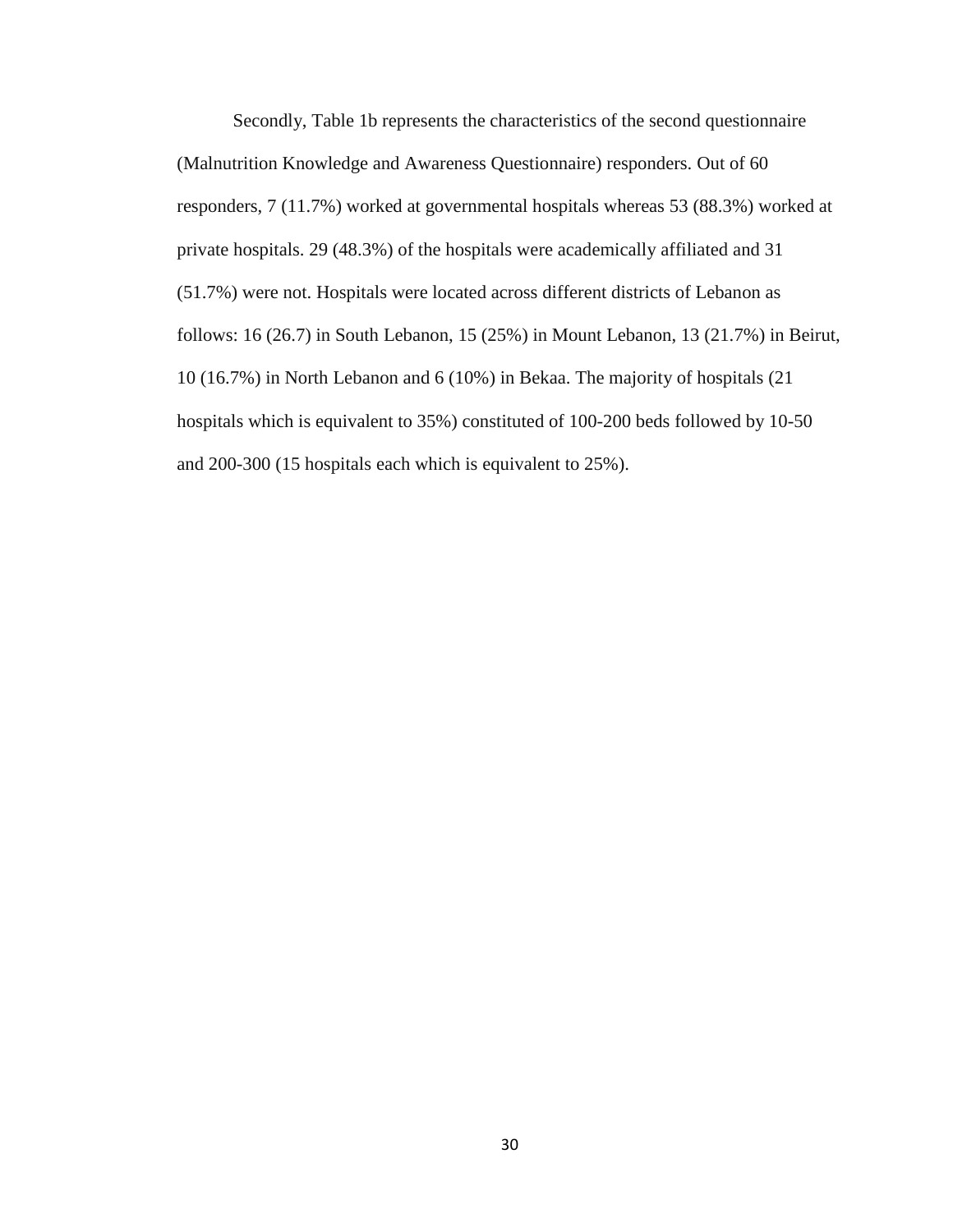# **Table 1b**

|                    |                  | <b>Frequency</b> | Percent | <b>Valid</b>    | <b>Cumulative</b> |
|--------------------|------------------|------------------|---------|-----------------|-------------------|
|                    |                  |                  |         | Percent         | <b>Percent</b>    |
| <b>Institution</b> | Governmental     | $\tau$           | 11.7    | 11.7            | 11.7              |
|                    | Private          | 53               | 88.3    | 88.3            | 100               |
| <b>Affiliation</b> | Academic         | 29               | 48.3    | 48.3            | 100               |
|                    | Non-<br>academic | 31               | 51.7    | 51.7            | 51.7              |
| <b>Location</b>    | Bieurt           | 13               | 21.7    | 21.7            | 21.7              |
|                    | Mount<br>Lebanon | 15               | 25      | 25              | 46.7              |
|                    | North<br>Lebanon | 10               | 16.7    | 16.7            | 63.3              |
|                    | South<br>Lebanon | 16               | 26.7    | 26.7            | 90                |
|                    | Bekaa            | 6                | 10      | 10              | 100               |
| Number of          | $10 - 50$        | $\overline{3}$   | 5       | 5               | 5                 |
| <b>Beds</b>        | $50 - 100$       | 15               | 25      | 25              | 30                |
|                    | $100 - 200$      | 21               | 35      | $\overline{35}$ | 65                |
|                    | $200 - 300$      | 15               | 25      | 25              | 90                |
|                    | $>300$           | 6                | $10\,$  | 10              | 100               |
|                    | <b>Total</b>     | 60               | 100     | 100             |                   |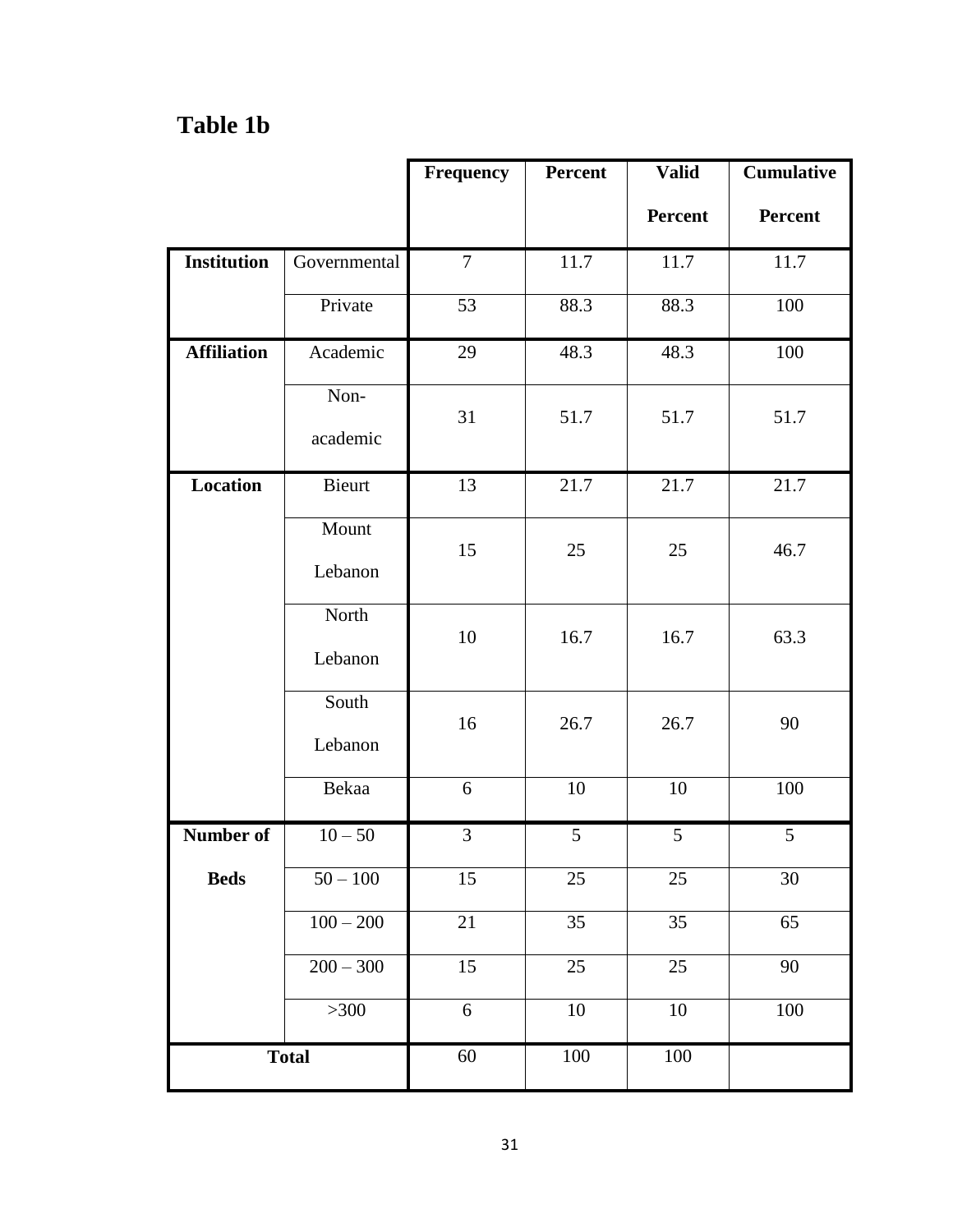Table 1b, Characteristics of Malnutrition Knowledge and Awareness Questionnaire Responders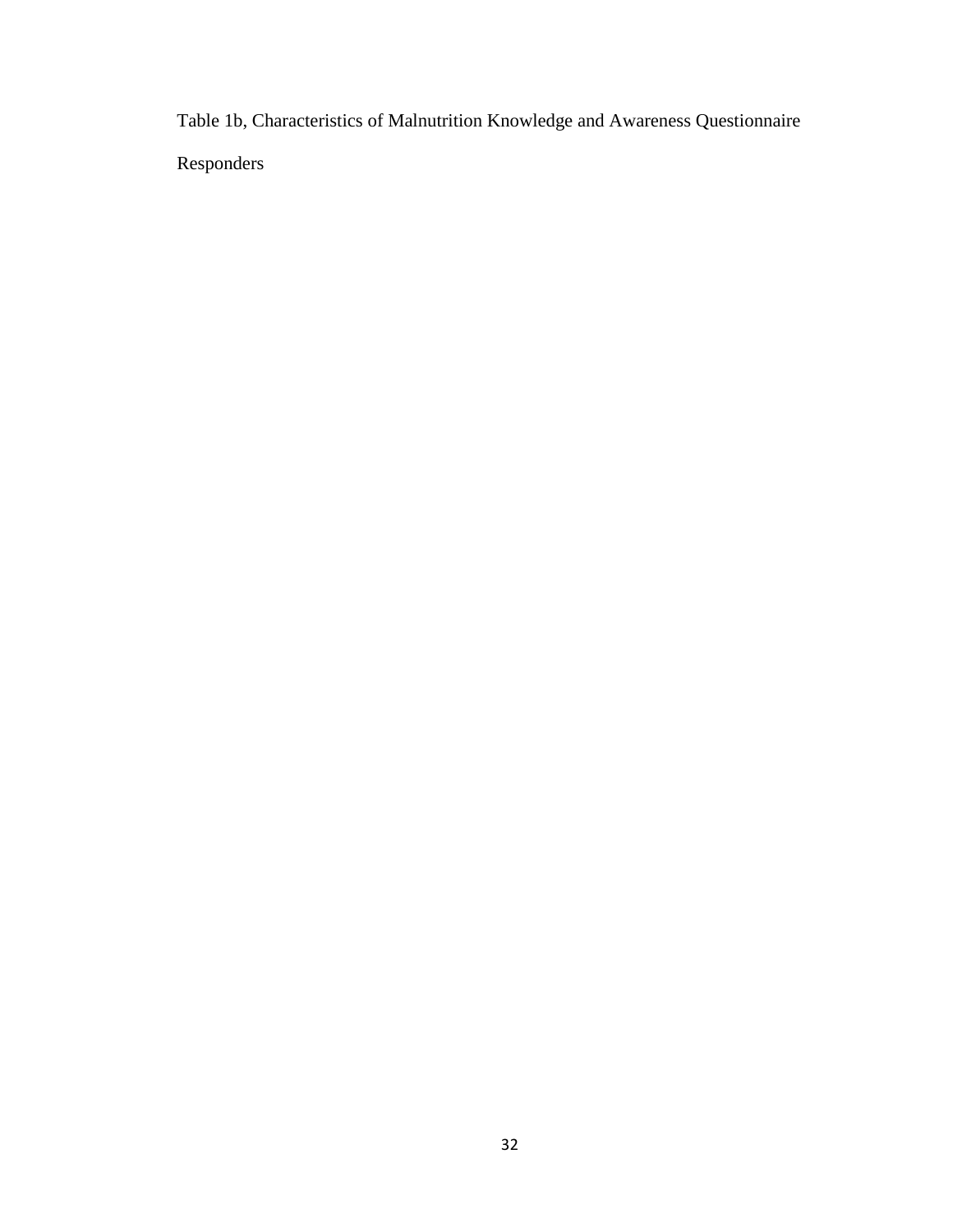Thirdly, Table 1c represents the characteristics of the third questionnaire (Readiness to Change Questionnaire) responders. Out of 29 responders, 6 (20.7%) worked at governmental hospitals whereas 23 (79.3%) worked at private hospitals. 7 (24.1%) of the hospitals were academically affiliated and 22 (75.9%) were not. Hospitals were located across different districts of Lebanon as follows: 12 (41.4%) in Mount Lebanon, 7 (24.1%) in North Lebanon, 5 (17.2) in South Lebanon, 3 (10.3%) in Beirut and 2 (6.9%) in Bekaa. The majority of hospitals (13 hospitals which is equivalent to 44.8%) constituted of 50-100 beds followed by 10-50 and 100-200 (9 hospitals each which is equivalent to 31%).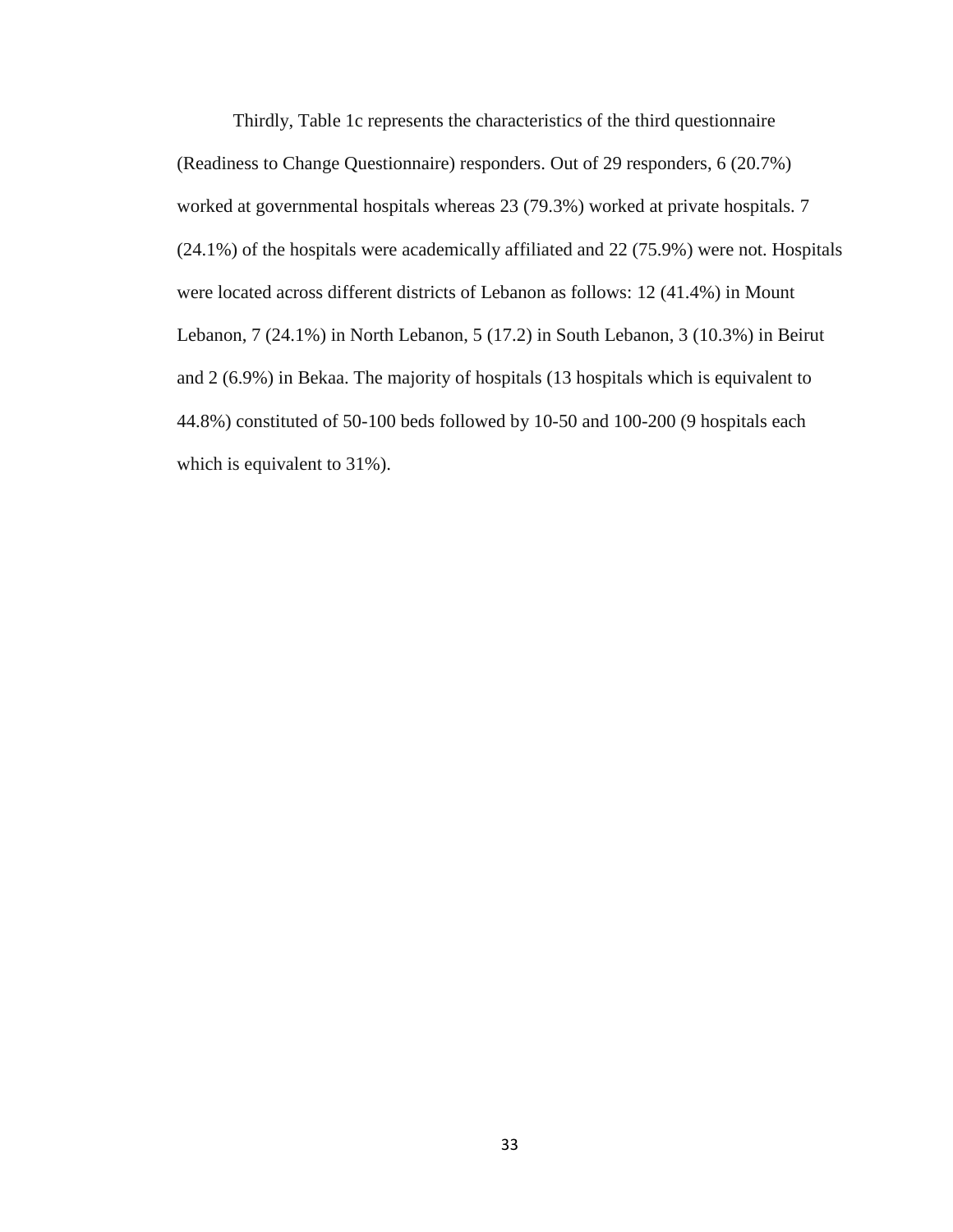# **Table 1c**

|                    |                  | <b>Frequency</b> | Percent | <b>Valid</b>    | <b>Cumulative</b> |
|--------------------|------------------|------------------|---------|-----------------|-------------------|
|                    |                  |                  |         | <b>Percent</b>  | <b>Percent</b>    |
| <b>Institution</b> | Governmental     | 6                | 20.7    | 20.7            | 20.7              |
|                    | Private          | 23               | 79.3    | 79.3            | 100               |
| <b>Affiliation</b> | Academic         | $\overline{7}$   | 24.1    | 24.1            | 24.1              |
|                    | Non-<br>academic | 22               | 75.9    | 75.9            | 100               |
| Location           | Bieurt           | $\overline{3}$   | 10.3    | 10.3            | 10.3              |
|                    | Mount<br>Lebanon | 12               | 41.4    | 41.4            | 51.7              |
|                    | North<br>Lebanon | $\tau$           | 24.1    | 24.1            | 75.9              |
|                    | South<br>Lebanon | 5                | 17.2    | 17.2            | 93.1              |
|                    | Bekaa            | $\overline{2}$   | 6.9     | 6.9             | 100               |
| Number of          | $10 - 50$        | 3                | 10.3    | 10.3            | 10.3              |
| <b>Beds</b>        | $50 - 100$       | 13               | 44.8    | 44.8            | 55.2              |
|                    | $100 - 200$      | $\overline{9}$   | 31      | $\overline{31}$ | 86.2              |
|                    | $200 - 300$      | 3                | 10.3    | 10.3            | 96.6              |
|                    | $>300$           | $\mathbf{1}$     | 3.4     | 3.4             | 100               |
|                    | <b>Total</b>     | 29               | 100     | 100             |                   |

Table 1c, Characteristics of Readiness to Change Questionnaire Responders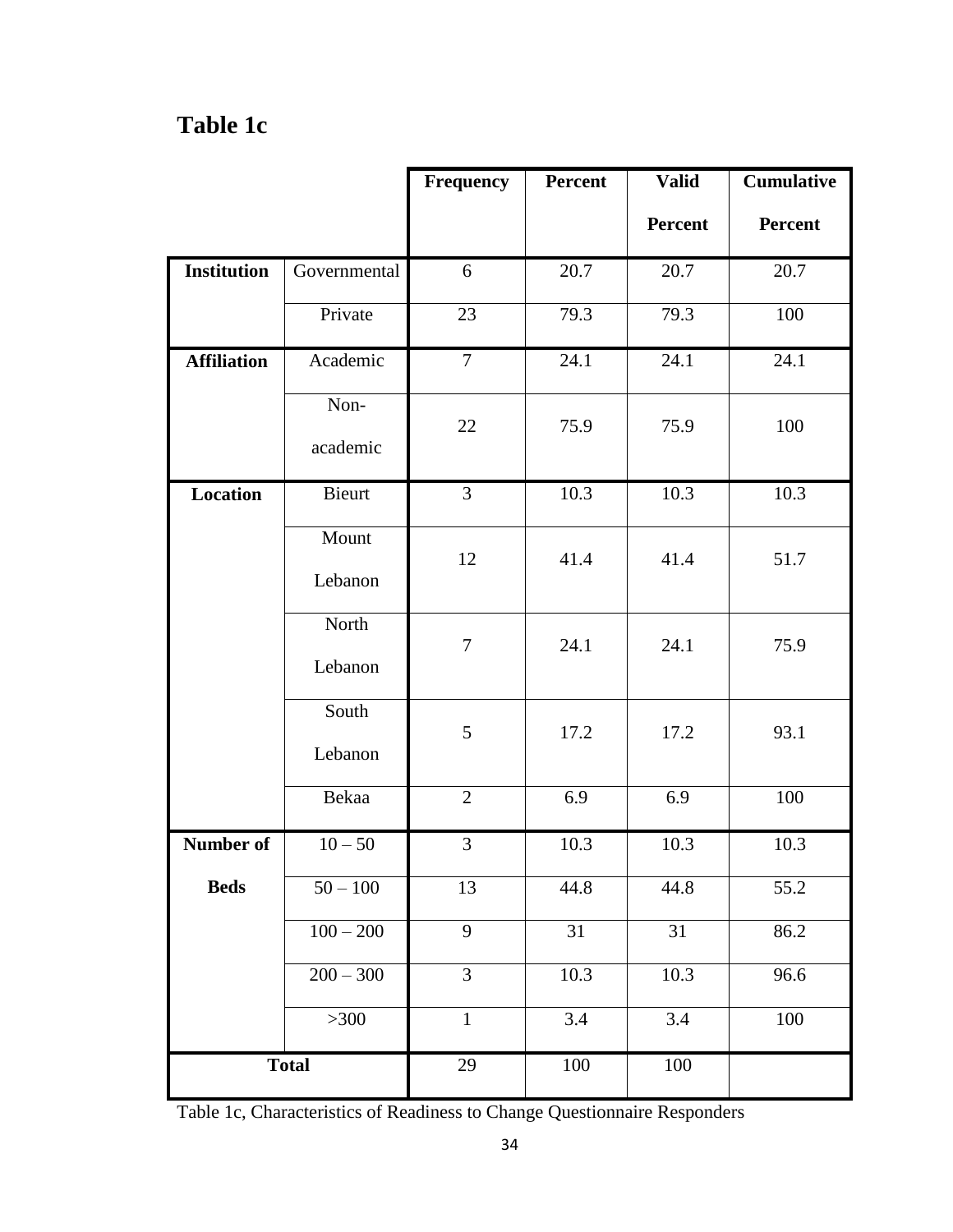#### **3.3 Results of the Malnutrition Care Practices Questionnaire**

Results from the Malnutrition Care Practices Questionnaire revealed that 71.4% (N=40) hospitals in Lebanon do have a documented protocol for malnutrition care. The mean average of the created score was  $20.96 \pm 6.16$  out of 30 with a median of 22 with a maximum score of 29 and the minimum score recorded was 2. Table 2 shows the results of all the items in the Malnutrition Care Practices Questionnaire.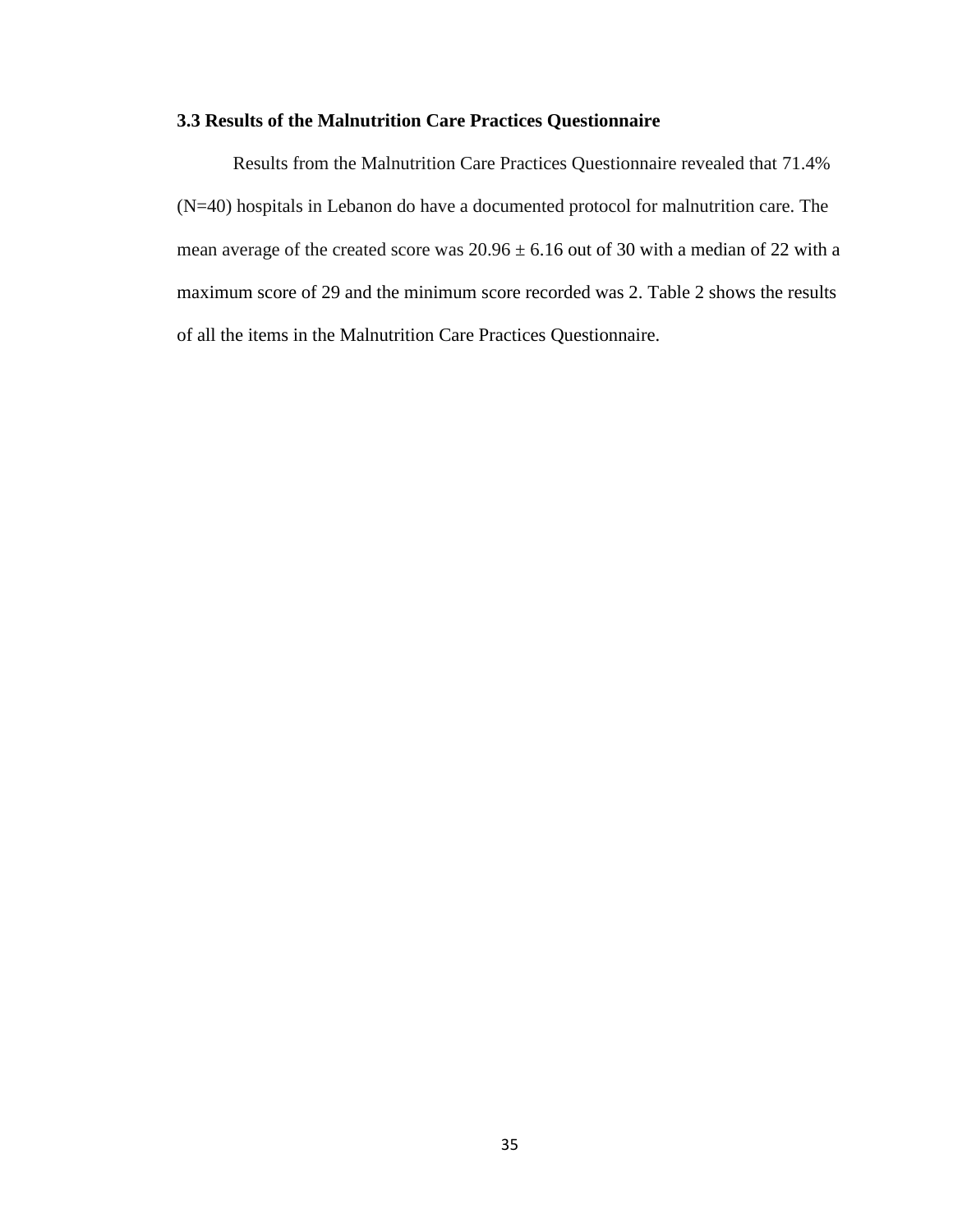# **Table 2**

#### **Malnutrition Risk Assessment**

|    |                                                      | Yes       | N <sub>o</sub> |
|----|------------------------------------------------------|-----------|----------------|
|    |                                                      | (N,%)     | (N,%)          |
| 1. | Does a member of your care team (e.g., nurse,        | 49 (87.5) | 7(12.5)        |
|    | dietitian, diet technician, diet aid) perform a      |           |                |
|    | malnutrition risk screening for all patients         |           |                |
|    | admitted to the hospital?                            |           |                |
| 2. | Does a member of your care team (e.g., nurse,        | 38(67.9)  | 18(32.1)       |
|    | dietitian, diet technician, diet aid) perform a      |           |                |
|    | malnutrition risk screening for all patients within  |           |                |
|    | 24 hours of admission?                               |           |                |
| 3. | If yes, who is responsible for the malnutrition      | Nurse     |                |
|    | risk screening?                                      |           | Dietitian      |
|    |                                                      | Diet      |                |
|    |                                                      |           | technician     |
|    |                                                      |           | Diet aid       |
|    |                                                      |           | Physician      |
|    |                                                      |           | Other          |
|    | 4. Is the malnutrition risk screening tool in use at | 44(78.6)  | 12(21.4)       |
|    | your facility a validated screening tool?            |           |                |
| 5. | Are "at-risk" results clearly communicated to        | 49(87.5)  | 7(12.5)        |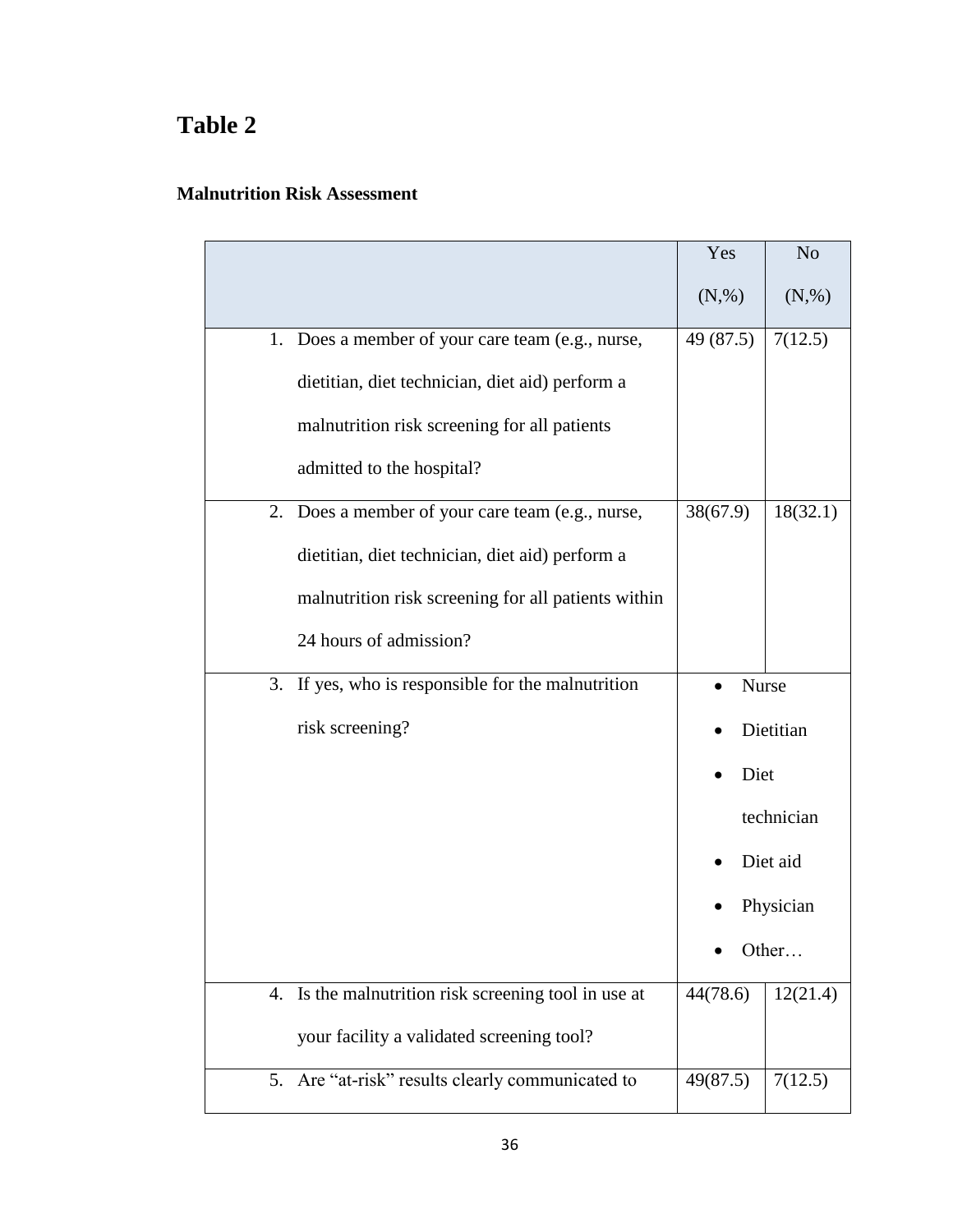| other providers, or to next-in-line clinicians (e.g., |          |          |
|-------------------------------------------------------|----------|----------|
| dietitians)?                                          |          |          |
| 6. Is a dietitian/physician approved protocol in      | 45(80.4) | 11(19.6) |
| place to initiate a malnutrition-risk diet order?     |          |          |

#### **Nutrition Assessment**

|    |                                                     | Yes        | N <sub>o</sub> |
|----|-----------------------------------------------------|------------|----------------|
|    |                                                     | $(N, \% )$ | $(N, \% )$     |
| 1. | Does a dietitian conduct a nutrition assessment     | 49(87.5)   | 7(12.5)        |
|    | for all patients who were identified to be at risk  |            |                |
|    | for malnutrition?                                   |            |                |
| 2. | Does a dietitian conduct the nutrition assessment   | 47(83.9)   | 9(16.1)        |
|    | within 24-48 hours following determination that     |            |                |
|    | the patient is at risk for malnutrition?            |            |                |
| 3. | Does a dietitian conduct the nutrition assessment   | 40(71.4)   | 15(26.8.5)     |
|    | for patients at risk of malnutrition using a        |            |                |
|    | validated assessment tool?                          |            |                |
| 4. | Do dietitians use the Nutrition-Focused Physical    | 15(26.8)   | 41(73.2)       |
|    | Exam (NPFE) as part of their nutrition              |            |                |
|    | assessment?                                         |            |                |
| 5. | Are the results of the nutrition assessment clearly | 47(83.9)   | 9(16.1)        |
|    | communicated to the<br>next-in-line clinician       |            |                |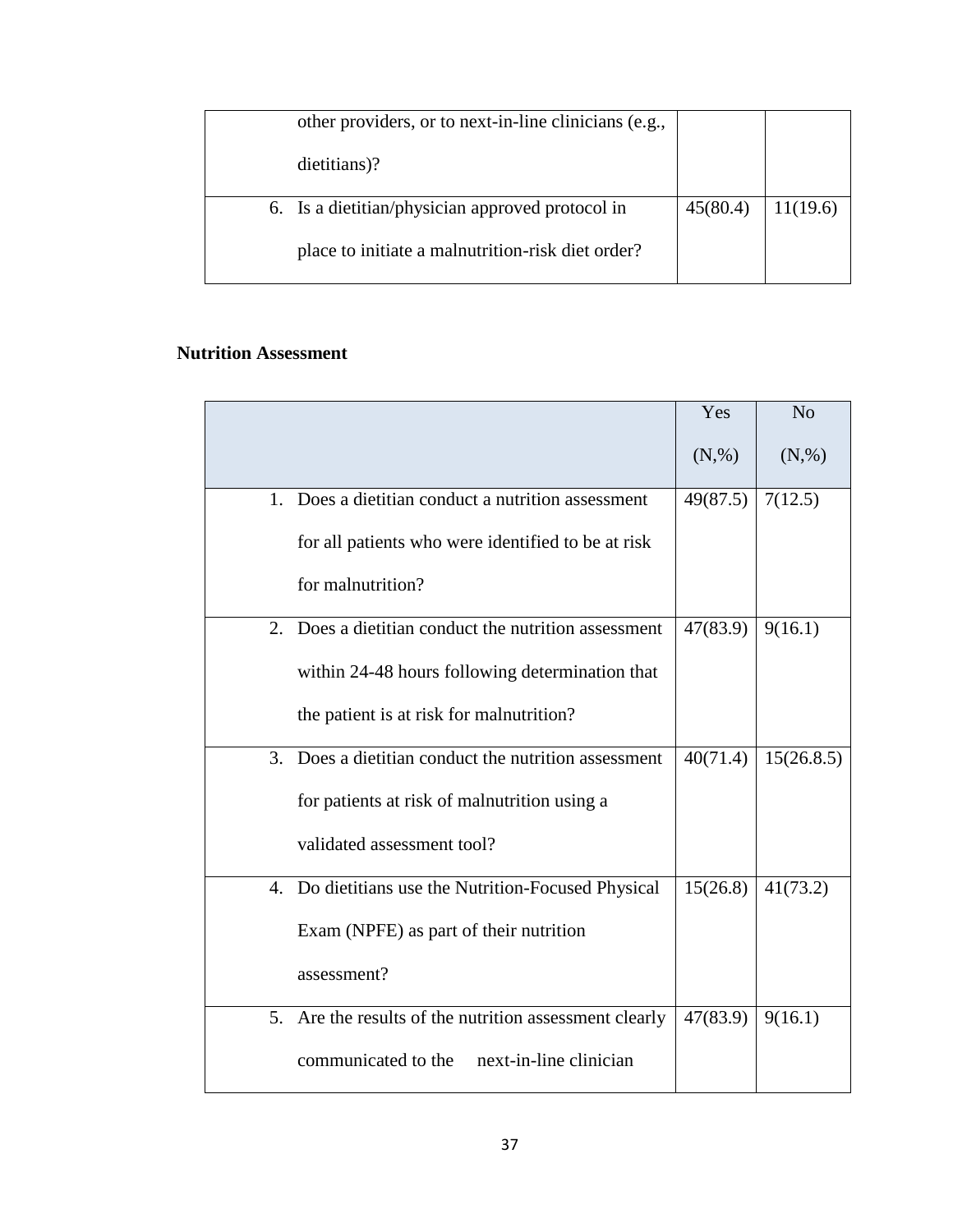| (e.g., physician)? |  |
|--------------------|--|
|                    |  |

## **Malnutrition Diagnosis**

|                                                           | Yes      | N <sub>o</sub> |
|-----------------------------------------------------------|----------|----------------|
|                                                           | (N,%)    | (N,%)          |
| 1. Are physicians (or other approved clinicians) at your  | 32(57.1) | 24(42.9)       |
| hospital aware of their role in documenting               |          |                |
| malnutrition diagnoses in the medical record and/or       |          |                |
| adding malnutrition to the problem list?                  |          |                |
| 2. Are providers (e.g., physicians, physician assistants) | 31(55.4) | 25(44.6)       |
| easily able to make a diagnosis of malnutrition based     |          |                |
| on dietitian assessment results?                          |          |                |
| 3. Do physician orders and diagnoses almost always        | 33(58.9) | 23(41.1)       |
| align with the dietitian's recommendations?               |          |                |

## **Malnutrition Care Plan Development**

|                                                       | Yes      | N <sub>o</sub> |
|-------------------------------------------------------|----------|----------------|
|                                                       | (N,%)    | (N,%)          |
| 1. Do patients who receive a malnutrition diagnosis   | 48(85.7) | 8(14.3)        |
| receive a specific malnutrition care plan?            |          |                |
| 2. Does the malnutrition care plan include all of the | 35(62.5) | 21(37.5)       |
|                                                       |          |                |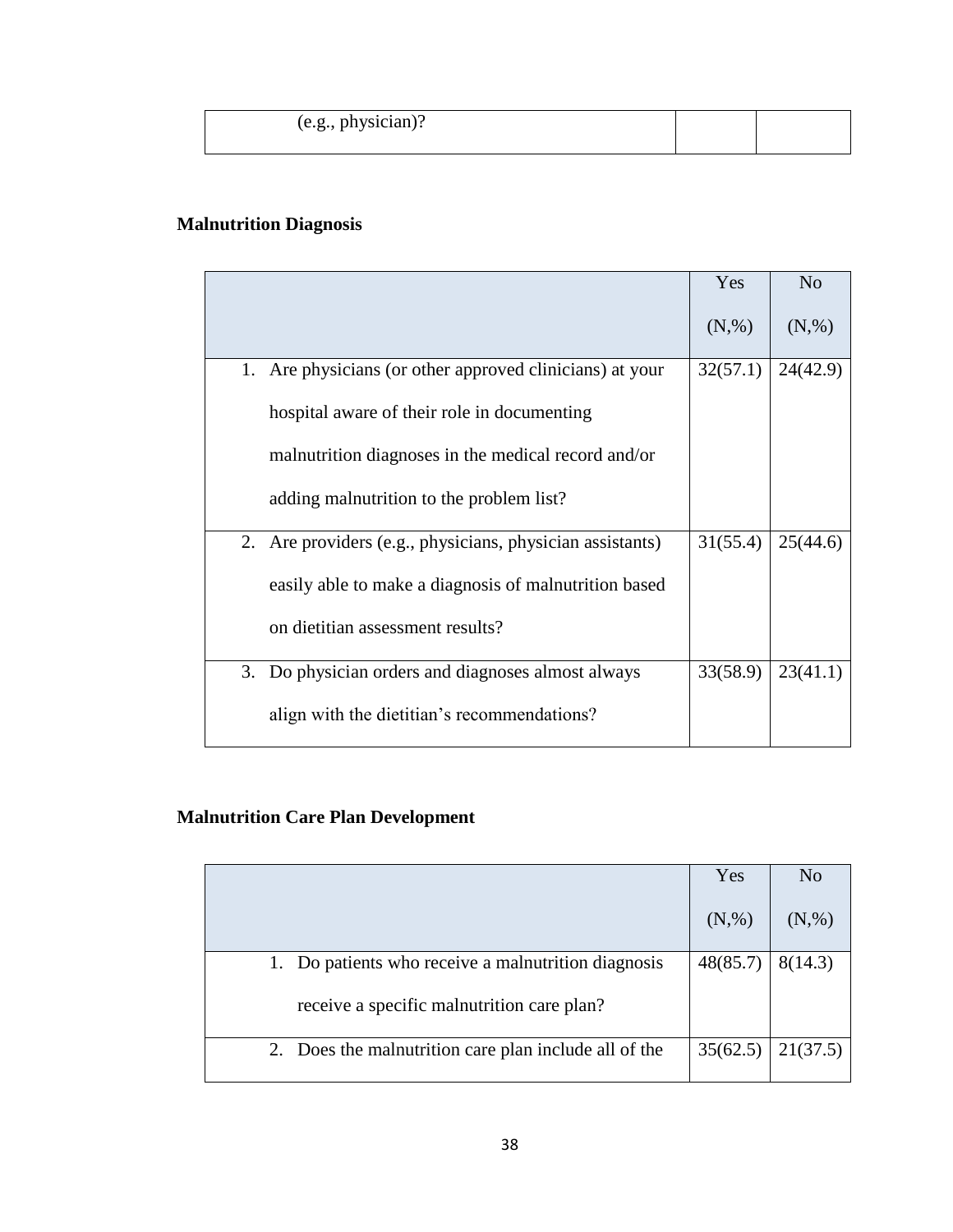| following components:                                |          |          |
|------------------------------------------------------|----------|----------|
| The prescribed treatment/intervention                |          |          |
| An identification of the practitioner in charge      |          |          |
| A timeline for follow-up                             |          |          |
| 3. Is the malnutrition care plan developed           | 44(78.6) | 12(12.4) |
| immediately following patient diagnosis?             |          |          |
| 4. Is the malnutrition care plan communicated to the | 46(82.1) | 10(17.9) |
| patient and/or caregivers?                           |          |          |
| 5. Is the malnutrition care plan communicated to the | 44(78.6) | 12(21.4) |
| patient care team?                                   |          |          |

# **Malnutrition Intervention Implementation**

|                                                              | Yes        | N <sub>o</sub> |
|--------------------------------------------------------------|------------|----------------|
|                                                              | $(N, \% )$ | $(N, \% )$     |
| 1. Do patients who are diagnosed as malnourished             | 50(89.3)   | 6(10.7)        |
| consistently receive a malnutrition intervention?            |            |                |
| 1. Do recommended or prescribed nutrition                    | 35(62.5)   | 21(37.5)       |
| interventions/orders get started (as outlined in the care    |            |                |
| plan) within 24 hours of diagnosis?                          |            |                |
| 2. Is there an effective system for practitioners (including | 36(64.3)   | 20(35.7)       |
| physicians, dietitians, nurses, pharmacists, etc.) to        |            |                |
| clearly communicate about implementation of the              |            |                |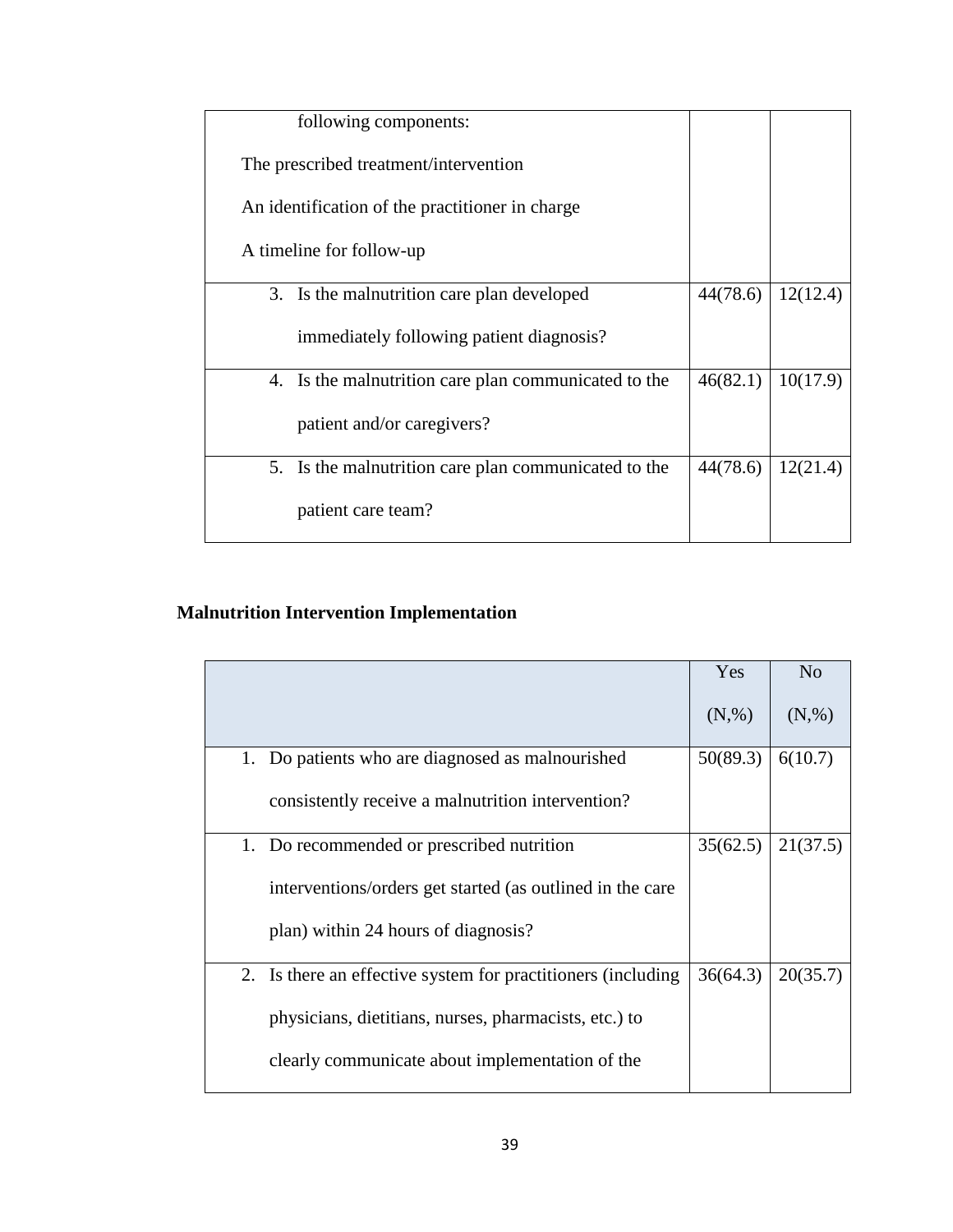| nutrition intervention?                                    |                    |  |
|------------------------------------------------------------|--------------------|--|
| 3. Are nutrition interventions effectively administered to | 50(89.3)   6(10.7) |  |
| patients?                                                  |                    |  |

## **Malnutrition Monitoring and Evaluation**

|                                                                | Yes      | N <sub>o</sub> |
|----------------------------------------------------------------|----------|----------------|
|                                                                | (N,%)    | $(N, \% )$     |
| 1. Is there a defined plan established to monitor and          | 34(60.7) | 22(39.3)       |
| evaluate each patient identified as malnourished               |          |                |
| during their inpatient hospital stay?                          |          |                |
| 2. Is there a process in place for discussing the patient's    | 39(69.6) | 17(30.4)       |
| nutritional status with patients and/or caregivers and         |          |                |
| soliciting feedback from the patient and/or caregiver?         |          |                |
| 3. Is the process of malnutrition care (assessment,            | 44(78.6) | 12(21.4)       |
| diagnosis, intervention, and monitoring $&$ evaluation)        |          |                |
| documented in the patient's chart?                             |          |                |
| Is there a protocol or process in place for re-screening<br>4. | 25(44.6) | 31(55.4)       |
| patients at risk of malnutrition who were not found to         |          |                |
| be malnourished when assessed?                                 |          |                |

## **Discharge Planning**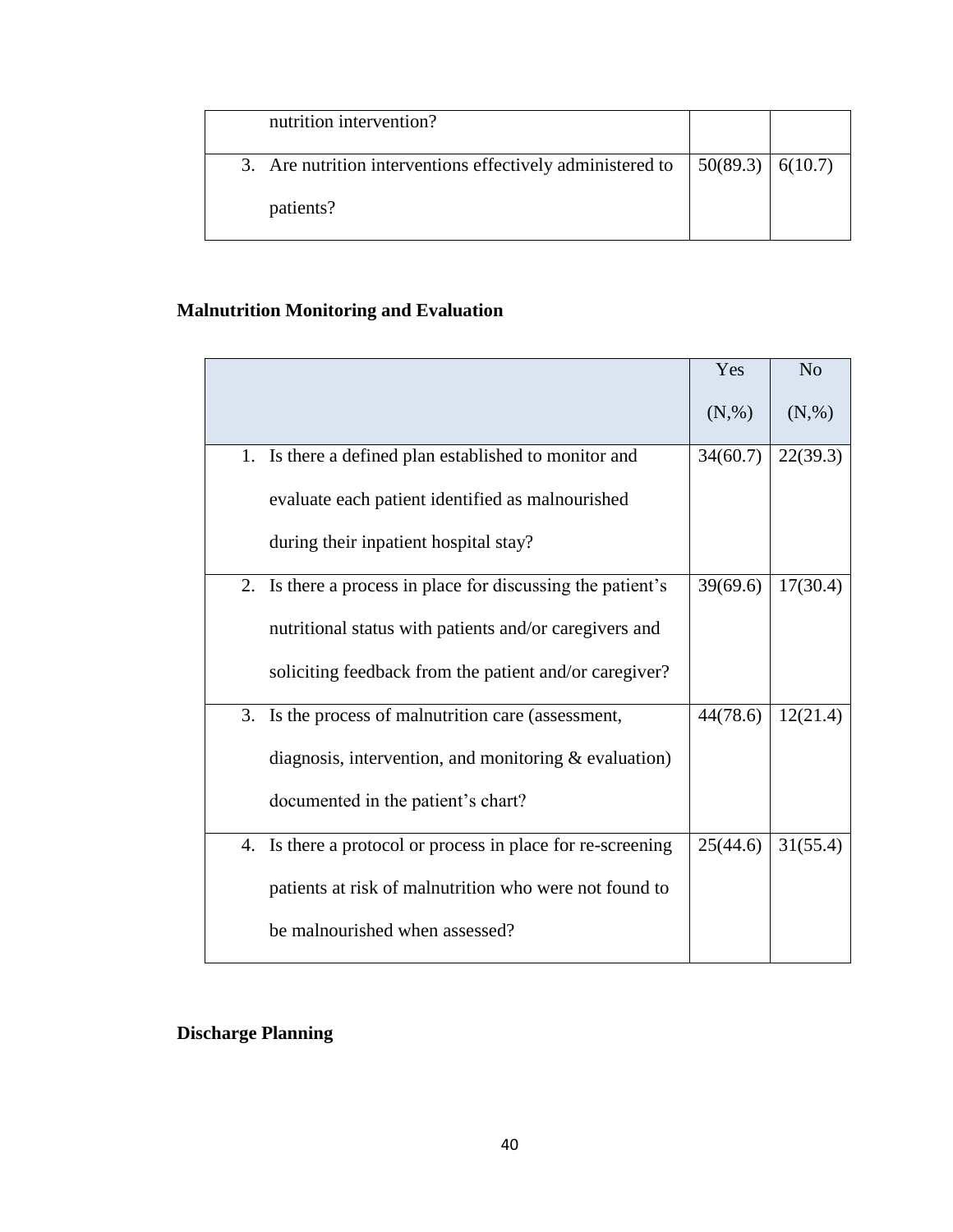|                                                         | Yes        | N <sub>o</sub> |
|---------------------------------------------------------|------------|----------------|
|                                                         | $(N, \% )$ | (N,%)          |
| Do you incorporate malnutrition instructions into<br>1. | 45(80.4)   | 11(19.6)       |
| patient discharge planning for patients determined to   |            |                |
| be at risk or malnourished?                             |            |                |
| 2. Is there a designated space for malnutrition         | 23(41.1)   | 33(58.9)       |
| information in the discharge planning template?         |            |                |
| 3. Do you provide patients and their caregivers with    | 53(94.6)   | 3(5.4)         |
| education on their nutritional status and               |            |                |
| information/recommendations on maintaining optimal      |            |                |
| nutrition following discharge?                          |            |                |

Table 2, Results of the Malnutrition Care Practices Questionnaire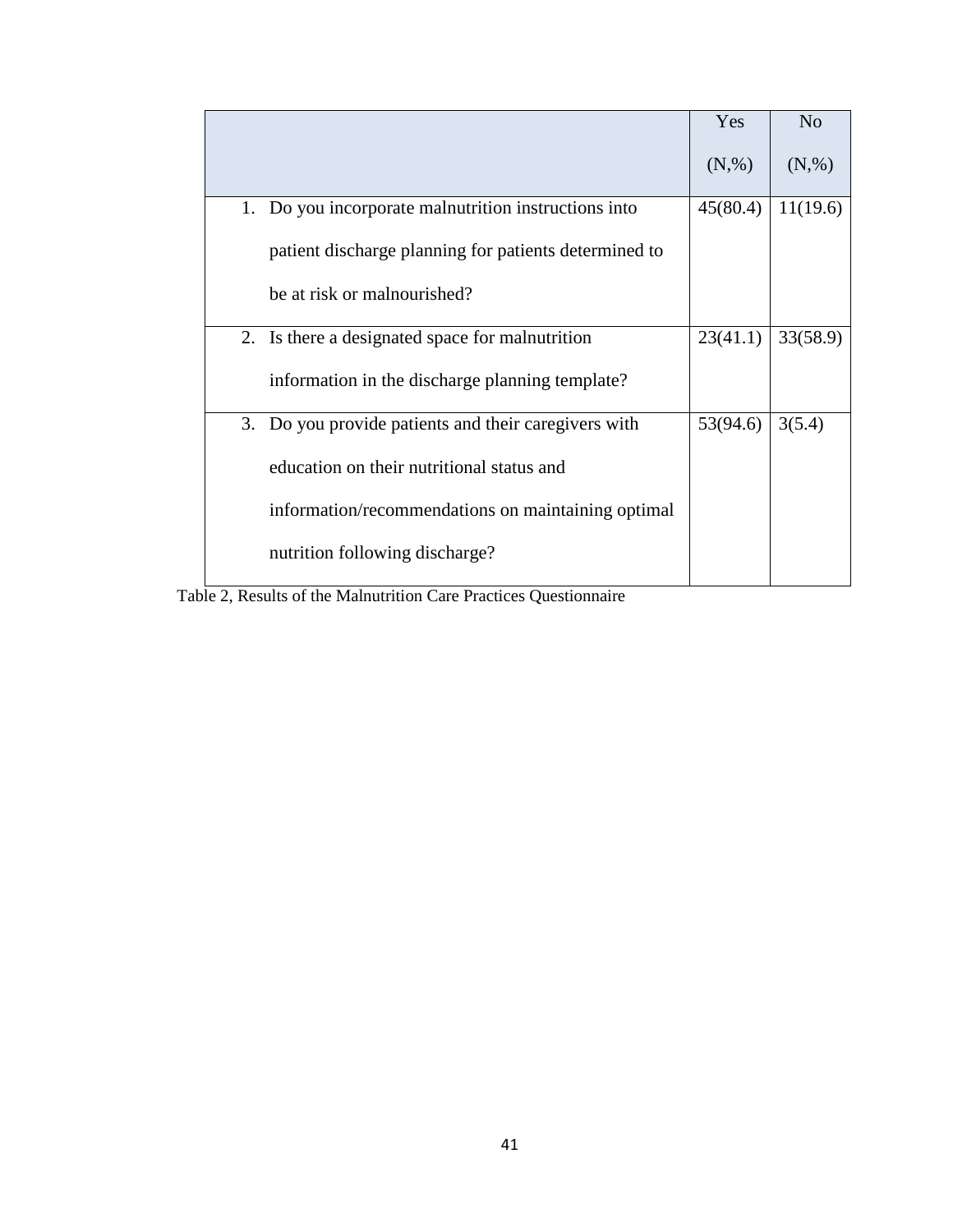Key questions from this questionnaire showed that  $87.5\%$  (N= 49) of the hospitals apply regular malnutrition risk screening upon patient admission, 78.6%  $(N=44)$  use a validated screening tool, and 71.4%  $(N=40)$  assess the nutritional status by a dietitian for all patients at risk of malnutrition however only  $26.8\%$  (N=15) of the dietitians use Nutrition-Focused Physical Examination (NPFE) as part of their nutrition assessment. Moreover, in 78.6% (N=44) of the hospitals, a malnutrition care plan is immediately developed following a patient diagnosis and in 94.6% (N=53) of the hospitals, patients and their caregivers are provided with education on their nutritional status and information/recommendations on maintaining optimal nutrition following discharge.

A chi-square test of independence (Fisher's Test) was used to compare the malnutrition care practices categories between public and private hospitals. The Chi Square test indicated that there is a significant difference between governmental and private hospitals in terms of malnutrition practices (P-value= 0.009) where 80.4% of private hospitals scored in the "Good Practice" category while for the governmental hospitals, 12.5% scored in the "Unsatisfactory" category and 50% scored in the "Satisfactory" category. Therefore, these results indicate that there is statistically significant association between the type of the institution and the quality of its malnutrition practices.

Results showed that unlike the type of institution, hospitals' academic affiliation, location, or size was not associated with malnutrition practices. When the Fisher's Test was applied, the association between the affiliation of the institution and the quality of its malnutrition practices was not statistically significant with a P-value of  $0.43 > 0.05$ .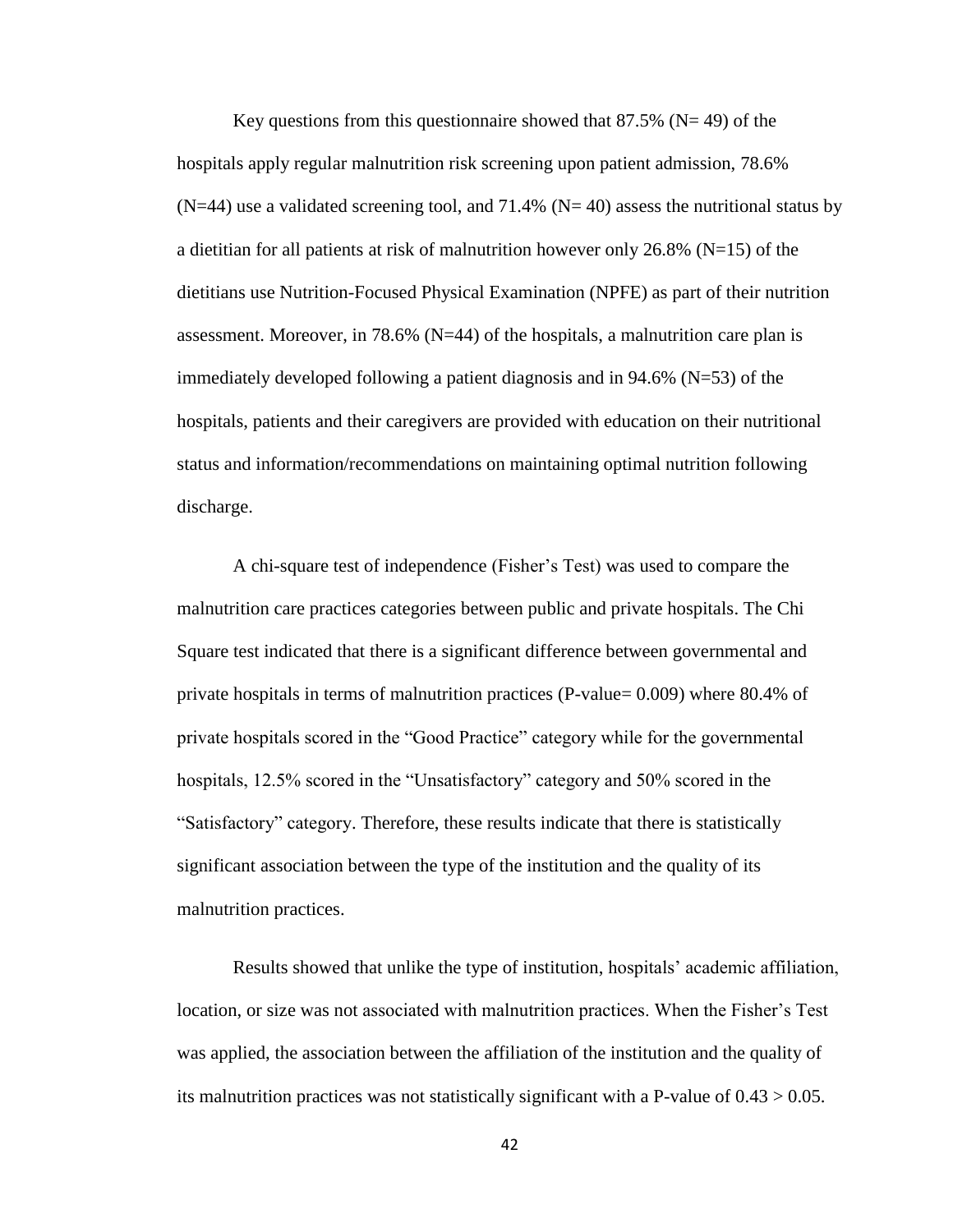For the location of the hospital, P-value was  $0.8 > 0.05$  and for the size of the hospital, it was 0.69 > 0.05 showing no statistically significant difference among hospitals of different sizes and from different districts of Lebanon when it comes to malnutrition care quality. However, only hospitals of a relatively small size scored in the "Unsatisfactory" category: 1 hospital constituting of 10-50 beds and 2 hospitals constituting of 50-100 beds.

Most importantly, results from this questionnaire also proved a statistically significant association with the presence of a documented malnutrition protocol in which 82.1% of hospitals who have a documented protocol scored in the "Good Practices" category while 40% of hospitals who do not scored in the "Satisfactory" category. This difference was significant with a P-value of 0.045.

Moreover, almost all items of the questionnaire had a significant effect on the malnutrition practice quality. For example, 89.5% of the hospitals who reported regular malnutrition screening within 24 hours of hospital admissions scored in the "Good Practices" category whereas only 37.5% of the hospitals who do not regularly screening for malnutrition upon admission scored in the "Good Practices" category (Pvalue<0.001). Likewise, 81.4% of hospitals who use a validated malnutrition screening tool scored in the "Good Practices" category while only 45.5% of hospitals who do not scored in the "Good Practices" category (P-value  $= 0.012$ ). Also, the communication of the malnutrition care plan among the healthcare team affected the quality of malnutrition practices at the hospitals where most hospitals (81.8%) that properly communicate within a diverse healthcare team scored in the "Good Practices" category whereas 50% of hospitals whose communication is not well established scores in the "Satisfactory"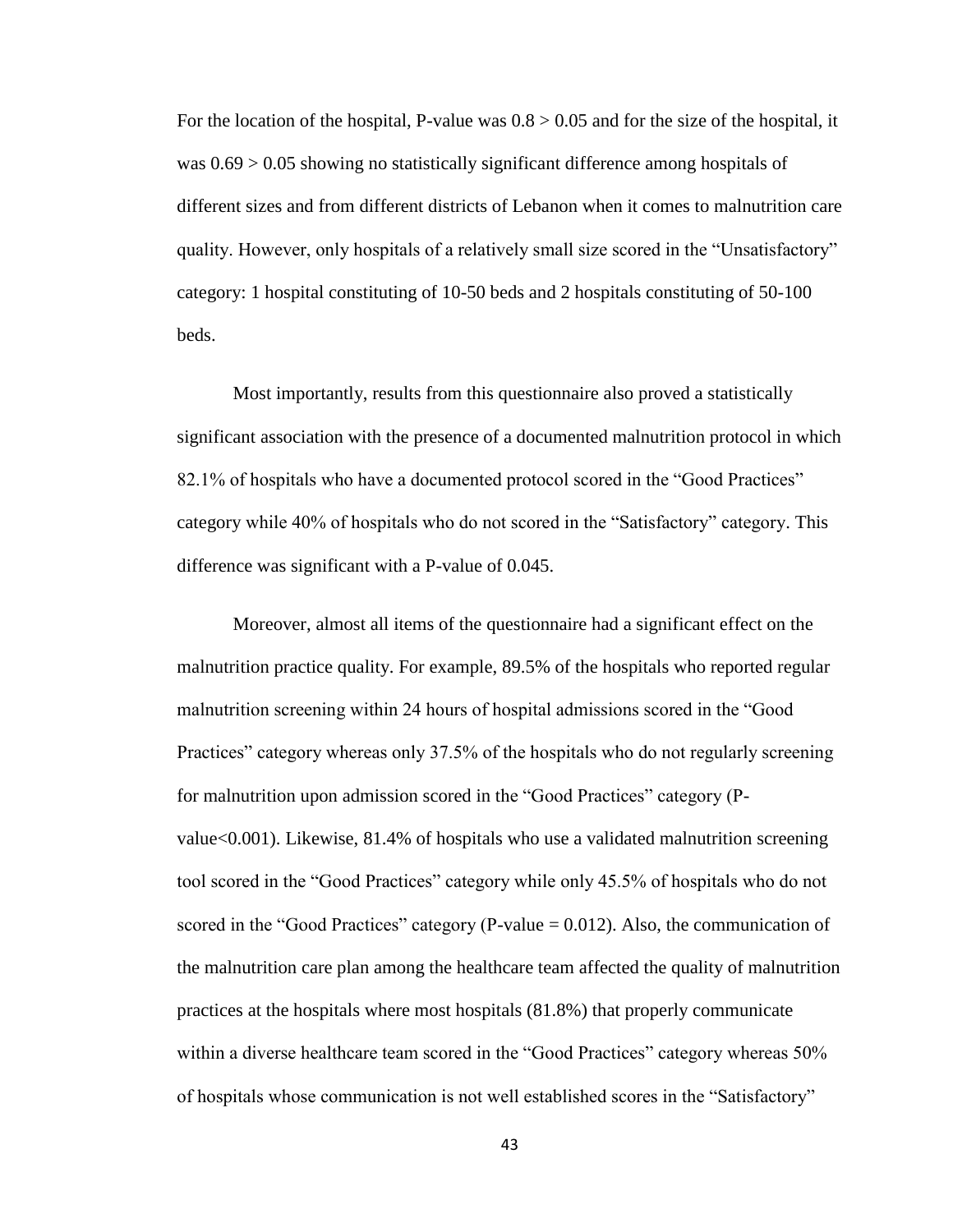category (P-value  $= 0.006$ ). In the same way, immediately developing a malnutrition care plan for malnourished patients (P-value  $= 0.006$ ), having a defined monitoring and evaluation plan for malnutrition (P-value  $= 0.004$ ), documenting the monitoring and evaluation process (P-value =  $0.002$ ), rescreening for the nutritional status (P-value = 0.01), and incorporating nutritional education and recommendation into the discharge plan (P-value  $= 0.003$ ) all have a significant association with the quality of malnutrition practices according to our Malnutrition Care Practices Questionnaire.

Indicators that showed to be significantly associated with optimal malnutrition care practices in the statistical bivariate analysis were taken into further multivariate analysis. Therefore, the type of the hospital and the presence of a documented malnutrition protocol were entered into a logistic regression model. Results of the model goodness of fit test were statistically significant (P-value  $= 0.03$ ) and the significant of the Hosmer and Lemeshow Test was  $0.75 > 0.05$  which means that the model is a good fit. Private hospitals and hospitals that reported having a documented protocol were more likely to score in the optimal malnutrition practices score (odds ratio  $= 0.11$  with a 95% confidence interval of 0.02 - 0.61 and P-value  $= 0.01$  and odds ratio  $= 0.21$  with a 95% confidence interval of 0.05 - 0.85 and P-value = 0.02 respectively) (Table 3).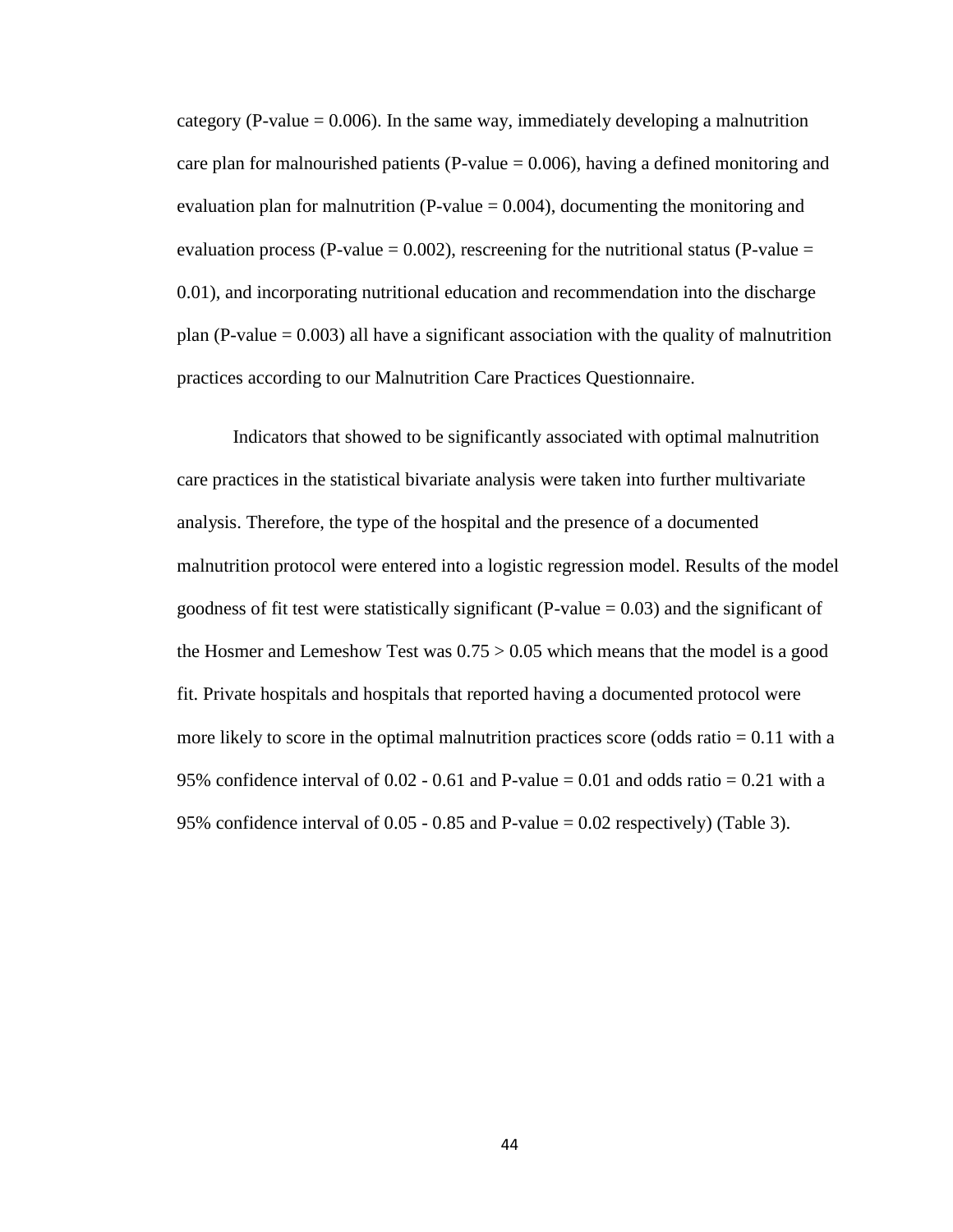# **Table 3**

| Independent Variables        | $b(95\% \text{ CI})$ | Exp(B) | P-value  |
|------------------------------|----------------------|--------|----------|
| Institution                  | 2.14(0.02, 0.61)     | 0.117  | $0.011*$ |
| <b>Malnutrition Protocol</b> | 1.52(0.05, 0.85)     | 0.217  | $0.029*$ |

Table 3, Results of Multivariate Analysis for the Malnutrition Care Practices Questionnaire

Dependent Variable: Score.Cat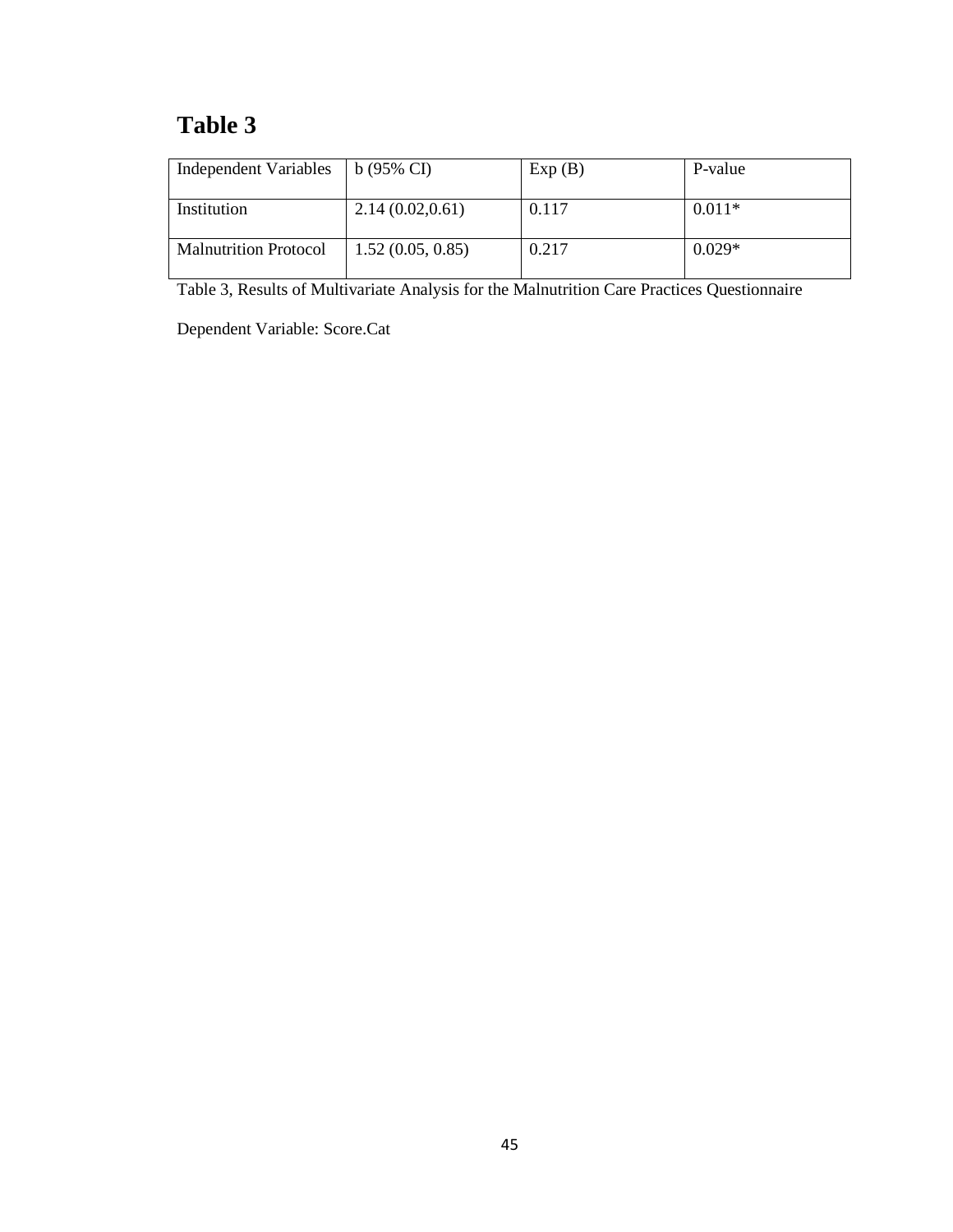#### **3.4 Results of the Malnutrition Knowledge and Awareness Questionnaire**

For the second questionnaire, the mean average for the correct answers was 8.56 out of 17 with a standard deviation of 3.22, a median of 8, a minimum of 4, and a maximum of 17.

To check for associations and differences in the knowledge score among dietitians working in governmental versus private hospitals or academic versus nonacademic hospitals, the Mann-Whitney test was used. Test results showed that for the type of institution, there was no difference between the mean test score for dietitians in governmental and private hospitals  $(8.85 \pm 2.91 \text{ SD} \text{ and } 8.52 \pm 3.29 \text{ SD} \text{ respectively})$  in terms of care quality (P-value  $= 0.64$ ). However, for the academic affiliation, the mean average for the Malnutrition Knowledge and Awareness Questionnaire for dietitians working at academically affiliated hospitals was  $9.65 \pm 3.66$  SD which was significantly higher compared with that of their counterparts in non-academically affiliated hospitals  $(7.54 \pm 2.39 \text{ SD})$  and this difference was statistically significant with a P-value of 0.016.

Furthermore, to study the association between the test score with categorical explanatory variables with more than two categories, Kruskal-Wallis test was used. The first Kruskal-Wallis test conducted to evaluate differences in mean test score among the five different districts of Lebanon showed that the difference was significant with a Pvalue of 0.008. Likewise, for the number of beds, the differences in mean test score among hospitals of different sizes was significant with a P-value of 0.036.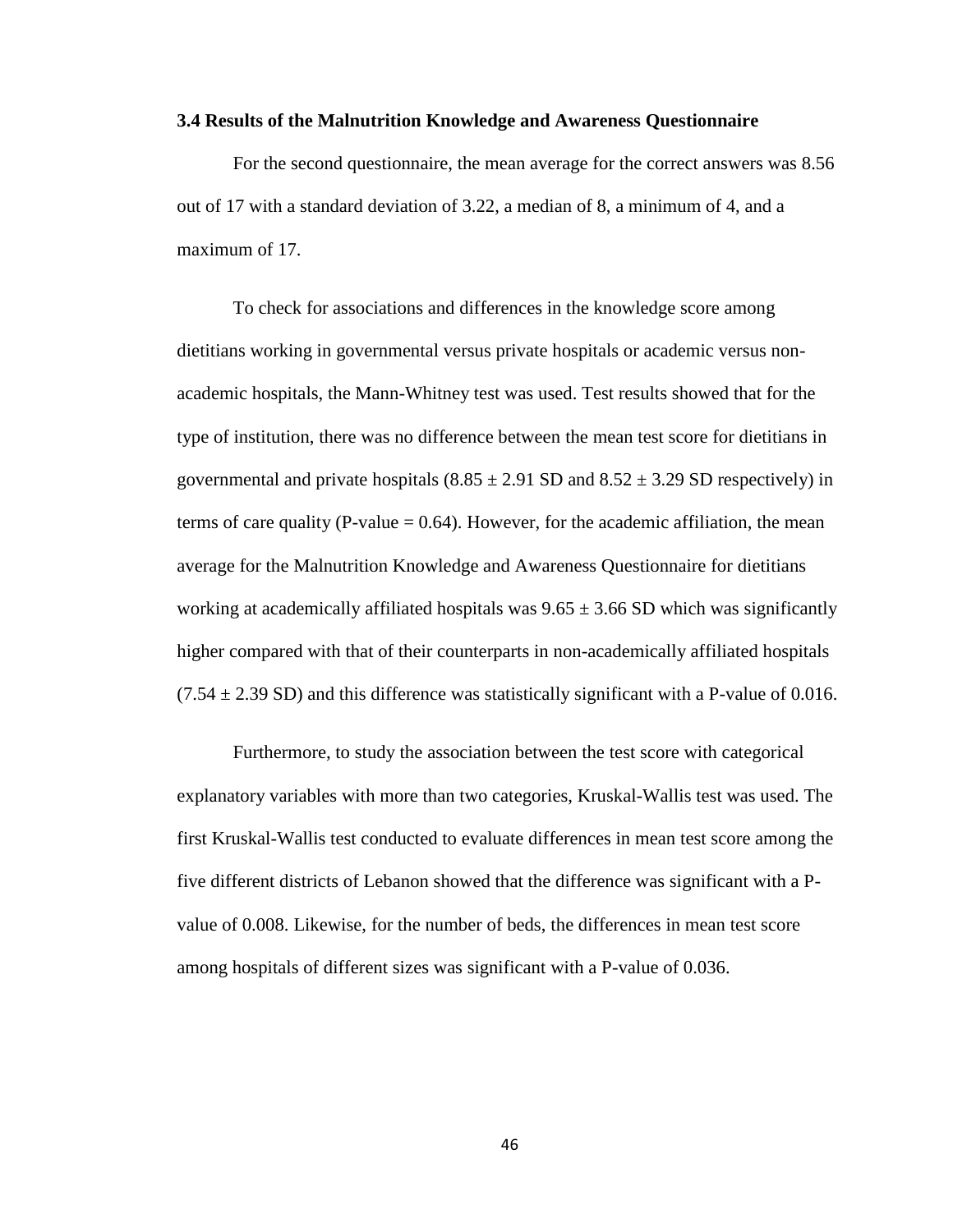#### **3.5 Results of the Readiness to Change Questionnaire**

For the third questionnaire, the mean average for the created composite score (out of 85) was  $65.83 \pm 11.7$  SD with a median of 70, a minimum of 17, and a maximum of 81.

In order to check for associations and differences in the readiness-to-change score among governmental versus private hospitals and academic versus non-academic hospitals, the Mann-Whitney test was used. Test results showed that neither the type of institution nor its affiliation had a significant effect on the readiness-to-change score, (Pvalues  $= 0.73$  and 0.18 respectively). Similarly, to study the association between this score and categorical explanatory variables with more than two categories, Kruskal-Wallis test was used. The first Kruskal-Wallis test conducted to evaluate differences in the readiness-to-change score among the five different districts of Lebanon showed that the difference was insignificant with a P-value of 0.50. Likewise, for the number of beds, the differences in mean test score among hospitals of different sizes was also insignificant with a P-value of 0.60.

#### **3.6 Results of Interviews**

In-depth semi-structured interviews were held with a convenient sample of 8 dietitians from hospitals across all districts of Lebanon. Qualitative data from these interviews were analyzed through a thematic approach. The novelty of the topic, barriers and facilitators were discussed. Multiple themes and subthemes were identified in each area discussed. Figure 1 represents major identified barriers to proper malnutrition care practices while Figure 2 represents the factors that might facilitate the achievement of such practices.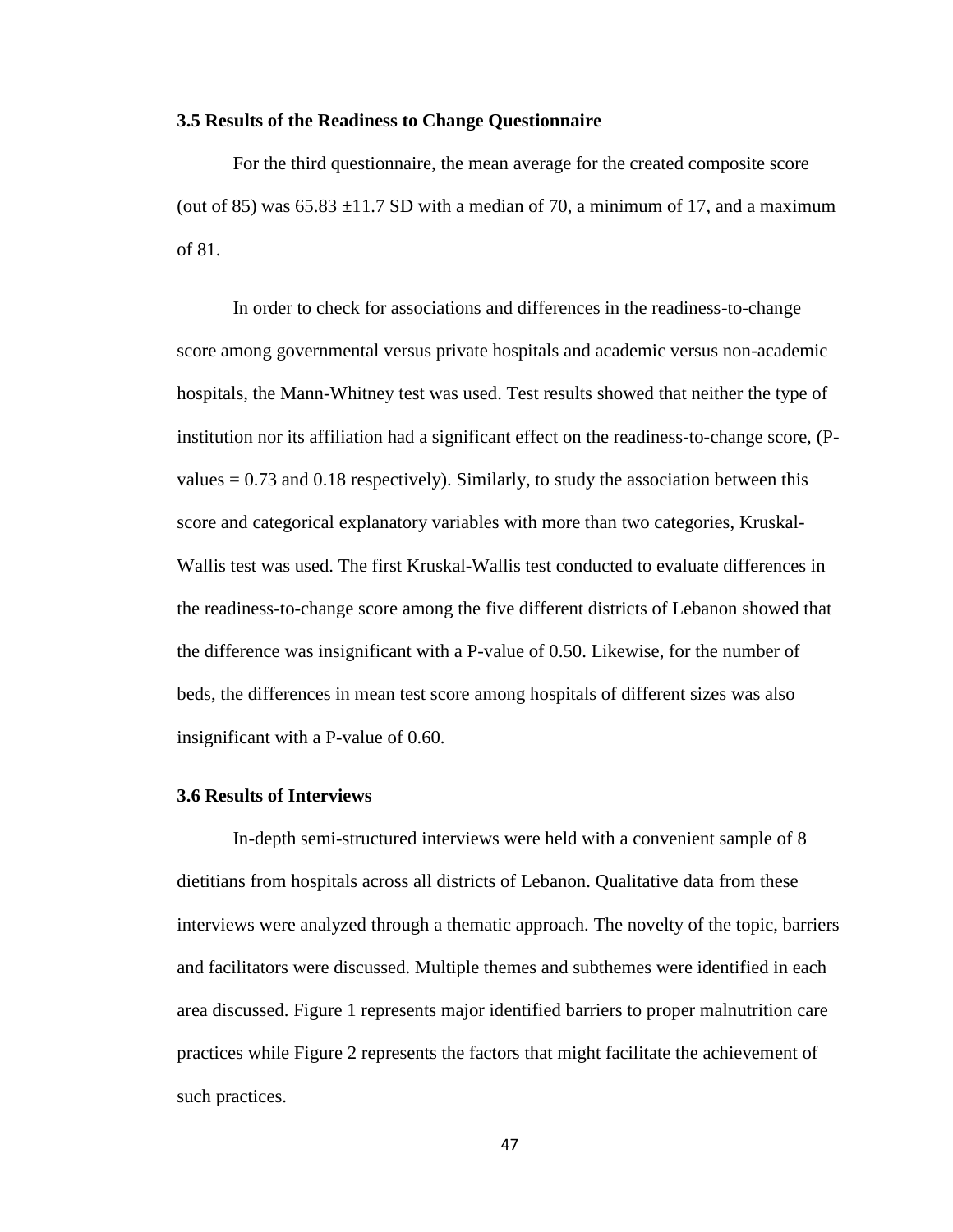# **Figure 1**



Figure 1, Barriers to optimal malnutrition practices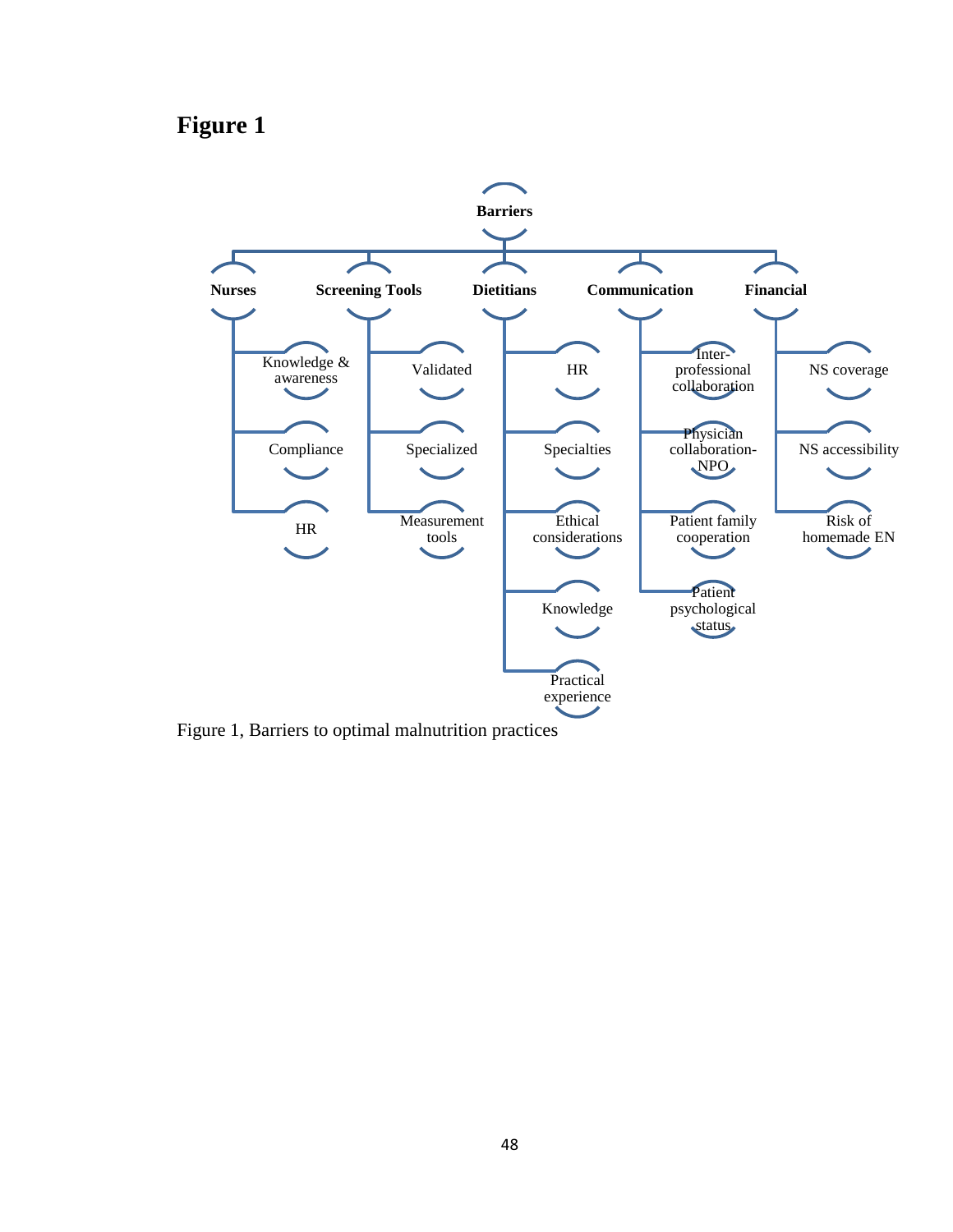# **Figure 2**



Figure 2, Facilitators towards optimal malnutrition practices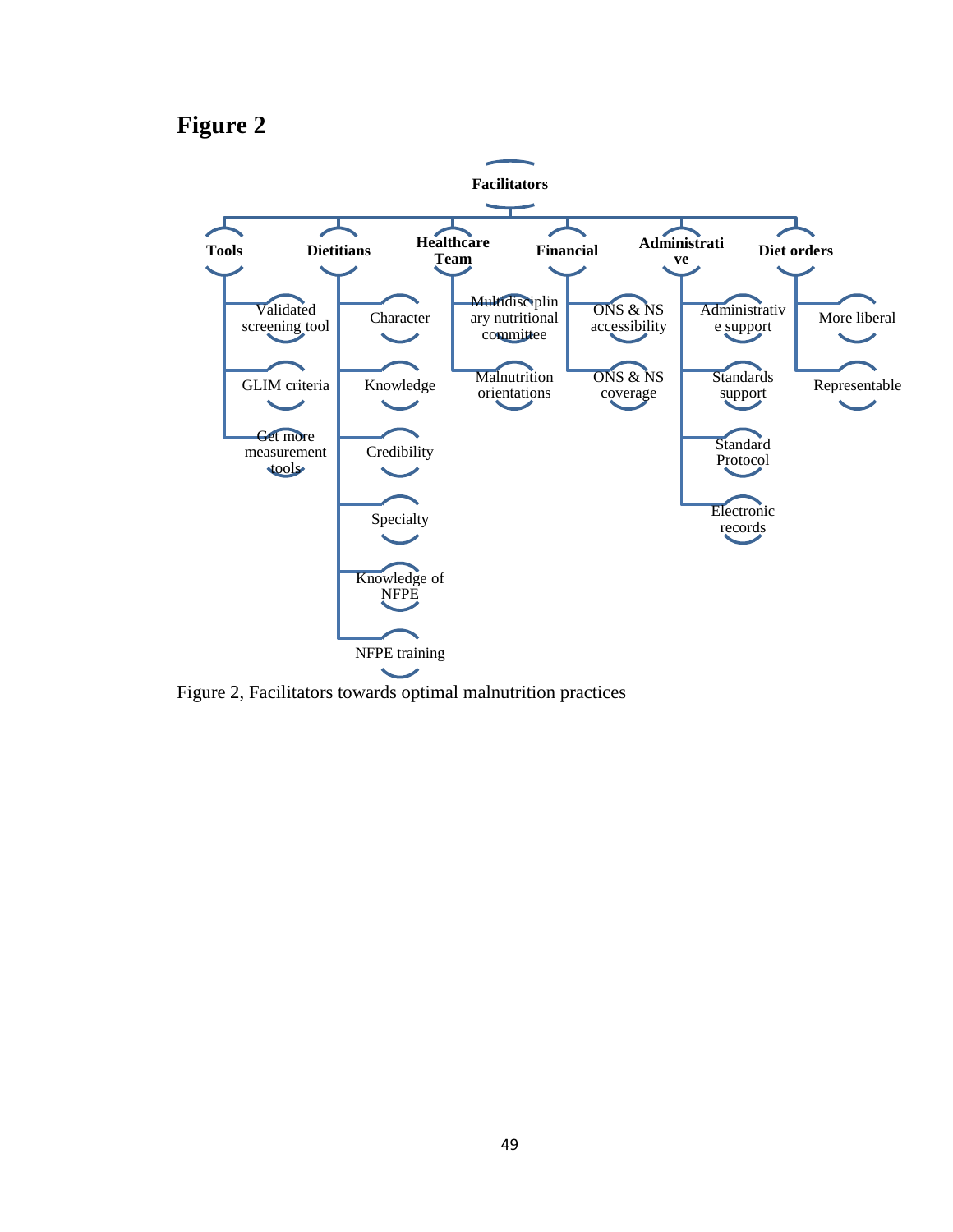For the novelty of discussion malnutrition topics, most dietitians believed that malnutrition is a very important and interesting topic when in fact it is rarely discussed or studied in a hospital setting in Lebanon leaving us with very scarce data on the actual situation in Lebanon. They also stated that doing such studies would be the first step towards quality improvement initiatives that might improve malnutrition practices.

For the factors that complicate malnutrition care practices, the dietitians believed that many human resources, financial and administrative barriers stand in their way when they deal with malnourished patients. Based on the factors suggested in the interviews, the following themes and subthemes were identified: there is a gap in nurses' initial malnutrition screening due to limitations in nurses' knowledge and awareness on the topic and its importance which is translated into poor compliance with regular screening policies at several hospitals. In addition, the numbers of nursing staff is considered insufficient with respect to the number of patients according to the interviewed dietitians therefore any nutritional care added to the nurse's schedule would be considered an additional workload to their already overbooked schedule. Another factor that is complicating the screening process is the scarcity in measurement tools available in the hospitals and the limitations in the screening tools adopted; in which they might not be validated or they might not be specialized based on the patient's case.

Another important factor was not having enough dietitians recruited at the hospital or not having specialized dietitians for each hospital ward such as dialysis, oncology or pediatrics patients. It was also frequently mentioned that there is a lack of knowledge by the clinical dietitians in practical experience, in research and certain areas like certain surgeries and procedure, medications and nutrient interactions, and nutrition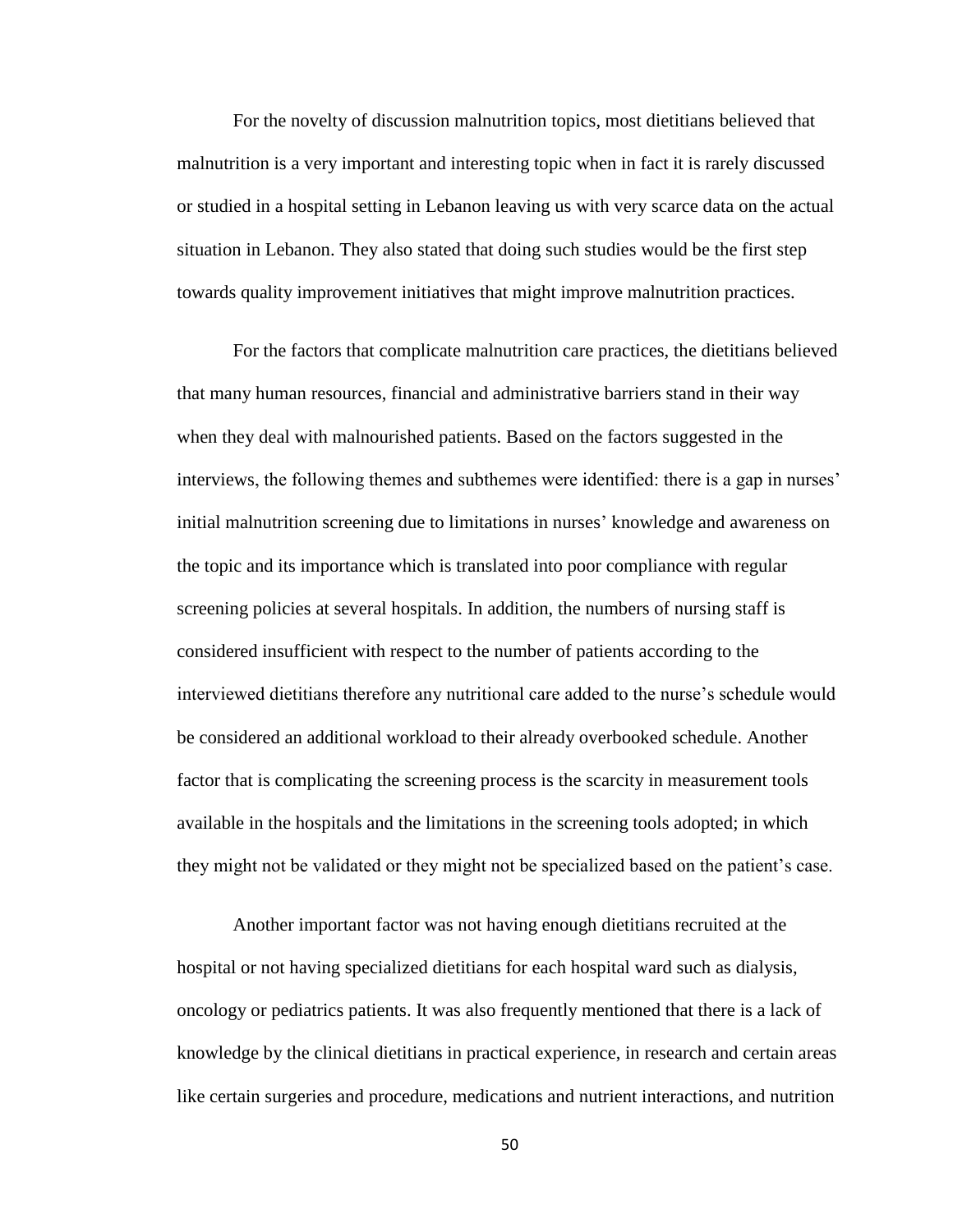for the pediatrics population. In addition, malnutrition care practices were not perfectly applied at the hospitals due to improper collaboration and communication among different healthcare providers including mainly physician, nurses, and pharmacists. Sometimes, the patient and his family are considered a barrier according to the dietitians when they do not cooperate regarding the nutritional intervention due to psychological reasons or due to lack of nutritional knowledge. Most importantly, financial barriers were the major obstacle for all the interviewed dietitians knowing that enteral feeding formulas and oral nutritional supplements are not usually financially covered and not easily accessible for the patient.

Moving to the facilitators, most dietitians suggested that securing the appropriate tools for anthropometric measurements at the hospital would facilitate the dietitian's work in addition to financially covering the suitable nutrition support or oral nutrition support feeding while providing them at the hospital. They also believed that the dietitians' character, knowledge, practical experience and credibility is definitely a major facilitator for malnutrition care. They also suggested malnutrition orientations and awareness sessions for hospital staff members in order to increase their awareness on malnutrition and its impact on patients' health outcomes. The adoption of an electronic documentation system was also thought to be helpful in saving time with better accessibility and reliability. Finally, the presence of a multidisciplinary nutritional committee that works solely on improving hospital malnutrition care practices was strongly advocated.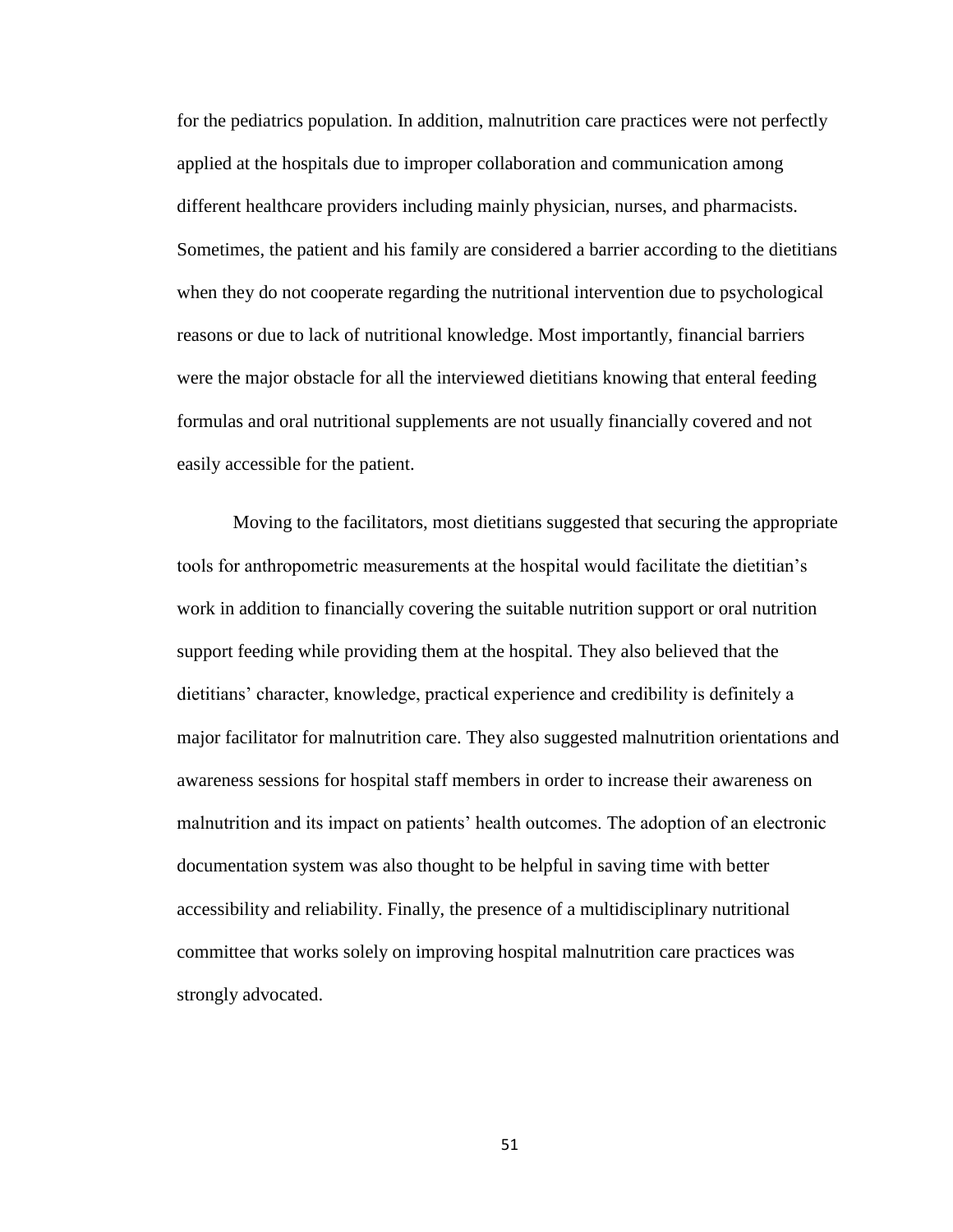## **Chapter Four**

## **Discussion**

This study showed that Lebanese hospitals are doing well, in general, regarding malnutrition care policies, especially private hospitals that have a documented protocol for malnutrition care. Nutritional knowledge was also satisfactory, in general, for the dietitians working at Lebanese hospitals especially the ones affiliated with an academic institution. However, several gaps; mainly human resources scarcity and financial limitations still hinder the compliance to these malnutrition care protocols. When compared to other countries, Lebanon is doing better in certain features while it lacks in other functions of nutritional care. According to our Malnutrition Care Practice Questionnaire, 67.9% of the hospitals self-reported having a policy to screen for malnutrition within 24 hours of hospital admission when in fact, malnutrition screening for all admitted patients is mandatory according to the Lebanese MoPH accreditation standards published in 2019. These results were similar to an Australian study where malnutrition screening was applied in 67.3% of the hospital while it was lower than the screening rate in British hospital (86%). As showed in the in-depth interviews, although 67.9% of Lebanese hospitals do have a policy for regular screening, in many cases, patients are not actually screened due to two major barriers: nurses understaffing and nurses lack of training on malnutrition screening. This was also a problem for hospitals in South Africa where both doctors and nurses reported inadequate knowledge or training on malnutrition screening and despite having the measurements tool required,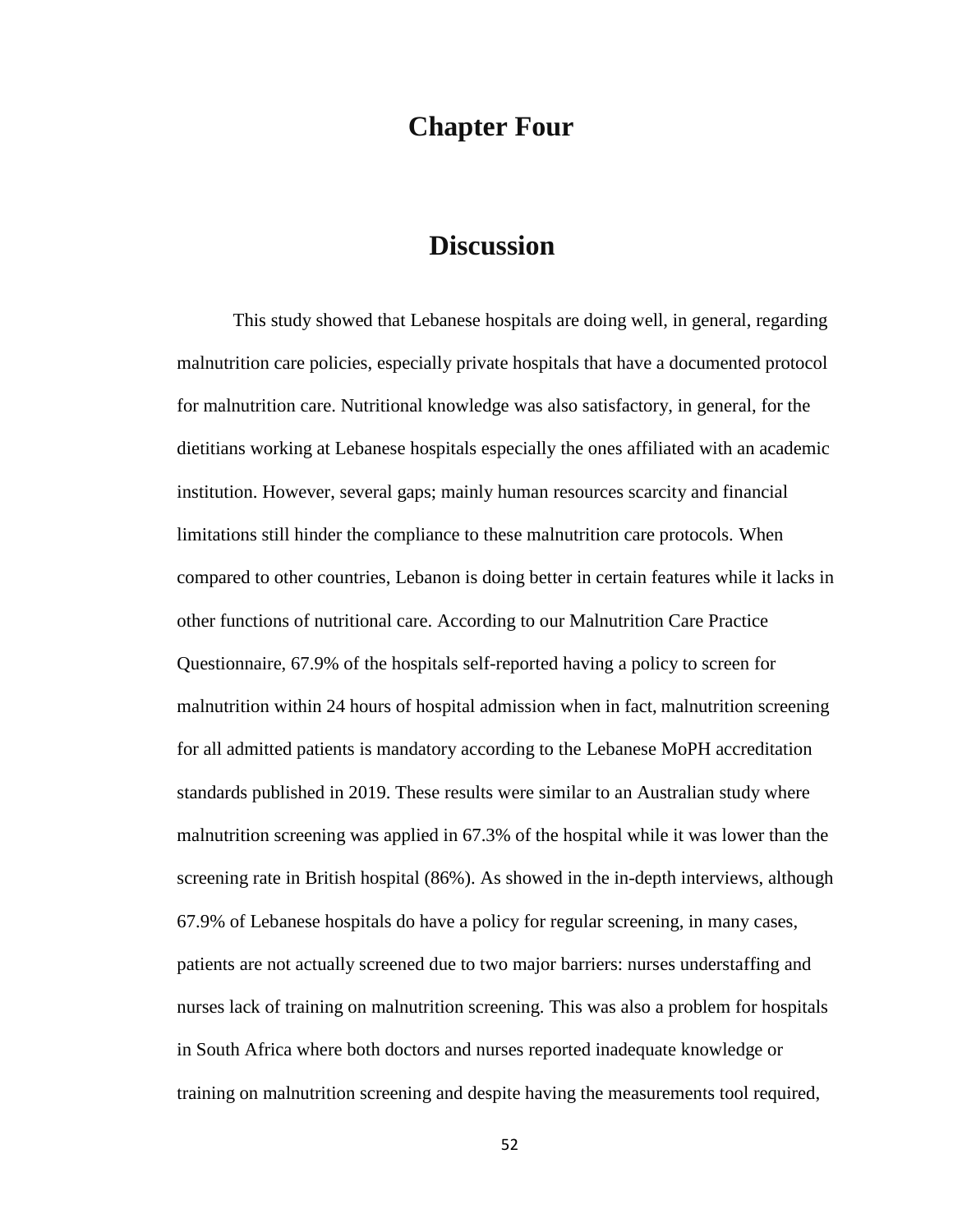nurses reported incompliance to screening due to understaffing and exhausting work overload (Tonder et al, 2018).

The financial barrier which was reported frequently in our interviews was not a major limitation for Turkish hospitals. In Turkey, the provision of nutrition support was shown to be best where 39.4% of malnourished patients required intervention and 34.4% received malnutrition intervention. Nutrition support teams were reported to be active in some hospitals yet unavailable in others. Moreover, all necessary assessment equipment, dietary mixtures, and other nutritional expenses are covered by the Turkish government (Social Security Institution of Republic of Turkey) and there is complete reimbursement for enteral and parenteral nutrition (Klek et al, 2015).

In a similar national cross-sectional study in Belgium, results also showed worrying nutritional care practices which was attributed to several barriers according to the author including: lack of knowledge, training, and awareness, lack of defined responsibilities, and nurses' attitudes towards nutritional care. Most of the hospitals (55.7%) did not report any routine nutritional screening upon admission and 70% of the hospitals did not use any validated tool or a standardized nutritional screening instrument for screening and assessment. In addition, the majority of the hospitals did not have a nutrition protocol (70%) whereas the majority of Lebanese hospitals in our study reported having a documented protocol for malnutrition care (71.4%) although this is expected to be inaccurate as it was contradicted in the interviews with the dietitians. This contradiction in our results might be due to a bias from the dietitians or due to a misunderstanding of the definition of the malnutrition protocol. Furthermore, according to a recent study in several European countries, quality of malnutrition care practices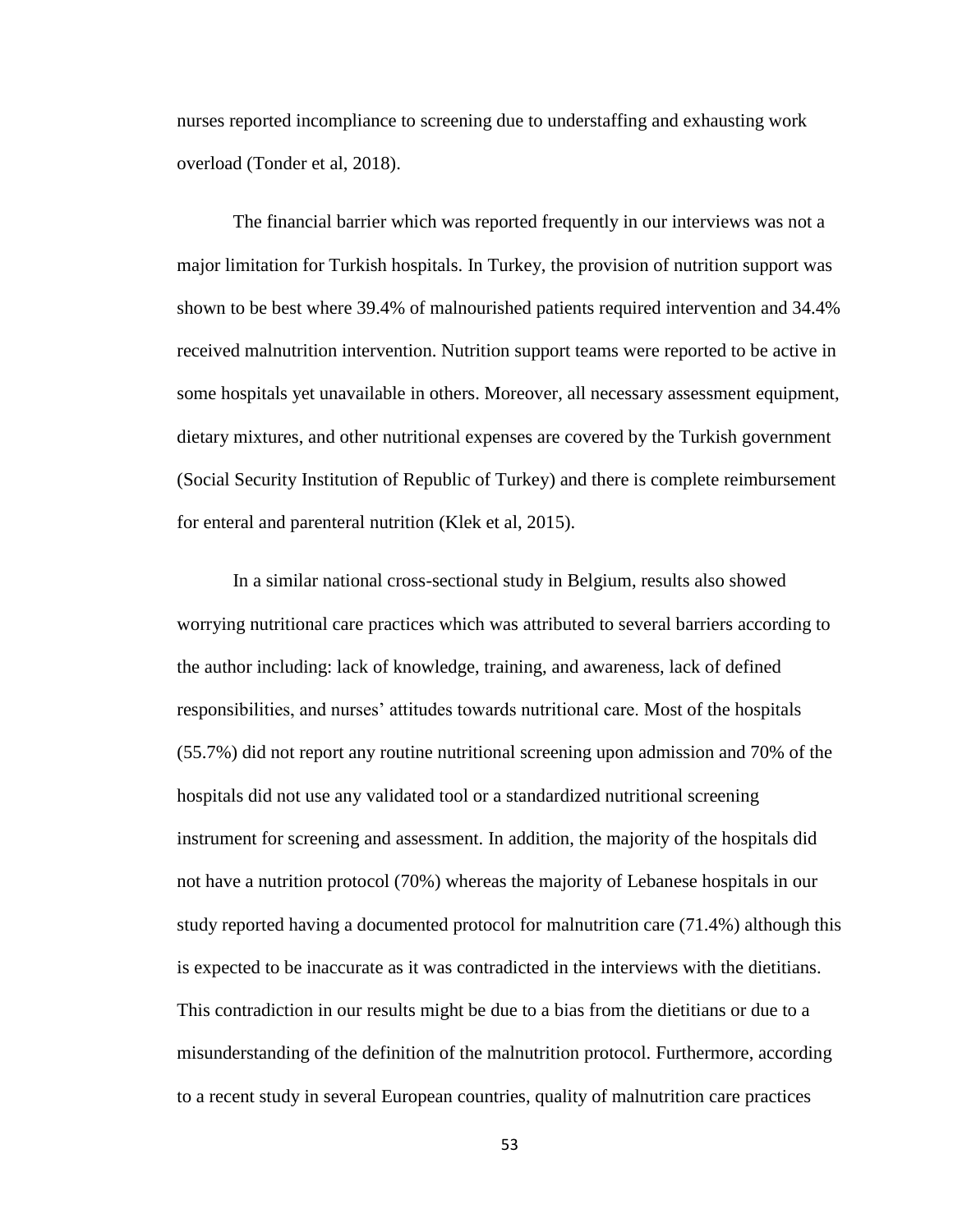was inadequate in certain aspects regarding hospital stakeholders communication and cooperation, malnutrition education, research, and policymaking, absence of a unified screening and diagnostic tools, nutrition screening instruments, nutritional assessment, and the presence of a nutritional protocol. These gaps were also identified in our study in Lebanese hospitals (Visser et al, 2017).

In a study on the current practice of nutrition screening and assessment in hospitalized patients in the United States, a web-based study was sent to hospital-based professionals; mainly dietitians. Participants' response reflected acceptable compliance to The Joint Commission mandate where nurses usually were responsible for nutrition risk screening while dietitians were responsible for nutritional assessment however a validated screening or assessment was not used in most of the cases. For the nutrition care committee, about half (47.7%) of the respondents reported that their hospital had a nutrition care team. Awareness and training on the use of nutrition screening tool in the respondents was variable. For the nurses, 42% reported that they knew how to use the validated screening tool, whereas 49% indicated that they did not. In contrast, for the dietitians, 37% reported that they were aware of the use of the validated screening tool and 20% were not, and the remaining were unsure. Similar to our study results, when asked on the barrier to completing nutritional screening and assessment, the most commonly reported barrier was insufficient personnel along with inadequate resources and unsatisfactory expertise (Patel et al, 2014). Moreover, a 2016 study on 5,896,792 hospitalized patients from 105 US hospitals found that on average, 5% of the patients were malnourished and that the main factors associated with higher malnutrition diagnosis were hospital size and hospital rank. The authors explained high malnutrition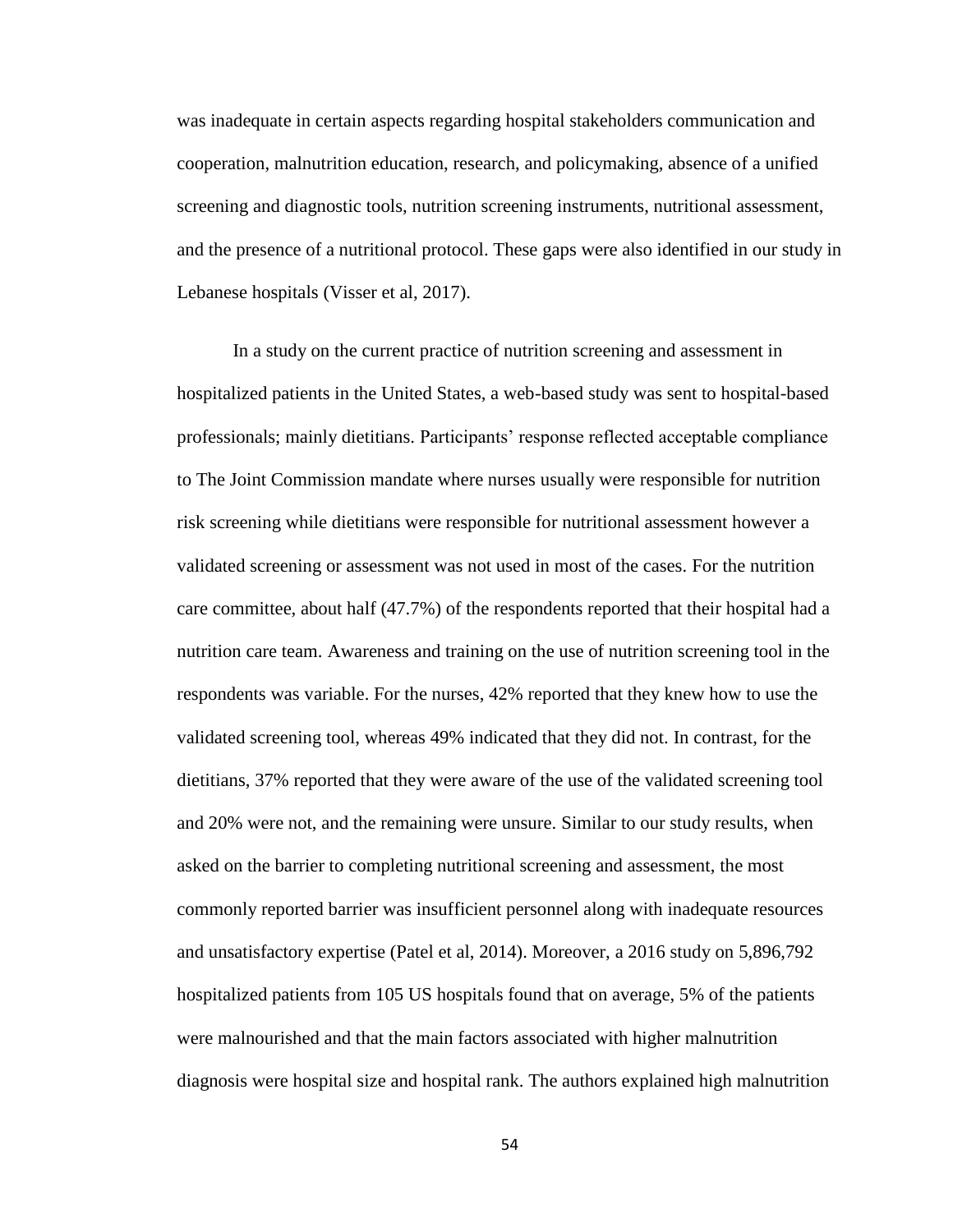rates by inadequate education and lack of malnutrition screening and diagnosis knowledge as well as awareness among health care providers, the use of multiple malnutrition diagnostic tools, and suboptimal dietitians' support (Tobert et al, 2018).

In the same way, in 14 facilities of Queensland Health Hospital in Australia, malnutrition practices were reviewed through an online questionnaire. Only 45% of the facilities had up-to-date policies on nutrition management and no facility had a nutrition care committee with representatives from all professions. Moreover, 21% of participants reported gaps in knowledge in the identification and management of malnutrition. Fortytwo percent of the facilities had routine malnutrition screening policy in place but reported significant gaps in compliance, documentation, and referral procedures which was mainly attributed to the lack of role clarity among hospital clinicians in nutrition management (Patel et al, 2014).

Overall, based on results of our study, Lebanese hospitals are doing better than many other countries in terms of malnutrition screening and assessment but we do share numerous barriers to the compliance to nutritional policies with other hospitals around the world.

This study is the first of its kind in Lebanon to assess the current situation of malnutrition practices in a hospital setting and it can be considered as the first step towards setting corrective actions to fulfill the gaps in the practice that were identified in our study. This self-assessment on a national level is considered as a strength for the study especially that it covered all hospitals registered at the Lebanese Ministry of Public Health in all districts of Lebanon including both governmental and private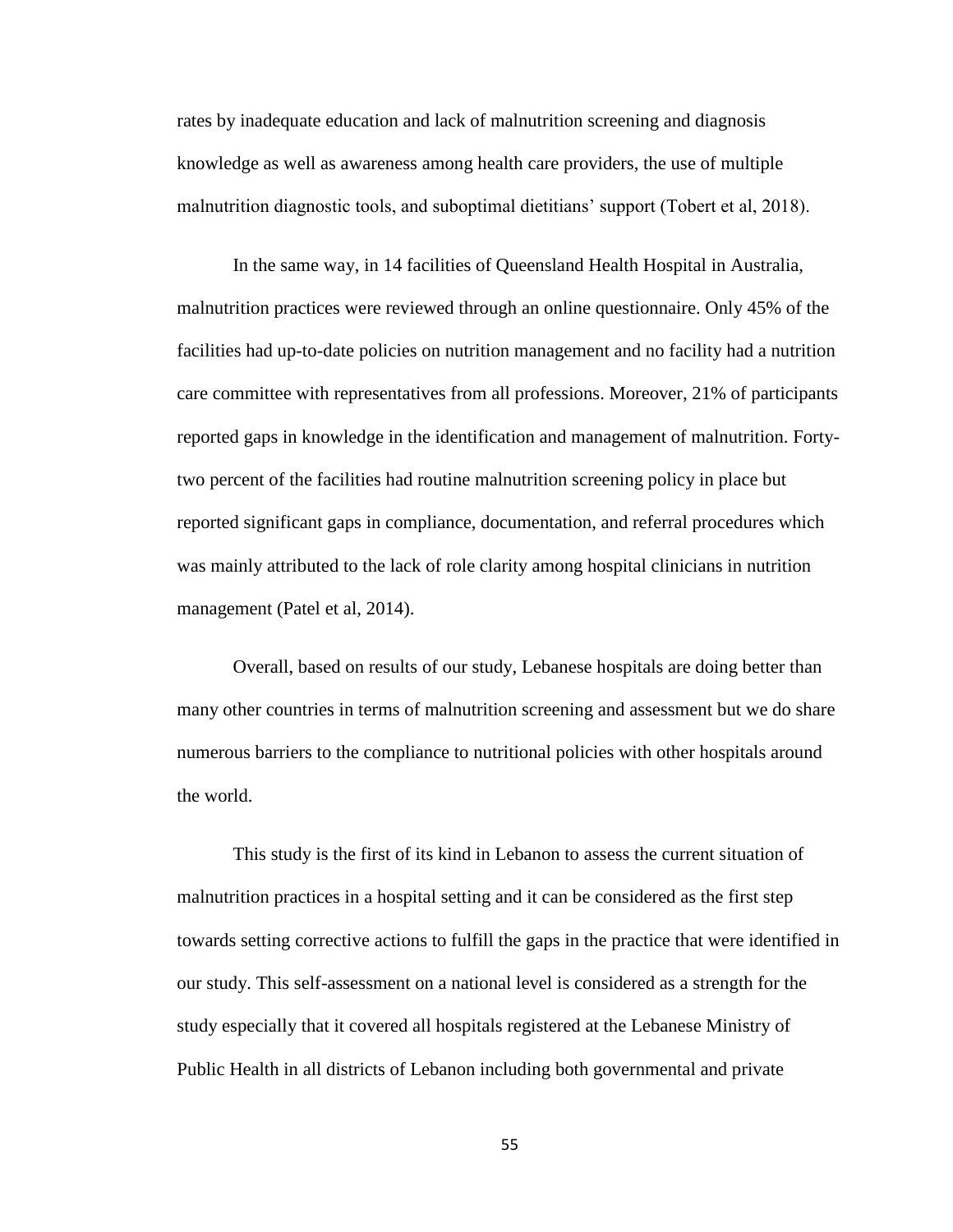hospital as well as academic and non-academic institutions. Another strength is the response rate we received for the questionnaires knowing that they were all web-based. Although our study was only cross-sectional, the qualitative data collected helped identify basic correlations and relationships that can explain and support data from the online questionnaires.

In addition, all the surveys used for this study were accurate and strong tools created by the Malnutrition Quality Improvement Initiative which was proved to be reliable and sensitive in several similar studies. The MQii toolkit was created by the Academy of Nutrition and Dietetics along with Avalere Health and other stakeholders to provide healthcare providers with a dual approach to improve malnutrition care practices: (1) a set of four malnutrition-focused electronic clinical quality measures and (2) a toolkit of resources and guidelines focusing on activities that improve the quality of practice. In other words, MQii is an approach that can be adopted by hospitals willing to strengthen their dietetic care regarding malnutrition and it has been showing remarkable success (Mccauley et al, 2019).

For example, in 2018, Silver et al had conducted a pilot study to evaluate the effectiveness of the MQii toolkit of best practice resources for screening, diagnosis, documentation, and timeliness of malnutrition care. Forty-five health care professionals from several units at Vanderbilt University Hospital attended a 3-month intervention with training and education modules from the MQii toolkit. Outcomes measures were assessed through a 30-item Malnutrition knowledge questionnaire; electronic medical record EMR documentation; and timeliness of malnutrition screening, diagnosis, intervention, and discharge planning (Silver et al, 2020). Findings revealed that after the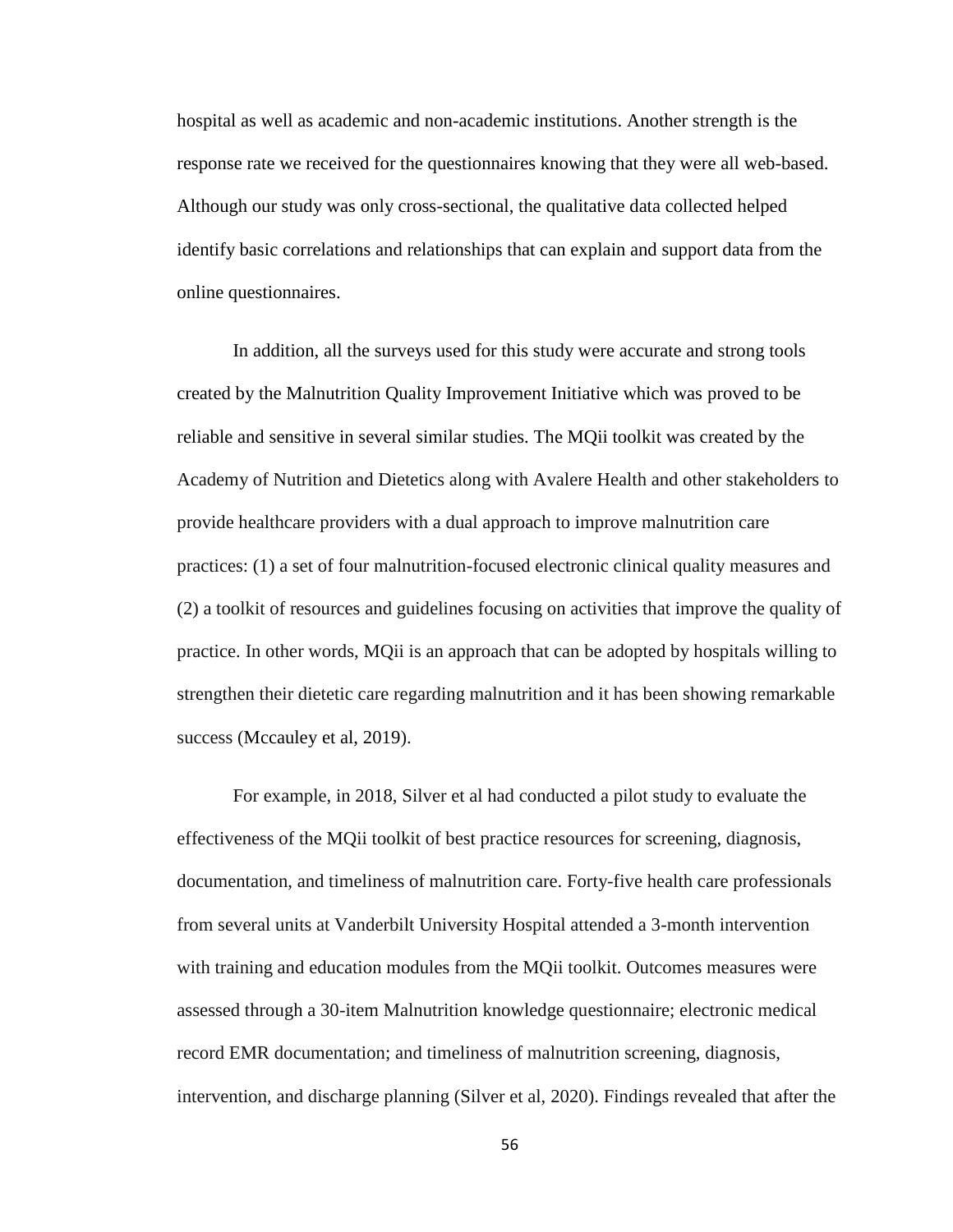implementation of MQii, malnutrition knowledge score increased 14%, from 39% to 53% (P=0.009) and registered dietitian nutritionist malnutrition diagnosis was documented in the EMR of all patients whose malnutrition screening indicated high risk of malnutrition. In addition, almost all (95%) of those a- risk patients had a documented malnutrition intervention recorded in the EMR and rate of including malnutrition care plan in the discharge plan increased 4.8%, from 70.0% to 74.8% (P=0.13). The author concluded that the MQii toolkit is an effective and feasible approach to improve the quality of malnutrition care, malnutrition knowledge, and professionals' skills relevant to screening, diagnosis, intervention, and timeliness of malnutrition care which will ultimately be translated into improvements in malnutrition rates in hospitals (Silver et al, 2020). Therefore, the use of the MQii tools in this study is considered a strong point. However, the questionnaires we used from the MQii toolkit are not yet validated nor previously used in similar assessment studies.

Another strength is the inclusion of hospital administration in the study through the readiness to change questionnaire. In 2017, a qualitative study by Laur et al aimed to investigate how staff members from different domains perceived the matter of hospital malnutrition and its impact on patient clinical care and to identify the essential prerequisites to implement a malnutrition quality improvement initiative in a hospital setting. Focus groups and key informants interviews were conducted with several hospital staff including management. Data analysis revealed five main themes: building a reason to change, involving relevant staff in the change, embedding change into current practice, adapting for the climate, and building a collaborative environment among the hospital team. Results also highlighted the importance of the role of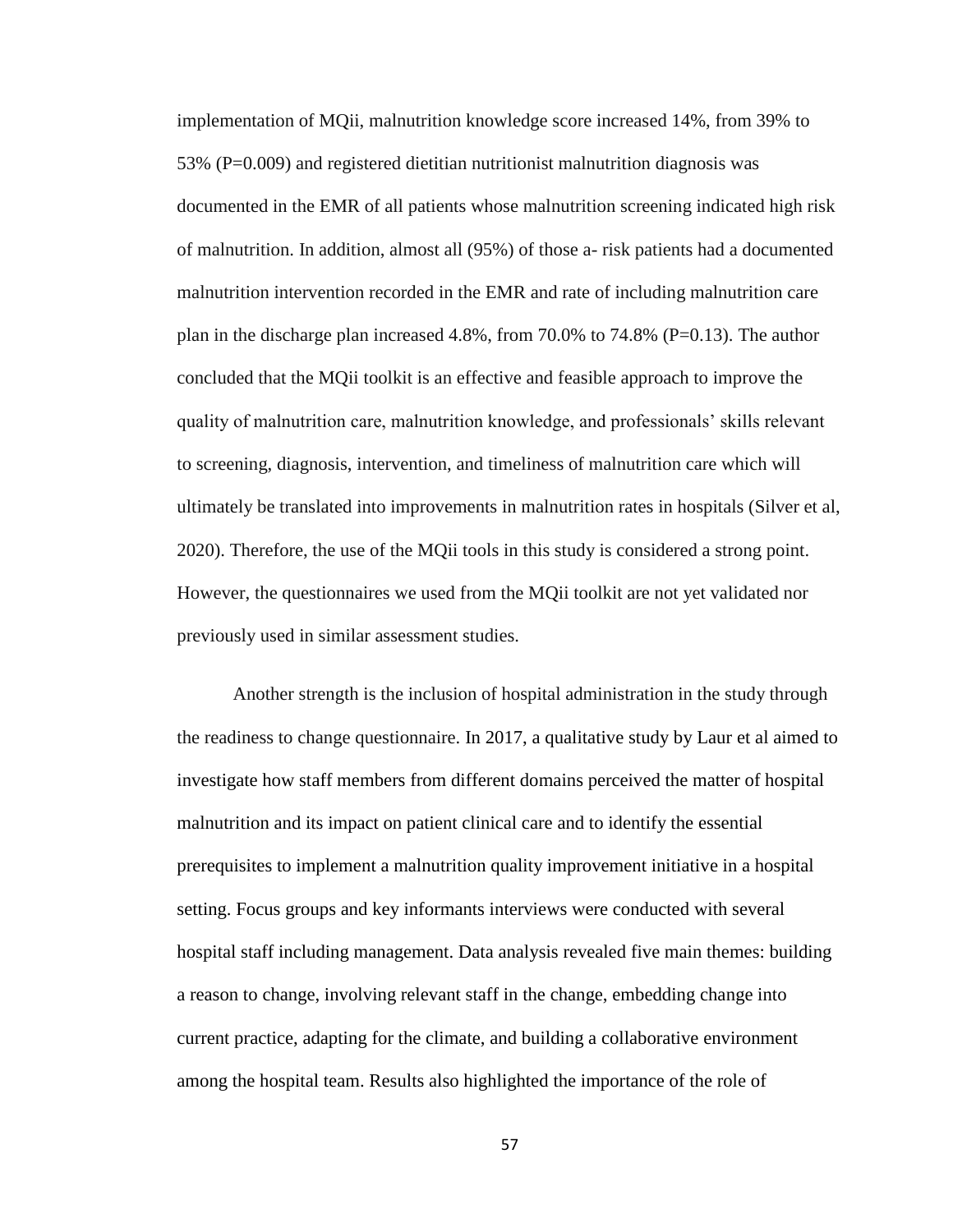management in the change process and its impact on the effectiveness and sustainability of this change in practice (Laur et al, 2017). This study assures the importance of involving hospital administrators for they play a major role in malnutrition care offered at hospitals and this was the reason behind adding the Readiness to Change Questionnaire.

However, there were some limitations in our study. The design itself had some weaknesses as it was only cross-sectional hence no causality associations can be confirmed by this study. The surveys we online too which omitted response bias as they were self-administered by the dietitians therefore the respondents could answer freely and honestly. Nonetheless, optimism bias was seen in the response where participants may have tended to overestimate their performance regarding malnutrition practices. There might also be an interviewer bias in the data collected through the semi-structured interviews.

Another main limitation to this study was excluding hospitals that do not have a full-time dietitian where we lost a major portion of Lebanese hospitals that might be of greater need for such assessment. Not having a full-time dietitian at the hospital would probably mean that malnutrition care is not well implemented at the hospital and this itself can be considered a major gap at the hospitals. Therefore, hospitals that were excluded could have been approached differently through a more meticulous survey with a medical or hospital representative.

In attempt to overcome the aforementioned limitations, further studies should be administered through audits and checklists to the hospitals in order to avoid any bias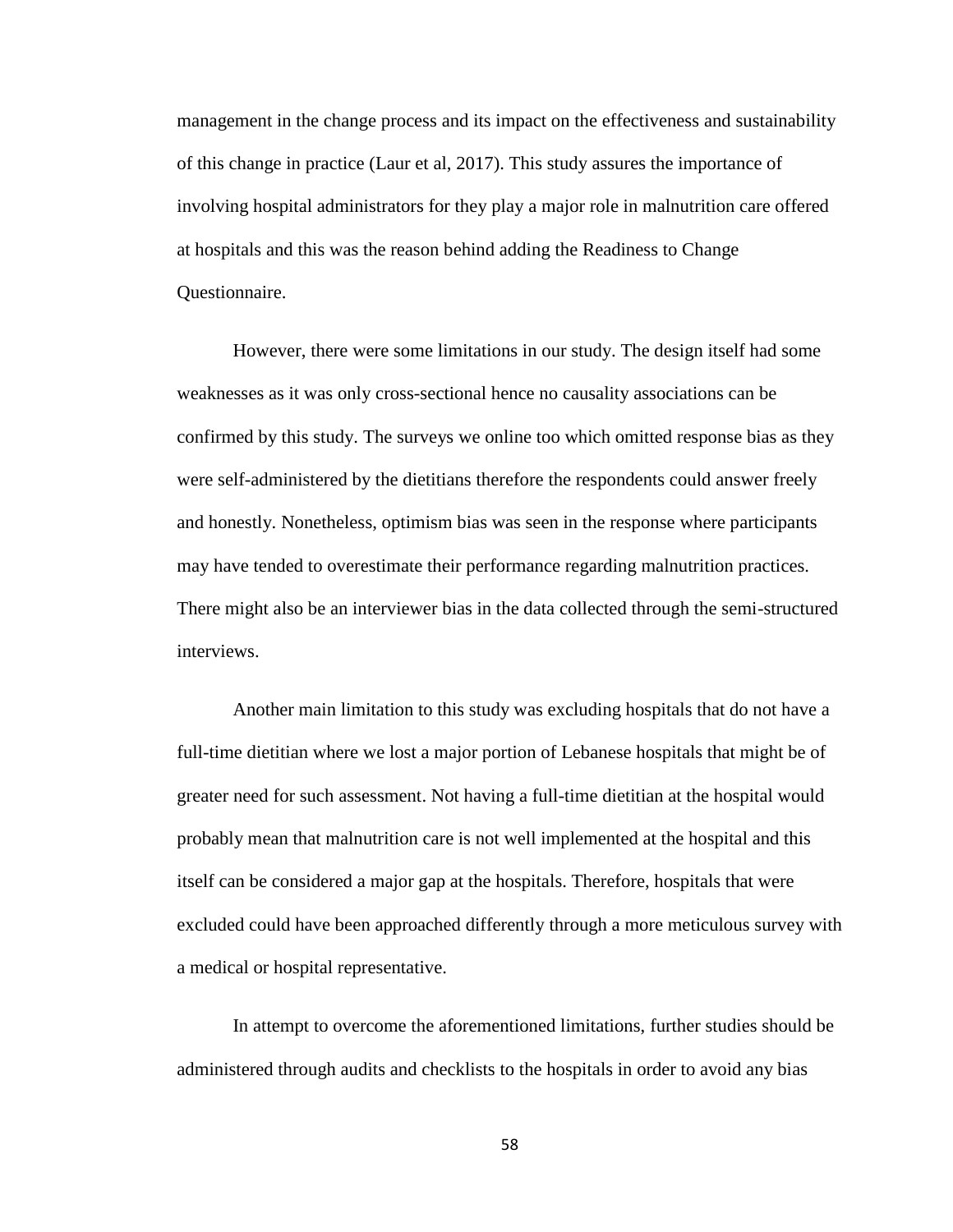from the dietitian's side. This was actually suggested by several dietitians in the interviews were they thought that regular audits from the Ministry of Public Health or from accreditation boards that would include a checklist for all the essential steps in the malnutrition care practice while observing this actual practice at the hospital. In this way, all Lebanese hospitals would be covered by the audits to make sure that every hospital is well-assessed.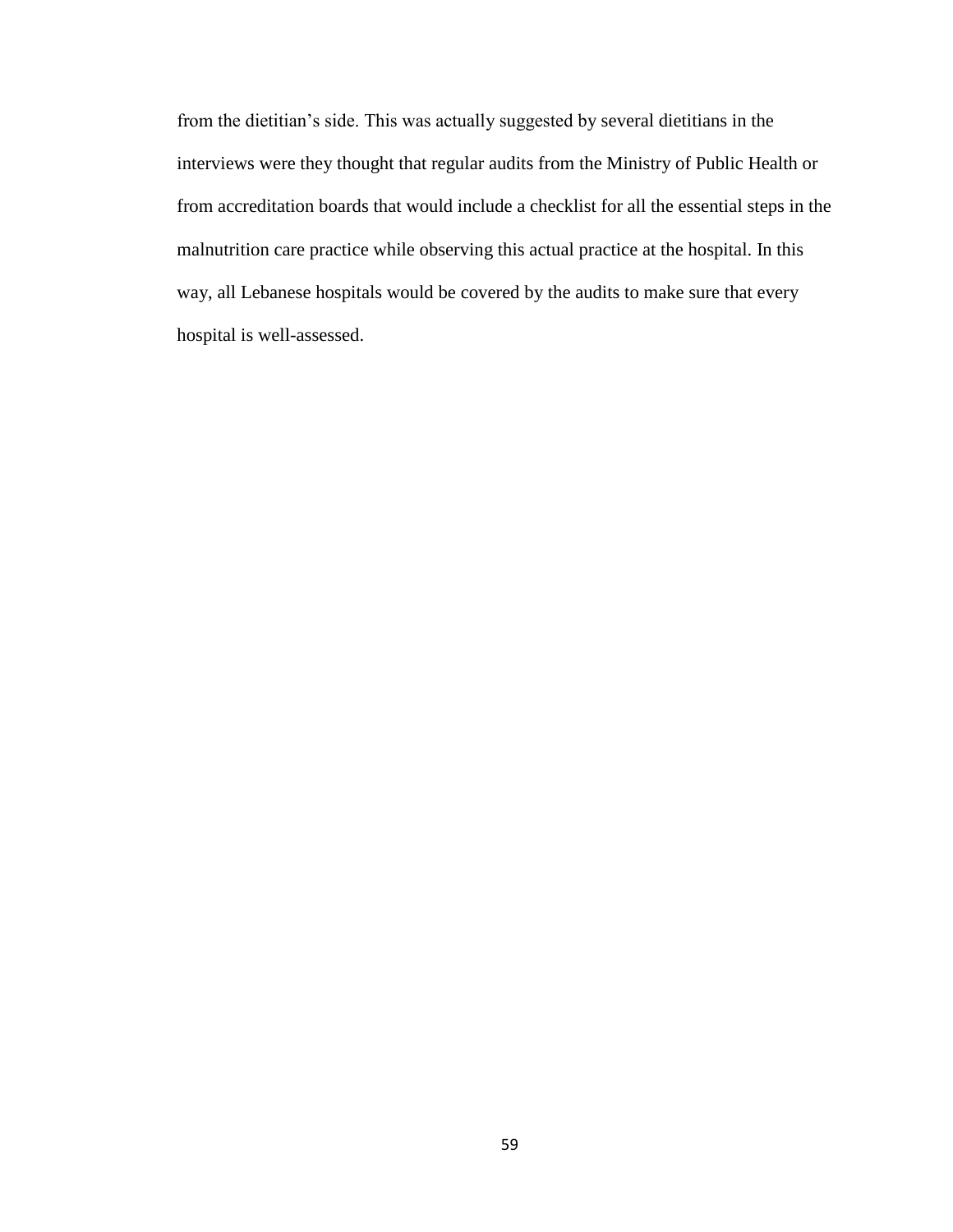## **Chapter Five**

## **Conclusion**

In conclusion, our study is the first of its kind to evaluate the quality of clinical practices pertinent to hospital malnutrition in Lebanon. However, we still aim to better understand the gaps in the current practice in order to pave our path towards correcting these gaps and ultimately improve the way food and nutrition is provided at Lebanese hospitals. According to the results of our study, the first step to do so would be advocating for financial coverage of ONS and other nutrition support means as well as for hiring more human resources in the hospital setting especially in the dietetic department in order to allow specialized, individualized and precise nutritional care.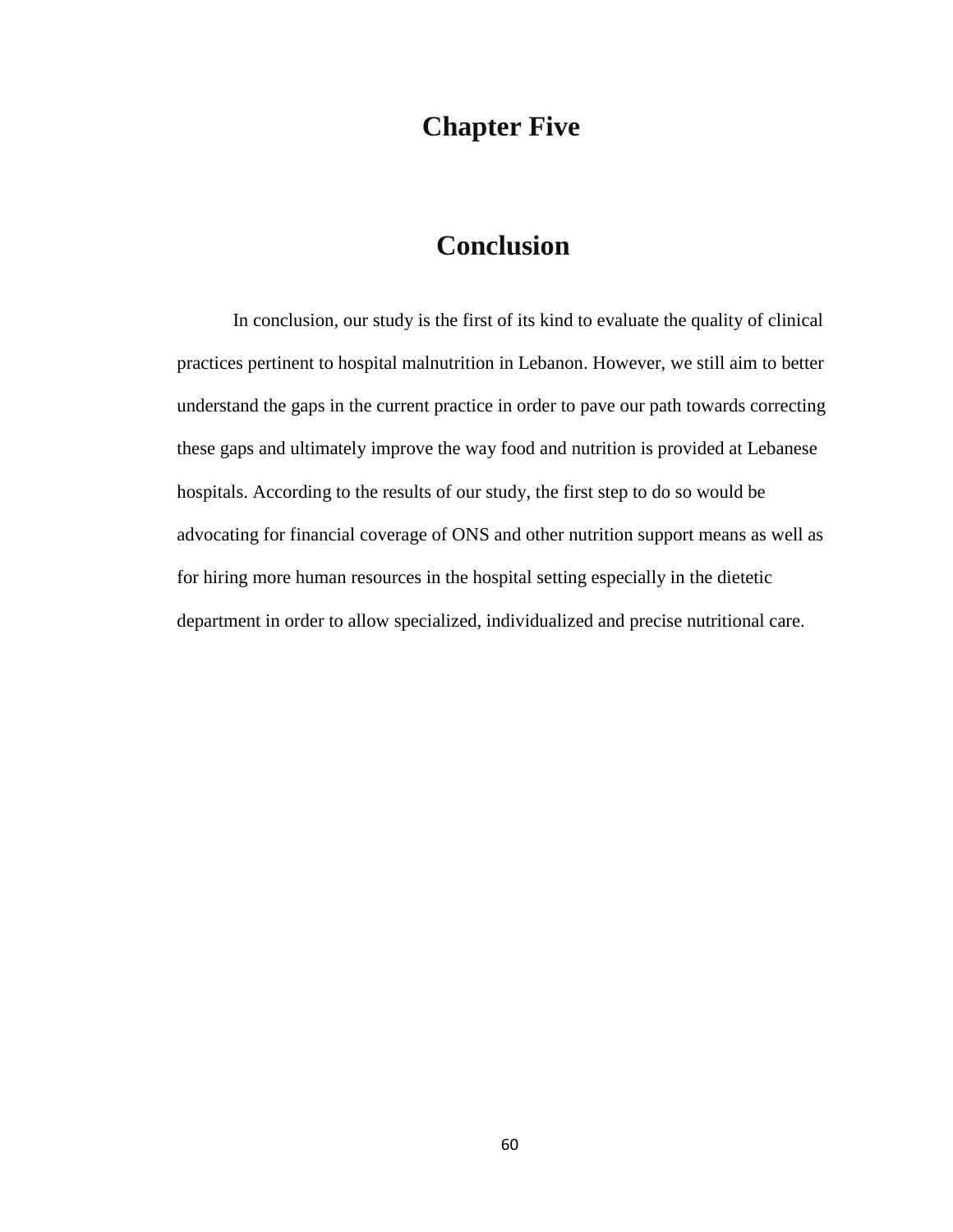## **References**

- Abbott, J., Teleni, L., McKavanagh, D., Watson, J., McCarthy, A. L., & Isenring, E. (2016). Patient-generated subjective global assessment short form (PG-SGA SF) is a valid screening tool in chemotherapy outpatients. Supportive Care in Cancer, 24(9), 3883-3887.
- Abd Aziz, N., Shuhada, A., Fahmi, M., Islami, N., & Zaman, M. (2019). Geriatric nutrition risk index is comparable to the mini nutritional assessment for assessing nutritional status in elderly hospitalized patients. Clinical Nutrition ESPEN, 29, 77-85.
- Badosa, E. L., Tahull, M. B., Casas, N. V., Sangrador, G. E., Méndez, C. F., Meseguer, I. H., González, A. I., Urdiales, R. L., Burguete, F. V., Molas, M. T., Farré, C. V., & Talaveron, J. L. (2017). Hospital malnutrition screening at admission: malnutrition increases mortality and length of stay. Hospital Nutrition, 34(4), 907-913.
- Barker, L., Gout, B., & Crowe, T. (2011). Hospital malnutrition: prevalence, identification and impact on patients and the healthcare system. International Journal of Environmental Research and Public Health, 8(2), 514-527.
- Cano-Torres, E. A., Simental-Mendía, L. E., Morales-Garza, L. A., Ramos-Delgado, J. M., Reyes-Gonzalez, M. M., Sánchez-Nava, V. M., Guerrero-Romero, F. (2017). Impact of Nutritional Intervention on Length of Hospital Stay and Mortality among Hospitalized Patients with Malnutrition: A Clinical Randomized Controlled Trial. Journal of the American College of Nutrition, 36(4), 235–239.
- Cederholm, T., Barazzoni, R., Austin, P., Ballmer, P., Biolo, G., Bischoff, S., Singer, P. (2017). ESPEN guidelines on definitions and terminology of clinical nutrition. Clinical Nutrition, 36(1), 49–64.
- Cederholm, T., Compher, C., Correia, M., Gonzalez, M., Fukushima, R., Higashiguchi, T. Jensen, G. (2019). Response to the letter: Comment on "GLIM criteria for the diagnosis of malnutrition – A consensus report from the global clinical nutrition community". Clinical Nutrition, 38(3), 1480–1481.
- Choueiry, G., Fattouh, N., Hallit, R., Kazour, F., Hallit, S., & Salameh, P. (2019). Nutritional status of lebanese hospitalized patients with chronic disease: A crosssectional study. Hospital Pharmacy (Philadelphia), 001857871986766. doi:10.1177/0018578719867664
- Cuong, T. Q., Banks, M., Hannan-Jones, M., Thi Ngoc Diep, D., & Gallegos, D. (2019). Validity, reliability and feasibility of nutrition screening tools NRS-2002 and MST administered by trained medical doctors in routine practice. Hospital Practice, 47(5), 259-266.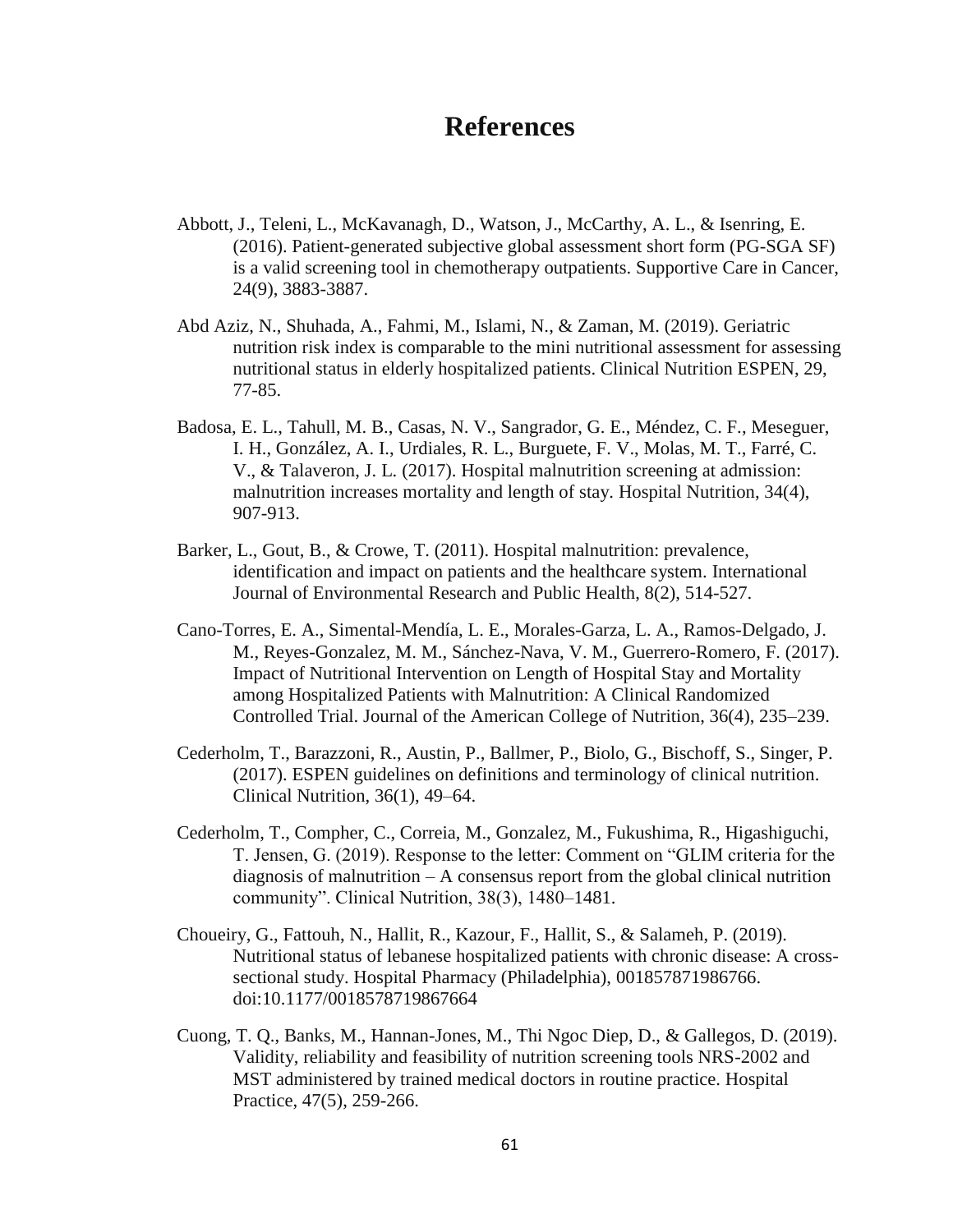- Dierckx de Casterlé, B., Gastmans, C., Bryon, E., & Denier, Y. (2012). QUAGOL: A guide for qualitative data analysis. International Journal of Nursing Studies, 49(3), 360-371.
- Griswold, K., Rogers, D., Sauer, K. L., Leibovitz, P. K., & Finn, J. R. (2016). Entry-Level Dietetics Practice Today: Results from the 2015 Commission on Dietetic Registration Entry-Level Dietetics Practice Audit." Journal of the Academy of Nutrition and Dietetics, 116(10), 1632–1684.
- Hamilton, C., & Boyce, V. J. (2013). Addressing malnutrition in hospitalized adults. Journal of Parenteral and Enteral Nutrition, 37(6), 808-815.
- Hruby, A., JoAnn E. Manson, J., Qi, L., Malik, V., Rimm, E., Sun, Q., Willett, W., & Hu, B. (2016). American Journal of Public Health, 106(9): 1656–1662.
- Khalatbari-Soltani, S., & Marques-Vidal, P. (2015). The Economic Cost of Hospital Malnutrition in Europe; a Narrative Review. Clinical Nutrition ESPEN, 10(3), 89-94.
- Klek, S., Krznaric, Z., Gundogdu, R. H., Chourdakis, M., Kekstas, G., Jakobson, T., Galas, A. (2015). Prevalence of malnutrition in various political, economic, and geographic settings. Journal of Parenteral and Enteral Nutrition, 39(2), 200-210.
- Laur, C., Valaitis, R., Bell, J., & Keller, H. (2017). Changing Nutrition Care Practices in Hospital: a Thematic Analysis of Hospital Staff Perspectives. BMC Health Services Research, 17(1):498-513.
- Malone, A., & Hamilton, C. (2013). The Academy of Nutrition and Dietetics/the American Society for Parenteral and Enteral Nutrition consensus malnutrition characteristics: application in practice. Nutrition in Clinical Practice, 28(6), 639- 650.
- Mathur, P., & Pillai, R. (2019). Overnutrition: Current scenario & combat strategies. Indian Journal of Medical Research, 149(6), 695-705.
- McCauley, S., Barrocas, A., & Malone, A. (2019). Hospital Nutrition Care Betters Patient Clinical Outcomes and Reduces Costs: The Malnutrition Quality Improvement Initiative Story. Journal of the Academy of Nutrition and Dietetics, 119(9), 11-14.
- Middleton, M. H., Nazarenko, G., Nivison-Smith, I., & Smerdely, P. (2001). Prevalence of malnutrition and 12-month incidence of mortality in two Sydney teaching hospitals. Internal Medicine Journal, 31(8), 455–461.
- Patel, V., Romano, M., Corkins, M. R., Dimaria-Ghalili, R. A., Earthman, C., Malone, A., Guenter, P. (2014). Nutrition Screening and Assessment in Hospitalized Patients. Nutrition in Clinical Practice, 29(4), 483-490.
- Rasheed, S., & Woods, R. T. (2013). Malnutrition and quality of life in older people: A systematic review and meta-analysis. Ageing Research Reviews, 12(2), 561–566.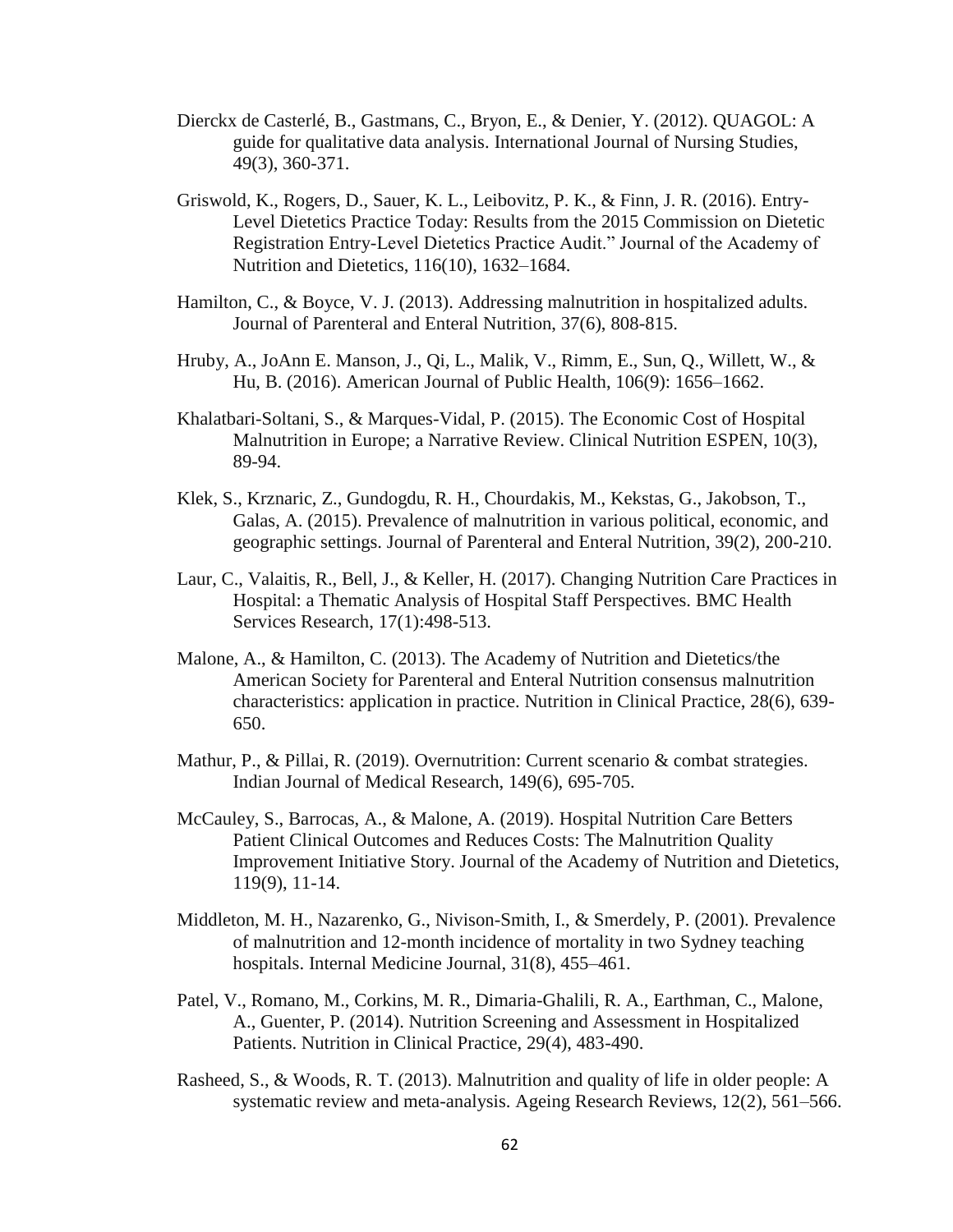- Shpata, V., Ohri, I., Nurka, T., & Prendushi, X. (2015). The prevalence and consequences of malnutrition risk in elderly Albanian intensive care unit patients. Clinical Interventions in Aging, 10, 481-486.
- Silver, H. J., Pratt, K.J., Bruno, M., Lynch, J., Mitchell, K., McCauley, S. M. (2020). Effectiveness of the Malnutrition Quality Improvement Initiative on Practitioner Malnutrition Knowledge and Screening, Diagnosis, and timeliness of Malnutrition-Related Care Provided to Older Adults Admitted to a Tertiary Care Facility: A Pilot Study. Journal of the Academy of Nutrition and Dietetics, 118(1), 101-109.
- Sorensen, J., Kondrup, J., Prokopowicz, J., Schiesser, M., Krähenbühl, L., Meier, R., EuroOOPS study group. (2008). EuroOOPS: An international, multicentre study to implement nutritional risk screening and evaluate clinical outcome. Clinical Nutrition, 27(3), 340-349.
- Souza, T. T., Sturion, C. J., & Faintuch, J. (2015). Is the skeleton still in the hospital closet? A review of hospital malnutrition emphasizing health economic aspects. Clinical Nutrition, 34(6), 1088-1092.
- Tagliaferri, S., Lauretani, F., Pelá, G., Meschi, T., & Maggio, M. (2018). The risk of dysphagia is associated with malnutrition and poor functional outcomes in a large population of outpatient older individuals. Clinical Nutrition. 38(6), 2684- 2689.
- Tappenden, K. A., Quatrara, B., Parkhurst, M. L., Malone, A. M., Fanjiang, G., & Ziegler, T. R. (2013). Critical Role of Nutrition in Improving Quality of Care: An Interdisciplinary Call to Action to Address Adult Hospital Malnutrition. Journal of the Academy of Nutrition and Dietetics, 113(9), 1219–1237.
- Taylor, C. (2018). Malnutrition: causes, consequences and solutions. Journal of Community Nursing, 23(6), 52-56.
- Tobert, C. M., Mott, S. L., & Nepple, K. G. (2018). Malnutrition Diagnosis during Adult Inpatient Hospitalizations: Analysis of a Multi-Institutional Collaborative Database of Academic Medical Centers. Journal of the Academy of Nutrition and Dietetics, 118(1), 125-131.
- Tonder, E. V., Gardner, L., Cressey, S.,Tydeman-Edwards, R., & Gerber, K. (2018) Adult Malnutrition: Prevalence and Use of Nutrition-Related Quality Indicators in South African Public-Sector Hospitals. South African Journal of Clinical Nutrition, 32(1), 1–7.
- Vanderwee, K., Clays, E., Bocquaert, I., Verhaeghe, S., Lardennois, M., Gobert, M., & Defloor, T. (2010). Malnutrition and nutritional care practices in hospital wards for older people. Journal of Advanced Nursing, 67(4), 736-746.
- Visser, M., Volkert, D., Corish, C., Geisler, C., de Groot, L. C., Cruz-Jentoft, A. J., . . . on behalf of the MaNuEL consortium. (2017). Tackling the increasing problem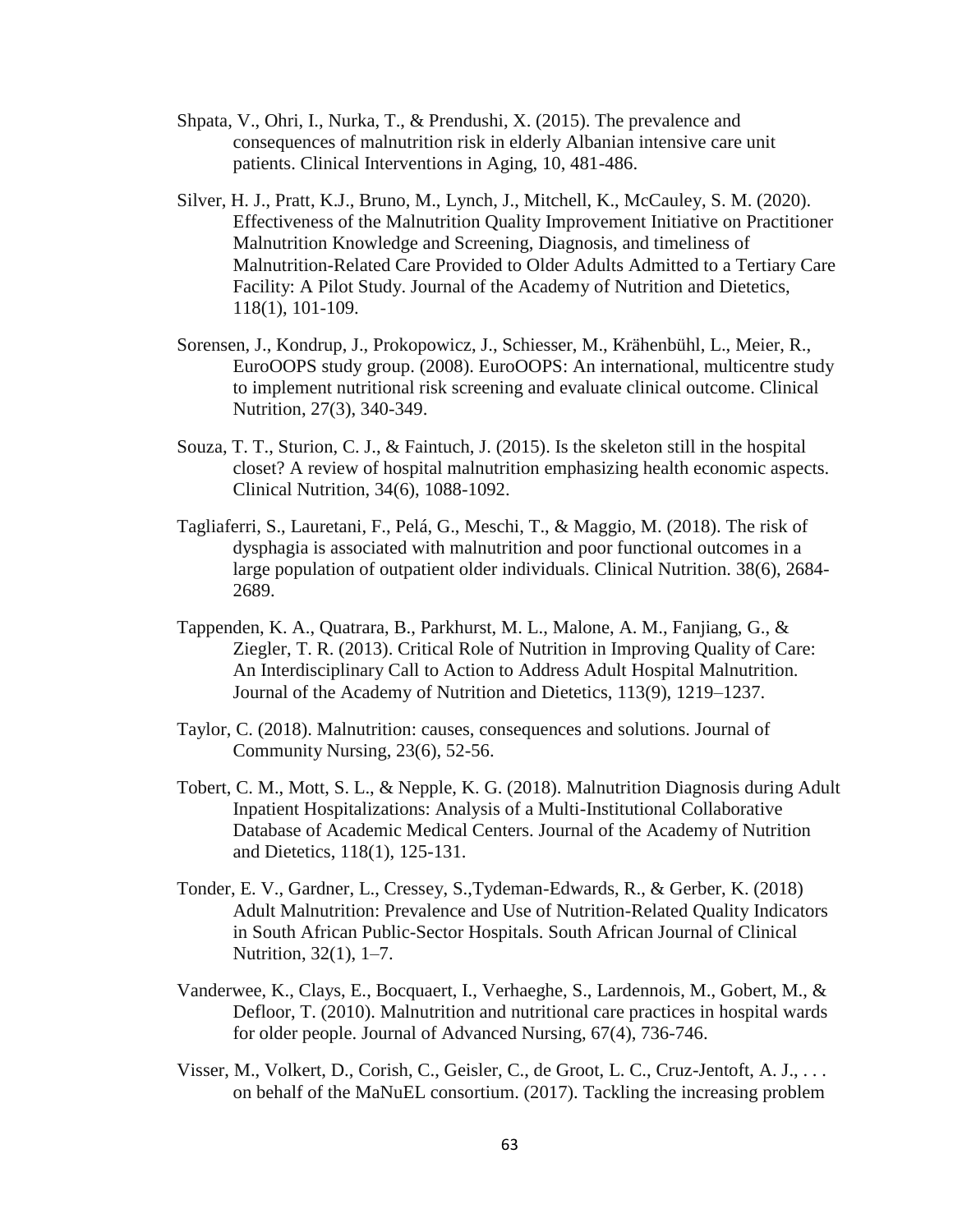of malnutrition in older persons: The malnutrition in the elderly (MaNuEL) knowledge hub. Nutrition Bulletin, 42(2), 178-186.

- White, J. V., Guenter, P., Jensen, G., Malone, A., & Schofield, M. (2012). Consensus Statement of the Academy of Nutrition and Dietetics/American Society for Parenteral and Enteral Nutrition: Characteristics Recommended for the Identification and Documentation of Adult Malnutrition (Undernutrition). Journal of the Academy of Nutrition and Dietetics, 112(5), 730–738.
- World Health Organization (2016). What is malnutrition? Available at: <http://www.who.int/features/qa/malnutrition/en/>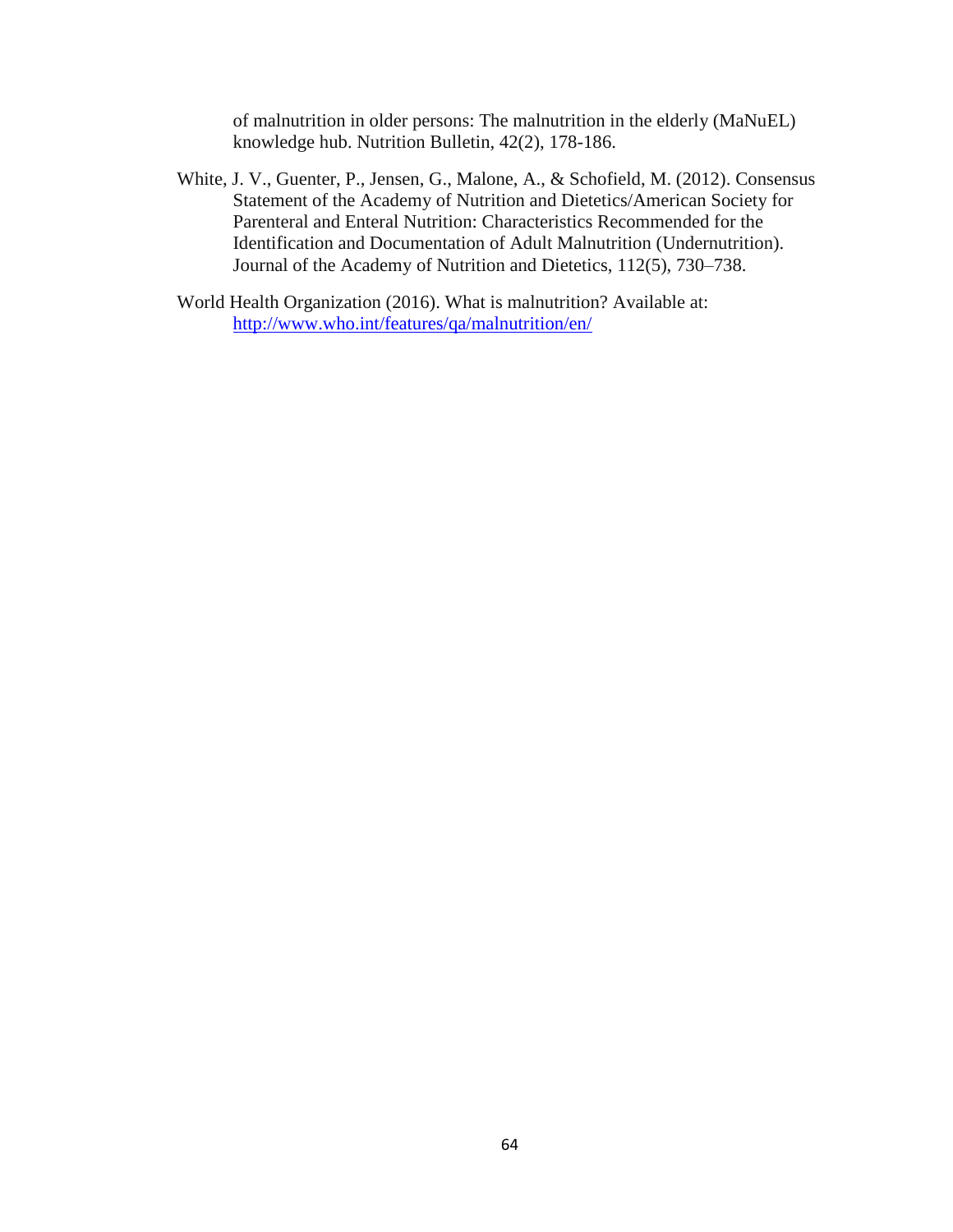# **Appendix 1**

## **Malnutrition Care Assessment Questionnaire**

- **Instructions:** This survey should take approximately 10-15 minutes to complete. The questions below are organized by different phases of the malnutrition care continuum. Please respond to each question to the best of your knowledge. Answering the questions, you should think about what malnutrition care is actually like in your hospital right now, not how you think it might be in the future or how you wish it to be.
	- 1. Type of Institution:
		- Governmental Hospital
		- Private Hospital
	- 2. Hospital Affiliation:
		- Academic Hospital
		- Non-academic Hospital
	- 3. Location of institution:
		- Beirut
		- Mount Lebanon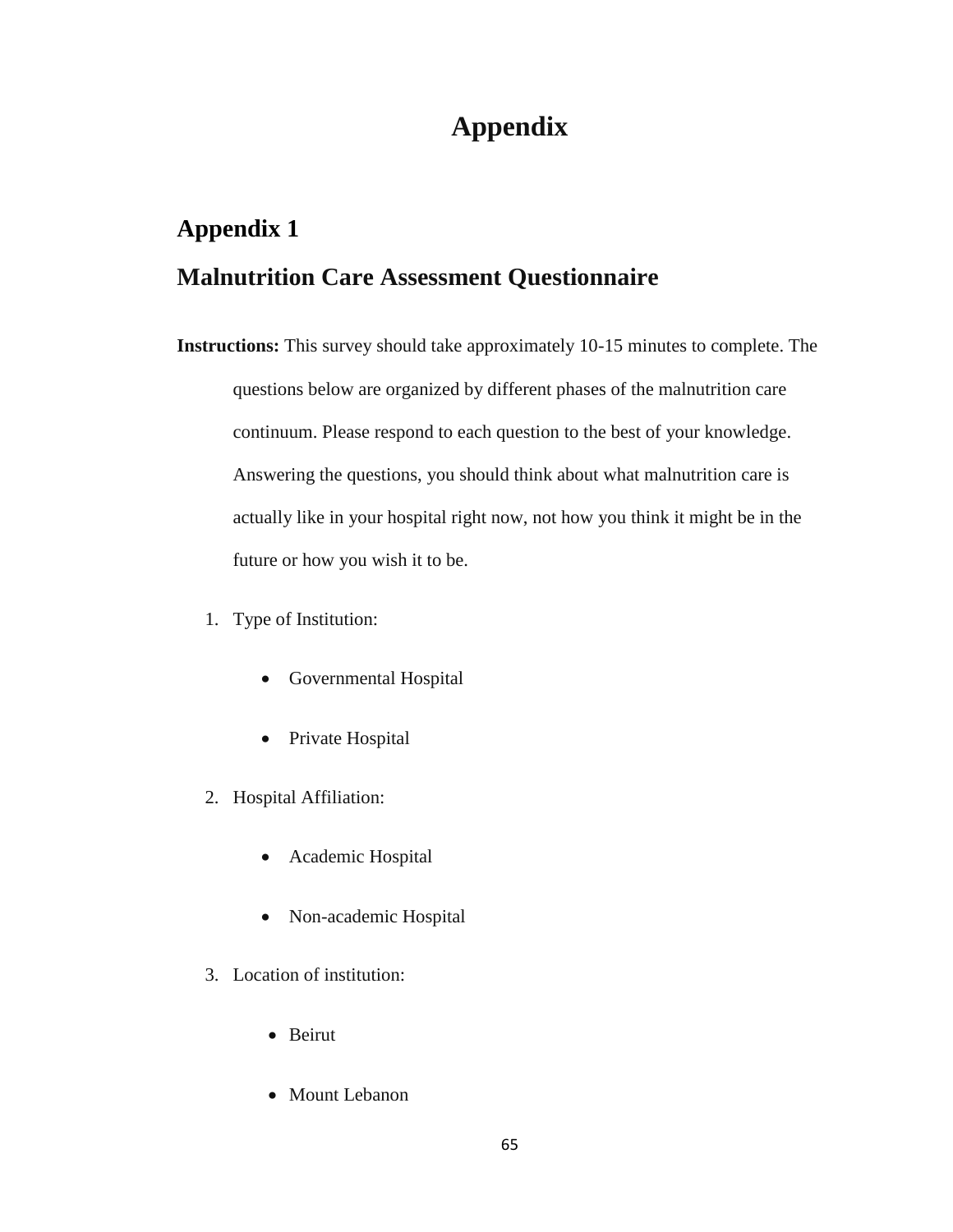- North Lebanon
- Bekaa
- South Lebanon
- 4. Number of beds:
	- 10 to 50
	- 50 to 100
	- 100 to 200
	- 200-300
	- $\bullet >300$
- 5. Does your hospital have a documented protocol for malnutrition care?
	- Yes
	- No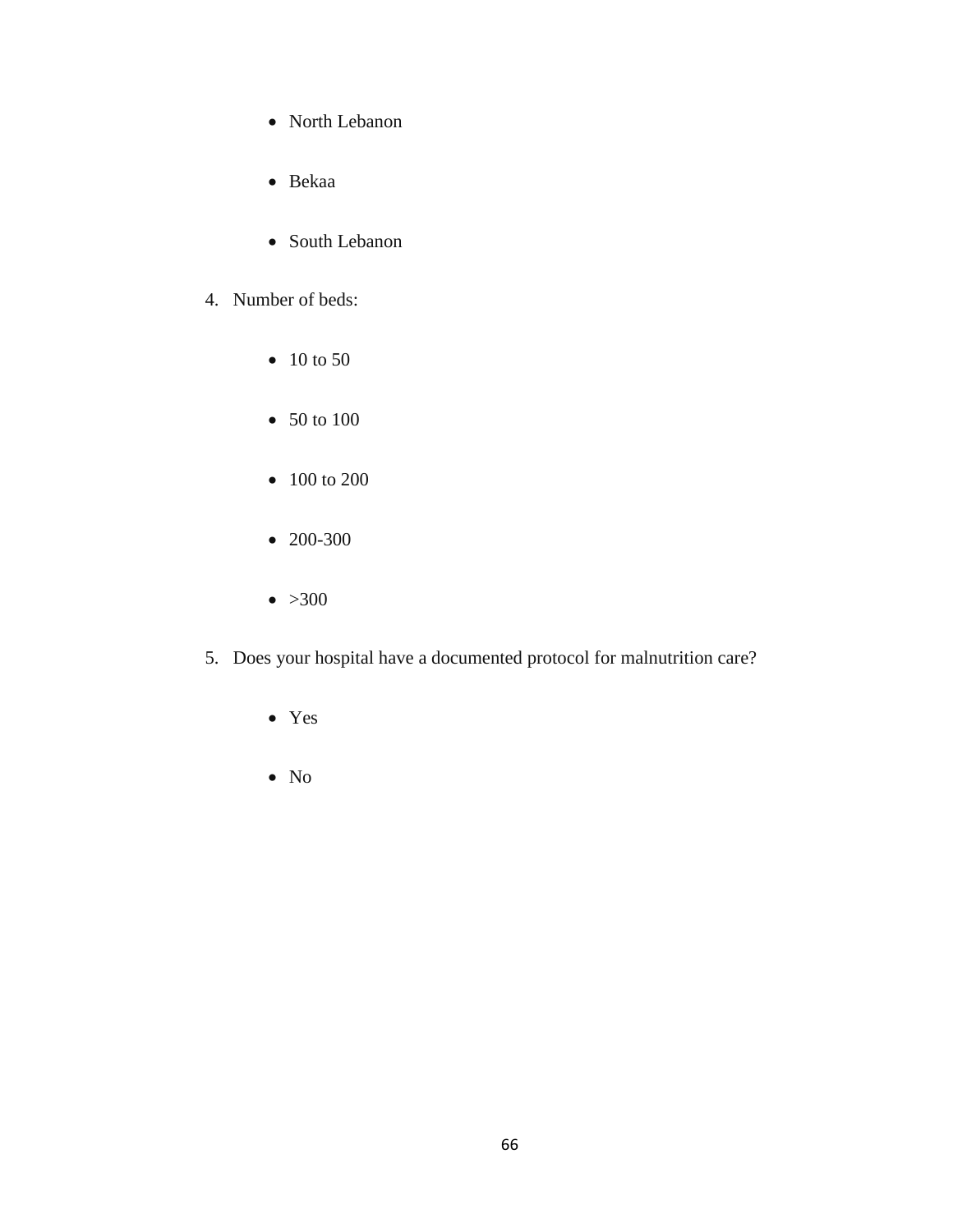#### **Malnutrition Risk Assessment**

|                                                           | Yes       |       | N <sub>o</sub> |
|-----------------------------------------------------------|-----------|-------|----------------|
| 1. Does a member of your care team (e.g., nurse,          |           |       |                |
| dietitian, diet technician, diet aid) perform a           |           |       |                |
| malnutrition risk screening for all patients admitted     |           |       |                |
| to the hospital?                                          |           |       |                |
| 2. Does a member of your care team (e.g., nurse,          |           |       |                |
| dietitian, diet technician, diet aid) perform a           |           |       |                |
| malnutrition risk screening for all patients within 24    |           |       |                |
| hours of admission?                                       |           |       |                |
| 3. If yes, who is responsible for the malnutrition risk   |           | Nurse |                |
| screening?                                                | Dietitian |       |                |
|                                                           |           | Diet  |                |
|                                                           |           |       | technician     |
|                                                           |           |       | Diet aid       |
|                                                           |           |       | Physician      |
|                                                           |           |       | Other          |
| 4. Is the malnutrition risk screening tool in use at your |           |       |                |
| facility a validated screening tool?                      |           |       |                |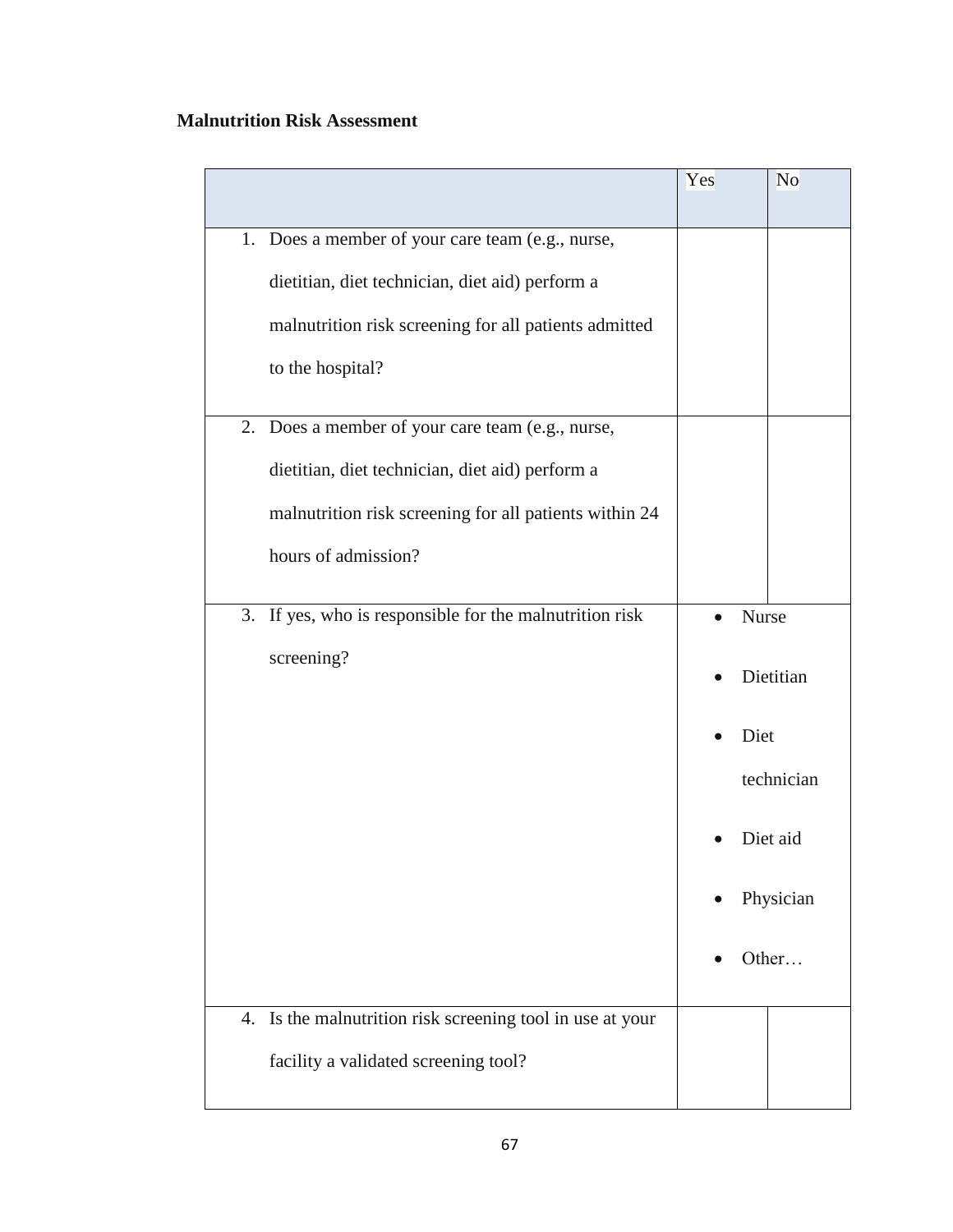| 5. Are "at-risk" results clearly communicated to other    |  |
|-----------------------------------------------------------|--|
| providers, or to next-in-line clinicians (e.g.,           |  |
| dietitians)?                                              |  |
|                                                           |  |
| 6. Is a dietitian/physician approved protocol in place to |  |
| initiate a malnutrition-risk diet order?                  |  |
|                                                           |  |

#### **Nutrition Assessment**

|         |                                                              | Yes | N <sub>o</sub> |
|---------|--------------------------------------------------------------|-----|----------------|
|         |                                                              |     |                |
| $1_{-}$ | Does a dietitian conduct a nutrition assessment for all      |     |                |
|         | patients who were identified to be at risk for malnutrition? |     |                |
| 2.      | Does a dietitian conduct the nutrition assessment within     |     |                |
|         | 24-48 hours following determination that the patient is at   |     |                |
|         | risk for malnutrition?                                       |     |                |
|         | 3. Does a dietitian conduct the nutrition assessment for     |     |                |
|         | patients at risk of malnutrition using a validated           |     |                |
|         | assessment tool?                                             |     |                |
|         | 4. Do dietitians use the Nutrition-Focused Physical Exam     |     |                |
|         | (NPFE) as part of their nutrition assessment?                |     |                |
|         | 5. Are the results of the nutrition assessment clearly       |     |                |
|         | communicated to the<br>next-in-line clinician (e.g.,         |     |                |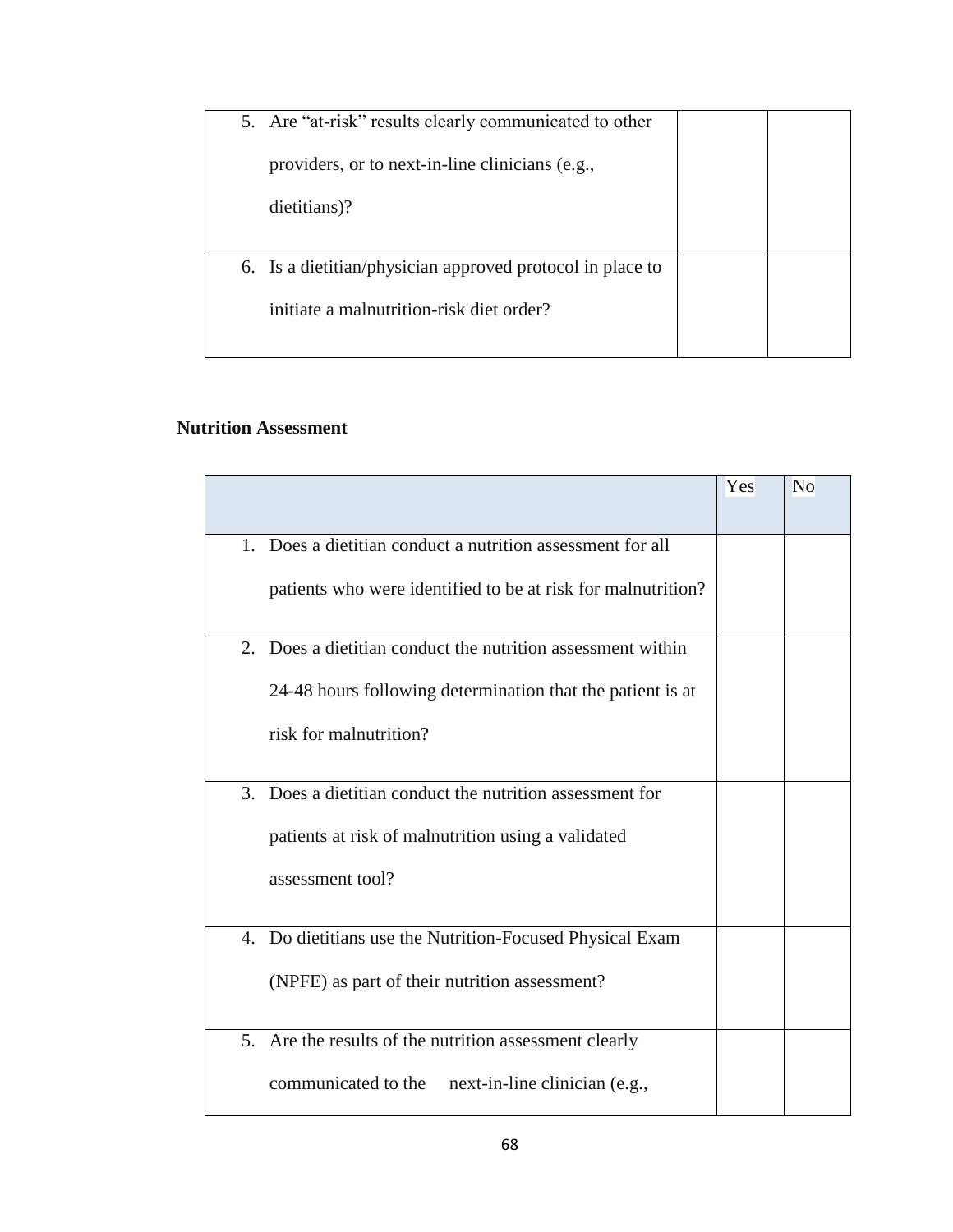| physician)? |
|-------------|
|-------------|

#### **Malnutrition Diagnosis**

|                                                             | Yes | N <sub>o</sub> |
|-------------------------------------------------------------|-----|----------------|
| Are physicians (or other approved clinicians) at your<br>1. |     |                |
| hospital aware of their role in documenting malnutrition    |     |                |
| diagnoses in the medical record and/or adding               |     |                |
| malnutrition to the problem list?                           |     |                |
| 2. Are providers (e.g., physicians, physician assistants)   |     |                |
| easily able to make a diagnosis of malnutrition based on    |     |                |
| dietitian assessment results?                               |     |                |
|                                                             |     |                |
| 3. Do physician orders and diagnoses almost always align    |     |                |
| with the dietitian's recommendations?                       |     |                |
|                                                             |     |                |

## **Malnutrition Care Plan Development**

|                                                                                                   | Yes | No |
|---------------------------------------------------------------------------------------------------|-----|----|
| 1. Do patients who receive a malnutrition diagnosis receive a<br>specific malnutrition care plan? |     |    |
| 2. Does the malnutrition care plan include all of the                                             |     |    |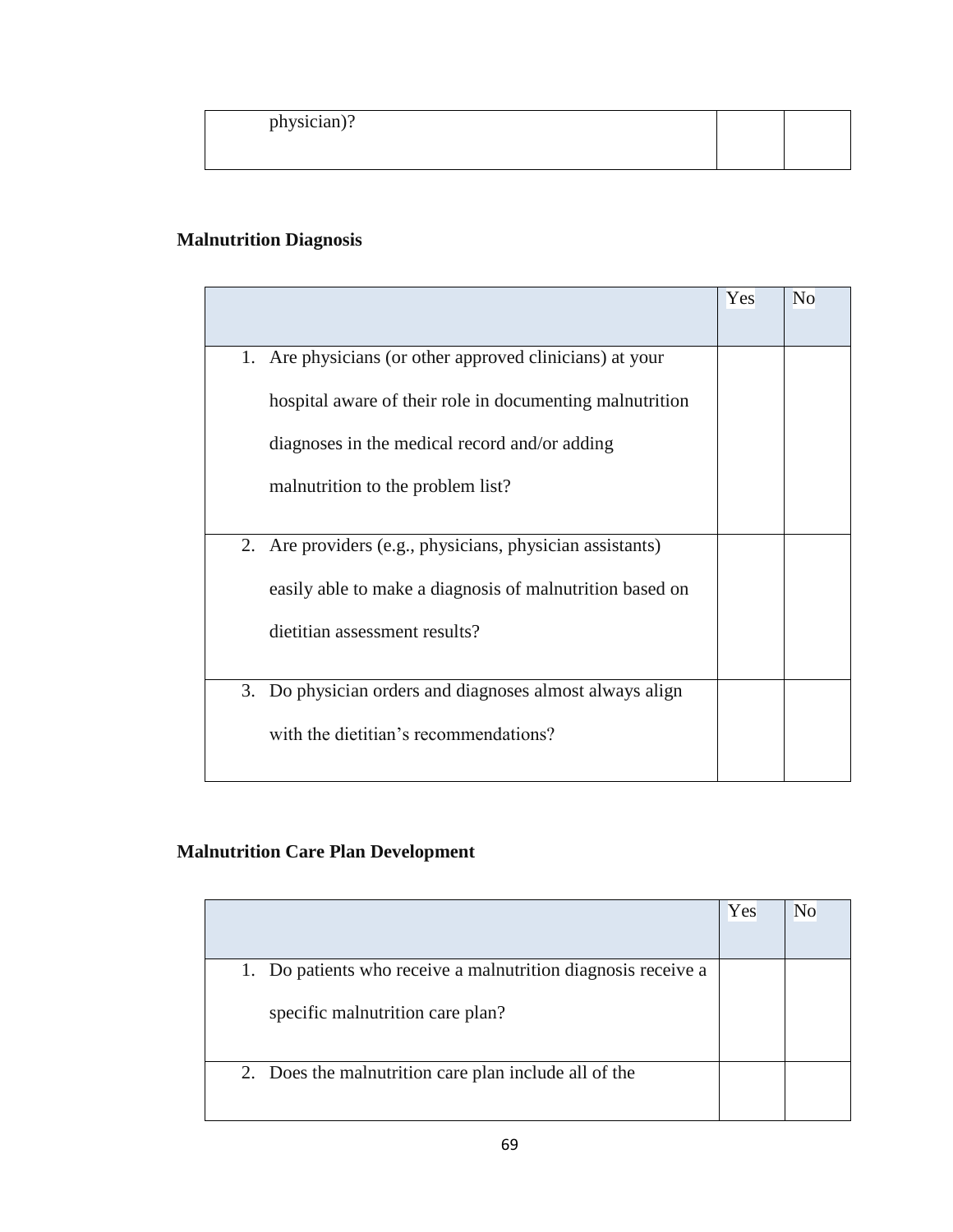| following components:                                        |  |
|--------------------------------------------------------------|--|
| i.<br>The prescribed treatment/intervention                  |  |
| ii. An identification of the practitioner in charge          |  |
| iii. A timeline for follow-up                                |  |
| Is the malnutrition care plan developed immediately<br>3.    |  |
| following patient diagnosis?                                 |  |
| 4. Is the malnutrition care plan communicated to the patient |  |
| and/or caregivers?                                           |  |
| 5. Is the malnutrition care plan communicated to the patient |  |
| care team?                                                   |  |

## **Malnutrition Intervention Implementation**

|                                                           | Yes | No |
|-----------------------------------------------------------|-----|----|
| 2. Do patients who are diagnosed as malnourished          |     |    |
| consistently receive a malnutrition intervention?         |     |    |
| 3. Do recommended or prescribed nutrition                 |     |    |
| interventions/orders get started (as outlined in the care |     |    |
| plan) within 24 hours of diagnosis?                       |     |    |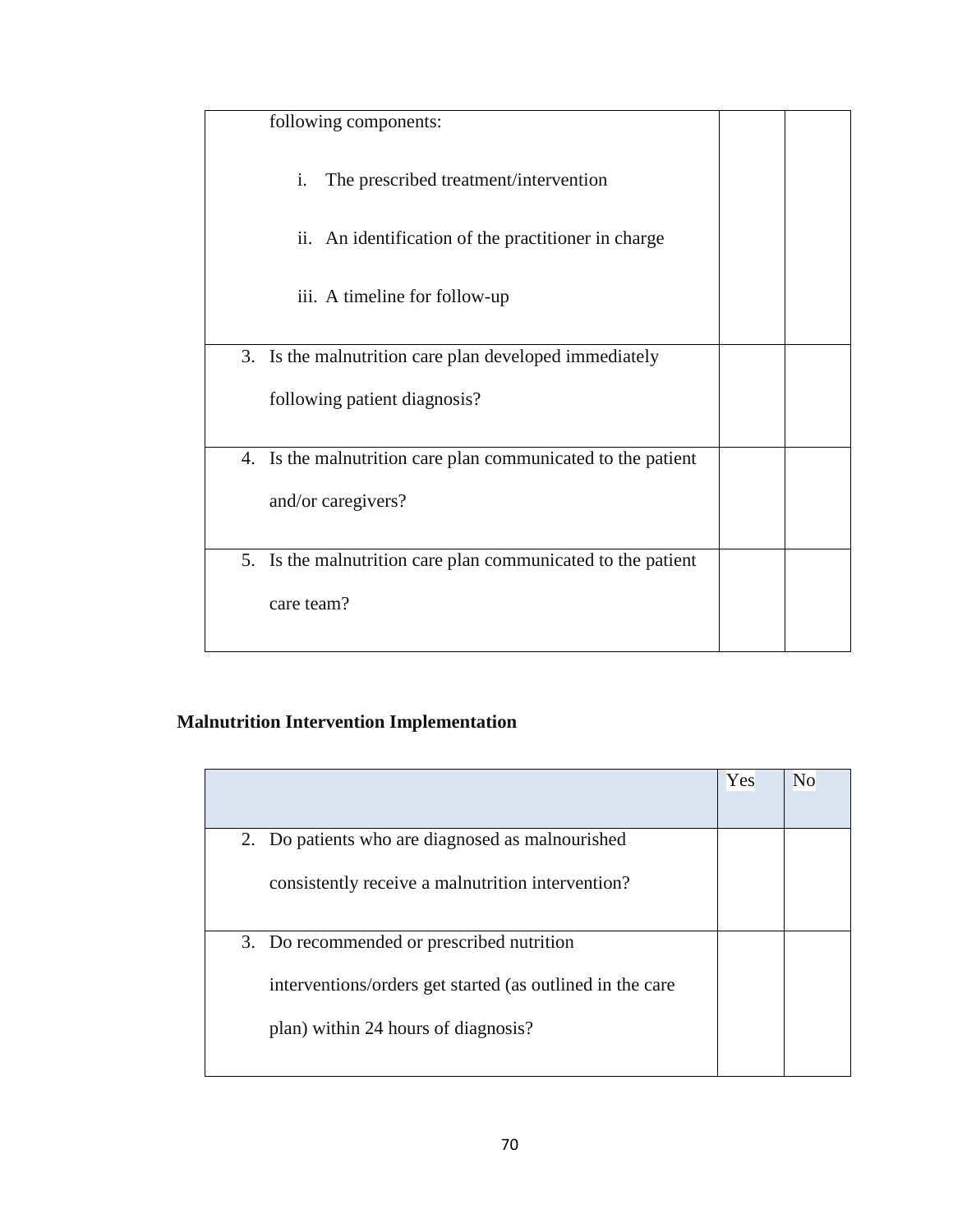| physicians, dietitians, nurses, pharmacists, etc.) to clearly |
|---------------------------------------------------------------|
| communicate about implementation of the nutrition             |
| intervention?                                                 |
|                                                               |
| 5. Are nutrition interventions effectively administered to    |
| patients?                                                     |

#### **Malnutrition Monitoring and Evaluation**

|                                                                | Yes | N <sub>o</sub> |
|----------------------------------------------------------------|-----|----------------|
| 1. Is there a defined plan established to monitor and evaluate |     |                |
| each patient identified as malnourished during their           |     |                |
| inpatient hospital stay?                                       |     |                |
| 2. Is there a process in place for discussing the patient's    |     |                |
| nutritional status with patients and/or caregivers and         |     |                |
| soliciting feedback from the patient and/or caregiver?         |     |                |
| 3. Is the process of malnutrition care (assessment, diagnosis, |     |                |
| intervention, and monitoring $&$ evaluation) documented in     |     |                |
| the patient's chart?                                           |     |                |
| Is there a protocol or process in place for re-screening<br>4. |     |                |
| patients at risk of malnutrition who were not found to be      |     |                |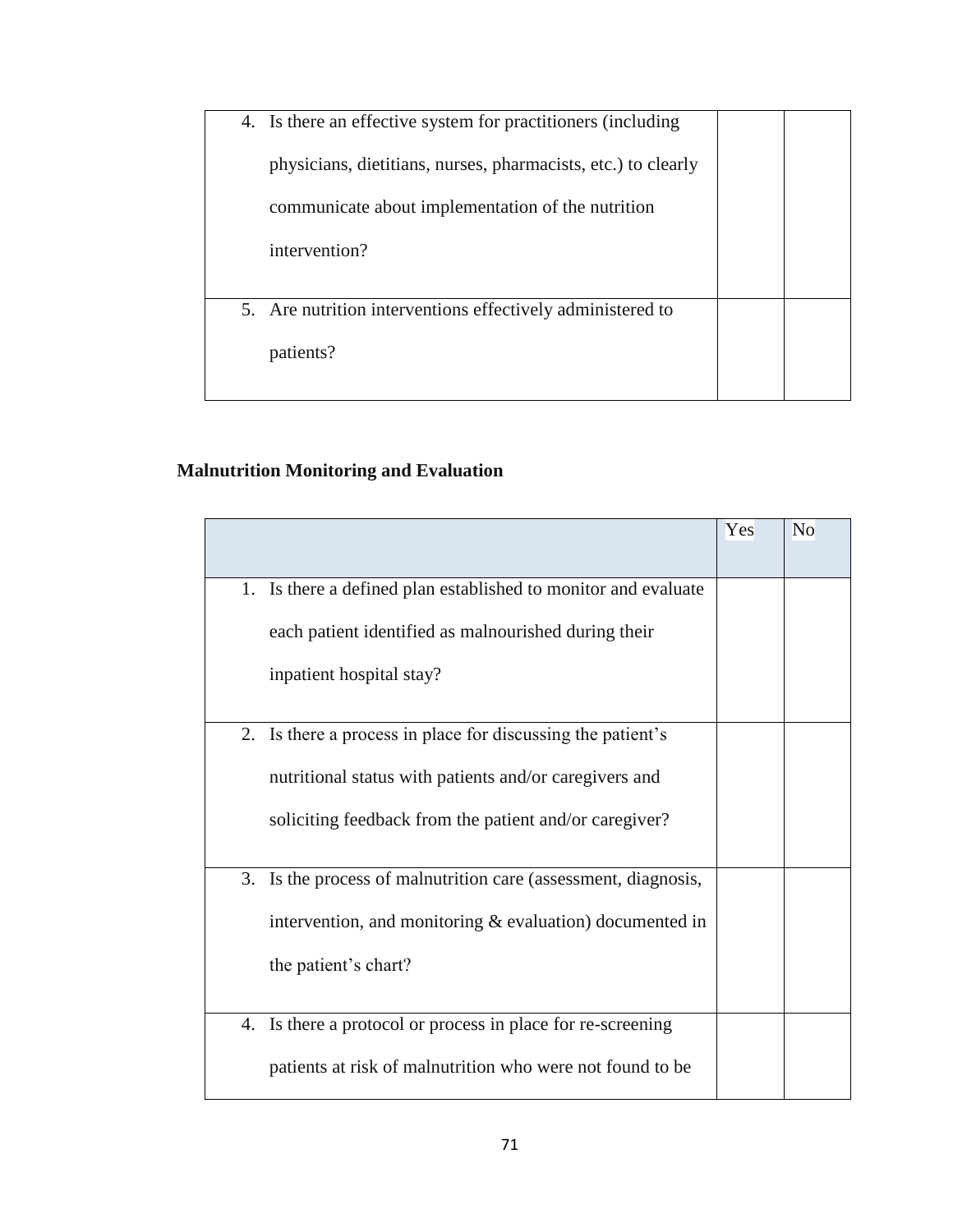| malnourished when assessed? |  |
|-----------------------------|--|
|                             |  |

### **Discharge Planning**

|                                                                | Yes | N <sub>o</sub> |
|----------------------------------------------------------------|-----|----------------|
| 1. Do you incorporate malnutrition instructions into patient   |     |                |
| discharge planning for patients determined to be at risk or    |     |                |
| malnourished?                                                  |     |                |
|                                                                |     |                |
| 2. Is there a designated space for malnutrition information in |     |                |
| the discharge planning template?                               |     |                |
| 3. Do you provide patients and their caregivers with           |     |                |
| education on their nutritional status and                      |     |                |
| information/recommendations on maintaining optimal             |     |                |
| nutrition following discharge?                                 |     |                |
|                                                                |     |                |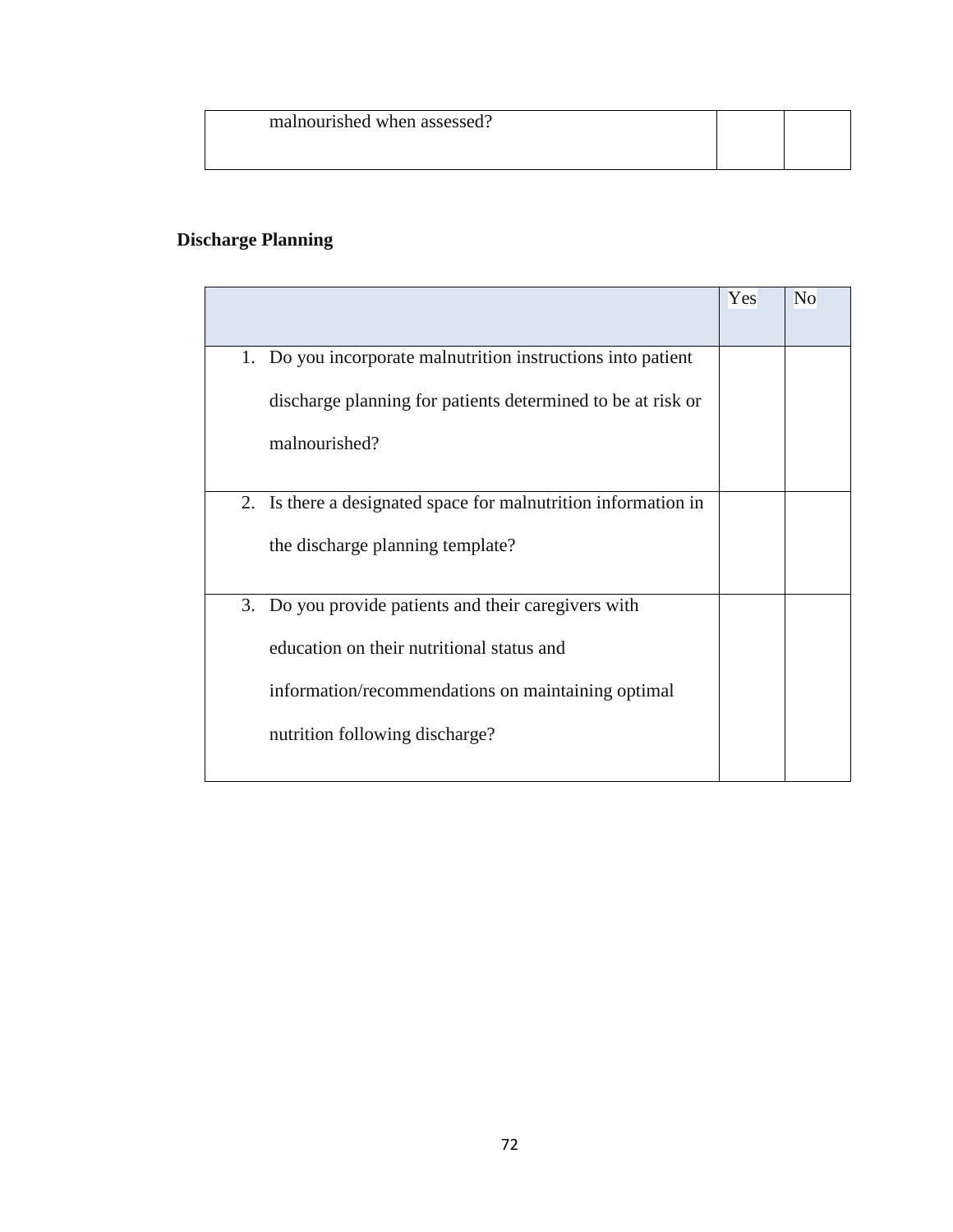#### **Appendix 2-a**

### **Malnutrition Knowledge and Awareness Questionnaire**

- **Instructions:** This survey should take approximately 10-15 minutes to complete**.** There are 17 multiple-choice questions included in this test. Please answer to the best of your ability. Please review all provided answers before responding, and then select the answer that you feel is most accurate based on your knowledge of malnutrition.
	- 1. The following clinical findings can be used to make a formal diagnosis of malnutrition except:
		- a) Insufficient food intake
		- b) Fluid accumulation
		- c) Loss of muscle mass
		- d) Presence of bed sores
		- e) Decrease in grip strength
	- 2. Which of the following is not a recommended type of data to inform whether a patient is diagnosed as malnourished:
		- a) Gastrointestinal symptoms
		- b) Serum albumin level
		- c) Body mass index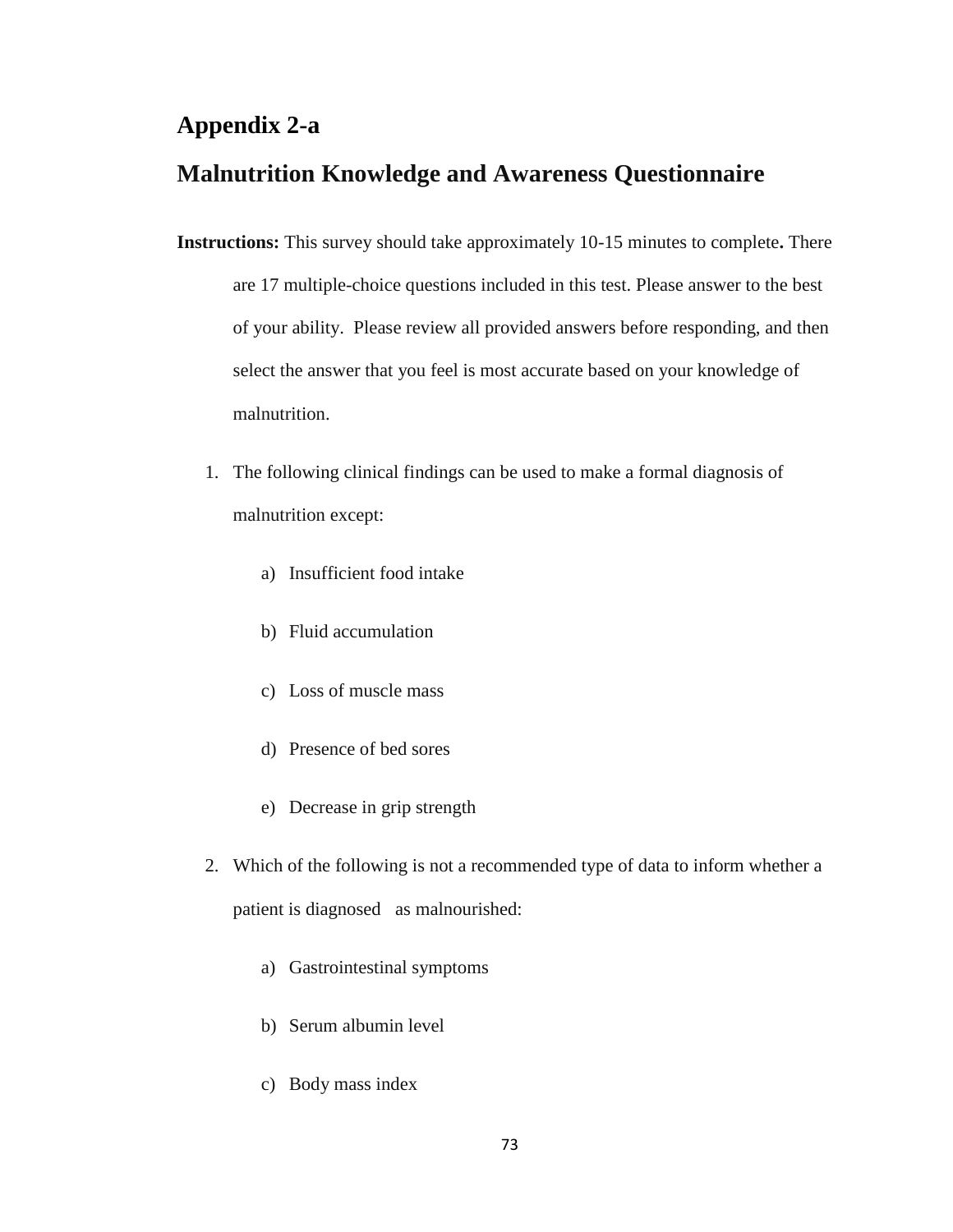- d) Functional capacity
- e) Dietary intake
- 3. How soon following a positive malnutrition screening should a patient receive a nutrition assessment?
	- a) Within 12 hours
	- b) Within 24 hours
	- c) Within 36 hours
	- d) Within 48 hours
	- e) Within 72 hours
- 4. Which of the following is not a recommended next step for malnourished patients immediately following the nutrition assessment?
	- a) Confirm and record malnutrition diagnosis
	- b) Consult patient on care preferences
	- c) Establish nutrition care plan
	- d) Provide patient education and counseling on condition
	- e) Automatically renew existing malnutrition-risk diet order
- 5. Which of the following commonly result from malnutrition:
	- a) Weight loss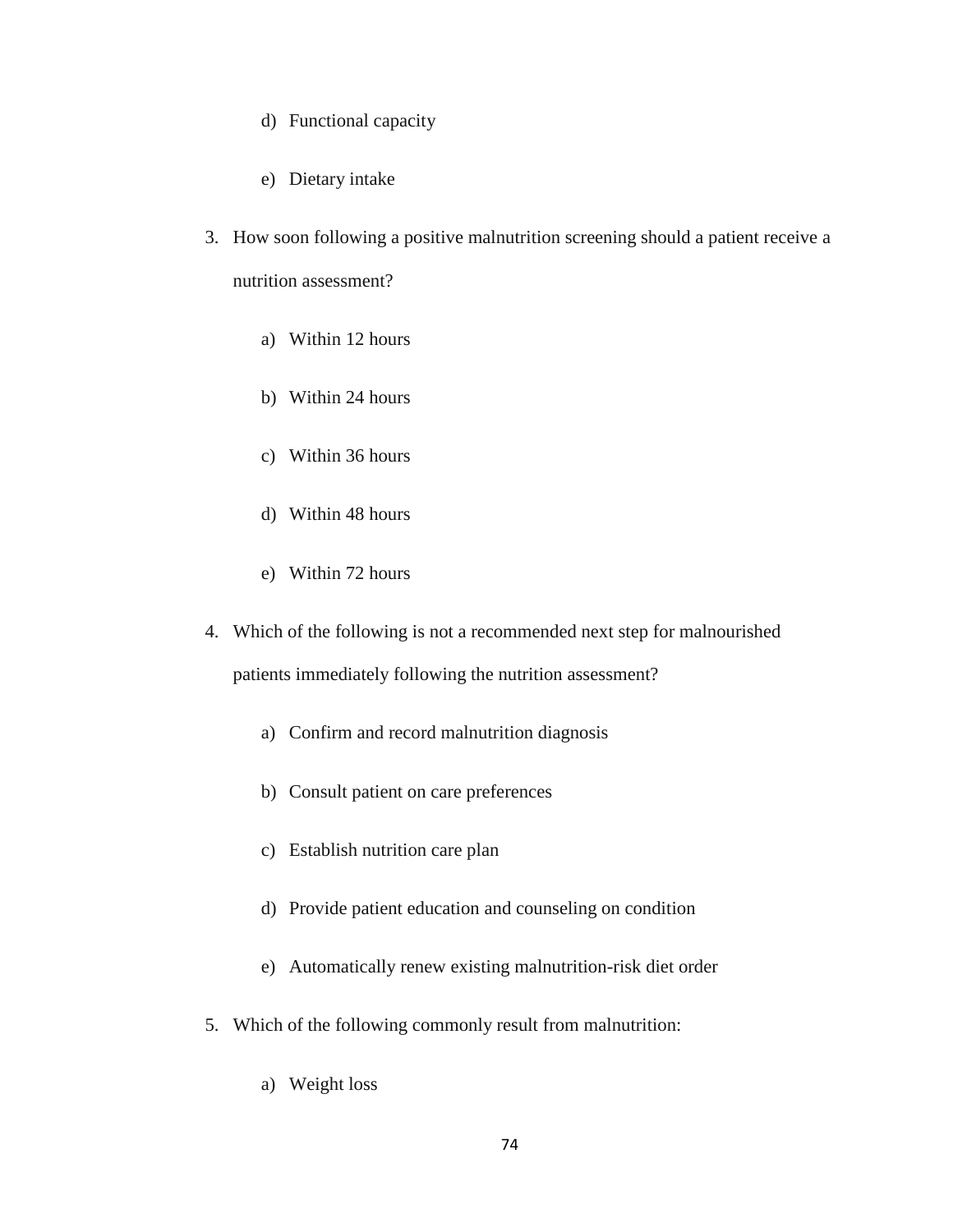- b) Falls
- c) Hospital-acquired infections
- d) Pressure ulcers
- e) All of the above
- 6. Following a nutrition assessment, when should a patient receive a malnutrition diagnosis, if appropriate?
	- a) Within 12 hours
	- b) Within 24 hours
	- c) Within 36 hours
	- d) Within 48 hours
	- e) Within 72 hours
- 7. Following admission, when should a patient receive a malnutrition screening?
	- a) Within 12 hours
	- b) Within 24 hours
	- c) Within 36 hours
	- d) Within 48 hours
	- e) Within 72 hours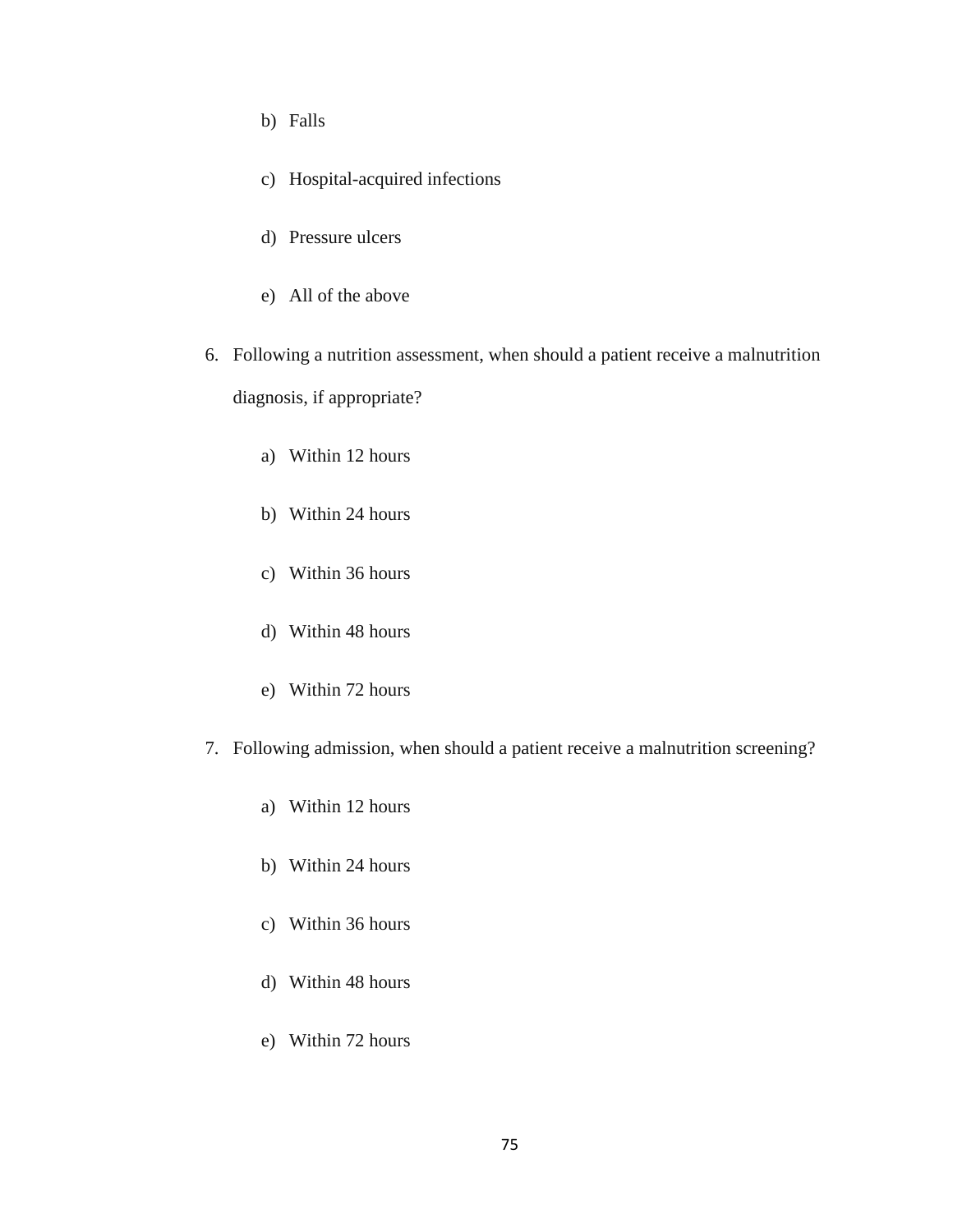- 8. Which of the following are not data that should be collected during a nutrition assessment?
	- a) Family nutrition history
	- b) Anthropometric measurements
	- c) Biochemical data
	- d) Physical exam information
	- e) Food and nutrition patient history
- 9. Which of the following is essential to include in a malnutrition care plan?
	- a) Patient preferences
	- b) Treatment goals
	- c) Prescribed treatment or intervention
	- d) All of above
- 10. Which of the following is true regarding a nutrition assessment?
	- a) All admitted patients should receive a nutrition assessment
	- b) The assessment should utilize a standardized tool
	- c) The assessment should be led by a nurse or nurse practitioner
	- d) Limited patient/family caregiver involvement should be required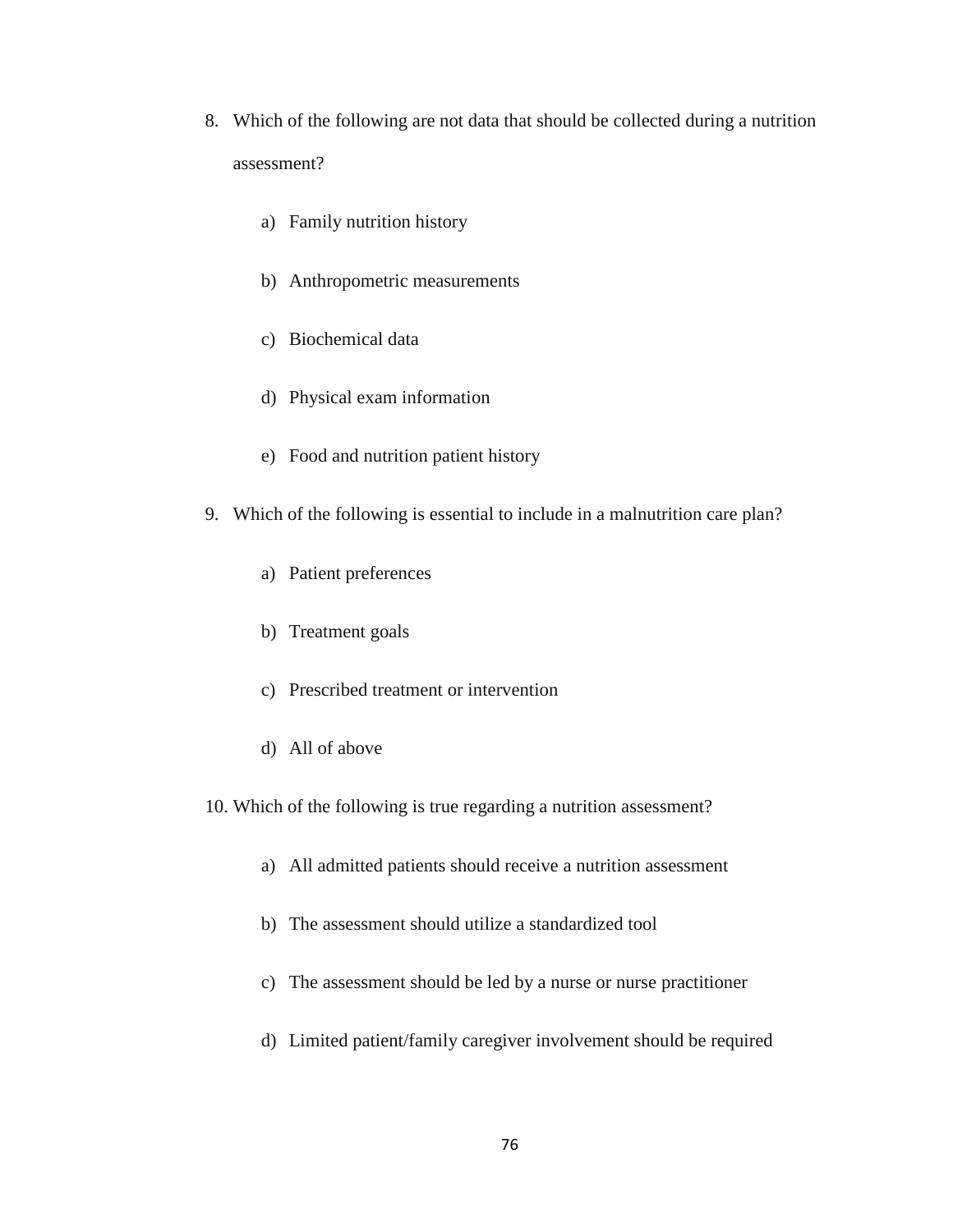- 11. Which of the following is not reflective of a recommended best practice for all surgical patients:
	- a) Screening for malnutrition upon admission if the patient has not received a malnutrition screening within seven days prior to admission
	- b) Completing malnutrition screening or assessment within 24 hours prior to surgery for patients who are in NPO (nothing by mouth) status
	- c) Discussing plans to implement NPO status with patients prior to surgery
	- d) Performing a nutrition assessment for patients directly following surgery
	- e) Continuing to rescreen patients every seven days post-surgery, length of stay permitting
- 12. Which of the following is true regarding discharge planning for a patient treated for malnutrition?
	- a) The patient should be given educational materials about continuing their nutrition care after discharge
	- b) Recommendations should include timing for follow-up care activities
	- c) Nutrition-related discharge instructions may be given independent of discharge instructions for the primary condition
	- d) a and b above
	- e) a, b, and c above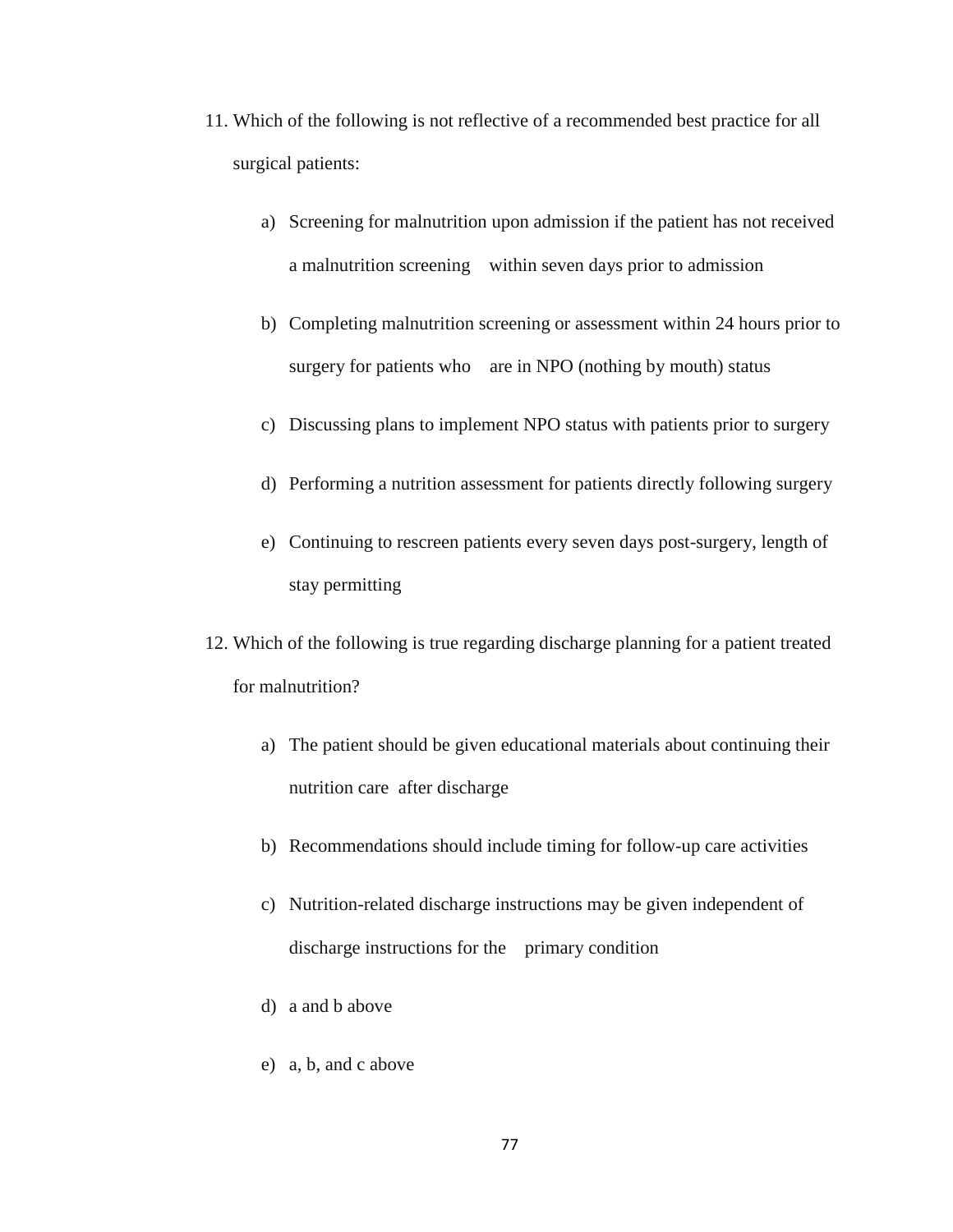- 13. How soon should the implementation of a malnutrition care plan begin once a patient is diagnosed as malnourished or at risk for malnutrition?
	- a) Within 48 hours following creation of the malnutrition care plan
	- b) Within 24 hours following creation of the malnutrition care plan
	- c) Immediately following creation of the malnutrition care plan
	- d) Within 12 hours following creation of the malnutrition care plan
	- e) Prior to end of day following creation of the malnutrition care plan
- 14. Which of the following is not a validated screening tool?
	- a) Nutrition Risk Screening (NRS)
	- b) Mini Nutritional Assessment (MNA)
	- c) Simplified Nutritional Appetite Questionnaire (SNAQ)
	- d) Malnutrition Universal Screening Tool (MUST)
	- e) Simple Adult Nutrition Screening Tool (SANST)
- 15. When should a patient's initial malnutrition-risk diet order (an interim diet order initiated for patients identified as at risk based on malnutrition screening) be reevaluated?
	- a) Within 48 hours of receiving the initial diet order
	- b) Following a nutrition assessment or reassessment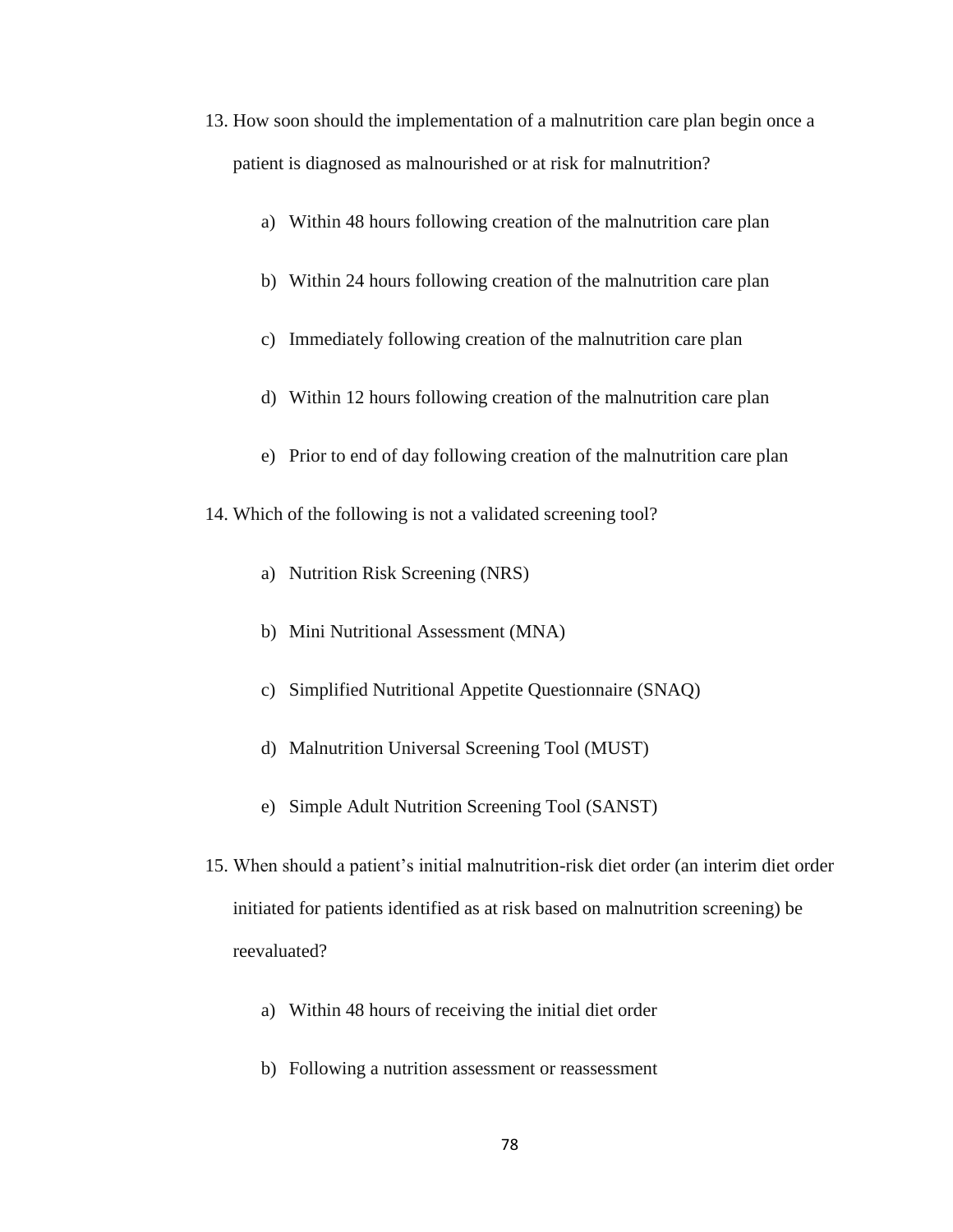- c) Once first food or oral nutritional supplement is given
- d) Prior to discharge
- e) b and c above
- 16. What are the processes associated with nutrition intervention monitoring and evaluation as identified by the Academy of Nutrition and Dietetics?
	- a) Monitor patient status, communicate results, assess timing for discharge
	- b) Monitor progress, measure outcomes, evaluate changes
	- c) Discuss care plan goals with the patient, check the medical record, conduct follow-up assessment
	- d) Plan, do, study, act
- 17. How long before hospital discharge should malnutrition discharge planning for a given patient begin?
	- a) Within 12 hours of discharge
	- b) Within 24 hours of discharge
	- c) Within 36 hours of discharge
	- d) Within 48 hours of discharge
	- e) When the patient care plan is developed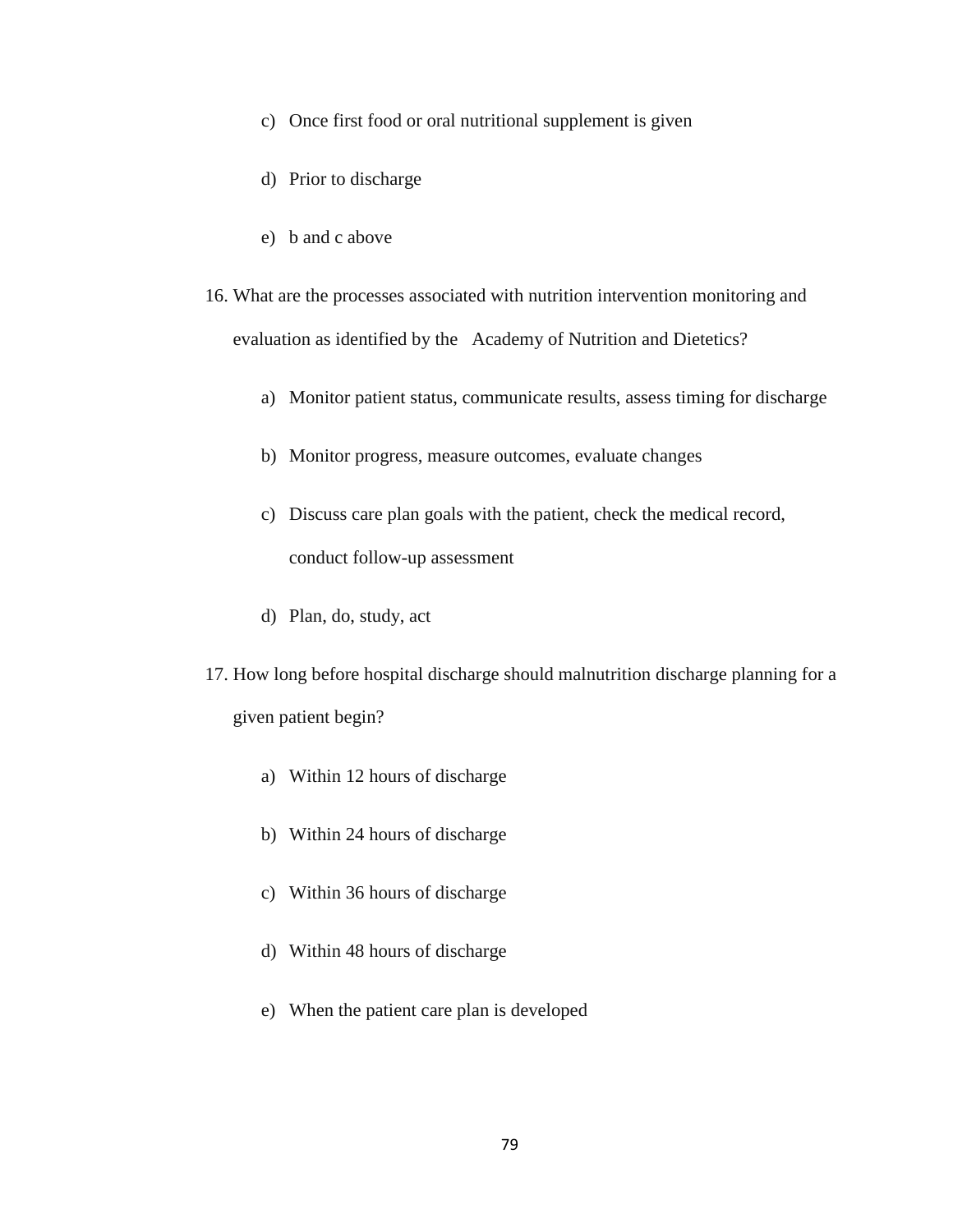## **Appendix 2-b**

# **Malnutrition Knowledge and Awareness Questionnaire –**

# **Answer Key**

| 1. d    |  |
|---------|--|
| 2. b    |  |
| 3. d    |  |
| 4.<br>e |  |
| 5. e    |  |
| 6. a    |  |
| 7. b    |  |
| 8. a    |  |
| 9. d    |  |
| 10. b   |  |
| 11. d   |  |
| 12. d   |  |
| 13.c    |  |
| 14. e   |  |
| 15. b   |  |
| 16. c   |  |
| 17. b   |  |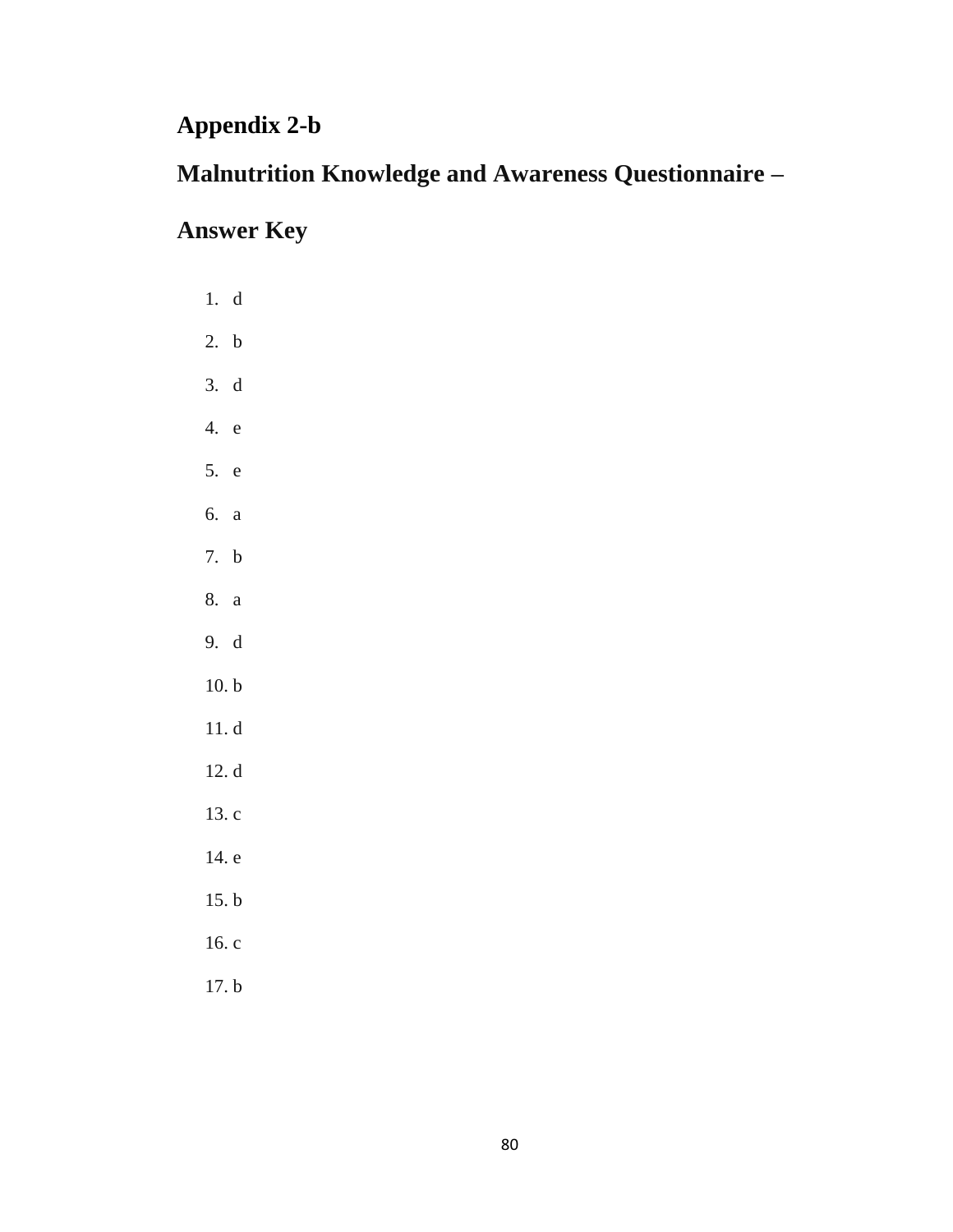## **Readiness to Change Questionnaire**

**Instructions:** This tool has 17 questions and should take approximately 5-10 minutes to complete. Please respond to each question to the best of your knowledge. Answering the questions, you should think about how nutrition care is actually delivered in your hospital right now, not how you think it might be in the future or how you wish it to be.

|                                         | <b>Strongly</b> | <b>Disagree</b> | <b>Neutral</b> | <b>Agree</b> | <b>Strongly</b> |
|-----------------------------------------|-----------------|-----------------|----------------|--------------|-----------------|
|                                         | <b>Disagree</b> |                 |                |              | <b>Agree</b>    |
|                                         |                 |                 |                |              |                 |
|                                         |                 |                 |                |              |                 |
|                                         |                 |                 |                |              |                 |
| This hospital likes to do new and<br>1. |                 |                 |                |              |                 |
| different<br>things to improve care     |                 |                 |                |              |                 |
| for patients.                           |                 |                 |                |              |                 |
|                                         |                 |                 |                |              |                 |
| Change in the hospital is managed<br>2. |                 |                 |                |              |                 |
|                                         |                 |                 |                |              |                 |
| well and sustained (based on            |                 |                 |                |              |                 |
| experiences in the past three years).   |                 |                 |                |              |                 |
|                                         |                 |                 |                |              |                 |
| When physicians are involved in<br>3.   |                 |                 |                |              |                 |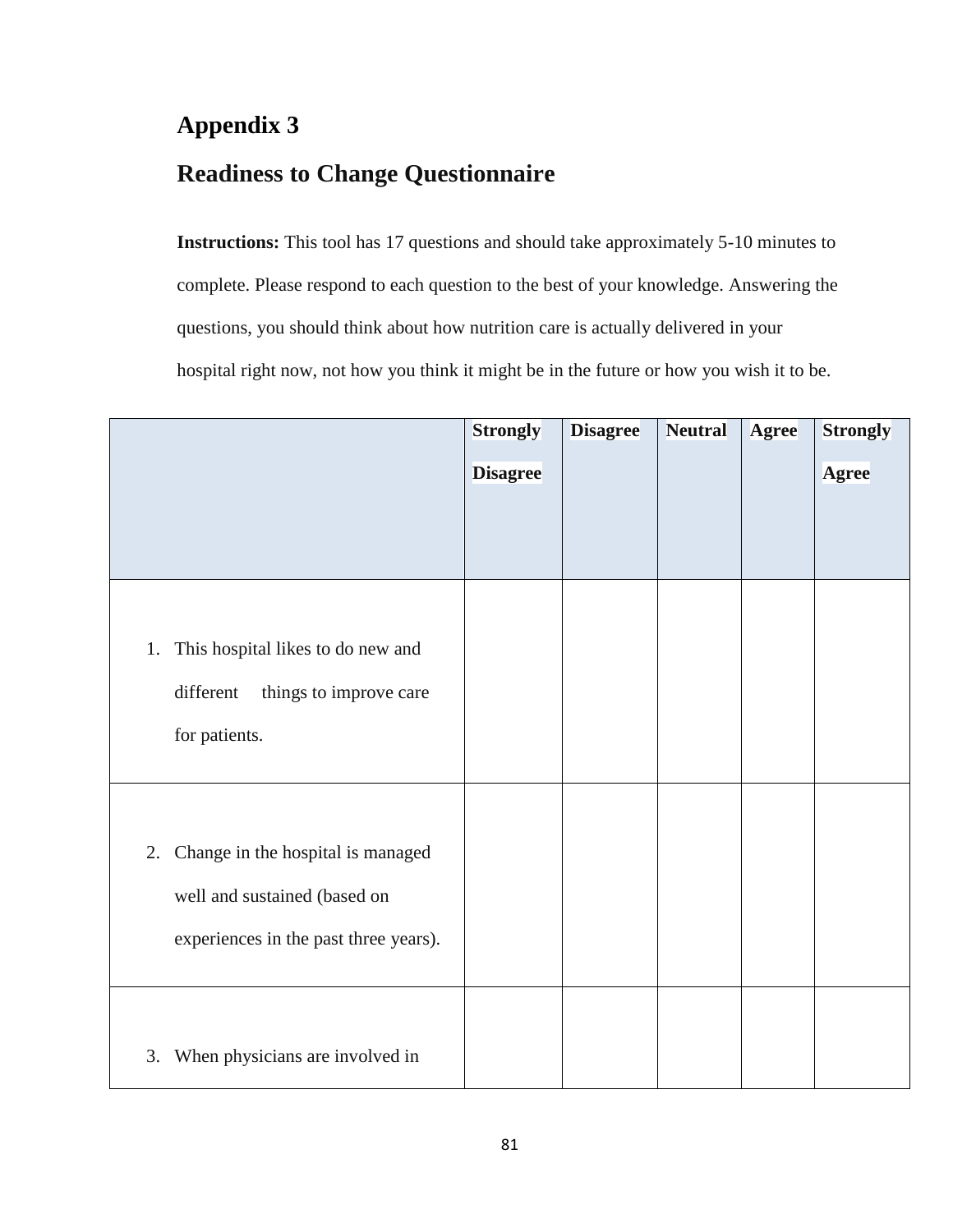|    | changes, the change is easier and      |  |  |  |
|----|----------------------------------------|--|--|--|
|    | more readily adopted across the        |  |  |  |
|    | organization.                          |  |  |  |
|    |                                        |  |  |  |
|    |                                        |  |  |  |
| 4. | This hospital has a Quality            |  |  |  |
|    | Improvement Committee/Team that        |  |  |  |
|    | serves as a resource for quality       |  |  |  |
|    | improvement projects/efforts.          |  |  |  |
|    |                                        |  |  |  |
|    |                                        |  |  |  |
|    | 5. Multi-disciplinary care teams are   |  |  |  |
|    | frequently used and embraced for       |  |  |  |
|    | quality improvement in our hospital    |  |  |  |
|    | culture.                               |  |  |  |
|    |                                        |  |  |  |
|    |                                        |  |  |  |
| 6. | Senior executives in this hospital are |  |  |  |
|    | visible and strong supporters of       |  |  |  |
|    | quality improvement.                   |  |  |  |
|    |                                        |  |  |  |
|    |                                        |  |  |  |
|    | 7. Patients and caregivers or patient  |  |  |  |
|    | advisory councils participate in       |  |  |  |
|    |                                        |  |  |  |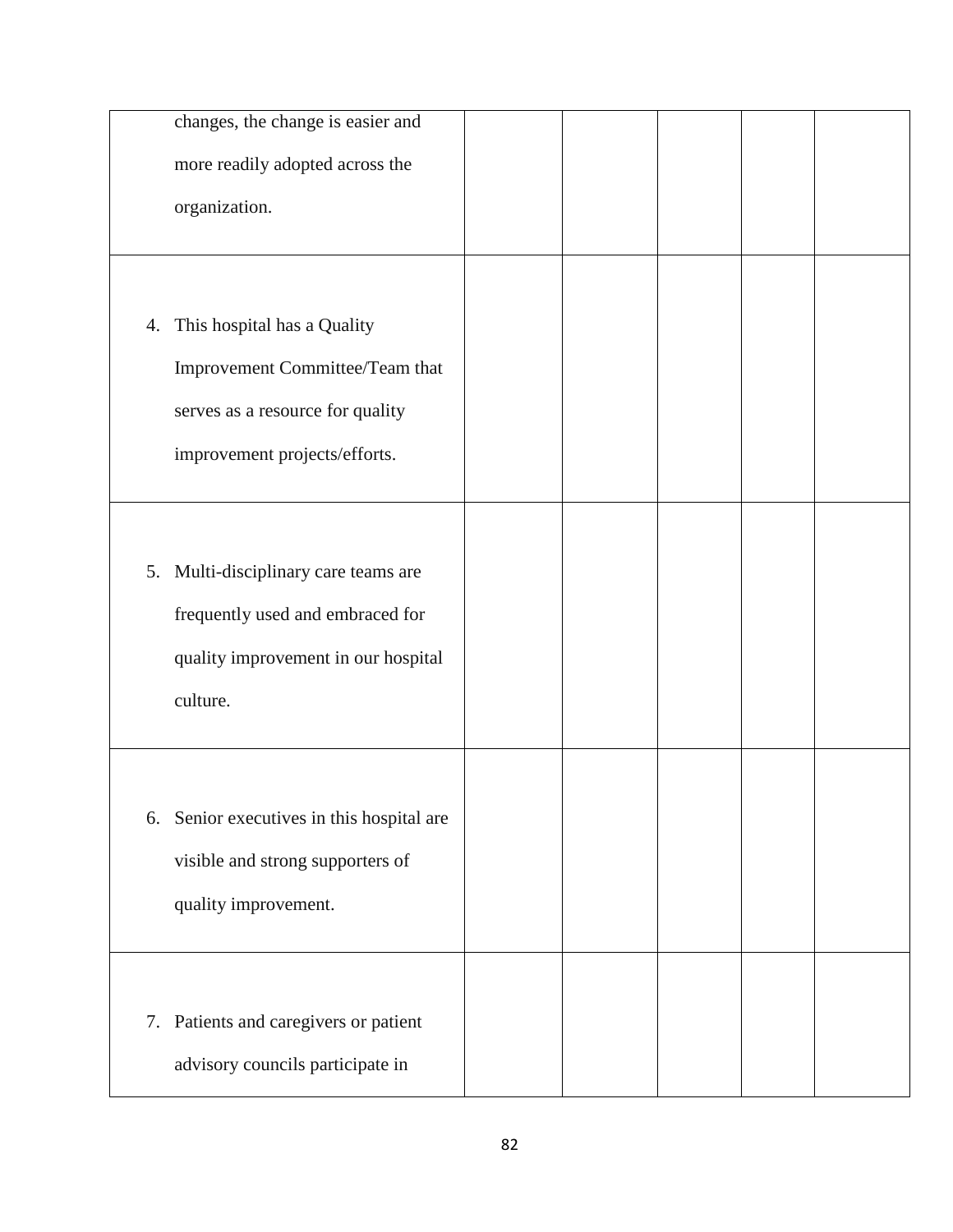| quality improvement efforts in the                                                                                                                                      |  |  |  |
|-------------------------------------------------------------------------------------------------------------------------------------------------------------------------|--|--|--|
| hospital.                                                                                                                                                               |  |  |  |
| 8. Providers (e.g., physicians, nurses,<br>dietitians) in this hospital understand<br>that they have an important role to<br>play in supporting quality<br>improvement. |  |  |  |
| 9. Providers have experience reviewing<br>and implementing quality<br>improvement tools or resources.                                                                   |  |  |  |
| 10. Senior executives in this hospital<br>understand the negative impacts of<br>malnutrition on patient outcomes and<br>hospital cost of care.                          |  |  |  |
| 11. Providers (e.g., physicians, nurses,<br>dietitians) in this hospital understand                                                                                     |  |  |  |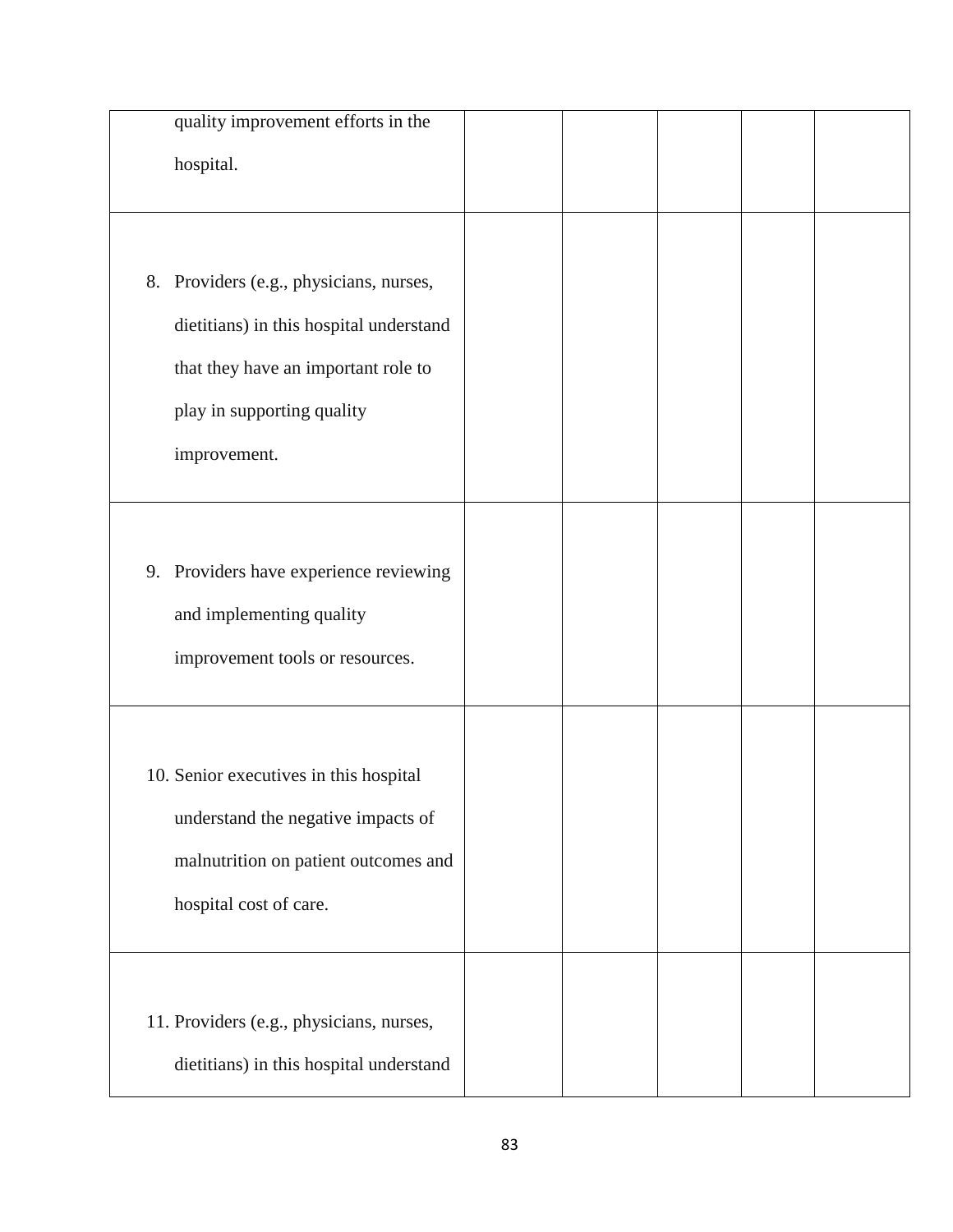| the negative impacts of malnutrition    |  |  |  |
|-----------------------------------------|--|--|--|
| on patient outcomes and hospital cost   |  |  |  |
| of care.                                |  |  |  |
|                                         |  |  |  |
| 12. Providers understand that they have |  |  |  |
| an important role to play in            |  |  |  |
| supporting malnutrition care.           |  |  |  |
|                                         |  |  |  |
| 13. If my facility were to implement a  |  |  |  |
| quality improvement initiative for      |  |  |  |
| improving malnutrition care, I have     |  |  |  |
| staff or a team ready and the time      |  |  |  |
| available to take on the task.          |  |  |  |
|                                         |  |  |  |
| 14. Dietitians in this hospital are     |  |  |  |
| involved in existing or past quality    |  |  |  |
| improvement efforts.                    |  |  |  |
|                                         |  |  |  |
| 15. Dietitians in this hospital have a  |  |  |  |
| significant role in informing           |  |  |  |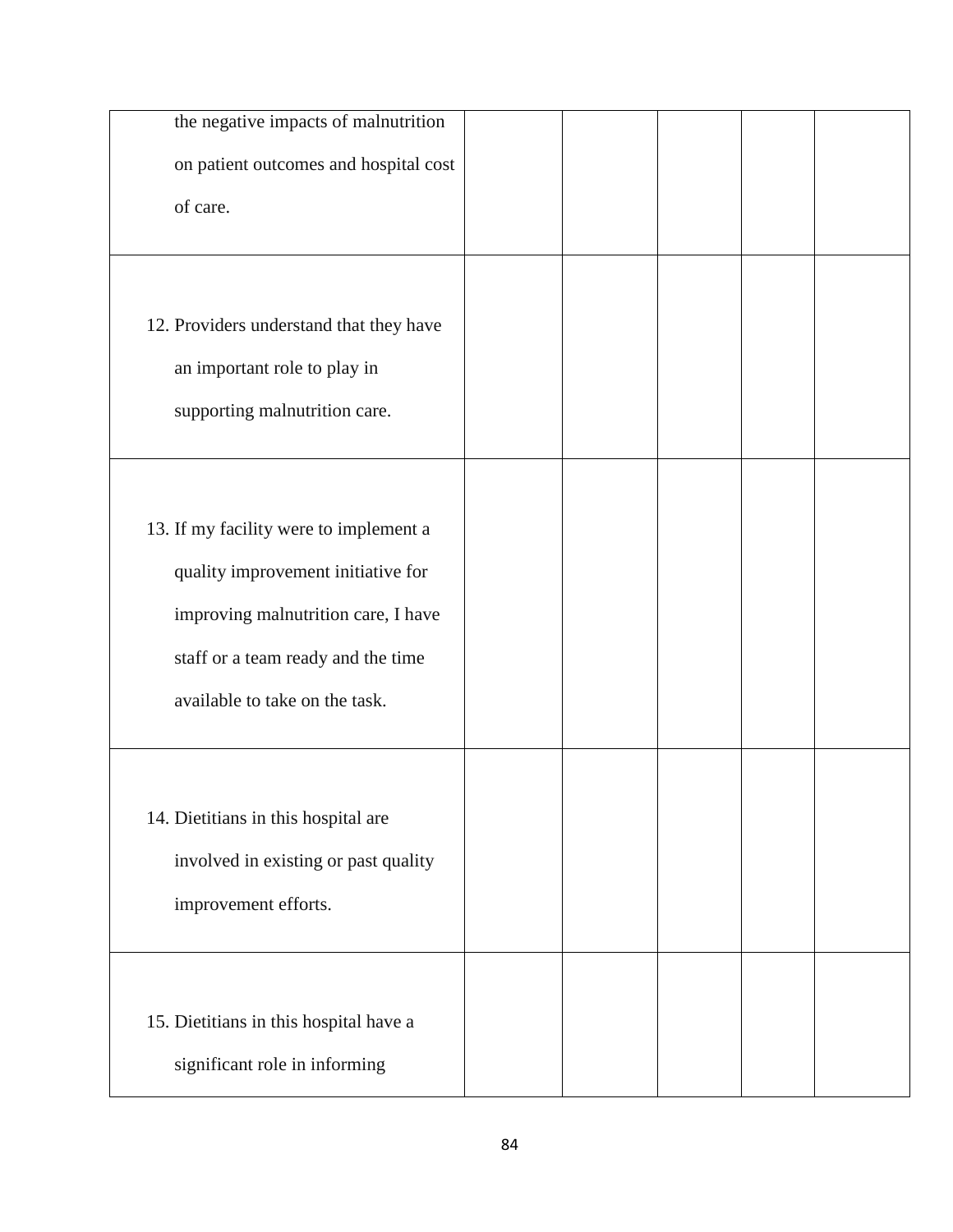| malnutrition diagnoses and nutrition         |  |  |  |
|----------------------------------------------|--|--|--|
| interventions/orders.                        |  |  |  |
|                                              |  |  |  |
|                                              |  |  |  |
| 16. Dietitians in this hospital are familiar |  |  |  |
| with and use the Academy of                  |  |  |  |
| Nutrition and Dietetics'                     |  |  |  |
| recommended Nutrition Care Process           |  |  |  |
| model in providing nutrition support.        |  |  |  |
|                                              |  |  |  |
|                                              |  |  |  |
| 17. This hospital has ready access to a      |  |  |  |
| dietitian at all times (i.e., sufficient     |  |  |  |
| dietitian availability 24/7).                |  |  |  |
|                                              |  |  |  |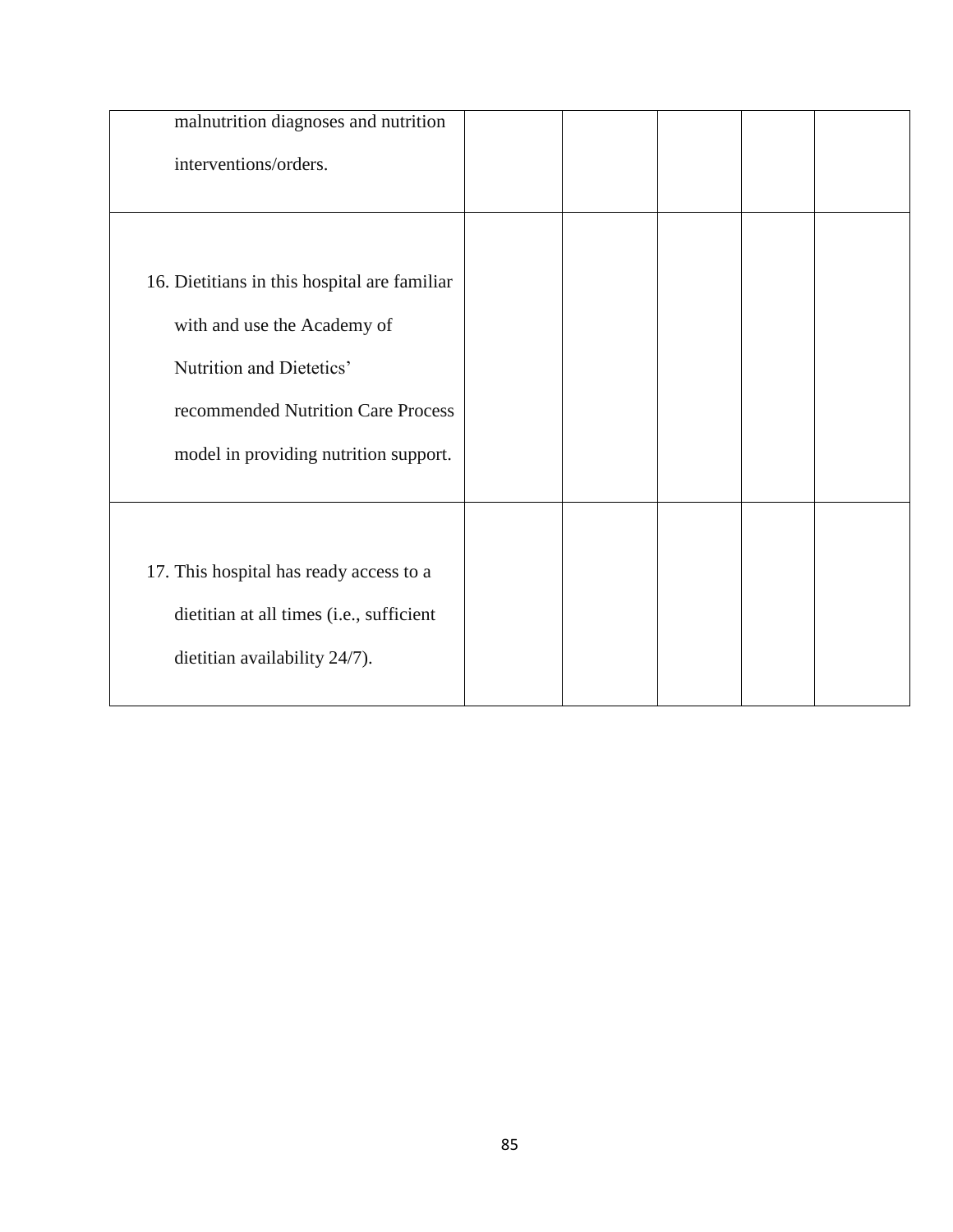# **Focus groups' Guide: Dietitians' Insights on Malnutrition Care Practices**

#### **Objectives**

This focus group aims to identify facilitators and barriers to optimal malnutrition care in Lebanese hospitals. The main objectives include:

- 1. Assessing current status of malnutrition care
- 2. Identifying major barriers to optimal malnutrition care
- 3. Identifying major facilitators to optimal malnutrition care

#### Duration

Three focus groups will be held of 4-6 participants each.

Each focus group will take 30-40 minutes.

#### Procedure

Focus group facilitators will ask key questions and let each participant answer freely while taking notes. The interview will be recorded via zoom.

The language that will be mainly used is English; however if any participant is uncomfortable using English language, they can use Arabic.

Guide for Semi-structured Focus Group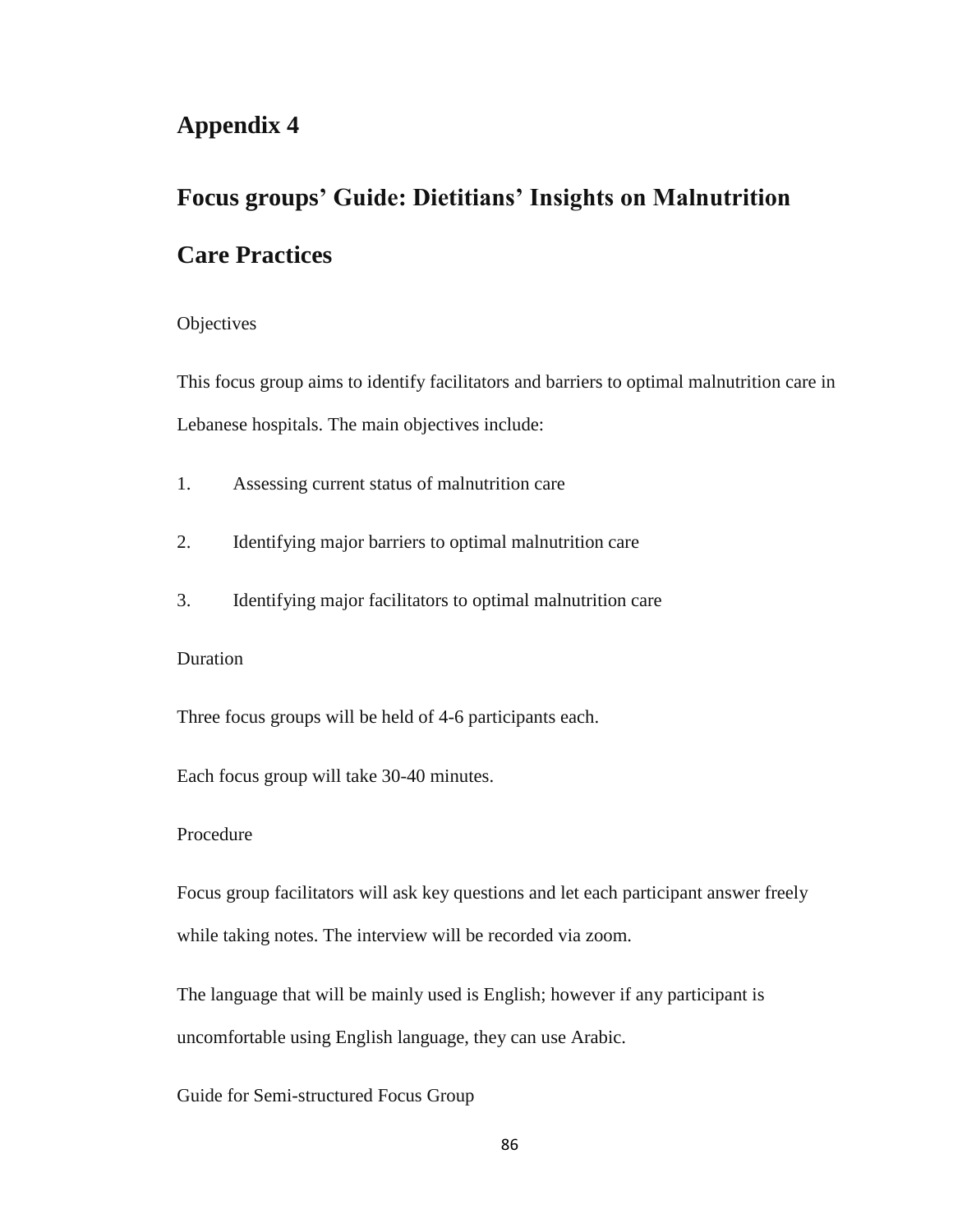The structure of the focus group was based on what was found to be both feasible and effective in the literature

1. General introduction

i. Basic description of the study, objectives of the interview, and basic definitions of malnutrition care, barriers, and facilitators:

This study aims to assess the current status of dietetic practices related to malnutrition in hospitals across Lebanon through online questionnaires and semi-structured focus groups as well as to evaluate dietitians' related knowledge on malnutrition.

ii. Importance of improving malnutrition care practices:

In your opinion, is it necessary to assess current hospital malnutrition practices in Lebanon and to implement any interventions to improve the quality of these practices?

2. Introductory Questions on Malnutrition Practices:

Statement: Academy of Nutrition and Dietetics (AND) and the American Society of Parenteral and Enteral Nutrition (ASPEN) highly recommend malnutrition screening to all patients within 24 hours of hospital admission in order to identify at risk patients and initiate proper nutritional interventions.

i. How well is your hospital doing in terms of malnutrition care?

3. Questions on barriers and facilitators:

A barrier is any obstacle that can prevent the achievement of a certain goal or target.

A facilitator is any factor that might help achieve a certain goal or target.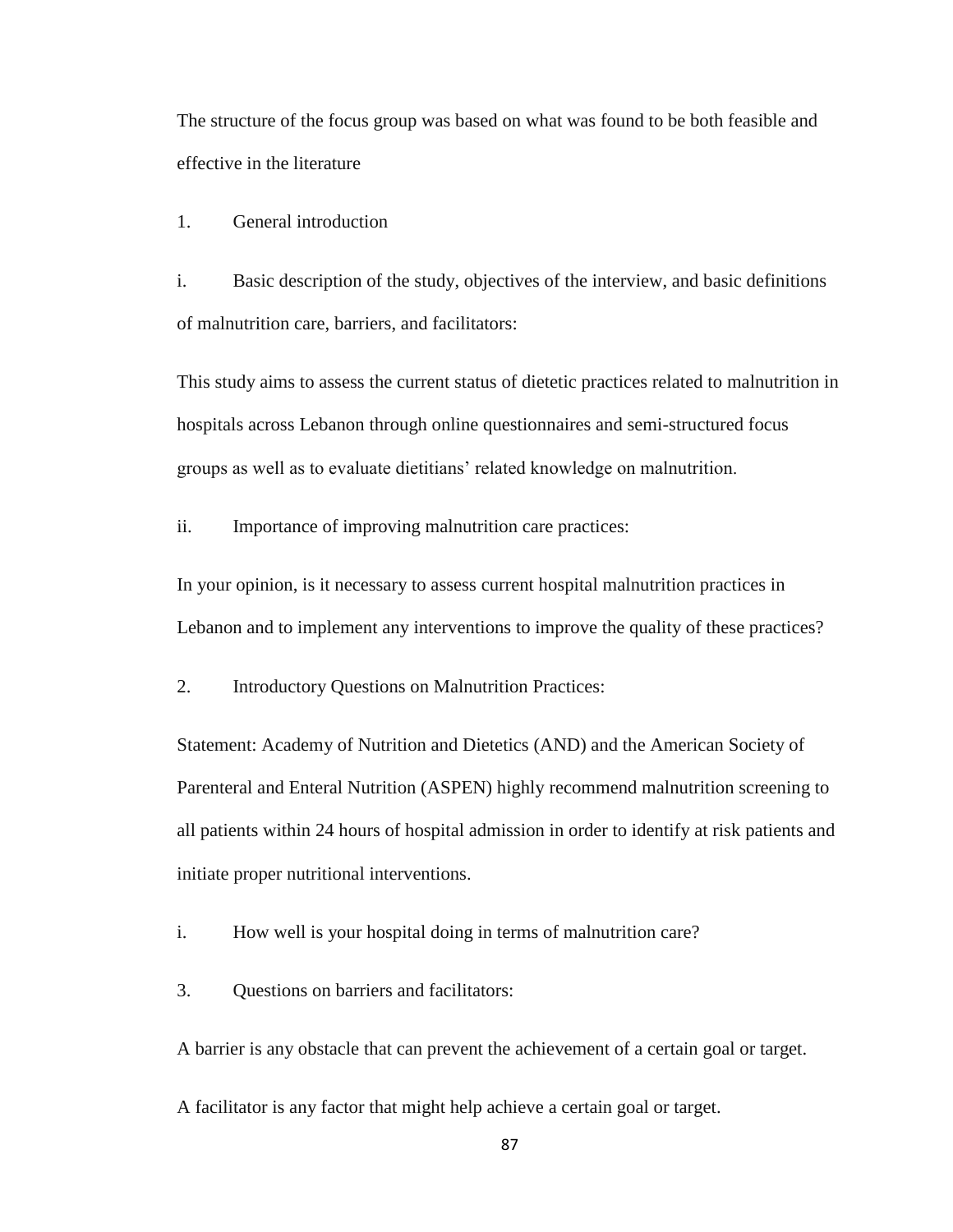i. What might prevent implementing this recommendation? (Barriers)

ii. What would help implement this recommendation? (Facilitators)

Please elaborate more on your current situation in your hospital.

4. Final Questions on possible solutions:

i. Is there anything else that anyone feels that we should have talked about but we didn't?

Might need to ask questions such as:

ii. When you have made changes to improve care practices in the past, what worked well? What didn't? Why?

iii. If there was one thing you could change about the way food and nutrition care is provided in your hospital, what would it be?

Areas expected to be covered in each focus group:

- Presence of a Nutrition committee
- Screening tools used
- NFPE
- Administrative support
- Electronic records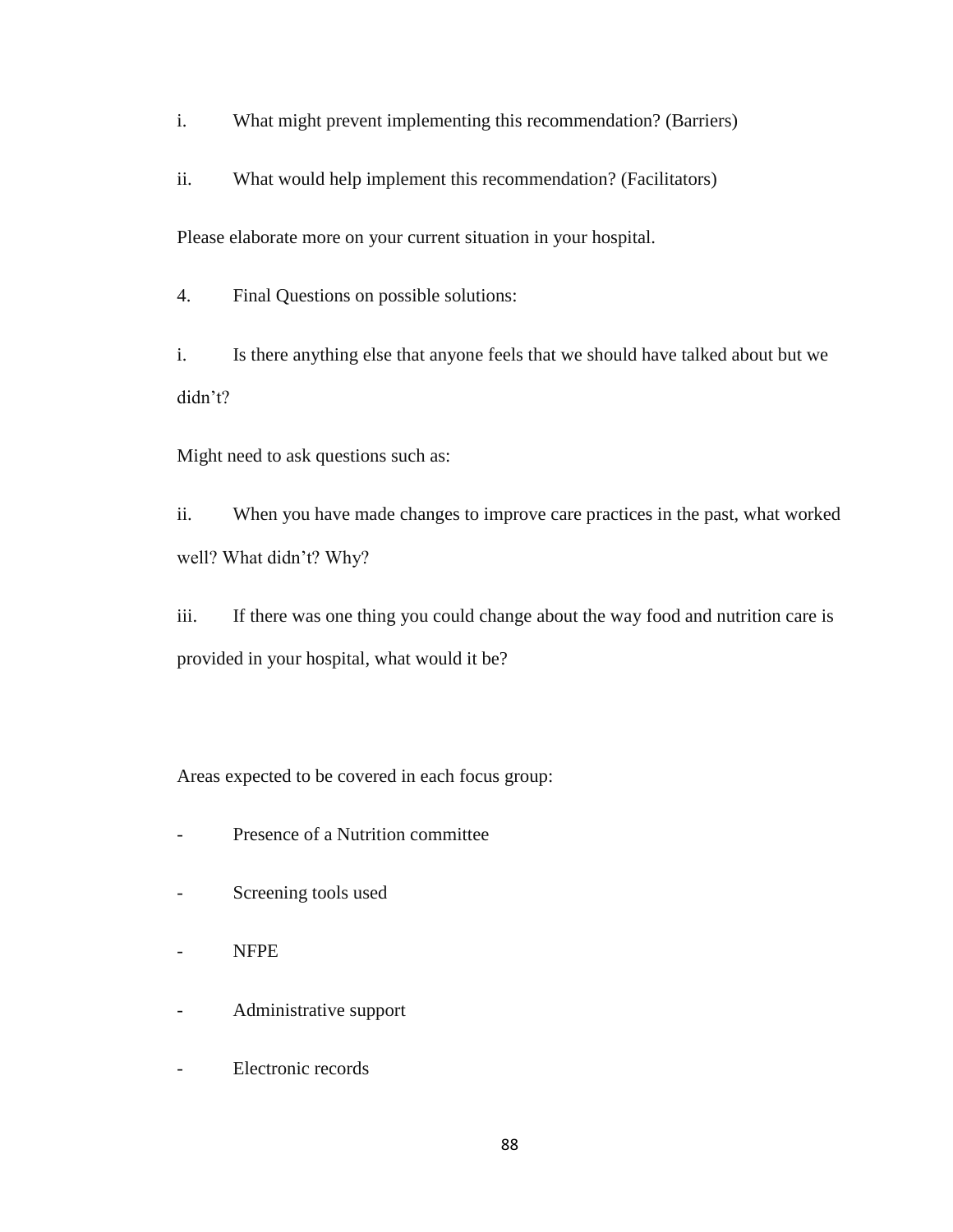- Dietitians' qualifications and expertise
- The role of different healthcare providers at the hospital
- The role of hospital administration
- Documentation process
- Communication barriers between hospital staff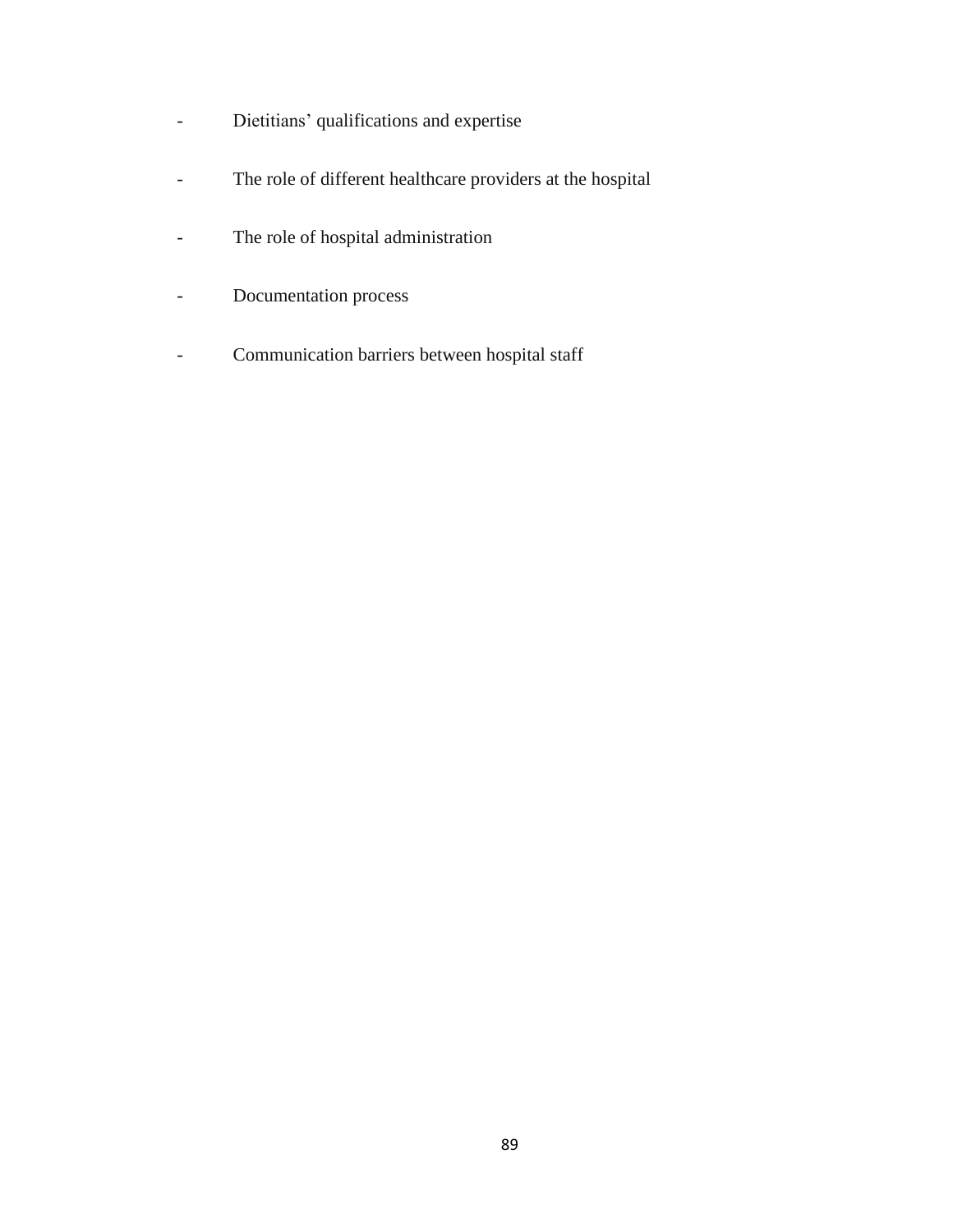# **Consent to participate in the Malnutrition Care Assessment Questionnaire**

**"Assessment of Malnutrition Care and Knowledge in Lebanese Hospitals: A Crosssectional Study"**

I would like to invite you to participate in a research project by completing the following survey. I am a student at the Lebanese American University and I am completing this research project as part of my thesis project. The purpose of this survey aims to assess the status of hospital dietetic practices related to malnutrition screening, assessment, diagnosis and treatment.

There are no known risks, harms or discomforts associated with this study beyond those encountered in normal daily life. The information you provide will be used to enhance and improve the quality of nutritional care provided to hospitalized patients across Lebanon. You will not directly benefit from participation in this study; however it might highlight areas for improvement in your malnutrition management system. Completing the survey will take ten minutes of your time.

By continuing with the survey, you agree with the following statements:

1. I have been given sufficient information about this research project.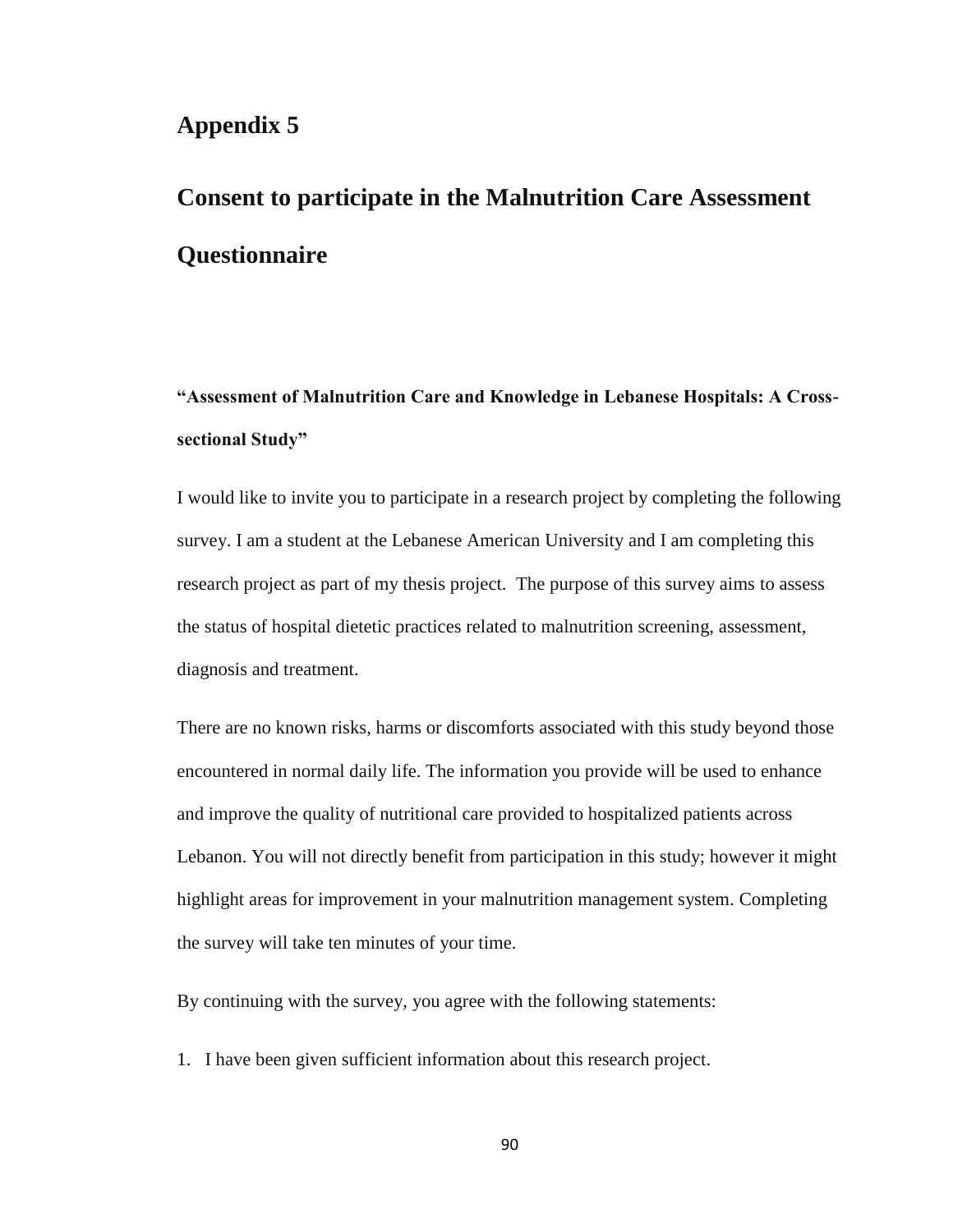- 2. I understand that my answers will not be released to anyone and my identity will remain anonymous. My name will not be written on the questionnaire nor be kept in any other records.
- 3. When the results of the study are reported, I will not be identified by name or any other information that could be used to infer my identity. Only researchers will have access to view any data collected during this research however data cannot be linked to me.
- 4. I understand that I may withdraw from this research any time I wish and that I have the right to skip any question I don't want to answer.
- 5. I understand that my refusal to participate will not result in any penalty or loss of benefits to which I otherwise am entitled to.
- 6. I have been informed that the research abides by all commonly acknowledged ethical codes and that the research project has been reviewed and approved by the Institutional Review Board at the Lebanese American University
- 7. I understand that if I have any additional questions, I can ask the research team listed below.
- 8. I have read and understood all statements on this form.
- 9. I voluntarily agree to take part in this research project by completing the following survey.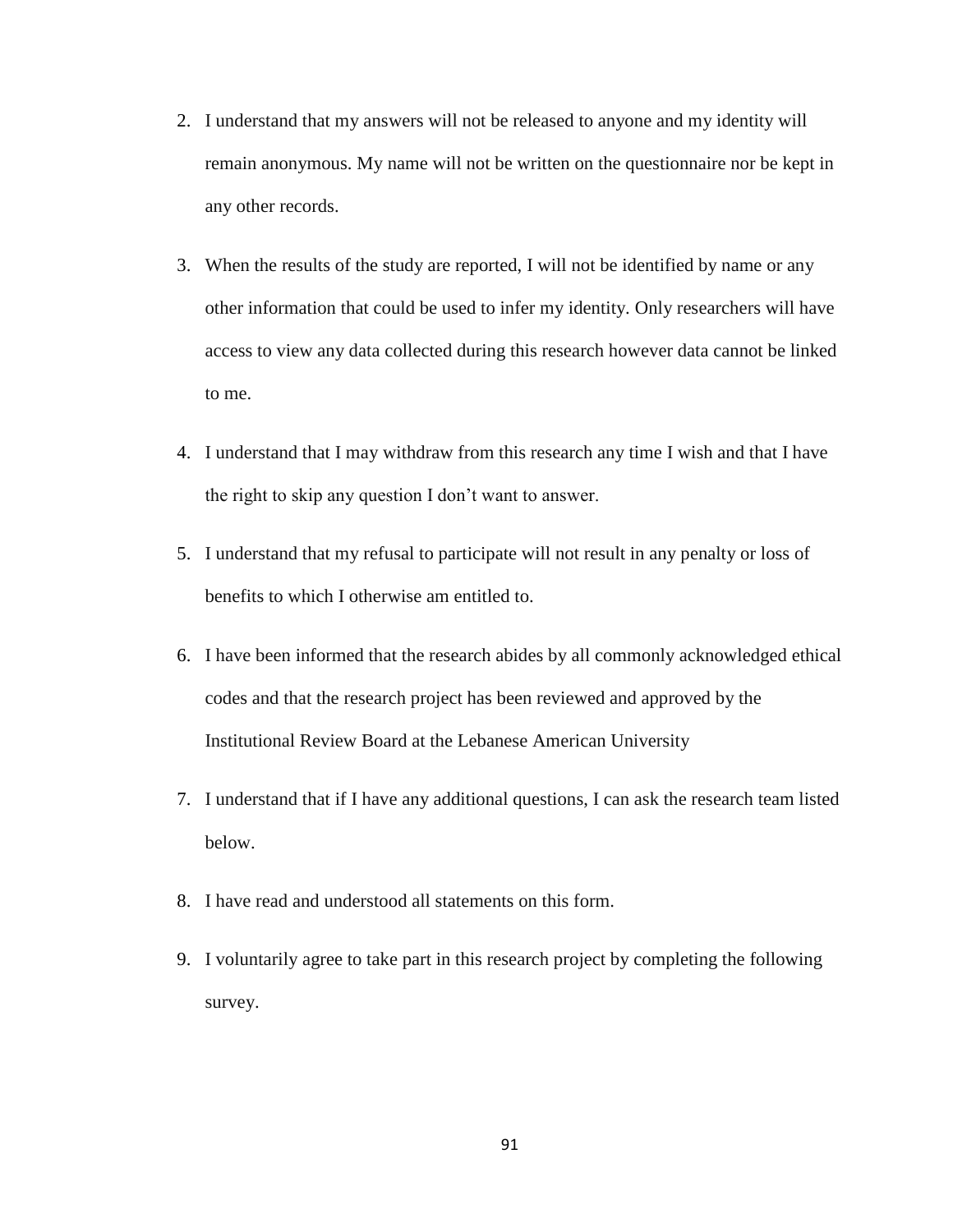If you have any questions, you may contact:

| Name (PI)      | Phone number | Email address         |
|----------------|--------------|-----------------------|
| Dr. Lama Matar |              | Lama.matar@lau.edu.lb |
|                |              |                       |

If you have any questions about your rights as a participant in this study, or you want to talk to someone outside the research, please contact the:

Institutional Review Board Office,

Lebanese American University

3<sup>rd</sup> Floor, Dorm A, Byblos Campus

Tel: 00 961 1 786456 ext. (2546)

[irb@lau.edu.lb](mailto:irb@lau.edu.lb)

#### **This study has been reviewed and approved by the LAU IRB:**

LAU.SAS.LM4.30/Oct/2019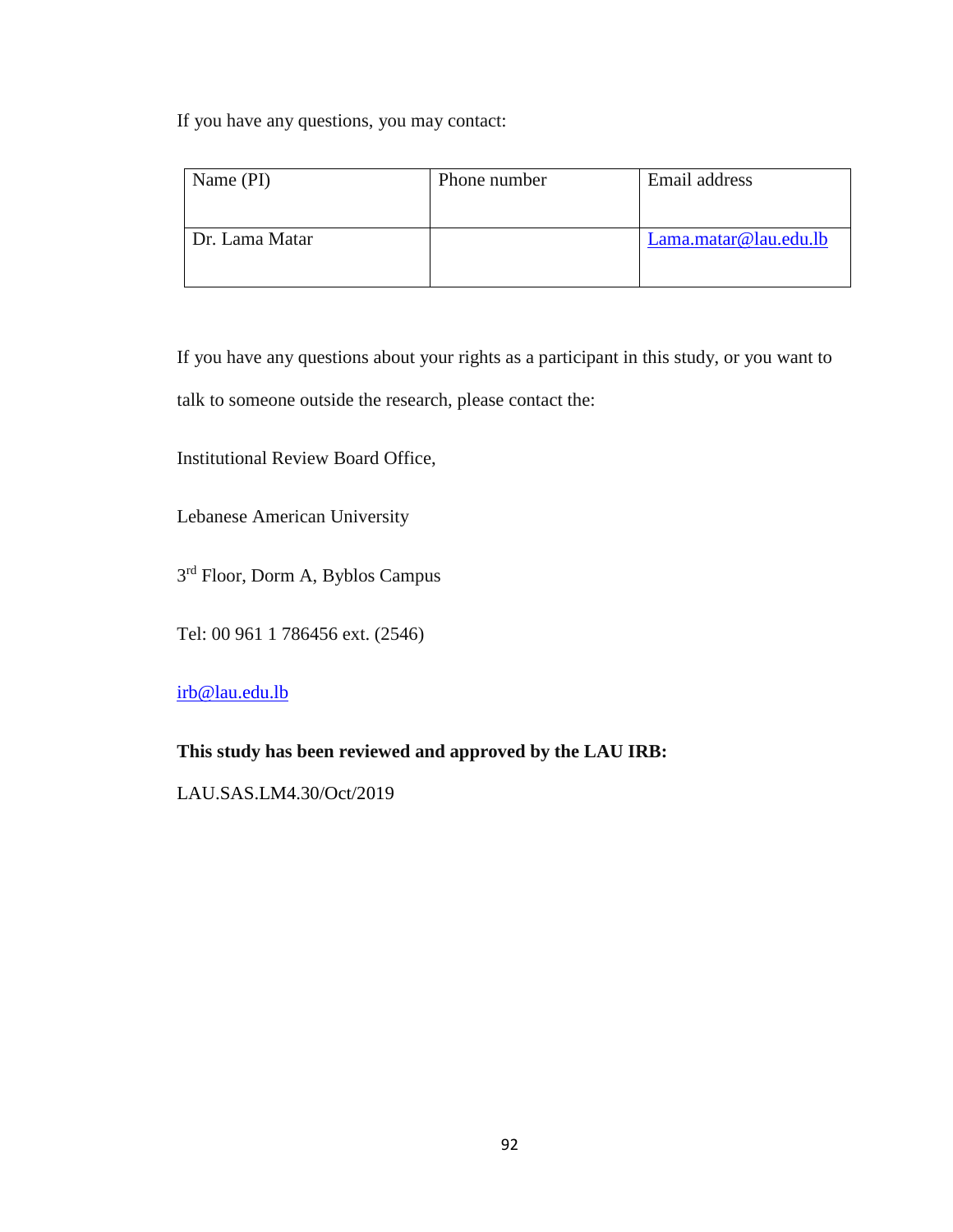# **Consent to participate in the Malnutrition Knowledge and Awareness Questionnaire**

## **"Assessment of Malnutrition Care and Knowledge in Lebanese Hospitals: A Crosssectional Study"**

I would like to invite you to participate in a research project by completing the following survey. I am a student at the Lebanese American University and I am completing this research project as part of my thesis project. The purpose of this survey aims to assess hospital staff members' knowledge of the impact of malnutrition and importance of optimal malnutrition care practices.

There are no known risks, harms or discomforts associated with this study beyond those encountered in normal daily life. The information you provide will be used to enhance and improve the quality of nutritional care provided to hospitalized patients across Lebanon. You will not directly benefit from participation in this study. Completing the survey will take ten minutes of your time.

By continuing with the survey, you agree with the following statements:

- 1. I have been given sufficient information about this research project.
- 2. I understand that my answers will not be released to anyone and my identity will remain anonymous. My name will not be written on the questionnaire nor be kept in any other records.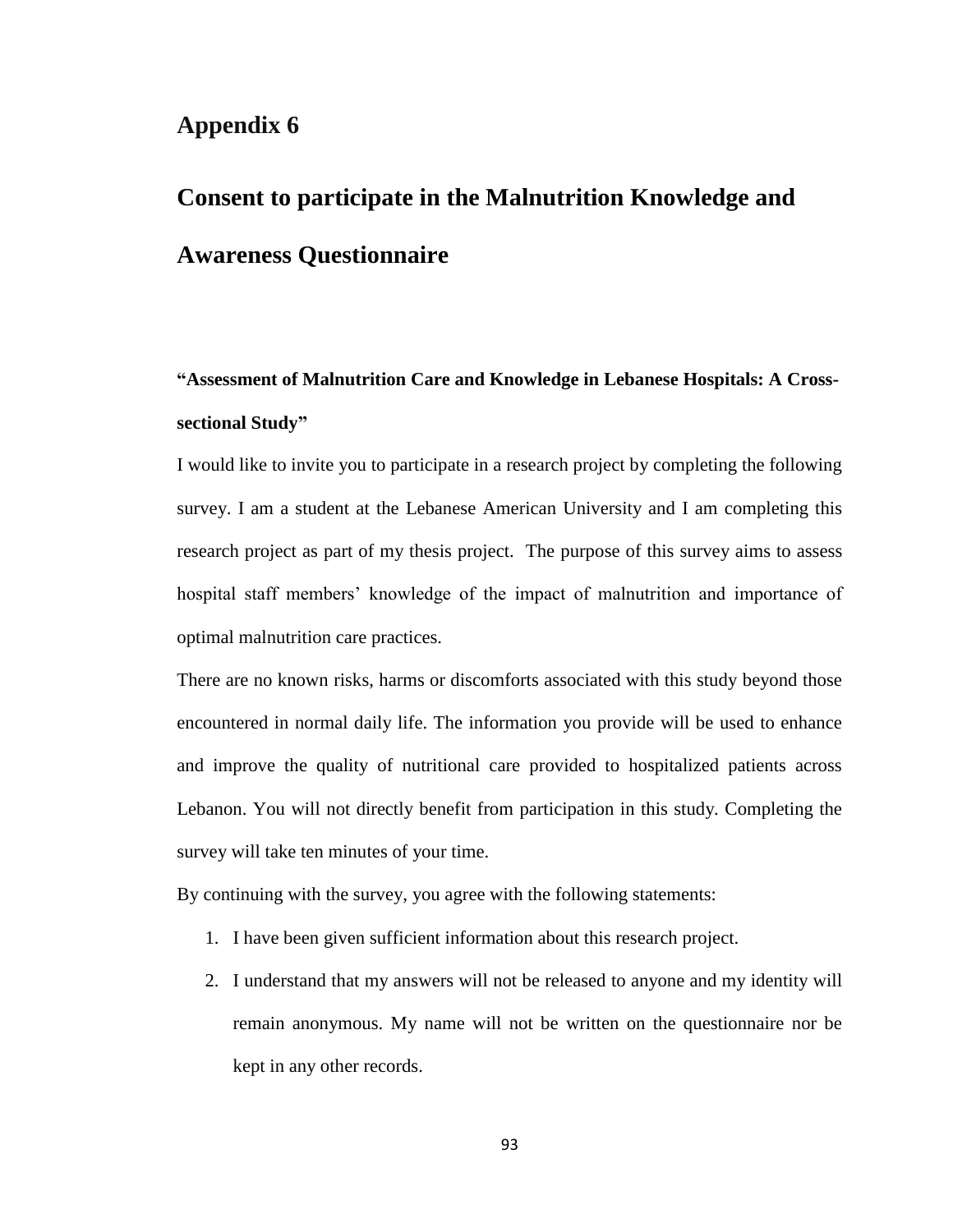- 3. When the results of the study are reported, I will not be identified by name or any other information that could be used to infer my identity. Only researchers will have access to view any data collected during this research however data cannot be linked to me.
- 4. I understand that I may withdraw from this research any time I wish and that I have the right to skip any question I don't want to answer.
- 5. I understand that my refusal to participate will not result in any penalty or loss of benefits to which I otherwise am entitled to.
- 6. I have been informed that the research abides by all commonly acknowledged ethical codes and that the research project has been reviewed and approved by the Institutional Review Board at the Lebanese American University
- 7. I understand that if I have any additional questions, I can ask the research team listed below.
- 8. I have read and understood all statements on this form.
- 9. I voluntarily agree to take part in this research project by completing the following survey.

If you have any questions, you may contact:

| Name (PI)      | Phone number | Email address         |  |  |
|----------------|--------------|-----------------------|--|--|
| Dr. Lama Matar |              | Lama.matar@lau.edu.lb |  |  |

If you have any questions about your rights as a participant in this study, or you want to talk to someone outside the research, please contact the: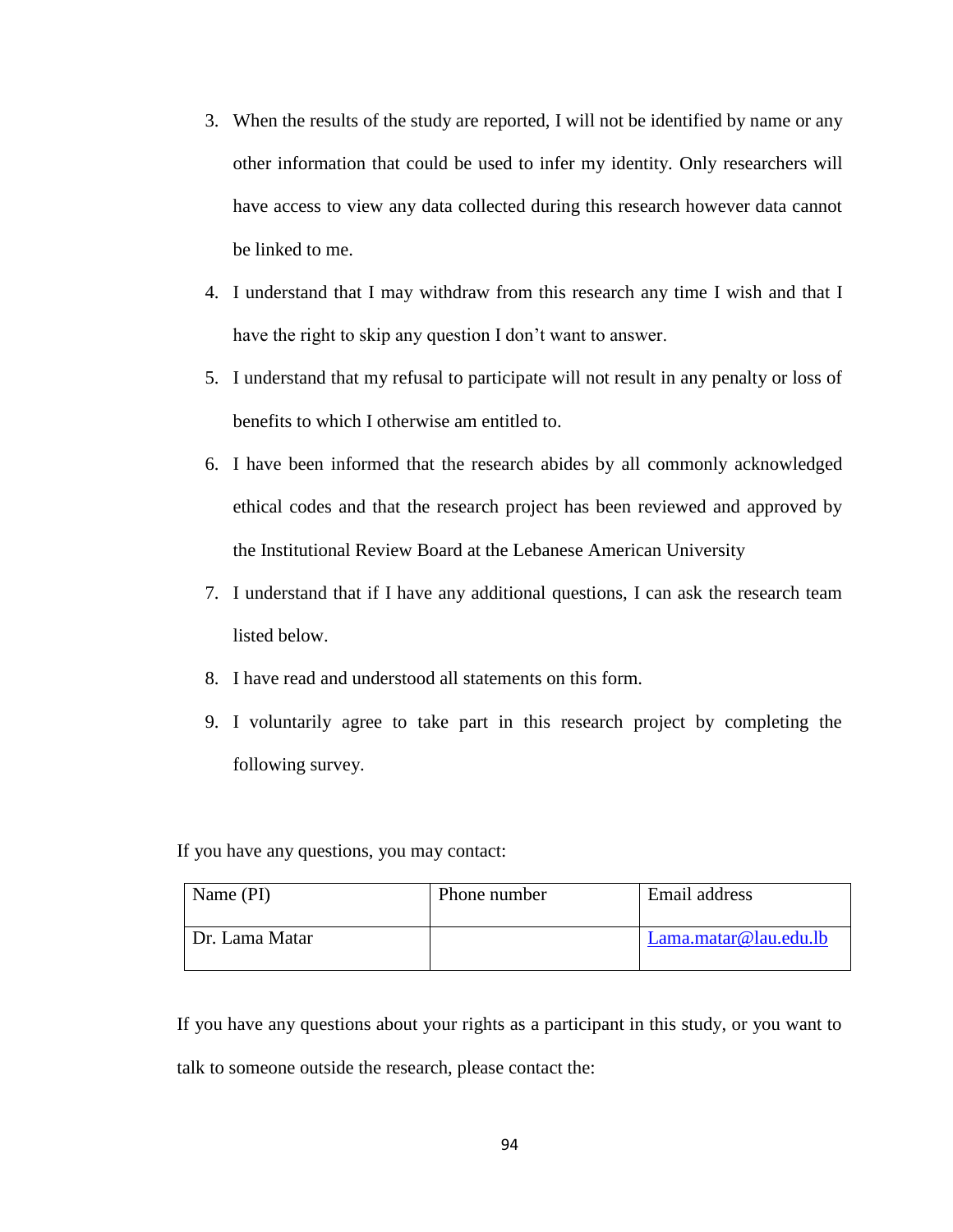Institutional Review Board Office,

Lebanese American University

3<sup>rd</sup> Floor, Dorm A, Byblos Campus

Tel: 00 961 1 786456 ext. (2546)

[irb@lau.edu.lb](mailto:irb@lau.edu.lb)

#### **This study has been reviewed and approved by the LAU IRB:**

LAU.SAS.LM4.30/Oct/2019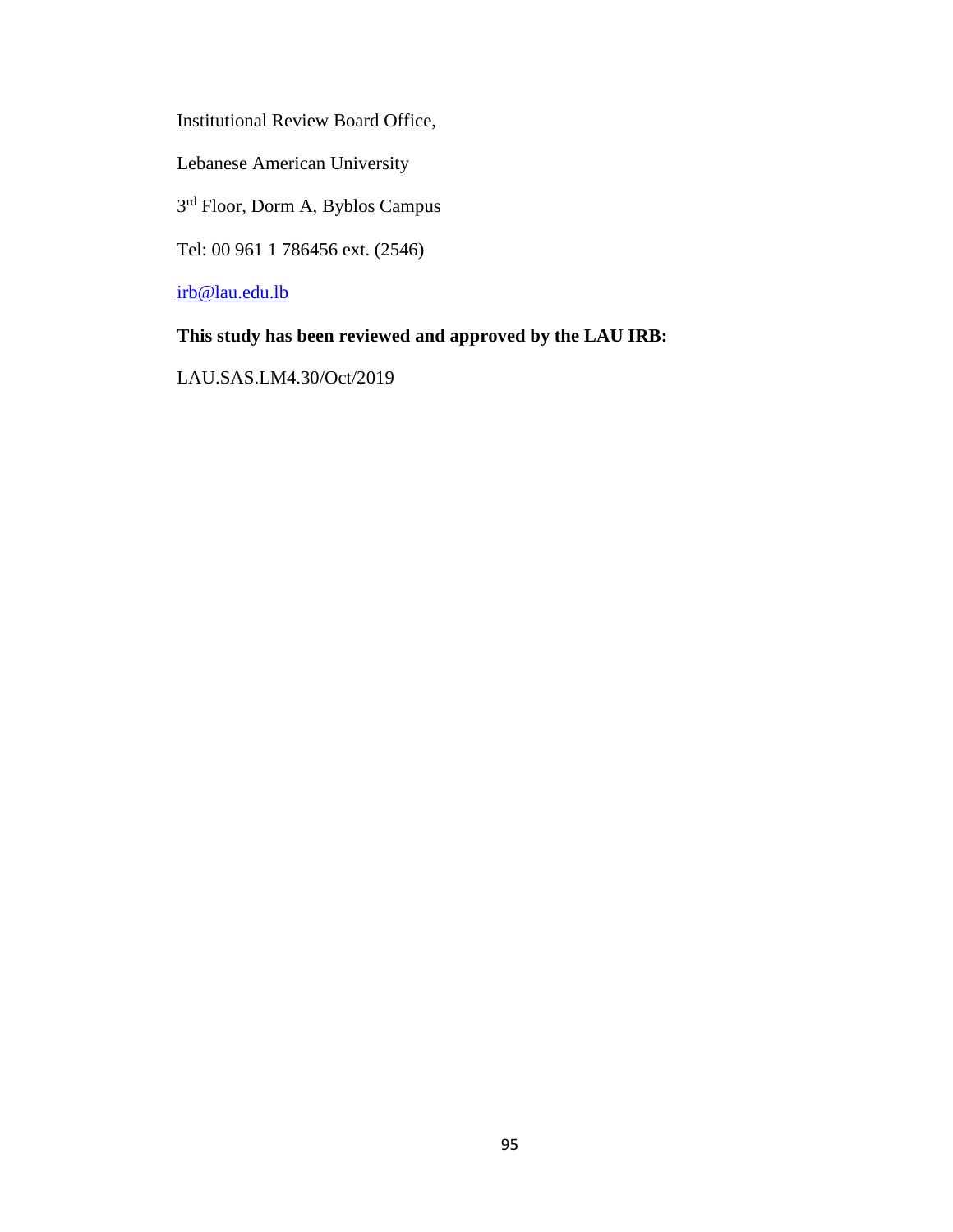# **Consent to participate in the Readiness to Change Questionnaire**

# **"Assessment of Malnutrition Care and Knowledge in Lebanese Hospitals: A Crosssectional Study"**

I would like to invite you to participate in a research project by completing the following survey. I am a student at the Lebanese American University and I am completing this research project as part of my thesis project. The purpose of this survey aims to assess the extent to which hospitals are ready to pursue a malnutrition-focused quality improvement initiative.

There are no known risks, harms or discomforts associated with this study beyond those encountered in normal daily life. The information you provide will be used to enhance and improve the quality of nutritional care provided to hospitalized patients across Lebanon. You will not directly benefit from participation in this study. Completing the survey will take ten minutes of your time.

By continuing with the survey, you agree with the following statements:

1. I have been given sufficient information about this research project.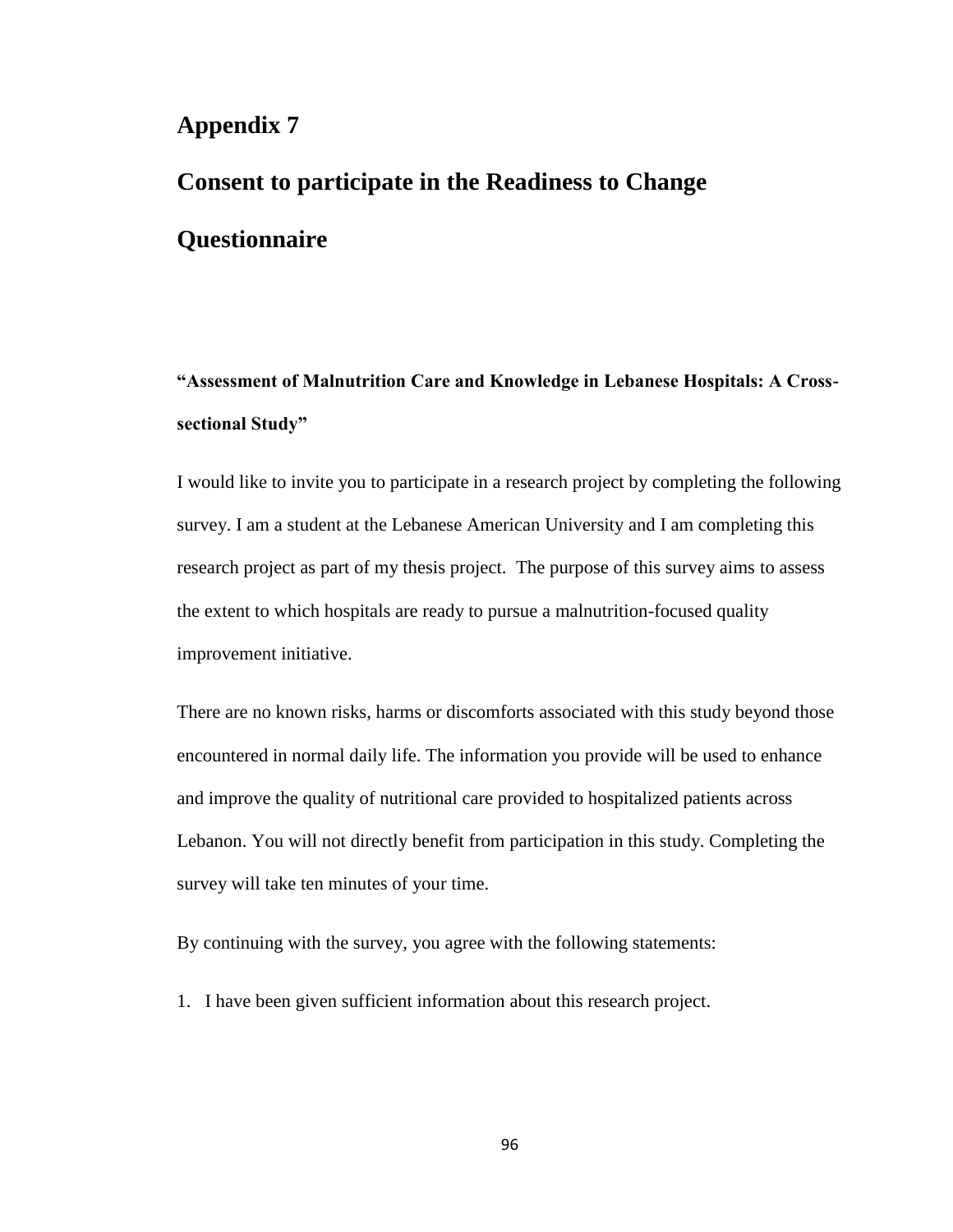- 2. I understand that my answers will not be released to anyone and my identity will remain anonymous. My name will not be written on the questionnaire nor be kept in any other records.
- 3. When the results of the study are reported, I will not be identified by name or any other information that could be used to infer my identity. Only researchers will have access to view any data collected during this research however data cannot be linked to me.
- 4. I understand that I may withdraw from this research any time I wish and that I have the right to skip any question I don't want to answer.
- 5. I understand that my refusal to participate will not result in any penalty or loss of benefits to which I otherwise am entitled to.
- 6. I have been informed that the research abides by all commonly acknowledged ethical codes and that the research project has been reviewed and approved by the Institutional Review Board at the Lebanese American University
- 7. I understand that if I have any additional questions, I can ask the research team listed below.
- 8. I have read and understood all statements on this form.
- 9. I voluntarily agree to take part in this research project by completing the following survey.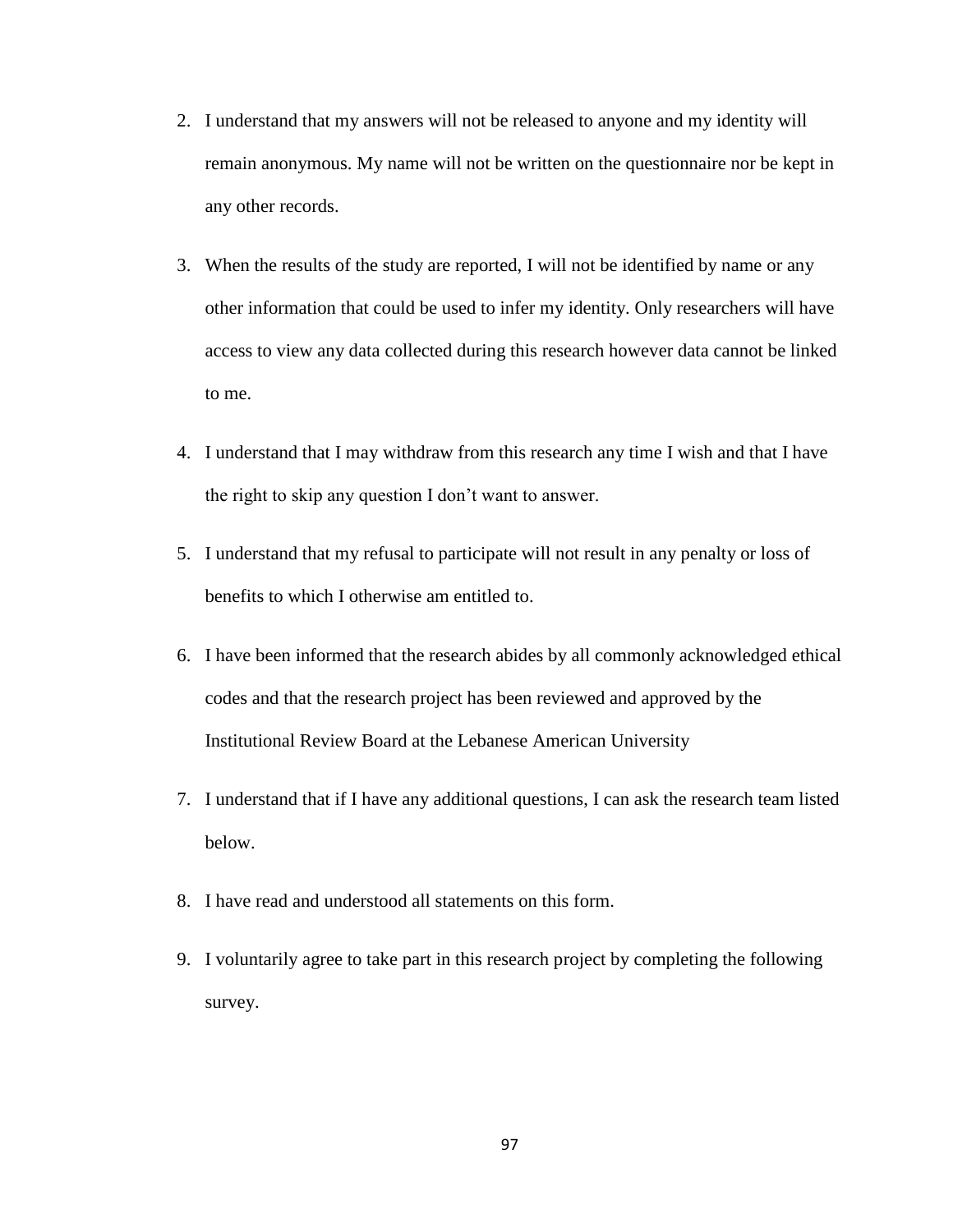If you have any questions, you may contact:

| Name (PI)      | Phone number | Email address         |
|----------------|--------------|-----------------------|
| Dr. Lama Matar |              | Lama.matar@lau.edu.lb |
|                |              |                       |

If you have any questions about your rights as a participant in this study, or you want to talk to someone outside the research, please contact the:

Institutional Review Board Office,

Lebanese American University

3<sup>rd</sup> Floor, Dorm A, Byblos Campus

Tel: 00 961 1 786456 ext. (2546)

[irb@lau.edu.lb](mailto:irb@lau.edu.lb)

**This study has been reviewed and approved by the LAU IRB:** 

LAU.SAS.LM4.30/Oct/2019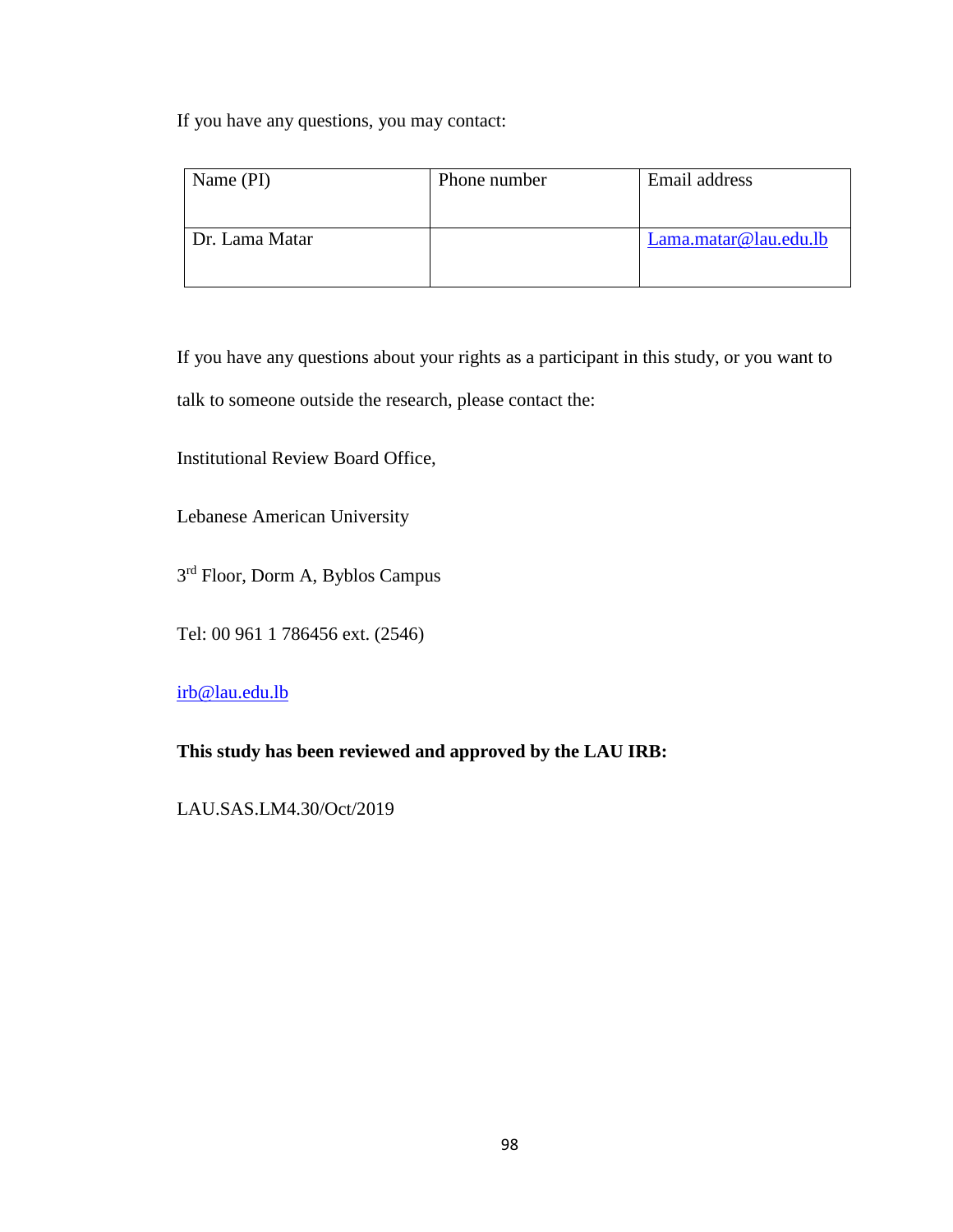## **Appendix 8**

## **Consent to participate in a Focus Group**

## **"Assessment of Malnutrition Care and Knowledge in Lebanese Hospitals: A Crosssectional Study"**

I would like to invite you to participate in a research project by taking part of a focus group. I am a student at the Lebanese American University and I am completing this research project as part of my thesis project. The purpose of this focus group is to discuss barriers and facilitators for optimal hospital malnutrition care. The focus group will provide an opportunity for you to find out areas for improvement for the current malnutrition practices at your institution.

There are no known risks, harms or discomforts associated with this study beyond those encountered in normal daily life. The information you provide will be used to enhance and improve the quality of nutritional care provided to hospitalized patients across Lebanon. You will not directly benefit from participation in this study; however it might highlight areas for improvement in your malnutrition management system. This focus group should last no longer than 30 minutes.

By continuing with the focus group, you agree with the following statements:

1. I have been given sufficient information about this research project.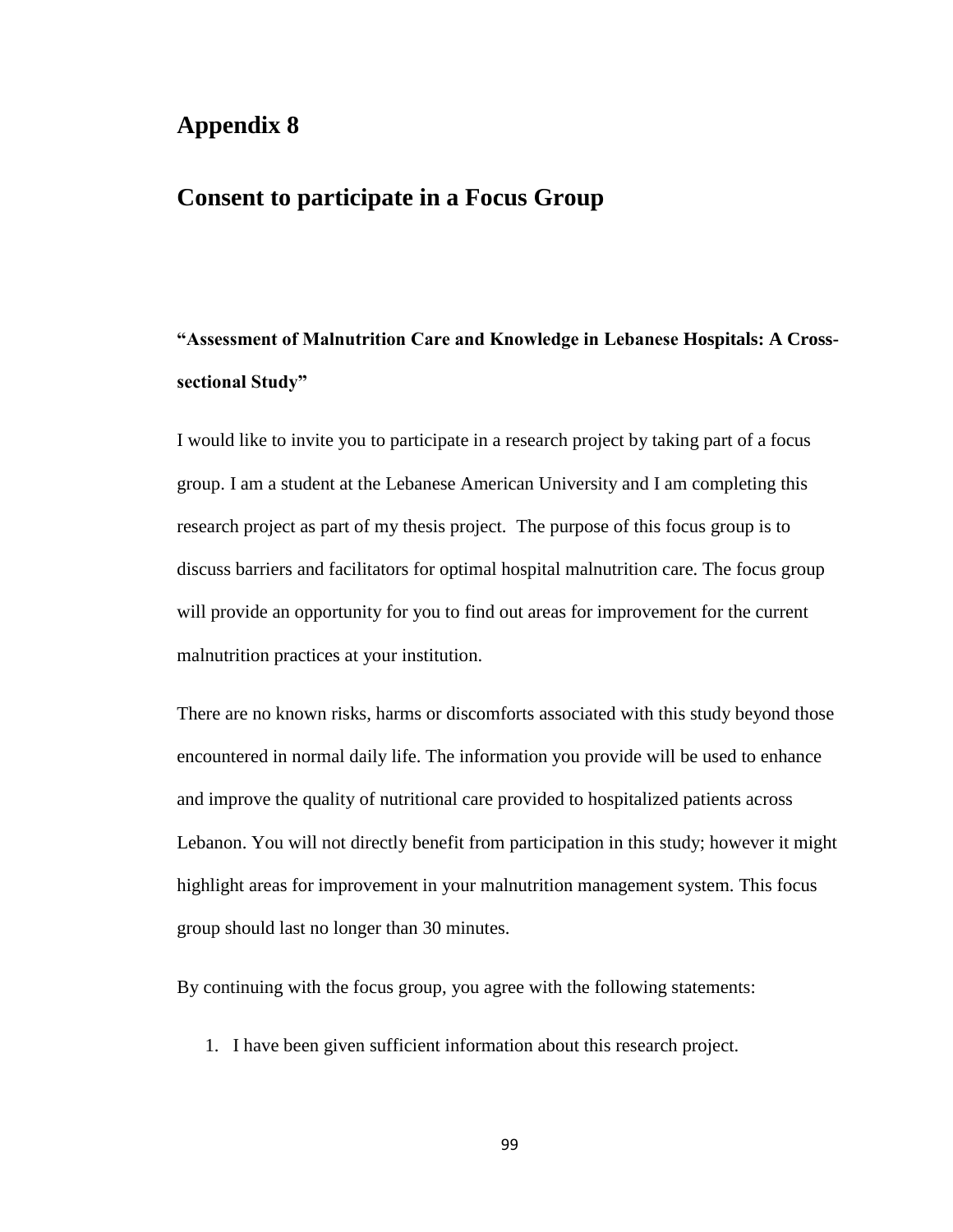- 2. I understand that my answers will not be released to anyone and my identity will remain confidential within the focus group to the extent possible. My name will not be written nor be kept in any other records.
- 3. When the results of the study are reported, I will not be identified by name or any other information that could be used to infer my identity. Only researchers will have access to view any data collected during this research however data cannot be linked to me.
- 4. I understand that I may withdraw from this research any time I wish and that I have the right to skip any question I don't want to answer.
- 5. I understand that my refusal to participate will not result in any penalty or loss of benefits to which I otherwise am entitled to.
- 6. I have been informed that the research abides by all commonly acknowledged ethical codes and that the research project has been reviewed and approved by the Institutional Review Board at the Lebanese American University
- 7. I understand that if I have any additional questions, I can ask the research team listed below.
- 8. I have read and understood all statements on this form.
- 9. I voluntarily agree to take part in this research project by completing the following survey.

If you have any questions, you may contact:

| Name (PI) | Phone number | Email address |
|-----------|--------------|---------------|
|           |              |               |